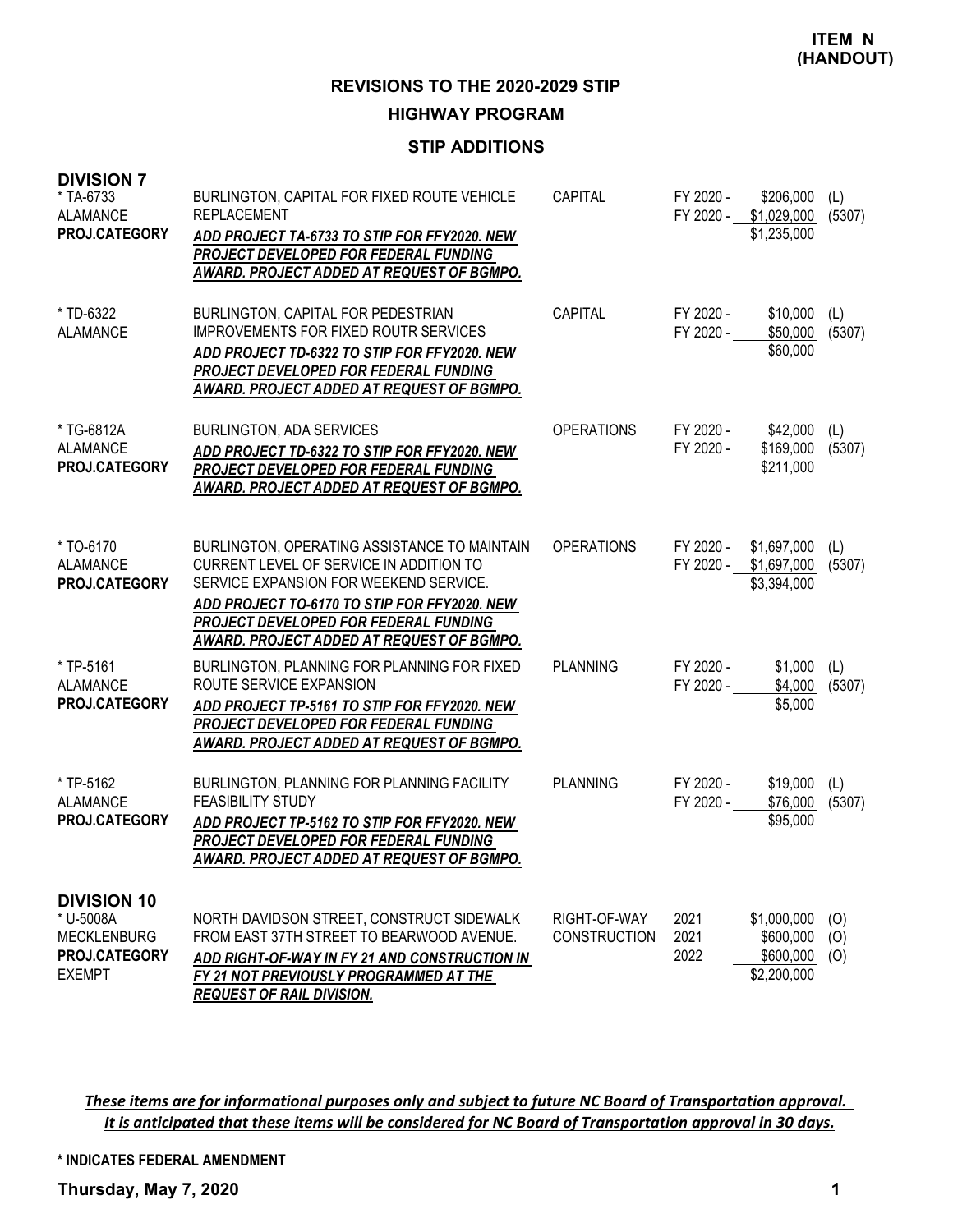#### **HIGHWAY PROGRAM**

## **STIP ADDITIONS**

#### **DIVISION 13**

| * U-6251             | NEW ROUTE- ENKA HERITAGE ROAD, CONSTRUCT  | CONSTRUCTION FY 2021 - | \$2,000,000 (APD) |  |
|----------------------|-------------------------------------------|------------------------|-------------------|--|
| <b>BUNCOMBE</b>      | ACCESS ROAD FOR HAAKON INDUSTRIES IN ENKA |                        | \$2,000,000       |  |
| <b>PROJ.CATEGORY</b> | COMMERCE PARK.                            |                        |                   |  |
| EXEMPT               | ADD NEW APPALACHIAN REGIONAL COMMISSION   |                        |                   |  |
|                      | <b>LOCAL ACCESS PROJECT</b>               |                        |                   |  |

#### **STIP MODIFICATIONS**

| <b>DIVISION 1</b><br>AV-5812<br><b>HYDE</b><br>PROJ.CATEGORY<br><b>DIVISION</b> | HYDE COUNTY AIRPORT (7W6), EXTEND RUNWAY TO<br>5000 FEET.<br>ACCELERATE CONSTRUCTION FROM FY 23 TO FY 21<br>TO ALIGN SCHEDULE WITH DIVISION REPAVING<br>WORK.                                  | <b>CONSTRUCTION</b>                 | FY 2021 -                           | \$365,000<br>\$365,000                            | (T)                 |
|---------------------------------------------------------------------------------|------------------------------------------------------------------------------------------------------------------------------------------------------------------------------------------------|-------------------------------------|-------------------------------------|---------------------------------------------------|---------------------|
| BR-0117<br><b>NORTHAMPTON</b><br><b>PROJ.CATEGORY</b><br><b>DIVISION</b>        | SR 1313 (HARGRAVES ROAD), REPLACE BRIDGE NO.<br>650052 OVER GUMBERRY SWAMP ON SR 1313<br>(HARGRAVES ROAD).<br>TO ASSIST IN BALANCING FUNDS, DELAY<br><b>CONSTRUCTION FROM FY 20 TO FY 21.</b>  | RIGHT-OF-WAY<br><b>CONSTRUCTION</b> | FY 2020 -<br>FY 2021 -<br>FY 2022 - | \$20,000<br>\$400,000<br>\$400,000<br>\$820,000   | (HFB)<br>(O)<br>(0) |
| BR-0118<br><b>NORTHAMPTON</b><br><b>PROJ.CATEGORY</b><br><b>DIVISION</b>        | SR 1203 (JACKS SWAMP ROAD), REPLACE BRIDGE NO.<br>650093 OVER JACKS SWAMP ON SR 1203 (JACKS<br>SWAMP ROAD).<br>TO ASSIST IN BALANCING FUNDS, DELAY<br><b>CONSTRUCTION FROM FY 20 TO FY 21.</b> | RIGHT-OF-WAY<br><b>CONSTRUCTION</b> | FY 2020 -<br>FY 2021 -<br>FY 2022 - | \$60,000<br>\$650,000<br>\$650,000<br>\$1,360,000 | (HFB)<br>(O)<br>(O) |
| BR-0240<br><b>NORTHAMPTON</b><br>PROJ.CATEGORY<br><b>HWY FUNDS</b>              | SR 1505 (NORTHAMPTON COUNTY HIGH SCHOOL<br>ROAD), REPLACE BRIDGE 650015 OVER WILDCAT<br>SWAMP.<br>TO ASSIST IN BALANCING FUNDS, DELAY<br><b>CONSTRUCTION FROM FY 20 TO FY 21.</b>              | <b>CONSTRUCTION</b>                 | FY 2021 -                           | \$1,100,000<br>\$1,100,000                        | (HFB)               |
| $I-6026$<br><b>CAMDEN</b><br>PROJ.CATEGORY<br><b>STATEWIDE</b>                  | US 17 (FUTURE I-87), PASQUOTANK COUNTY LINE TO<br>VIRGINIA STATE LINE, PAVEMENT REHABILITATION.<br>TO ASSIST IN BALANCING FUNDS, DELAY<br><b>CONSTRUCTION FROM FY 21 TO FY 22.</b>             | <b>CONSTRUCTION</b>                 | FY 2022 -<br>FY 2023 -              | \$3,050,000<br>\$3,050,000<br>\$6,100,000         | (NHPIM)<br>(NHPIM)  |

These items are for informational purposes only and subject to future NC Board of Transportation approval. It is anticipated that these items will be considered for NC Board of Transportation approval in 30 days.

**\* INDICATES FEDERAL AMENDMENT**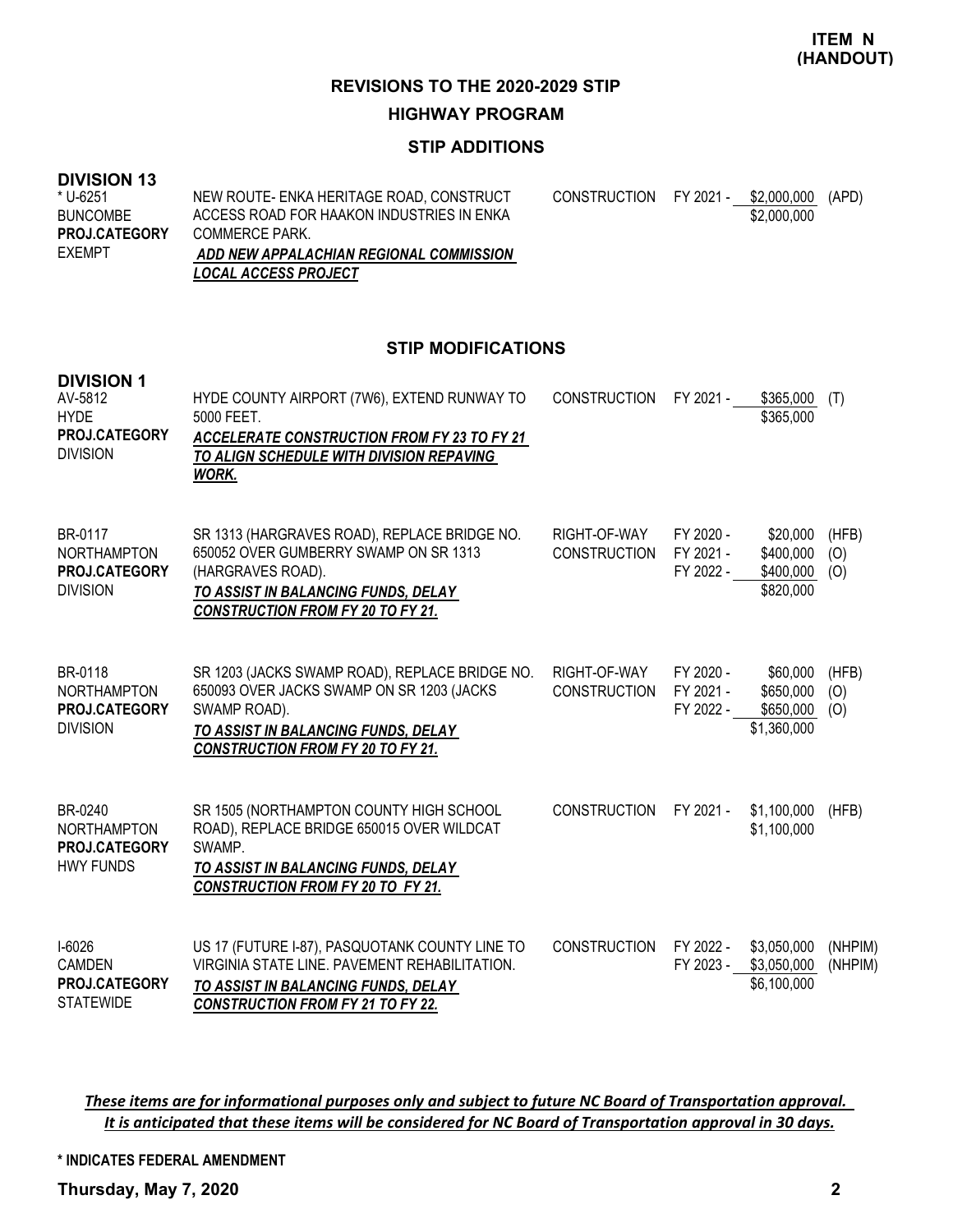**HIGHWAY PROGRAM**

# **STIP MODIFICATIONS**

| <b>DIVISION 1</b><br>I-6028C<br><b>MARTIN</b><br>PROJ.CATEGORY<br><b>STATEWIDE</b> | US 64 (FUTURE I-87), NC 125 TO US 13/17 AND US 64<br>INTERCHANGE.<br>TO ASSIST IN BALANCING FUNDS, DELAY<br><b>CONSTRUCTION FROM FY 21 TO FY 22.</b>                                         | <b>CONSTRUCTION</b>                                     | FY 2022 -                                                     | \$5,400,000<br>\$5,400,000                                                                           | (NHPIM)                         |
|------------------------------------------------------------------------------------|----------------------------------------------------------------------------------------------------------------------------------------------------------------------------------------------|---------------------------------------------------------|---------------------------------------------------------------|------------------------------------------------------------------------------------------------------|---------------------------------|
| R-2511<br><b>BEAUFORT</b><br><b>MARTIN</b><br>PROJ.CATEGORY<br><b>DIVISION</b>     | US 17, WASHINGTON BYPASS NORTH OF NC 171 TO<br>MULTI-LANES SOUTH OF WILLIAMSTON. WIDEN TO<br>MULTI-LANES.<br>TO ASSIST IN BALANCING FUNDS, DELAY<br><b>CONSTRUCTION FROM FY 21 TO FY 22.</b> | RIGHT-OF-WAY<br><b>UTILITIES</b><br><b>CONSTRUCTION</b> | FY 2020 -<br>FY 2020 -<br>FY 2022 -<br>FY 2023 -              | \$8,000,000<br>\$2,200,000<br>\$21,600,000<br>\$21,600,000<br>FY 2024 - \$21,600,000<br>\$75,000,000 | (T)<br>(T)<br>(T)<br>(T)<br>(T) |
| R-5806<br><b>PERQUIMANS</b><br>PROJ.CATEGORY<br><b>DIVISION</b>                    | SR 1336 (HARVEY POINT ROAD), US 17 TO SR 1350<br>(CHURCHES LANE). MODERNIZE ROADWAY.<br>TO ASSIST IN BALANCING FUNDS, DELAY<br><b>CONSTRUCTION FROM FY 21 TO FY 22.</b>                      | <b>CONSTRUCTION</b>                                     | FY 2022 -<br>FY 2023 -                                        | \$1,950,000<br>\$1,950,000<br>\$3,900,000                                                            | (BGLT5)<br>(BGLT5)              |
| R-5811<br><b>HERTFORD</b><br>PROJ.CATEGORY<br><b>DIVISION</b>                      | NC 461, NC 45 TO END OF STATE MAINTENANCE.<br>MODERNIZE ROADWAY.<br>TO ASSIST IN BALANCING FUNDS, DELAY<br><b>CONSTRUCTION FROM FY 21 TO FY 22.</b>                                          | <b>CONSTRUCTION</b>                                     | FY 2022 -<br>FY 2023 -                                        | \$1,940,000<br>\$1,940,000<br>\$3,880,000                                                            | (T)<br>(T)                      |
| * R-5938<br>CHOWAN<br><b>GATES</b><br>PROJ.CATEGORY<br><b>DIVISION</b>             | NC 32, NC 37 (GLIDEN ROAD) TO VIRGINIA STATE LINE.<br>MODERNIZE ROADWAY.<br><b>COST INCREASE EXCEEDING \$2 MILLION AND 25%</b><br><b>THRESHOLDS.</b>                                         | RIGHT-OF-WAY<br><b>UTILITIES</b><br><b>CONSTRUCTION</b> | FY 2025 -<br>FY 2025 -<br>FY 2027 -<br>FY 2028 -<br>FY 2029 - | \$4,000,000<br>\$7,928,000<br>\$18,300,000<br>\$18,300,000<br>\$18,300,000<br>\$66,828,000           | (T)<br>(T)<br>(T)<br>(T)<br>(T) |

These items are for informational purposes only and subject to future NC Board of Transportation approval. It is anticipated that these items will be considered for NC Board of Transportation approval in 30 days.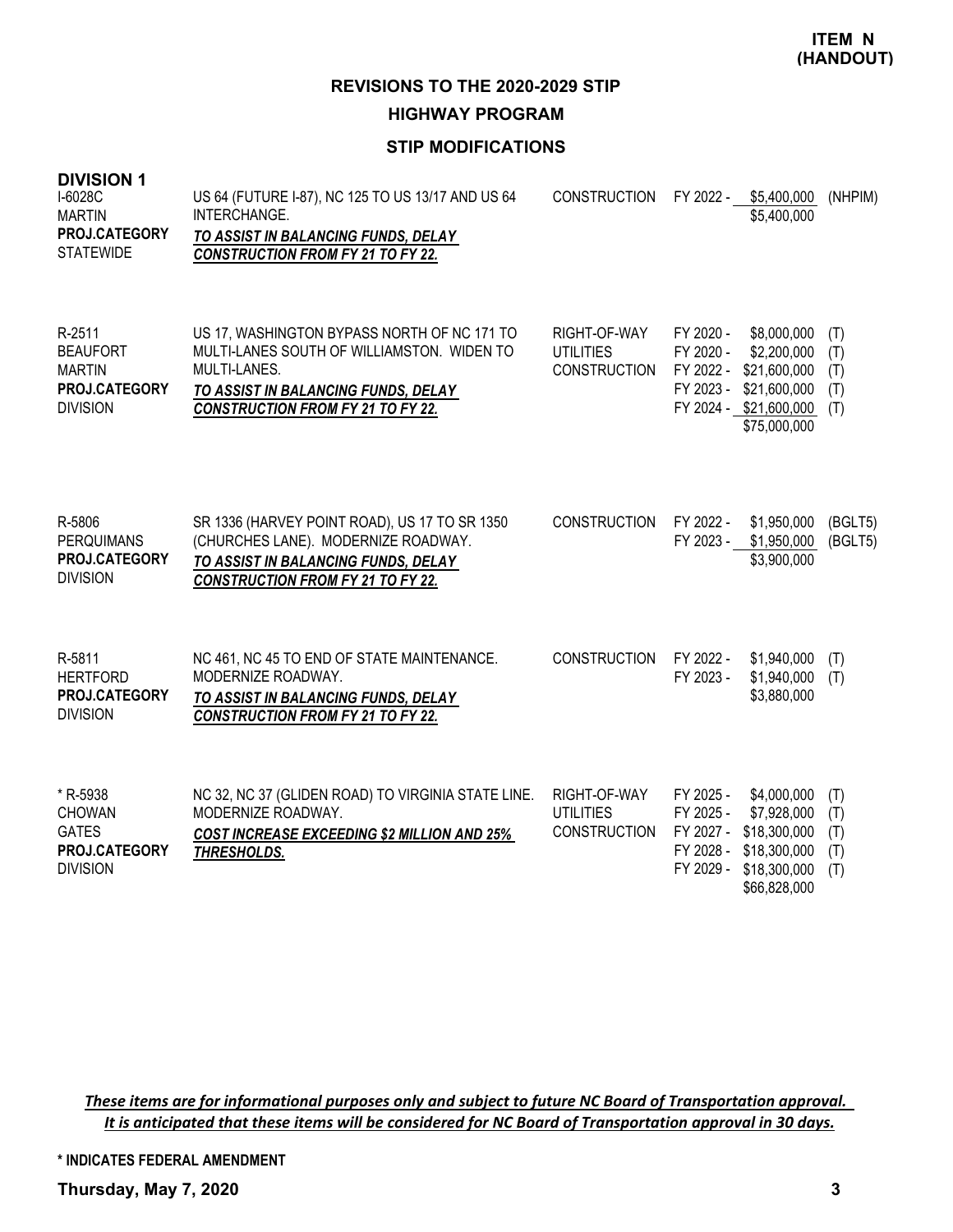# **HIGHWAY PROGRAM**

## **STIP MODIFICATIONS**

| <b>DIVISION 1</b><br>U-5939<br><b>PASQUOTANK</b><br>PROJ.CATEGORY<br><b>REGIONAL</b>  | US 17 BUSINESS, SR 1145 (OAK STUMP ROAD).<br><b>IMPROVE INTERSECTION.</b><br>TO ASSIST IN BALANCING FUNDS, DELAY RIGHT-OF-<br>WAY FROM FY 20 TO FY 22 AND CONSTRUCTION<br><b>FROM FY 21 TO FY 22.</b>  | RIGHT-OF-WAY<br>UTILITIES<br><b>CONSTRUCTION</b> | FY 2022 -<br>FY 2022 -<br>FY 2022 -<br>FY 2023 - | \$240,000<br>\$40,000<br>\$624,000<br>\$624,000<br>\$1,528,000 | (T)<br>(T)<br>(T)<br>(T) |
|---------------------------------------------------------------------------------------|--------------------------------------------------------------------------------------------------------------------------------------------------------------------------------------------------------|--------------------------------------------------|--------------------------------------------------|----------------------------------------------------------------|--------------------------|
| <b>DIVISION 2</b><br>B-4603<br><b>PITT</b><br><b>PROJ.CATEGORY</b><br><b>DIVISION</b> | SR 1715 (JACK JONES ROAD), REPLACE BRIDGE<br>730029 OVER FORK SWAMP.<br>TO ASSIST IN BALANCING FUNDS, DELAY RIGHT-OF-<br>WAY FROM FY 20 TO FY 21 AND CONSTRUCTION<br><b>FROM FY 22 TO FY 23.</b>       | RIGHT-OF-WAY<br><b>CONSTRUCTION</b>              | FY 2021 -<br>FY 2023 -                           | \$90,000<br>\$900,000<br>\$990,000                             | (BGOFF)<br>(BGOFF)       |
| B-4605<br>PITT<br>PROJ.CATEGORY<br><b>DIVISION</b>                                    | SR 1777 (BLACK JACK / GRIMESLAND ROAD), REPLACE<br>BRIDGE 730005 OVER CHICOD CREEK.<br>TO ASSIST IN BALANCING FUNDS, DELAY<br><b>CONSTRUCTION FROM FY 20 TO FY 21.</b>                                 | CONSTRUCTION                                     | FY 2021 -                                        | \$1,100,000<br>\$1,100,000                                     | (HFB)                    |
| BR-0110<br><b>BEAUFORT</b><br>PROJ.CATEGORY<br><b>DIVISION</b>                        | SR 1127 (POSSUM TRACK ROAD), REPLACE BRIDGE<br>NO. 060072 OVER CHOCOWINITY CREEK ON SR 1127<br>(POSSUM TRACK ROAD).<br>TO ASSIST IN BALANCING FUNDS, DELAY<br><b>CONSTRUCTION FROM FY 20 TO FY 21.</b> | RIGHT-OF-WAY<br><b>CONSTRUCTION</b>              | FY 2020 -<br>FY 2021 -<br>FY 2022 -              | \$40,000<br>\$600,000<br>\$600,000<br>\$1,240,000              | (HFB)<br>(0)<br>(O)      |
| BR-0119<br><b>PITT</b><br>PROJ.CATEGORY<br><b>DIVISION</b>                            | SR 1514 (STANTON MILL ROAD), REPLACE BRIDGE NO.<br>730109 OVER GRINDLE CREEK ON SR 1514 (STANTON<br>MILL ROAD).<br>TO ASSIST IN BALANCING FUNDS, DELAY<br><b>CONSTRUCTION FROM FY 20 TO FY 21.</b>     | <b>CONSTRUCTION</b>                              | FY 2021 -<br>FY 2022 -                           | \$725,000<br>\$725,000<br>\$1,450,000                          | (O)<br>(O)               |
| BR-0120<br>PITT<br>PROJ.CATEGORY<br><b>DIVISION</b>                                   | SR 1551, REPLACE BRIDGE NO. 730123 OVER MEADOW<br>BRANCH ON SR 1551.<br>TO ASSIST IN BALANCING FUNDS, DELAY<br><b>CONSTRUCTION FROM FY 20 TO FY 21.</b>                                                | RIGHT-OF-WAY<br><b>CONSTRUCTION</b>              | FY 2020 -<br>FY 2021 -<br>FY 2022 -              | \$60,000<br>\$375,000<br>\$375,000<br>\$810,000                | (HFB)<br>(O)<br>(O)      |

These items are for informational purposes only and subject to future NC Board of Transportation approval. It is anticipated that these items will be considered for NC Board of Transportation approval in 30 days.

**\* INDICATES FEDERAL AMENDMENT**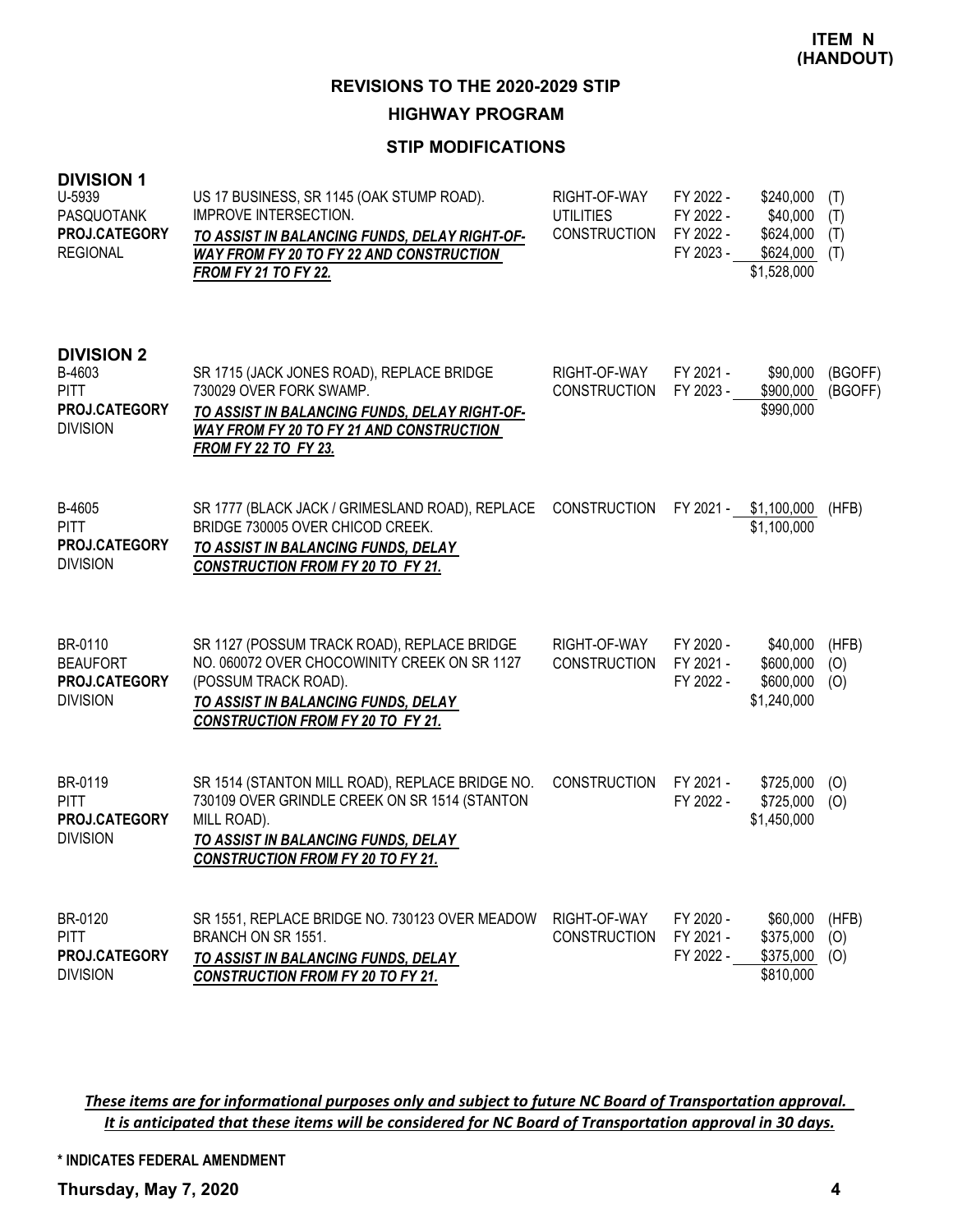\$1,500,000

# **REVISIONS TO THE 2020-2029 STIP**

## **HIGHWAY PROGRAM**

## **STIP MODIFICATIONS**

#### **DIVISION 2**

| BR-0238<br><b>PITT</b><br><b>PROJ.CATEGORY</b><br>HWY FUNDS | SR 1418 (STATON HOUSE ROAD), REPLACE BRIDGE<br>730171 OVER JOHNSON MILL RUN CREEK.<br>TO ASSIST IN BALANCING FUNDS, DELAY<br><b>CONSTRUCTION FROM FY 20 TO FY 21.</b> | CONSTRUCTION FY 2021 - \$1,000,000 | \$1,000,000 | (HFB) |
|-------------------------------------------------------------|-----------------------------------------------------------------------------------------------------------------------------------------------------------------------|------------------------------------|-------------|-------|
| BR-0239                                                     | SR 1971 (DURHAM CREEK ROAD), REPLACE BRIDGE                                                                                                                           | CONSTRUCTION FY 2021 - \$1,500,000 |             | (HFB) |

060014 OVER BRANCH OF DURHAM CREEK. BEAUFORT *TO ASSIST IN BALANCING FUNDS, DELAY CONSTRUCTION FROM FY 20 TO FY 21.* HWY FUNDS **PROJ.CATEGORY**

| <b>I-6034</b><br><b>LENOIR</b>           | US 70 (FUTURE 1-42), BEAR CREEK BRIDGE TO SR 1690 CONSTRUCTION FY 2022 -<br>(WILLIE MEASLEY RD). PAVEMENT REHABILITATION. |  | \$2.000.000 (NHPIM)<br>\$2,000,000 |  |
|------------------------------------------|---------------------------------------------------------------------------------------------------------------------------|--|------------------------------------|--|
| <b>PROJ.CATEGORY</b><br><b>STATEWIDE</b> | TO ASSIST IN BALANCING FUNDS, DELAY<br><b>CONSTRUCTION FROM FY 21 TO FY 22.</b>                                           |  |                                    |  |

These items are for informational purposes only and subject to future NC Board of Transportation approval. It is anticipated that these items will be considered for NC Board of Transportation approval in 30 days.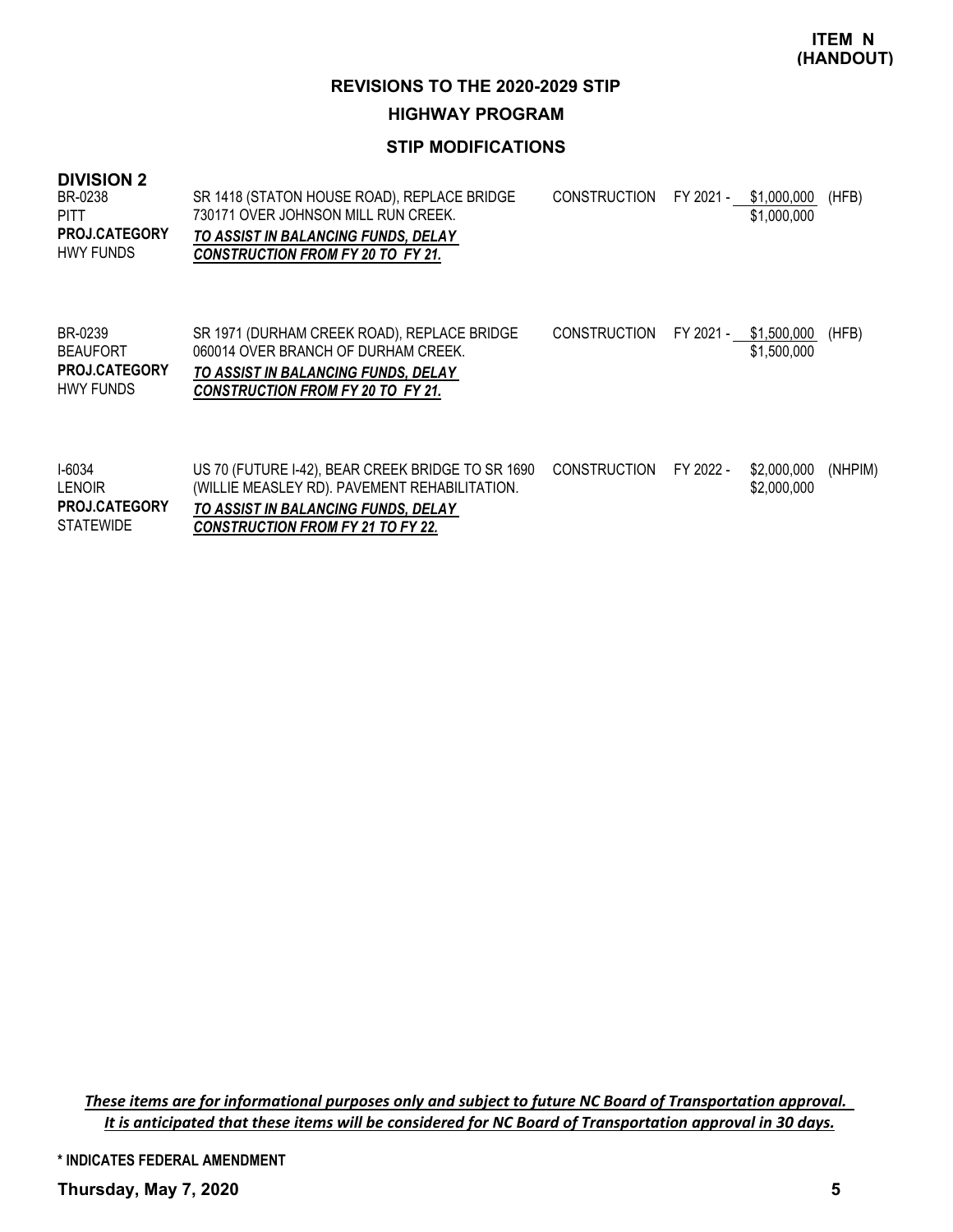#### **HIGHWAY PROGRAM**

#### **STIP MODIFICATIONS**

| <b>DIVISION 2</b> |                                                     |                     |           |              |        |
|-------------------|-----------------------------------------------------|---------------------|-----------|--------------|--------|
| * R-1015DIV       | US 70 (HAVELOCK BYPASS), NORTH OF PINE GROVE        | <b>GARVEE ROW</b>   | FY 2020 - | \$326,000    | (NHP)  |
| <b>CRAVEN</b>     | TO NORTH OF CARTERET COUNTY LINE. CONSTRUCT         |                     | FY 2021 - | \$163,000    | (NHP)  |
| PROJ.CATEGORY     | MULTI-LANE FACILITY ON NEW LOCATION.                |                     | FY 2022 - | \$163,000    | (NHP)  |
| <b>DIVISION</b>   | <b>PROJECT TO UTILIZE GARVEE BONDS ON RIGHT-OF-</b> |                     | FY 2023 - | \$163,000    | (NHP)  |
|                   | <b>WAY AND UTILITIES.</b>                           |                     | FY 2024 - | \$163,000    | (NHP)  |
|                   |                                                     |                     | FY 2025 - | \$163,000    | (NHP)  |
|                   |                                                     |                     | FY 2026 - | \$163,000    | (NHP)  |
|                   |                                                     |                     | FY 2027 - | \$163,000    | (NHP)  |
|                   |                                                     |                     | FY 2028 - | \$163,000    | (NHP)  |
|                   |                                                     |                     | FY 2029 - | \$163,000    | (NHP)  |
|                   |                                                     |                     | POST YR-  | \$652,000    | (NHP)  |
|                   |                                                     | RIGHT-OF-WAY        | FY 2020 - | \$158,000    | (S(M)) |
|                   |                                                     | <b>GARVEE UTL</b>   | FY 2020 - | \$190,000    | (NHP)  |
|                   |                                                     |                     | FY 2021 - | \$95,000     | (NHP)  |
|                   |                                                     |                     | FY 2022 - | \$95,000     | (NHP)  |
|                   |                                                     |                     | FY 2023 - | \$95,000     | (NHP)  |
|                   |                                                     |                     | FY 2024 - | \$95,000     | (NHP)  |
|                   |                                                     |                     | FY 2025 - | \$95,000     | (NHP)  |
|                   |                                                     |                     | FY 2026 - | \$95,000     | (NHP)  |
|                   |                                                     |                     | FY 2027 - | \$95,000     | (NHP)  |
|                   |                                                     |                     | FY 2028 - | \$95,000     | (NHP)  |
|                   |                                                     |                     | FY 2029 - | \$95,000     | (NHP)  |
|                   |                                                     |                     | POST YR-  | \$380,000    | (NHP)  |
|                   |                                                     | <b>UTILITIES</b>    | FY 2020 - | \$92,000     | (S(M)) |
|                   |                                                     | <b>GARVEE CON</b>   | FY 2020 - | \$4,290,000  | (NHP)  |
|                   |                                                     |                     | FY 2021 - | \$4,290,000  | (NHP)  |
|                   |                                                     |                     | FY 2022 - | \$4,290,000  | (NHP)  |
|                   |                                                     |                     | FY 2023 - | \$4,290,000  | (NHP)  |
|                   |                                                     |                     | FY 2024 - | \$4,290,000  | (NHP)  |
|                   |                                                     |                     | FY 2025 - | \$4,290,000  | (NHP)  |
|                   |                                                     |                     | FY 2026 - | \$4,290,000  | (NHP)  |
|                   |                                                     |                     | FY 2027 - | \$4,290,000  | (NHP)  |
|                   |                                                     |                     | FY 2028 - | \$4,290,000  | (NHP)  |
|                   |                                                     |                     | FY 2029 - | \$4,290,000  | (NHP)  |
|                   |                                                     |                     | POST YR-  | \$17,160,000 | (NHP)  |
|                   |                                                     | <b>CONSTRUCTION</b> | FY 2020 - | \$8,577,000  | (NHP)  |
|                   |                                                     |                     | FY 2020 - | \$9,460,000  | (S(M)) |
|                   |                                                     |                     | FY 2021 - | \$8,577,000  | (NHP)  |
|                   |                                                     |                     | FY 2021 - | \$9,460,000  | (S(M)) |
|                   |                                                     |                     | FY 2022 - | \$8,578,000  | (NHP)  |
|                   |                                                     |                     | FY 2022 - | \$9,460,000  | (S(M)) |

\$118,292,000

These items are for informational purposes only and subject to future NC Board of Transportation approval. It is anticipated that these items will be considered for NC Board of Transportation approval in 30 days.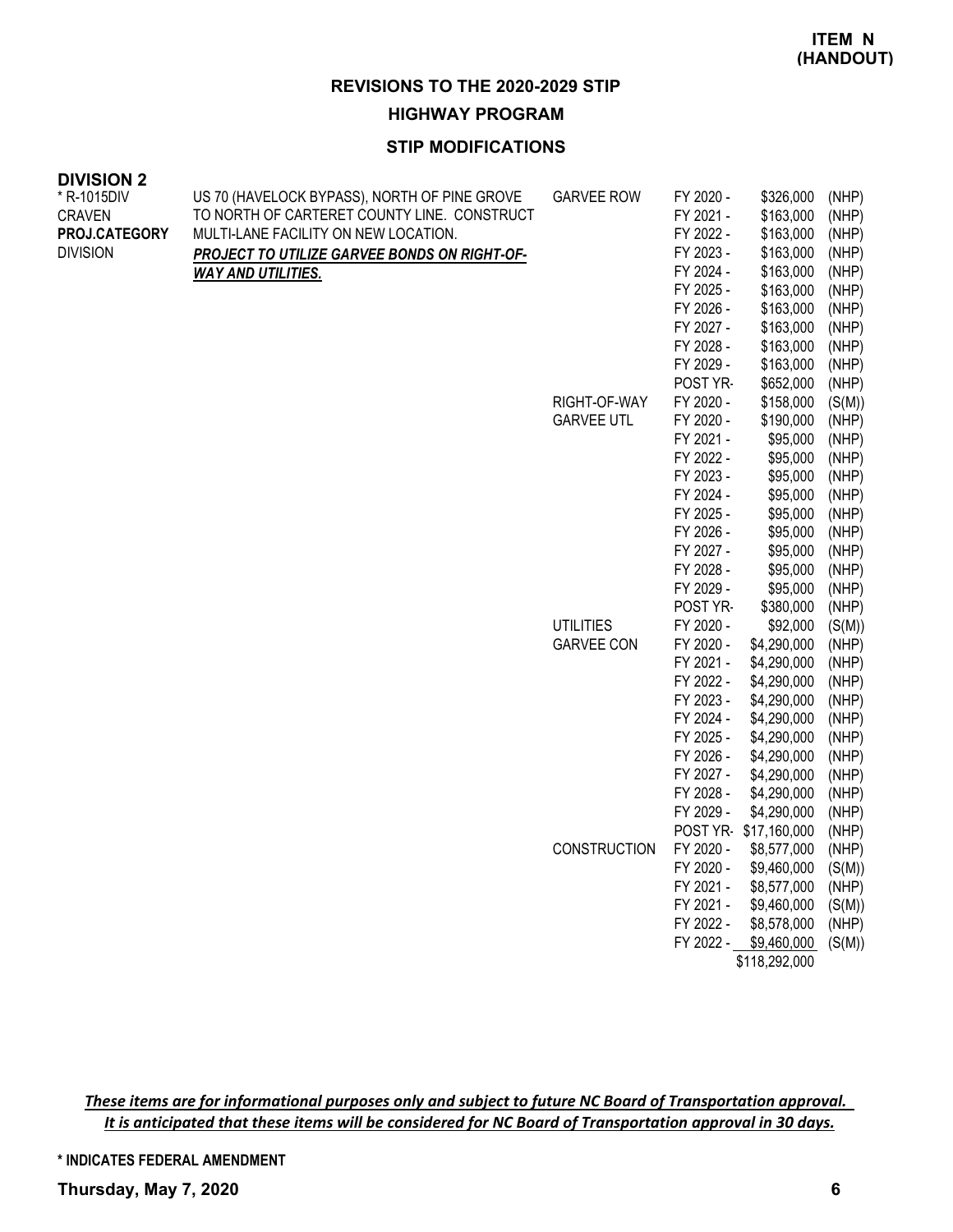#### **HIGHWAY PROGRAM**

#### **STIP MODIFICATIONS**

| <b>DIVISION 2</b> |                                                     |                   |           |              |        |
|-------------------|-----------------------------------------------------|-------------------|-----------|--------------|--------|
| * R-1015REG       | US 70 (HAVELOCK BYPASS), NORTH OF PINE GROVE        | <b>GARVEE ROW</b> | FY 2020 - | \$326,000    | (NHP)  |
| <b>CRAVEN</b>     | TO NORTH OF CARTERET COUNTY LINE. CONSTRUCT         |                   | FY 2021 - | \$163,000    | (NHP)  |
| PROJ.CATEGORY     | MULTI-LANE FACILITY ON NEW LOCATION.                |                   | FY 2022 - | \$163,000    | (NHP)  |
| <b>REGIONAL</b>   | <b>PROJECT TO UTILIZE GARVEE BONDS ON RIGHT-OF-</b> |                   | FY 2023 - | \$163,000    | (NHP)  |
|                   | <b>WAY AND UTILITIES.</b>                           |                   | FY 2024 - | \$163,000    | (NHP)  |
|                   |                                                     |                   | FY 2025 - | \$163,000    | (NHP)  |
|                   |                                                     |                   | FY 2026 - | \$163,000    | (NHP)  |
|                   |                                                     |                   | FY 2027 - | \$163,000    | (NHP)  |
|                   |                                                     |                   | FY 2028 - | \$163,000    | (NHP)  |
|                   |                                                     |                   | FY 2029 - | \$163,000    | (NHP)  |
|                   |                                                     |                   | POST YR-  | \$652,000    | (NHP)  |
|                   |                                                     | RIGHT-OF-WAY      | FY 2020 - | \$158,000    | (S(M)) |
|                   |                                                     | <b>GARVEE UTL</b> | FY 2020 - | \$190,000    | (NHP)  |
|                   |                                                     |                   | FY 2021 - | \$95,000     | (NHP)  |
|                   |                                                     |                   | FY 2022 - | \$95,000     | (NHP)  |
|                   |                                                     |                   | FY 2023 - | \$95,000     | (NHP)  |
|                   |                                                     |                   | FY 2024 - | \$95,000     | (NHP)  |
|                   |                                                     |                   | FY 2025 - | \$95,000     | (NHP)  |
|                   |                                                     |                   | FY 2026 - | \$95,000     | (NHP)  |
|                   |                                                     |                   | FY 2027 - | \$95,000     | (NHP)  |
|                   |                                                     |                   | FY 2028 - | \$95,000     | (NHP)  |
|                   |                                                     |                   | FY 2029 - | \$95,000     | (NHP)  |
|                   |                                                     |                   | POST YR-  | \$380,000    | (NHP)  |
|                   |                                                     | <b>UTILITIES</b>  | FY 2020 - | \$92,000     | (S(M)) |
|                   |                                                     | <b>GARVEE CON</b> | FY 2020 - | \$4,290,000  | (NHP)  |
|                   |                                                     |                   | FY 2021 - | \$4,290,000  | (NHP)  |
|                   |                                                     |                   | FY 2022 - | \$4,290,000  | (NHP)  |
|                   |                                                     |                   | FY 2023 - | \$4,290,000  | (NHP)  |
|                   |                                                     |                   | FY 2024 - | \$4,290,000  | (NHP)  |
|                   |                                                     |                   | FY 2025 - | \$4,290,000  | (NHP)  |
|                   |                                                     |                   | FY 2026 - | \$4,290,000  | (NHP)  |
|                   |                                                     |                   | FY 2027 - | \$4,290,000  | (NHP)  |
|                   |                                                     |                   | FY 2028 - | \$4,290,000  | (NHP)  |
|                   |                                                     |                   | FY 2029 - | \$4,290,000  | (NHP)  |
|                   |                                                     |                   | POST YR-  | \$17,160,000 | (NHP)  |
|                   |                                                     | CONSTRUCTION      | FY 2020 - | \$8,577,000  | (NHP)  |
|                   |                                                     |                   | FY 2020 - | \$9,958,000  | (S(M)) |
|                   |                                                     |                   | FY 2021 - | \$8,577,000  | (NHP)  |
|                   |                                                     |                   | FY 2021 - | \$9,958,000  | (S(M)) |
|                   |                                                     |                   | FY 2022 - | \$8,578,000  | (NHP)  |

\$109,828,000

These items are for informational purposes only and subject to future NC Board of Transportation approval. It is anticipated that these items will be considered for NC Board of Transportation approval in 30 days.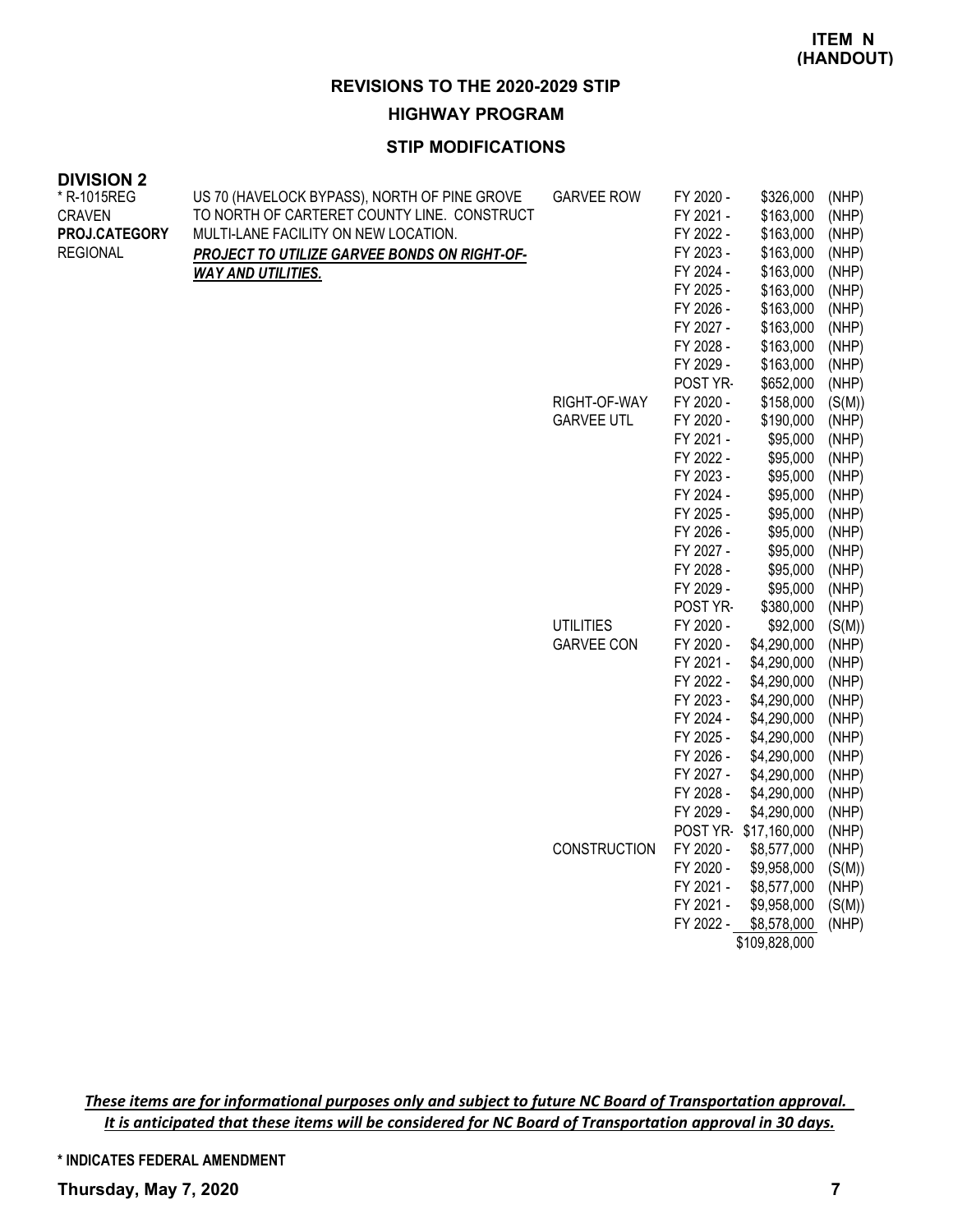# **HIGHWAY PROGRAM**

## **STIP MODIFICATIONS**

| <b>DIVISION 2</b><br>R-5777C<br><b>CRAVEN</b><br>PROJ.CATEGORY<br><b>STATEWIDE</b> | US 70, THURMAN ROAD TO HAVELOCK BYPASS.<br>UPGRADE ROADWAY TO FREEWAY AND CONSTRUCT<br>SERVICE ROADS.<br>TO ASSIST IN BALANCING FUNDS, DELAY<br><b>CONSTRUCTION FROM FY 21 TO FY 22.</b>              | RIGHT-OF-WAY<br><b>UTILITIES</b><br><b>CONSTRUCTION</b> | FY 2022 -<br>FY 2023 -<br>FY 2022 -<br>FY 2022 -<br>FY 2023 - | \$14,250,000<br>\$14,250,000<br>\$1,100,000<br>\$41,166,000<br>\$41,167,000<br>FY 2024 - \$41,167,000<br>\$153,100,000 | (T)<br>(T)<br>(T)<br>(T)<br>(T)<br>(T) |
|------------------------------------------------------------------------------------|-------------------------------------------------------------------------------------------------------------------------------------------------------------------------------------------------------|---------------------------------------------------------|---------------------------------------------------------------|------------------------------------------------------------------------------------------------------------------------|----------------------------------------|
| R-5816<br><b>CARTERET</b><br>PROJ.CATEGORY<br><b>REGIONAL</b>                      | NC 58 (WEST FORT MACON), ATLANTIC BEACH<br>CAUSEWAY. ADD RIGHT TURN LANE.<br>TO ASSIST IN BALANCING FUNDS, DELAY<br><b>CONSTRUCTION FROM FY 21 TO FY 22.</b>                                          | RIGHT-OF-WAY<br><b>UTILITIES</b><br><b>CONSTRUCTION</b> | FY 2020 -<br>FY 2020 -<br>FY 2022 -                           | \$100,000<br>\$100,000<br>\$700,000<br>\$900,000                                                                       | (T)<br>(T)<br>(T)                      |
| R-5858<br>CARTERET<br>PROJ.CATEGORY<br><b>STATEWIDE</b>                            | NC 24, NC 58. INTERSECTION IMPROVEMENTS.<br>TO ASSIST IN BALANCING FUNDS, DELAY RIGHT-OF-<br><b>WAY FROM FY 20 TO FY 21 AND CONSTRUCTION</b><br><b>FROM FY 22 TO FY 23.</b>                           | RIGHT-OF-WAY<br><b>CONSTRUCTION</b>                     | FY 2021 -<br>FY 2023 -<br>FY 2024 -                           | \$200,000<br>\$2,650,000<br>\$2,650,000<br>\$5,500,000                                                                 | (T)<br>(T)<br>(T)                      |
| U-5730<br><b>PITT</b><br>PROJ.CATEGORY<br><b>REGIONAL</b>                          | US 13 (MEMORIAL DRIVE), NC 43 (5TH STREET).<br>UPGRADE INTERSECTION.<br><b>TO ASSIST IN BALANCING FUNDS, DELAY</b><br><b>CONSTRUCTION FROM FY 21 TO FY 22.</b>                                        | <b>CONSTRUCTION</b>                                     | FY 2022 -<br>FY 2023 -                                        | \$100,000<br>\$1,900,000<br>\$2,000,000                                                                                | (T)<br>(T)                             |
| U-5993<br><b>CRAVEN</b><br>PROJ.CATEGORY<br><b>REGIONAL</b>                        | NC 55 (NEUSE BOULEVARD), US 17 BUSINESS (MLK<br>BOULEVARD). CONSTRUCT ROUNDABOUT.<br>TO ASSIST IN BALANCING FUNDS, DELAY<br><b>CONSTRUCTION FROM FY 22 TO FY 23.</b>                                  | <b>CONSTRUCTION</b>                                     | FY 2023 -<br>FY 2024 -                                        | \$1,225,000<br>\$1,225,000<br>\$2,450,000                                                                              | (T)<br>(T)                             |
| U-6058<br>CARTERET<br>PROJ.CATEGORY<br><b>REGIONAL</b>                             | US 70 (LIVE OAK STREET), NC 101. CONSTRUCT ONE<br>LANE ROUNDABOUT.<br>TO ASSIST IN BALANCING FUNDS, DELAY RIGHT-OF-<br><b>WAY FROM FY 20 TO FY 21 AND CONSTRUCTION</b><br><b>FROM FY 22 TO FY 23.</b> | RIGHT-OF-WAY<br><b>UTILITIES</b><br><b>CONSTRUCTION</b> | FY 2021 -<br>FY 2021 -<br>FY 2023 -<br>FY 2023 -              | \$200,000<br>\$100,000<br>\$3,534,000<br>\$16,000<br>\$3,850,000                                                       | (T)<br>(T)<br>(T)<br>(L)               |

These items are for informational purposes only and subject to future NC Board of Transportation approval. It is anticipated that these items will be considered for NC Board of Transportation approval in 30 days.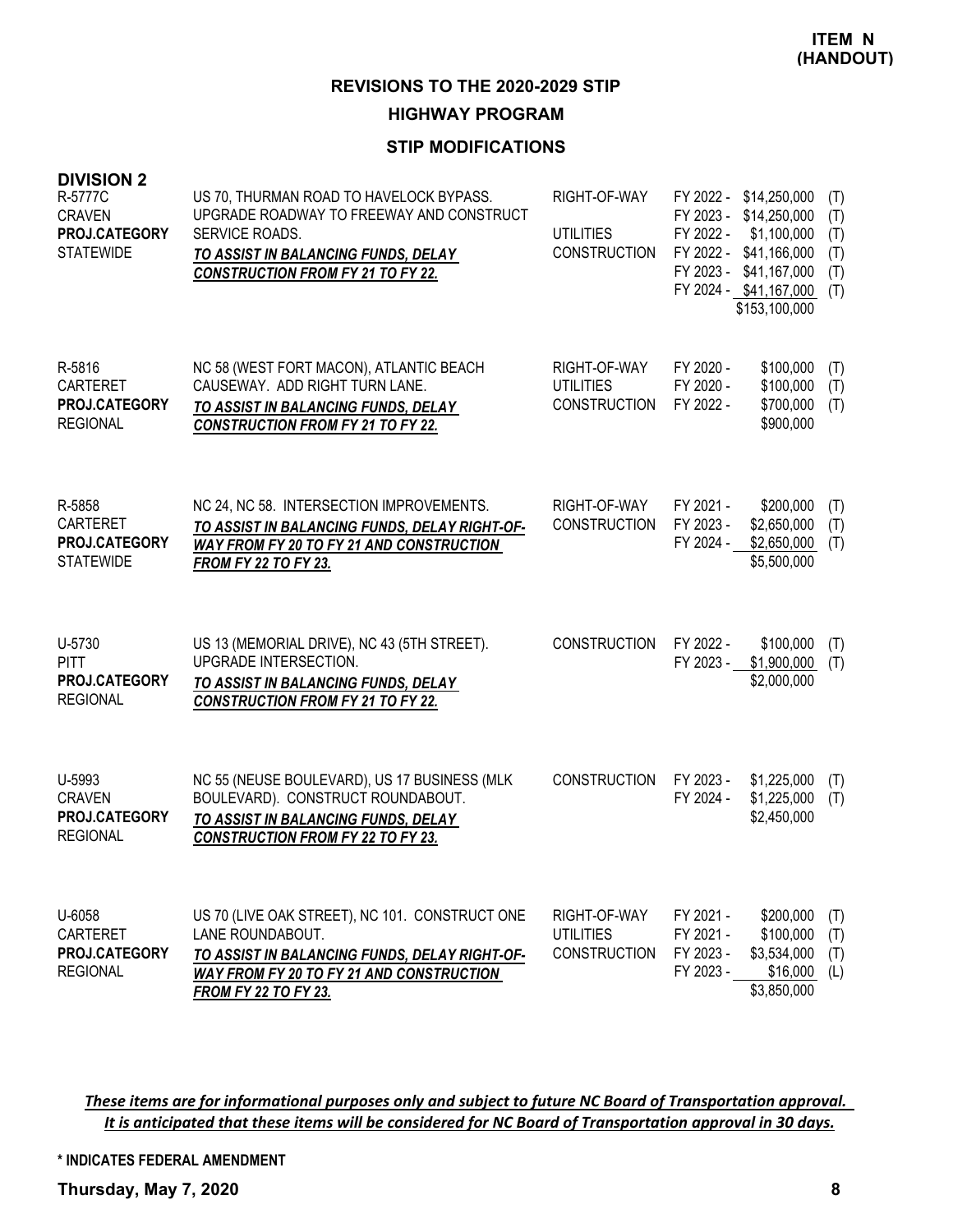# **HIGHWAY PROGRAM**

## **STIP MODIFICATIONS**

| <b>DIVISION 2</b><br>W-5802A<br>CARTERET<br>PROJ.CATEGORY<br><b>DIVISION</b>                       | SR 1493, SR 1493 (LIVE OAK STREET) AT CAMPEN<br>ROAD. REVISE TRAFFIC SIGNAL, INSTALL PEDESTRIAN<br>CROSSING WITH SIGNAL HEADS, AND UPGRADE<br>SIDEWALK.<br>TO ASSIST IN BALANCING FUNDS, DELAY<br><b>CONSTRUCTION FROM FY 21 TO FY 22.</b>                                                                 | <b>CONSTRUCTION</b> | FY 2022 - | \$38,000<br>\$38,000   | (HSIP) |
|----------------------------------------------------------------------------------------------------|------------------------------------------------------------------------------------------------------------------------------------------------------------------------------------------------------------------------------------------------------------------------------------------------------------|---------------------|-----------|------------------------|--------|
| W-5802B<br>CARTERET<br>PROJ.CATEGORY<br><b>REGIONAL</b>                                            | NC 58, NC 58 (E. FORT MACON ROAD) AT BROOKS<br>STREET. INSTALL RECTANGULAR RAPID FLASH<br>BEACON AT CROSSWALK.<br>TO ASSIST IN BALANCING FUNDS, DELAY<br><b>CONSTRUCTION FROM FY 21 TO FY 22.</b>                                                                                                          | <b>CONSTRUCTION</b> | FY 2022 - | \$30,000<br>\$30,000   | (HSIP) |
| W-5802C<br><b>CARTERET</b><br>PROJ.CATEGORY<br><b>REGIONAL</b>                                     | NC 58, NC 58 (E. FORT MACON ROAD) AT E. BOGUE<br>SOUND DRIVE. INSTALL RECTANGULAR RAPID FLASH<br>BEACON AT CROSSWALK.<br>TO ASSIST IN BALANCING FUNDS, DELAY<br><b>CONSTRUCTION FROM FY 21 TO FY 22.</b>                                                                                                   | <b>CONSTRUCTION</b> | FY 2022 - | \$30,000<br>\$30,000   | (HSIP) |
| W-5802D<br><b>PITT</b><br>PROJ.CATEGORY<br><b>DIVISION</b>                                         | SR 1598, SR 1598 (10TH STREET) AT ANDERSON<br>STREET. INSTALL RECTANGULAR RAPID FLASH<br>BEACON AND PAVEMENT MARKINGS AT CROSSWALK.<br>TO ASSIST IN BALANCING FUNDS, DELAY<br><b>CONSTRUCTION FROM FY 21 TO FY 22.</b>                                                                                     | <b>CONSTRUCTION</b> | FY 2022 - | \$32,000<br>\$32,000   | (HSIP) |
| W-5802E<br><b>CARTERET</b><br><b>CRAVEN</b><br><b>PAMLICO</b><br>PROJ.CATEGORY<br><b>STATEWIDE</b> | US 70, NC 55, US 70 BETWEEN NUNN STREET AND SR<br>1605 (FRIENDLY ROAD) IN MOREHEAD CITY, AND NC 55<br>BETWEEN US 17 IN BRIDGETON AND SR 1210 (1ST<br>STREET) IN BAYBORO. INSTALL 6 INCH LONG LIFE<br>PAVEMENT MARKINGS.<br>TO ASSIST IN BALANCING FUNDS, DELAY<br><b>CONSTRUCTION FROM FY 21 TO FY 22.</b> | <b>CONSTRUCTION</b> | FY 2022 - | \$865,000<br>\$865,000 | (HSIP) |

These items are for informational purposes only and subject to future NC Board of Transportation approval. It is anticipated that these items will be considered for NC Board of Transportation approval in 30 days.

**\* INDICATES FEDERAL AMENDMENT**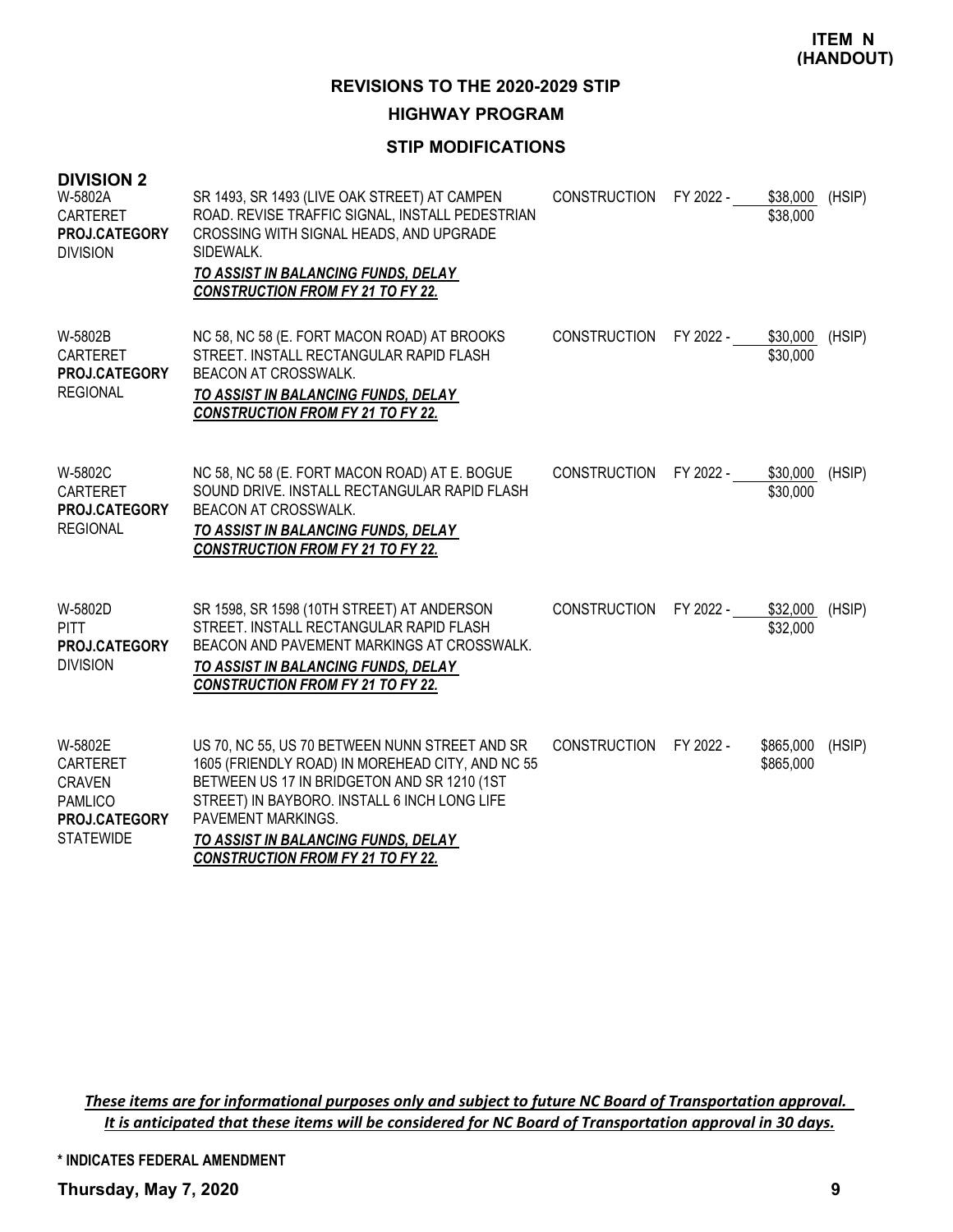**REVISIONS TO THE 2020-2029 STIP**

**HIGHWAY PROGRAM**

# **STIP MODIFICATIONS**

| <b>DIVISION 3</b><br>* AV-5733<br>ONSLOW<br>PROJ.CATEGORY<br><b>REGIONAL</b> | ALBERT J. ELLIS AIRPORT (OAJ), DESIGN AND<br>CONSTRUCT RUNWAY 23 HOLDING APRON.<br>TO STRATEGICALLY BALANCE LETTINGS, DELAY CON<br><b>FROM FY 20 TO FY 25.</b>                                              | <b>CONSTRUCTION</b>                 | FY 2025 -                           | \$750,000<br>\$750,000                                 | (T)                           |
|------------------------------------------------------------------------------|-------------------------------------------------------------------------------------------------------------------------------------------------------------------------------------------------------------|-------------------------------------|-------------------------------------|--------------------------------------------------------|-------------------------------|
| * AV-5744<br><b>PENDER</b><br>PROJ.CATEGORY<br><b>DIVISION</b>               | HENDERSON FIELD (ACZ), EXTEND RUNWAY TO 5500<br>FEET.<br>ADD RIGHT-OF-WAY IN FY 21 NOT PREVIOUSLY<br>PROGRAMMED.                                                                                            | RIGHT-OF-WAY<br><b>CONSTRUCTION</b> | FY 2021 -<br>FY 2022 -              | \$120,000<br>\$6,796,000<br>\$6,916,000                | (T)<br>(T)                    |
| B-4439<br><b>BRUNSWICK</b><br>PROJ.CATEGORY<br><b>DIVISION</b>               | SR 1342 (MAKATOKA ROAD NORTHWEST), REPLACE<br>BRIDGE 090100 OVER MUDDY BRANCH.<br>TO ASSIST IN BALANCING FUNDS, DELAY RIGHT-OF-<br>WAY FROM FY 20 TO FY 21 AND CONSTRUCTION<br><b>FROM FY 21 TO FY 22.</b>  | RIGHT-OF-WAY<br><b>CONSTRUCTION</b> | FY 2021 -<br>FY 2022 -<br>FY 2023 - | \$125,000<br>\$625,000<br>\$625,000<br>\$1,375,000     | (BGOFF)<br>(BGOFF)<br>(BGOFF) |
| B-4590<br><b>NEW HANOVER</b><br>PROJ.CATEGORY<br><b>REGIONAL</b>             | NC 133, REPLACE BRIDGE 640029 OVER SMITH CREEK.<br>TO ASSIST IN BALANCING FUNDS, DELAY<br><b>CONSTRUCTION FROM FY 21 TO FY 22.</b>                                                                          | <b>CONSTRUCTION</b>                 | FY 2022 -                           | \$4,100,000<br>\$4,100,000                             | (NHPB)                        |
| B-4635<br><b>SAMPSON</b><br>PROJ.CATEGORY<br><b>DIVISION</b>                 | US 13, REPLACE BRIDGE 810009 OVER SOUTH RIVER<br>OVERFLOW.<br>TO ASSIST IN BALANCING FUNDS, DELAY<br><b>CONSTRUCTION FROM FY 20 TO FY 21.</b>                                                               | <b>CONSTRUCTION</b>                 | FY 2021 -                           | \$2,250,000<br>\$2,250,000                             | (HFB)                         |
| B-5621<br><b>SAMPSON</b><br>PROJ.CATEGORY<br><b>DIVISION</b>                 | SR 1904 (PINE RIDGE ROAD), REPLACE BRIDGE 810248<br>OVER SIX RUNS CREEK.<br>TO ASSIST IN BALANCING FUNDS, DELAY RIGHT-OF-<br><b>WAY FROM FY 20 TO FY 21 AND CONSTRUCTION</b><br><b>FROM FY 21 TO FY 22.</b> | RIGHT-OF-WAY<br><b>CONSTRUCTION</b> | FY 2021 -<br>FY 2022 -<br>FY 2023 - | \$109,000<br>\$1,086,000<br>\$1,085,000<br>\$2,280,000 | (BGOFF)<br>(BGOFF)<br>(BGOFF) |

These items are for informational purposes only and subject to future NC Board of Transportation approval. It is anticipated that these items will be considered for NC Board of Transportation approval in 30 days.

**\* INDICATES FEDERAL AMENDMENT**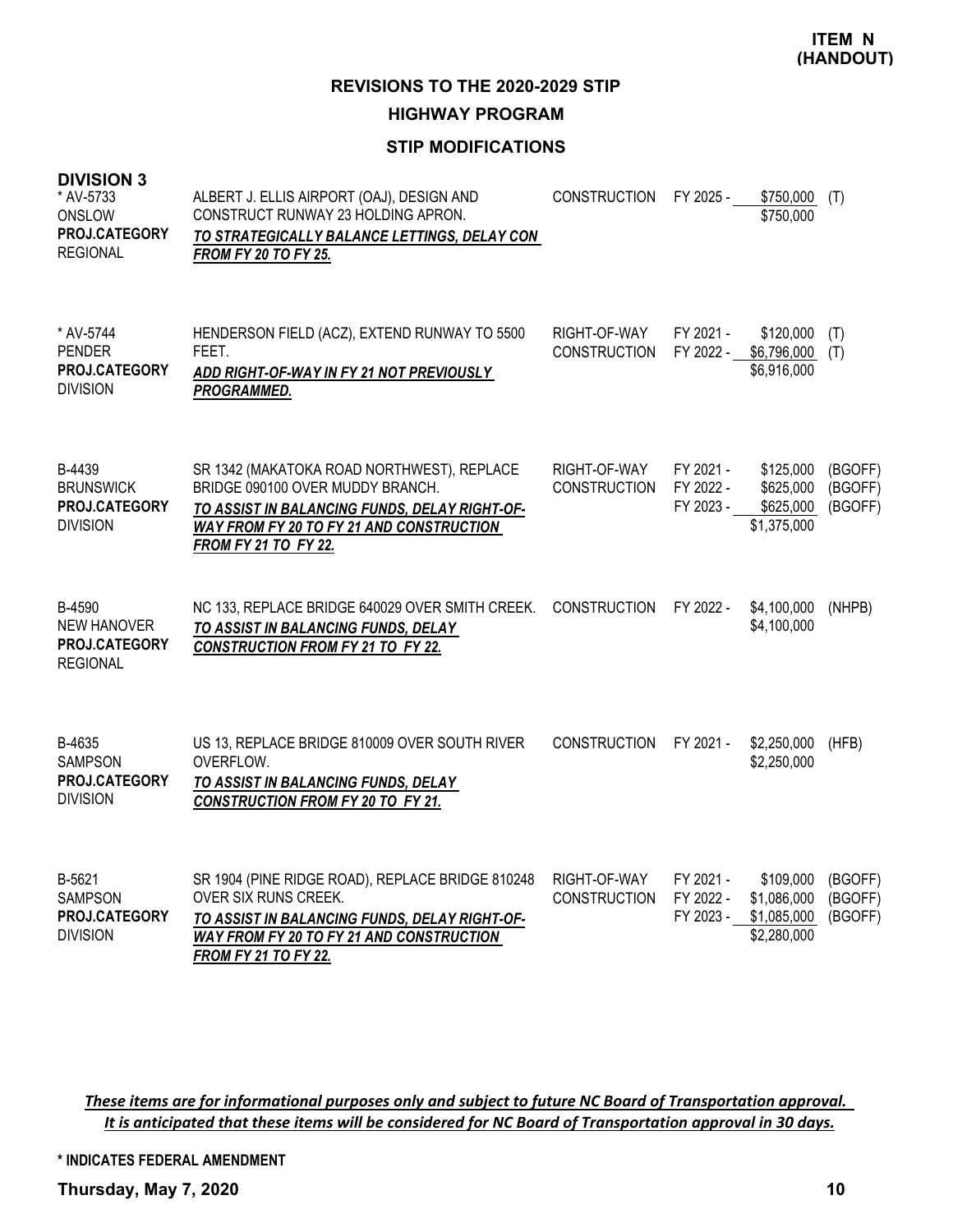**REVISIONS TO THE 2020-2029 STIP**

**HIGHWAY PROGRAM**

# **STIP MODIFICATIONS**

| <b>DIVISION 3</b><br>B-5631<br>SAMPSON<br>PROJ.CATEGORY<br><b>DIVISION</b> | SR 1620 (TIMOTHY ROAD), REPLACE BRIDGE 810169<br>OVER BIG JUNIPER RUN.<br>TO ASSIST IN BALANCING FUNDS, DELAY<br><b>CONSTRUCTION FROM FY 21 TO FY 22.</b>                                                          | <b>CONSTRUCTION</b>                 | FY 2022 -              | \$875,000<br>\$875,000                  | (BGOFF)            |
|----------------------------------------------------------------------------|--------------------------------------------------------------------------------------------------------------------------------------------------------------------------------------------------------------------|-------------------------------------|------------------------|-----------------------------------------|--------------------|
| B-5641<br><b>DUPLIN</b><br>PROJ.CATEGORY<br><b>DIVISION</b>                | SR 1946 (NORTHEAST ROAD), REPLACE BRIDGE<br>300201 OVER ISLAND CREEK.<br>TO ASSIST IN BALANCING FUNDS, DELAY<br><b>CONSTRUCTION FROM FY 21 TO FY 22.</b>                                                           | <b>CONSTRUCTION</b>                 |                        | FY 2022 - \$1,150,000<br>\$1,150,000    | (BGOFF)            |
| B-5996<br><b>BRUNSWICK</b><br>PROJ.CATEGORY<br><b>DIVISION</b>             | SR 1300 (ASH-LITTLE RIVER ROAD NORTHWEST),<br>REPLACE BRIDGE 090126 OVER CAWCAW SWAMP.<br>TO ASSIST IN BALANCING FUNDS, DELAY RIGHT-OF-<br>WAY FROM FY 21 TO FY 22 AND CONSTRUCTION<br><b>FROM FY 21 TO FY 22.</b> | RIGHT-OF-WAY<br><b>CONSTRUCTION</b> | FY 2022 -<br>FY 2022 - | \$100,000<br>\$1,000,000<br>\$1,100,000 | (BGOFF)<br>(BGOFF) |
| BR-0121<br><b>SAMPSON</b><br>PROJ.CATEGORY<br><b>DIVISION</b>              | SR 1804 (HOUSES MILL ROAD), REPLACE BRIDGE NO.<br>810178 OVER SEVENMILE SWAMP ON SR 1804<br>(HOUSES MILL ROAD).<br>TO ASSIST IN BALANCING FUNDS, DELAY<br><b>CONSTRUCTION FROM FY 20 TO FY 21.</b>                 | <b>CONSTRUCTION</b>                 | FY 2021 -<br>FY 2022 - | \$400,000<br>\$400,000<br>\$800,000     | (0)<br>(0)         |
| BR-0122<br><b>SAMPSON</b><br>PROJ.CATEGORY<br><b>DIVISION</b>              | SR 1703 (OLD GOLDSBORO ROAD), REPLACE BRIDGE<br>NO. 810348 OVER BEAVERDAM CREEK ON SR 1703<br>(OLD GOLDSBORO ROAD).<br>TO ASSIST IN BALANCING FUNDS, DELAY<br><b>CONSTRUCTION FROM FY 20 TO FY 21.</b>             | <b>CONSTRUCTION</b>                 | FY 2021 -<br>FY 2022 - | \$450,000<br>\$450,000<br>\$900,000     | (O)<br>(O)         |
| BR-0243<br><b>DUPLIN</b><br>PROJ.CATEGORY<br><b>HWY FUNDS</b>              | SR 1162 (BAY ROAD), REPLACE BRIDGE 300045 OVER<br><b>ISLAND CREEK.</b><br>TO ASSIST IN BALANCING FUNDS, DELAY<br><b>CONSTRUCTION FROM FY 21 TO FY 22.</b>                                                          | <b>CONSTRUCTION</b>                 | FY 2022 -              | \$1,700,000<br>\$1,700,000              | (HFB)              |

These items are for informational purposes only and subject to future NC Board of Transportation approval. It is anticipated that these items will be considered for NC Board of Transportation approval in 30 days.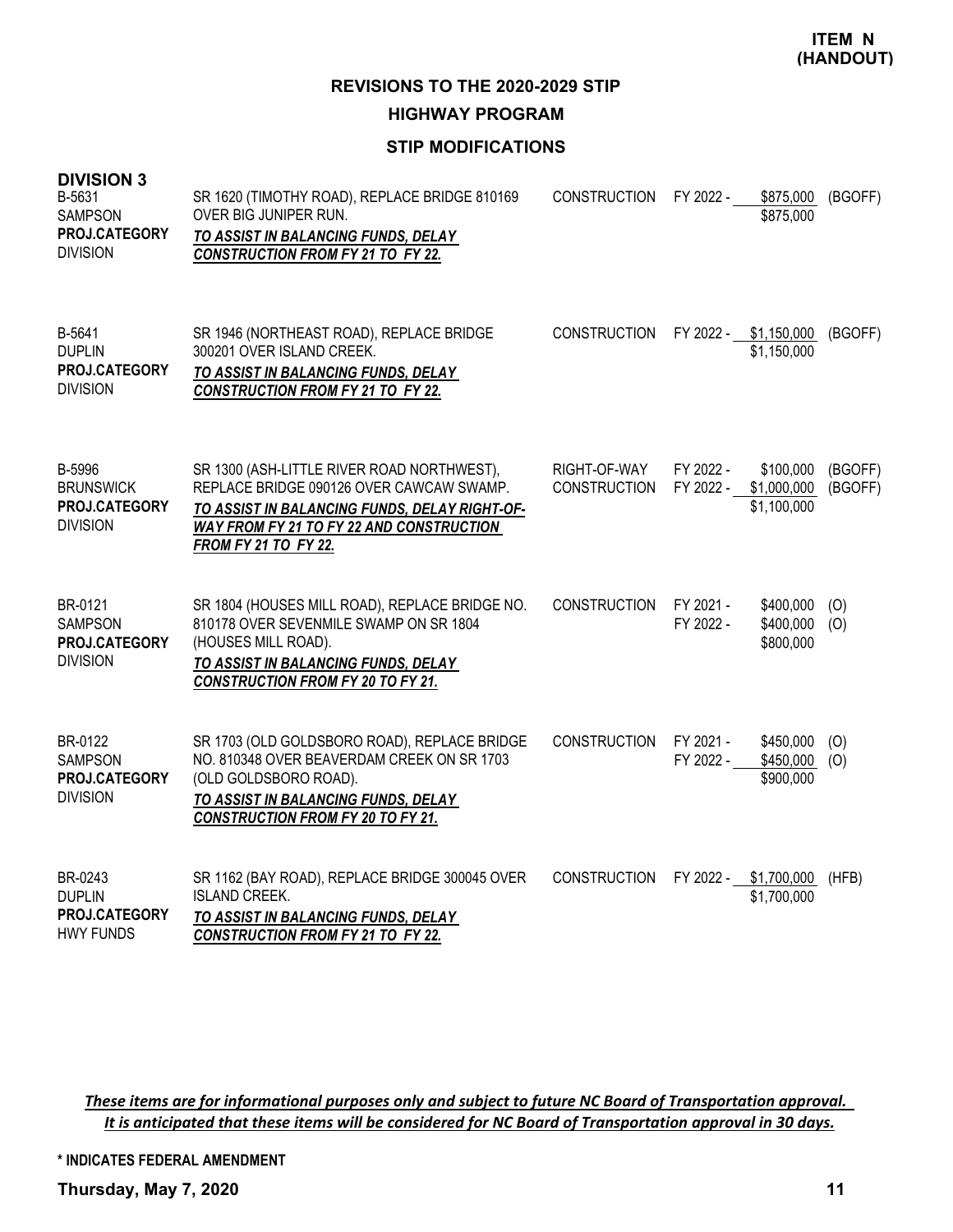**REVISIONS TO THE 2020-2029 STIP**

**HIGHWAY PROGRAM**

# **STIP MODIFICATIONS**

| <b>DIVISION 3</b><br>I-6036<br><b>BRUNSWICK</b><br>PROJ.CATEGORY<br><b>STATEWIDE</b> | I-140, US 17 TO NORTH OF US 74. PAVEMENT<br>REHABILITATION.<br>TO ASSIST IN BALANCING FUNDS, DELAY<br><b>CONSTRUCTION FROM FY 22 TO FY 23.</b>                                                                      | <b>CONSTRUCTION</b>                                     | FY 2023 -                                        | \$4,301,000<br>\$4,301,000                                       | (NHPIM)                  |
|--------------------------------------------------------------------------------------|---------------------------------------------------------------------------------------------------------------------------------------------------------------------------------------------------------------------|---------------------------------------------------------|--------------------------------------------------|------------------------------------------------------------------|--------------------------|
| R-5701<br><b>PENDER</b><br>PROJ.CATEGORY<br><b>REGIONAL</b>                          | NC 53, US 117 BUSINESS (WALKER<br>STREET/WILMINGTON STREET). IMPROVE<br>INTERSECTION.<br>TO ASSIST IN BALANCING FUNDS, DELAY<br><b>CONSTRUCTION FROM FY 21 TO FY 22.</b>                                            | RIGHT-OF-WAY<br><b>UTILITIES</b><br><b>CONSTRUCTION</b> | FY 2020 -<br>FY 2020 -<br>FY 2020 -<br>FY 2022 - | \$10,000<br>\$150,000<br>\$400,000<br>\$1,700,000<br>\$2,260,000 | (T)<br>(L)<br>(T)<br>(T) |
| R-5885A<br>ONSLOW<br>PROJ.CATEGORY<br><b>REGIONAL</b>                                | NC 24 (WEST CORBETT AVENUE), REPLACE CULVERT<br>EAST OF WEST SHORE DRIVE.<br>TO ASSIST IN BALANCING FUNDS, DELAY<br><b>CONSTRUCTION FROM FY 21 TO FY 22.</b>                                                        | RIGHT-OF-WAY<br><b>UTILITIES</b><br><b>CONSTRUCTION</b> | FY 2020 -<br>FY 2020 -<br>FY 2022 -              | \$500,000<br>\$500,000<br>\$2,500,000<br>\$3,500,000             | (NHP)<br>(NHP)<br>(NHP)  |
| U-4906<br><b>ONSLOW</b><br>PROJ.CATEGORY<br><b>TRANSITION</b>                        | SR 1308 (GUM BRANCH ROAD), WEST OF SR 1313<br>(MILLS FIELDS ROAD) TO EAST OF SR 1324 (RAMSEY<br>ROAD) IN JACKSONVILLE. WIDENING.<br>TO ASSIST IN BALANCING FUNDS, DELAY<br><b>CONSTRUCTION FROM FY 21 TO FY 22.</b> | <b>CONSTRUCTION</b>                                     | FY 2022 -                                        | \$8,700,000<br>\$8,700,000                                       | (BGANY)                  |
| U-5710A<br><b>NEW HANOVER</b><br>PROJ.CATEGORY<br><b>STATEWIDE</b>                   | NEW LOCATION, FROM SR 1409 (MILITARY CUTOFF<br>ROAD) AT DRYSDALE DRIVE TO US 74 (EASTWOOD<br>ROAD). ROADWAY ON NEW LOCATION.<br>TO ASSIST IN BALANCING FUNDS, DELAY<br><b>CONSTRUCTION FROM FY 20 TO FY 21.</b>     | RIGHT-OF-WAY<br><b>CONSTRUCTION</b>                     | FY 2020 -<br>FY 2021 -                           | \$1,870,000<br>\$4,800,000<br>\$6,670,000                        | (T)<br>(BGANY)           |
| U-5728<br>ONSLOW<br>PROJ.CATEGORY<br><b>REGIONAL</b>                                 | US 17 BUSINESS (MARINE BOULEVARD), SR 1308 (BELL<br>FORK ROAD) IN JACKSONVILLE. IMPROVE<br>INTERSECTION.<br>TO ASSIST IN BALANCING FUNDS, DELAY<br><b>CONSTRUCTION FROM FY 21 TO FY 22.</b>                         | <b>CONSTRUCTION</b>                                     | FY 2022 -<br>FY 2023 -                           | \$2,000,000<br>\$2,000,000<br>\$4,000,000                        | (T)<br>(T)               |

These items are for informational purposes only and subject to future NC Board of Transportation approval. It is anticipated that these items will be considered for NC Board of Transportation approval in 30 days.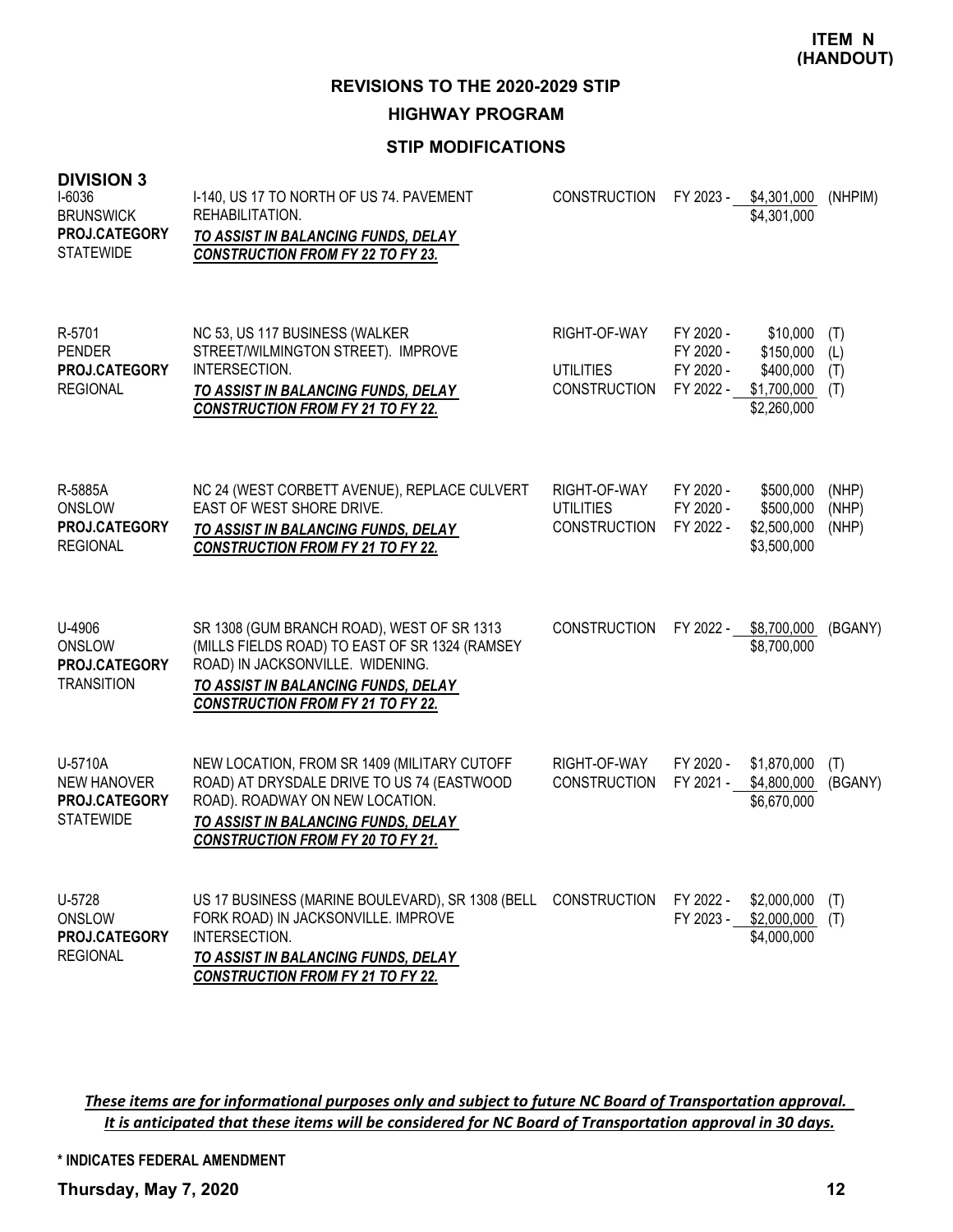**REVISIONS TO THE 2020-2029 STIP**

## **HIGHWAY PROGRAM**

# **STIP MODIFICATIONS**

| <b>DIVISION 3</b><br>U-5788<br><b>BRUNSWICK</b><br>PROJ.CATEGORY<br><b>DIVISION</b> | US 17 BUSINESS (MAIN STREET), WALL<br>STREET/SHALLOTTE AVENUE. REALIGN<br>INTERSECTION.<br>TO ASSIST IN BALANCING FUNDS, DELAY<br><b>CONSTRUCTION FROM FY 21 TO FY 22.</b> | <b>CONSTRUCTION</b>                                     | FY 2022 -                                                    | \$700,000<br>\$700,000                                                                | (T)                             |
|-------------------------------------------------------------------------------------|----------------------------------------------------------------------------------------------------------------------------------------------------------------------------|---------------------------------------------------------|--------------------------------------------------------------|---------------------------------------------------------------------------------------|---------------------------------|
| U-5789<br><b>ONSLOW</b><br>PROJ.CATEGORY<br><b>REGIONAL</b>                         | NC 53 (WESTERN BOULEVARD), SR 2714<br>(JACKSONVILLE PARKWAY). IMPROVE INTERSECTION.<br>TO ASSIST IN BALANCING FUNDS, DELAY<br><b>CONSTRUCTION FROM FY 22 TO FY 23.</b>     | <b>CONSTRUCTION</b>                                     | FY 2023 -<br>FY 2024 -                                       | \$2,050,000<br>\$2,050,000<br>\$4,100,000                                             | (T)<br>(T)                      |
| * U-5793A<br>ONSLOW<br>PROJ.CATEGORY<br><b>DIVISION</b>                             | SR 1308 (GUM BRANCH ROAD), SR 1322 (SUMMERSILL<br>SCHOOL ROAD) TO SR 1324 (RAMSEY ROAD).<br><b>COST INCREASE EXCEEDING \$2 MILLION AND 25%</b><br>THRESHOLDS.              | RIGHT-OF-WAY<br><b>UTILITIES</b><br><b>CONSTRUCTION</b> | FY 2027 -<br>FY 2028 -<br>FY 2027 -<br>FY 2029 -<br>POST YR- | \$6,250,000<br>\$6,250,000<br>\$500,000<br>\$4,500,000<br>\$4,500,000<br>\$22,000,000 | (T)<br>(T)<br>(T)<br>(T)<br>(T) |
| U-5914<br><b>BRUNSWICK</b><br>PROJ.CATEGORY<br><b>DIVISION</b>                      | NC 133, US 17/US 74/US 76 TO SR 1554 (OLD RIVER<br>ROAD). MODERNIZE ROADWAY.<br>TO ASSIST IN BALANCING FUNDS, DELAY<br><b>CONSTRUCTION FROM FY 21 TO FY 22.</b>            | <b>CONSTRUCTION</b>                                     | FY 2022 -<br>FY 2023 -                                       | \$900,000<br>\$900,000<br>\$1,800,000                                                 | (T)<br>(T)                      |
| <b>DIVISION 4</b><br>B-4844<br><b>WAYNE</b><br>PROJ.CATEGORY<br><b>DIVISION</b>     | SR 1958 (BENNETTS BRIDGE ROAD), REPLACE BRIDGE<br>950117 OVER NE CAPE FEAR RIVER.<br>TO ASSIST IN BALANCING FUNDS, DELAY<br><b>CONSTRUCTION FROM FY 20 TO FY 21.</b>       | <b>CONSTRUCTION</b>                                     |                                                              | FY 2021 - \$1,200,000<br>\$1,200,000                                                  | (HFB)                           |
| B-4931<br>EDGECOMBE<br><b>PROJ.CATEGORY</b>                                         | US 258, REPLACE BRIDGE 320022 OVER TOWN CREEK.<br>TO ASSIST IN BALANCING FUNDS, DELAY<br><b>CONSTRUCTION FROM FY 20 TO FY 21.</b>                                          | <b>CONSTRUCTION</b>                                     | FY 2021 -                                                    | \$1,950,000<br>\$1,950,000                                                            | (HFB)                           |

These items are for informational purposes only and subject to future NC Board of Transportation approval. It is anticipated that these items will be considered for NC Board of Transportation approval in 30 days.

**\* INDICATES FEDERAL AMENDMENT**

**Thursday, May 7, 2020 13**

DIVISION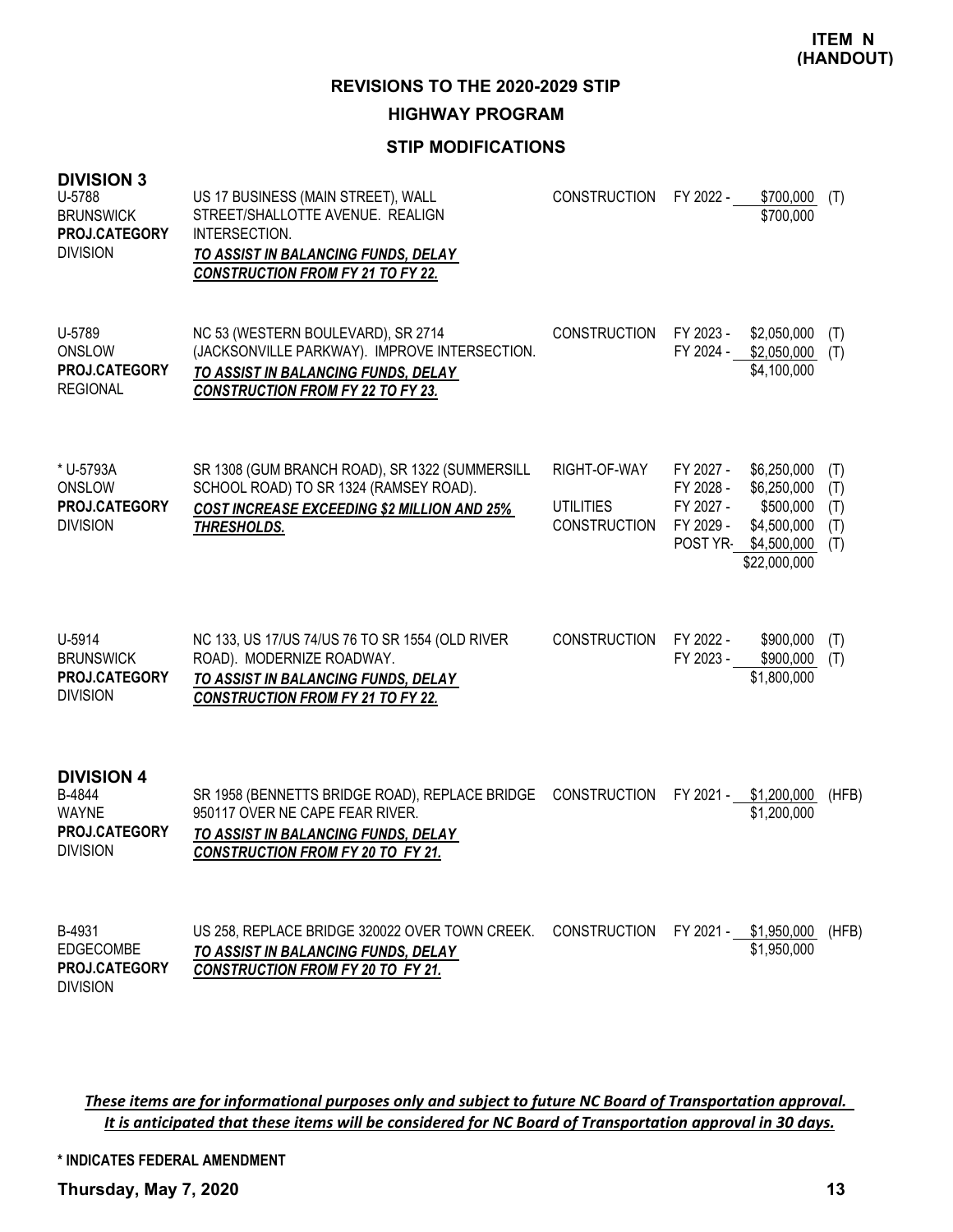#### **HIGHWAY PROGRAM**

## **STIP MODIFICATIONS**

| <b>DIVISION 4</b><br>B-4933<br>EDGECOMBE<br>PROJ.CATEGORY<br><b>REGIONAL</b> | NC 33, REPLACE BRIDGE 320080 OVER TAR RIVER.<br>REPLACE BRIDGE 320049 OVER TAR RIVER<br>OVERFLOW.<br>TO STRATEGICALLY BALANCE LETTINGS, DELAY<br>RIGHT-OF-WAY FROM FY 20 TO FY 23 AND<br><b>CONSTRUCTION FROM FY 21 TO FY 24.</b> | RIGHT-OF-WAY<br><b>CONSTRUCTION</b>                       | FY 2023 -<br>FY 2024 -<br>FY 2024 -<br>FY 2025 -                                                                                                                                                                                                                                         | \$60,000<br>\$800,000<br>\$4,600,000<br>\$4,600,000<br>\$10,060,000                                                                                                                                                                                                      | (T)<br>(T)<br>(NHPB)<br>(NHPB)                                                                                                                         |
|------------------------------------------------------------------------------|-----------------------------------------------------------------------------------------------------------------------------------------------------------------------------------------------------------------------------------|-----------------------------------------------------------|------------------------------------------------------------------------------------------------------------------------------------------------------------------------------------------------------------------------------------------------------------------------------------------|--------------------------------------------------------------------------------------------------------------------------------------------------------------------------------------------------------------------------------------------------------------------------|--------------------------------------------------------------------------------------------------------------------------------------------------------|
| B-5655<br>EDGECOMBE<br>PROJ.CATEGORY<br><b>DIVISION</b>                      | NC 111 / NC 122, REPLACE BRIDGE 320011 OVER<br>TOWN CREEK.<br>TO ASSIST IN BALANCING FUNDS, DELAY<br><b>CONSTRUCTION FROM FY 20 TO FY 21.</b>                                                                                     | <b>CONSTRUCTION</b>                                       | FY 2021 -                                                                                                                                                                                                                                                                                | \$1,950,000<br>\$1,950,000                                                                                                                                                                                                                                               | (HFB)                                                                                                                                                  |
| B-5671<br><b>EDGECOMBE</b><br>PROJ.CATEGORY<br><b>REGIONAL</b>               | NC 97, BRIDGE 87 OVER SWIFT CREEK ON NC 97.<br>TO ASSIST IN BALANCING FUNDS, DELAY<br><b>CONSTRUCTION FROM FY 20 TO FY 21.</b>                                                                                                    | <b>ENGINEERING</b><br><b>BUILD NC CON</b><br>CONSTRUCTION | FY 2021 -<br>FY 2022 -<br>FY 2023 -<br>FY 2024 -<br>FY 2025 -<br>FY 2026 -<br>FY 2027 -<br>FY 2028 -<br>FY 2029 -<br>POST YR-<br>FY 2021 -<br>FY 2022 -<br>FY 2023 -<br>FY 2024 -<br>FY 2025 -<br>FY 2026 -<br>FY 2027 -<br>FY 2028 -<br>FY 2029 -<br>POST YR-<br>FY 2021 -<br>FY 2022 - | \$17,000<br>\$17,000<br>\$17,000<br>\$17,000<br>\$17,000<br>\$17,000<br>\$17,000<br>\$17,000<br>\$17,000<br>\$102,000<br>\$86,000<br>\$86,000<br>\$86,000<br>\$86,000<br>\$86,000<br>\$86,000<br>\$86,000<br>\$86,000<br>\$86,000<br>\$516,000<br>\$725,000<br>\$725,000 | (T)<br>(T)<br>(T)<br>(T)<br>(T)<br>(T)<br>(T)<br>(T)<br>(T)<br>(T)<br>(T)<br>(T)<br>(T)<br>(T)<br>(T)<br>(T)<br>(T)<br>(T)<br>(T)<br>(T)<br>(T)<br>(T) |
| B-6002                                                                       | SR 1126 (FAITH BAPTIST CHURCH ROAD), REPLACE<br>BRIDGE 320064 OVER TOWN CREEK.                                                                                                                                                    | <b>CONSTRUCTION</b>                                       | FY 2021 -                                                                                                                                                                                                                                                                                | \$2,995,000<br>\$1,200,000                                                                                                                                                                                                                                               | (HFB)                                                                                                                                                  |
| <b>EDGECOMBE</b><br>PROJ.CATEGORY<br><b>DIVISION</b>                         | TO ASSIST IN BALANCING FUNDS, DELAY<br><b>CONSTRUCTION FROM FY 20 TO FY 21.</b>                                                                                                                                                   |                                                           |                                                                                                                                                                                                                                                                                          | \$1,200,000                                                                                                                                                                                                                                                              |                                                                                                                                                        |

These items are for informational purposes only and subject to future NC Board of Transportation approval. It is anticipated that these items will be considered for NC Board of Transportation approval in 30 days.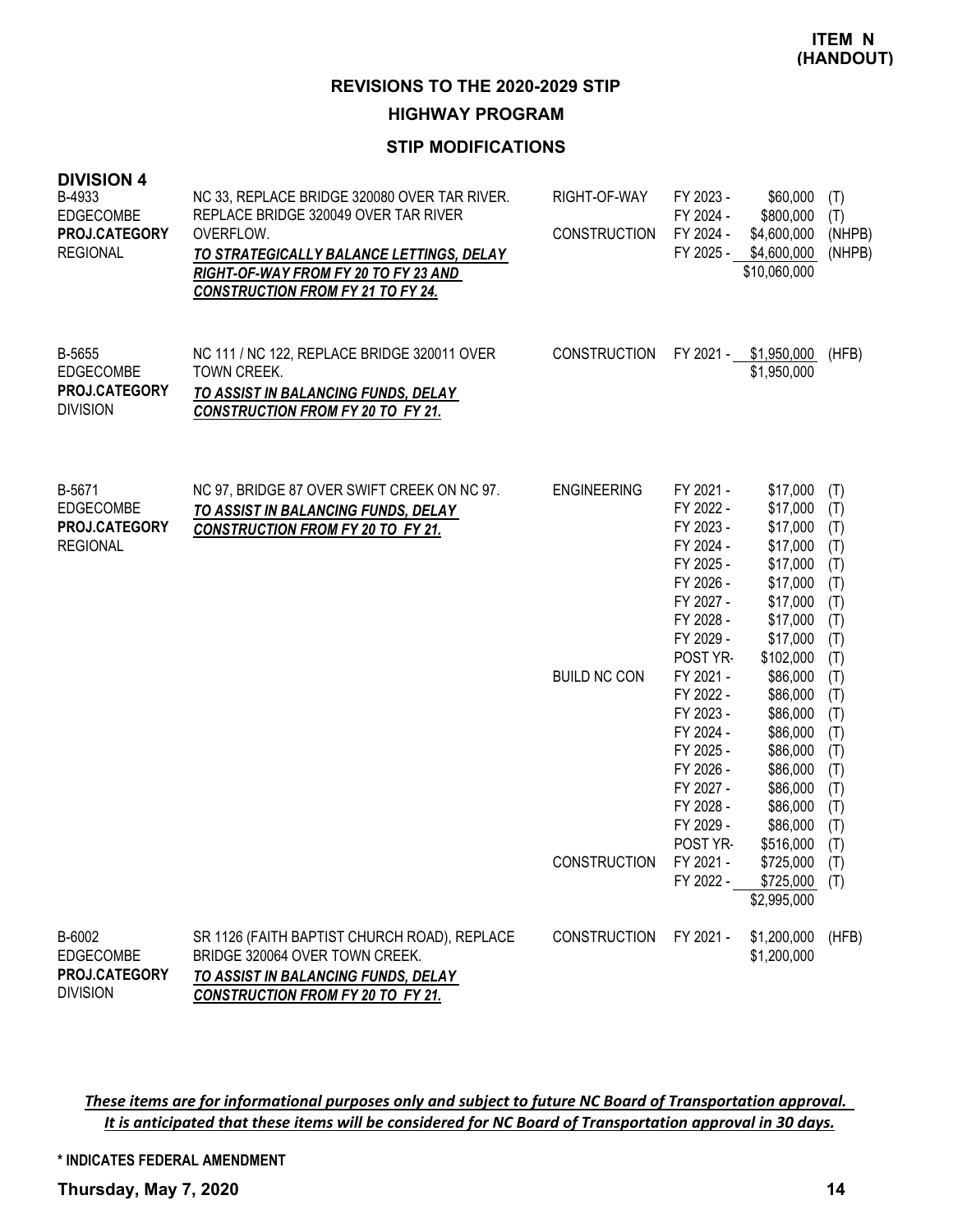## **HIGHWAY PROGRAM**

#### **STIP MODIFICATIONS**

| <b>DIVISION 4</b><br>B-6050<br><b>JOHNSTON</b><br>PROJ.CATEGORY<br><b>DIVISION</b> | SR 2137 (PITTMAN ROAD) SR 2130 (E MAIN STREET) SR<br>2339 (BAGLEY ROAD), REPLACE BRIDGE 500109 ON SR<br>2137 (PITTMAN ROAD) OVER I-95, BRIDGE 500110 ON<br>SR 2130 (EAST MAIN STREET) OVER I-95, AND BRIDGE<br>500112 ON SR 2339 (BAGLEY ROAD) OVER I-95.<br>TO STRATEGICALLY BALANCE LETTINGS, DELAY<br><b>CONSTRUCTION FROM FY 21 TO FY 23.</b> | RIGHT-OF-WAY<br><b>CONSTRUCTION</b>              | FY 2021 -<br>FY 2023 -<br>FY 2024 -<br>FY 2025 - | \$1,500,000<br>\$5,000,000<br>\$5,000,000<br>\$5,000,000<br>\$16,500,000 | (NHPB)<br>(NHPB)<br>(NHPB)<br>(NHPB) |
|------------------------------------------------------------------------------------|---------------------------------------------------------------------------------------------------------------------------------------------------------------------------------------------------------------------------------------------------------------------------------------------------------------------------------------------------|--------------------------------------------------|--------------------------------------------------|--------------------------------------------------------------------------|--------------------------------------|
| BR-0111<br><b>EDGECOMBE</b><br>PROJ.CATEGORY<br><b>DIVISION</b>                    | SR 1404 (SEVEN BRIDGES ROAD), REPLACE BRIDGE<br>NO. 320003, 320004, 320005 OVER SWIFT CREEK ON SR<br>1404 (SEVEN BRIDGES ROAD).<br>TO ASSIST IN BALANCING FUNDS, DELAY<br><b>CONSTRUCTION FROM FY 20 TO FY 21.</b>                                                                                                                                | RIGHT-OF-WAY<br><b>UTILITIES</b><br>CONSTRUCTION | FY 2020 -<br>FY 2020 -<br>FY 2021 -<br>FY 2022 - | \$420,000<br>\$56,000<br>\$2,850,000<br>\$2,850,000<br>\$6,176,000       | (O)<br>(O)<br>(O)<br>(O)             |
| BR-0116<br><b>NASH</b><br><b>PROJ.CATEGORY</b><br><b>DIVISION</b>                  | SR 1403 (COOPER ROAD), REPLACE BRIDGE 630080<br>OVER GIDEON SWAMP ON SR 1403 (COOPER ROAD).<br>TO ASSIST IN BALANCING FUNDS, DELAY<br><b>CONSTRUCTION FROM FY 20 TO FY 21.</b>                                                                                                                                                                    | <b>CONSTRUCTION</b>                              | FY 2021 -<br>FY 2022 -                           | \$700,000<br>\$700,000<br>\$1,400,000                                    | (HFB)<br>(HFB)                       |
| BR-0241<br><b>EDGECOMBE</b><br><b>PROJ.CATEGORY</b><br><b>HWY FUNDS</b>            | SR 1243 (LEGGETT ROAD), REPLACE BRIDGE 320054<br>OVER TAR RIVER.<br>TO ASSIST IN BALANCING FUNDS, DELAY<br><b>CONSTRUCTION FROM FY 20 TO FY 21.</b>                                                                                                                                                                                               | <b>CONSTRUCTION</b>                              | FY 2021 -                                        | \$3,600,000<br>\$3,600,000                                               | (HFB)                                |
| BR-0242<br><b>WAYNE</b><br>PROJ.CATEGORY<br><b>HWY FUNDS</b>                       | SR 1006 (GRANTHAM SCHOOL ROAD), REPLACE<br>BRIDGE 950096 OVER THOROUGHFARE SWAMP.<br>TO ASSIST IN BALANCING FUNDS, DELAY<br><b>CONSTRUCTION FROM FY 20 TO FY 21.</b>                                                                                                                                                                              | <b>CONSTRUCTION</b>                              | FY 2021 -                                        | \$900,000<br>\$900,000                                                   | (HFB)                                |
| C-5546<br><b>NASH</b><br>PROJ.CATEGORY<br><b>EXEMPT</b>                            | ROCKY MOUNT, BENVENUE ROAD (NC 43/NC 48) AT<br>JEFFREYS ROAD. INTERSECTION IMPROVEMENTS.<br>TO ASSIST IN BALANCING FUNDS, DELAY<br><b>CONSTRUCTION FROM FY 21 TO FY 22.</b>                                                                                                                                                                       | CONSTRUCTION                                     | FY 2022 -                                        | \$130,000<br>\$130,000                                                   | (CMAQ)                               |

These items are for informational purposes only and subject to future NC Board of Transportation approval. It is anticipated that these items will be considered for NC Board of Transportation approval in 30 days.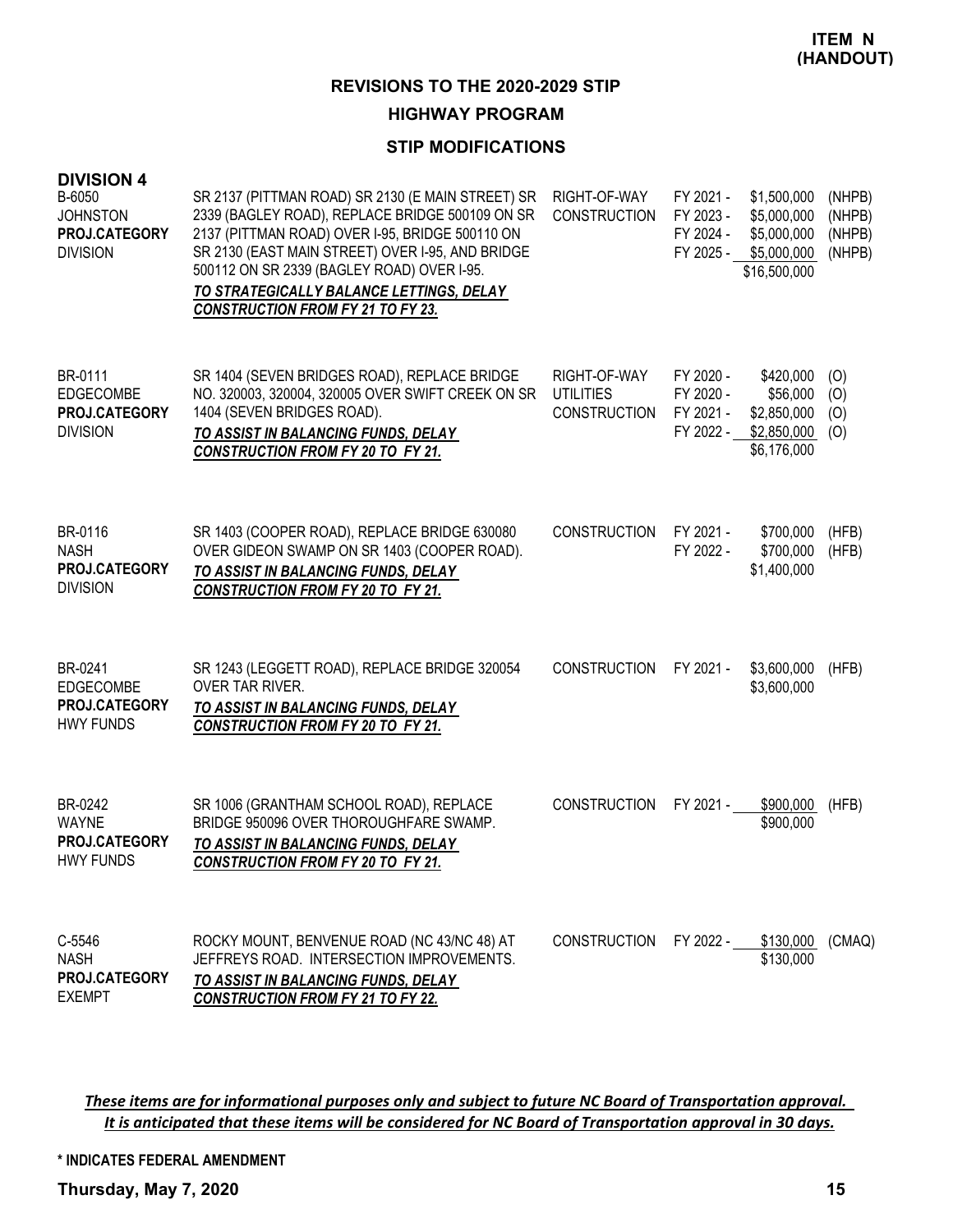**REVISIONS TO THE 2020-2029 STIP**

**HIGHWAY PROGRAM**

## **STIP MODIFICATIONS**

| <b>DIVISION 4</b><br>$C-5549$<br><b>NASH</b><br>PROJ.CATEGORY<br><b>EXEMPT</b> | ROCKY MOUNT, WINSTEAD AVENUE. CONSTRUCT<br>SIDEWALKS.<br>TO ASSIST IN BALANCING FUNDS, DELAY<br><b>CONSTRUCTION FROM FY 20 TO FY 22.</b>                                                                                  | <b>CONSTRUCTION</b> | FY 2022 -              | \$688,000<br>\$688,000                    | (CMAQ)             |
|--------------------------------------------------------------------------------|---------------------------------------------------------------------------------------------------------------------------------------------------------------------------------------------------------------------------|---------------------|------------------------|-------------------------------------------|--------------------|
| EB-5707<br><b>WAYNE</b><br>PROJ.CATEGORY<br><b>DIVISION</b>                    | STONEY CREEK GREENWAY, US 70 BYPASS TO SR<br>1560 (ROYALL AVENUE). CONSTRUCT 10 FOOT WIDE<br>ASPHALT GREENWAY.<br>TO ASSIST IN BALANCING FUNDS, DELAY<br><b>CONSTRUCTION FROM FY 20 TO FY 22.</b>                         | <b>CONSTRUCTION</b> | FY 2022 -              | \$110,000<br>\$110,000                    | (SRTS)             |
| EB-5711<br><b>NASH</b><br>PROJ.CATEGORY<br><b>DIVISION</b>                     | US 64 BUSINESS (SUNSET AVENUE), SR 1836 (MAY<br>DRIVE) TO US 301 BUSINESS, NORTH BOUND (CHURCH<br>STREET). INSTALL PEDESTRIAN SIGNALS.<br>TO ASSIST IN BALANCING FUNDS, DELAY<br><b>CONSTRUCTION FROM FY 21 TO FY 22.</b> | <b>CONSTRUCTION</b> | FY 2022 -<br>FY 2022 - | \$100,000<br>\$25,000<br>\$125,000        | (TA5200)<br>(L)    |
| I-5932A<br><b>HALIFAX</b><br>PROJ.CATEGORY<br><b>STATEWIDE</b>                 | I-95, NC 561 (MILE MARKER 160) TO MILE MARKER 167.<br>TO ASSIST IN BALANCING FUNDS, DELAY<br><b>CONSTRUCTION FROM FY 20 TO FY 21.</b>                                                                                     | <b>CONSTRUCTION</b> | FY 2021 -<br>FY 2022 - | \$3,300,000<br>\$3,300,000<br>\$6,600,000 | (BGLT5)<br>(BGLT5) |
| $I-6041$<br><b>EDGECOMBE</b><br>PROJ.CATEGORY<br><b>STATEWIDE</b>              | US 64 (FUTURE I-87), SR 1233 (THOMAS ROAD)<br>OVERPASS TO NC 33. PAVEMENT REHABILITATION.<br>TO ASSIST IN BALANCING FUNDS, DELAY<br><b>CONSTRUCTION FROM FY 21 TO FY 22.</b>                                              | <b>CONSTRUCTION</b> | FY 2022 -<br>FY 2023 - | \$4,195,000<br>\$4,196,000<br>\$8,391,000 | (NHPIM)<br>(NHPIM) |
| $I-6041A$<br>EDGECOMBE<br><b>PROJ.CATEGORY</b><br><b>STATEWIDE</b>             | US 64 (FUTURE I-87), REHABILITATE BRIDGE 320104,<br>320155, 320148, 320153, 320154, 320156, 320157,<br>320320, 320325, AND 320326.<br>TO ASSIST IN BALANCING FUNDS, DELAY<br><b>CONSTRUCTION FROM FY 22 TO FY 23.</b>     | <b>CONSTRUCTION</b> | FY 2023 -              | \$2,400,000<br>\$2,400,000                | (NHPIM)            |

These items are for informational purposes only and subject to future NC Board of Transportation approval. It is anticipated that these items will be considered for NC Board of Transportation approval in 30 days.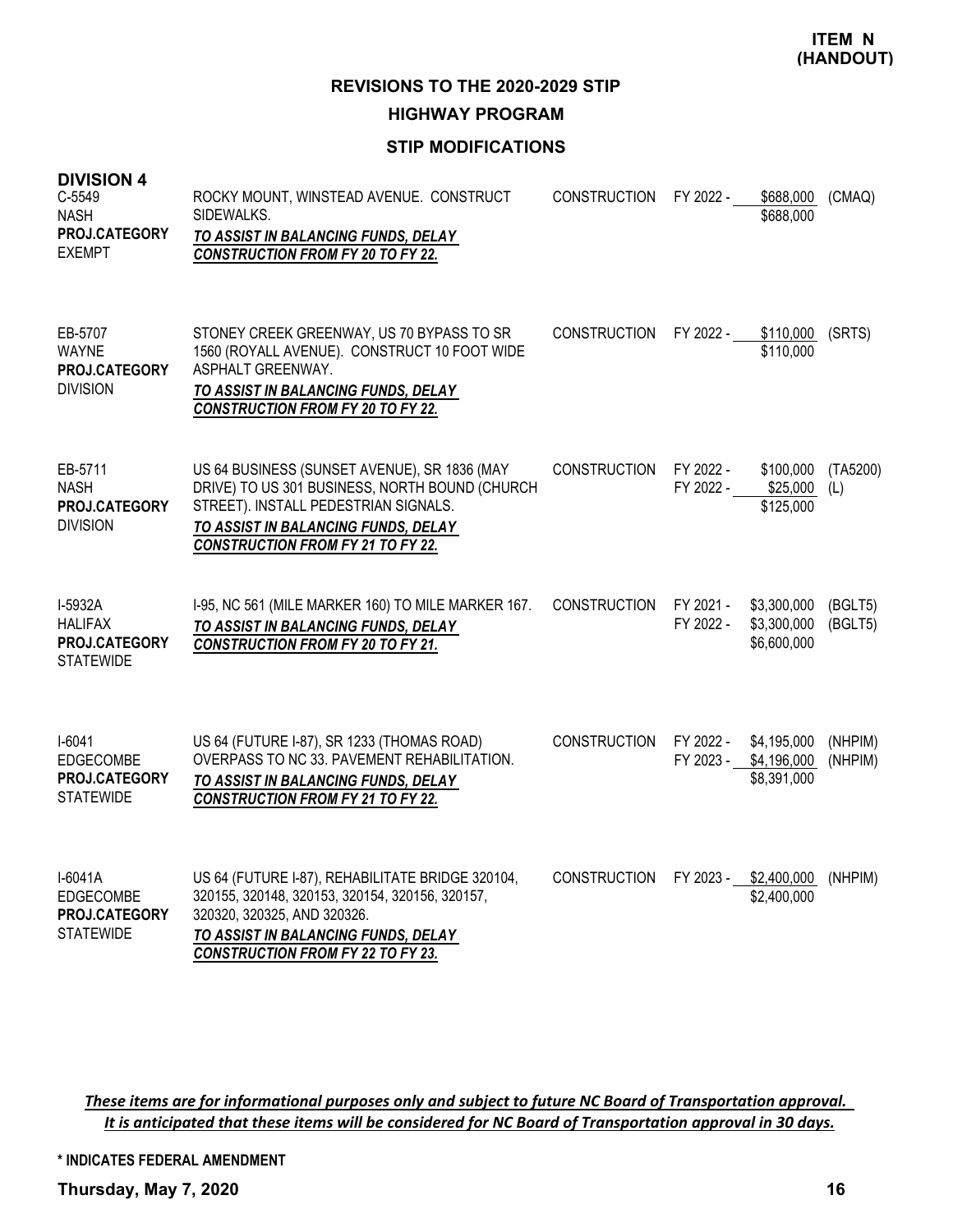**HIGHWAY PROGRAM**

# **STIP MODIFICATIONS**

#### **DIVISION 4**

| I-6042A<br>EDGECOMBE<br><b>PROJ.CATEGORY</b><br><b>STATEWIDE</b> | US 64 (FUTURE 1-87), REHABILITATE BRIDGE 320327<br>AND 320328.<br>TO ASSIST IN BALANCING FUNDS, DELAY<br><b>CONSTRUCTION FROM FY 22 TO FY 23.</b> | <b>CONSTRUCTION</b> | FY 2023 - | \$500,000<br>\$500,000 | (NHPIM) |
|------------------------------------------------------------------|---------------------------------------------------------------------------------------------------------------------------------------------------|---------------------|-----------|------------------------|---------|
| R-5718                                                           | SR 1003 (BUFFALO ROAD), US 70 TO SR 1934 (OLD                                                                                                     | RIGHT-OF-WAY        | FY 2021 - | \$560,000              | (T)     |

| R-5718               | SR 1003 (BUFFALO ROAD), US 70 TO SR 1934 (OLD | RIGHT-OF-WAY | FY 2021 - | $$560,000$ (T)       |  |
|----------------------|-----------------------------------------------|--------------|-----------|----------------------|--|
| JOHNSTON             | BEULAH ROAD). WIDEN TO THREE LANES.           | UTILITIES    | FY 2021 - | $$67,000$ (T)        |  |
| <b>PROJ.CATEGORY</b> | TO ASSIST IN BALANCING FUNDS, DELAY RIGHT-OF- | CONSTRUCTION | FY 2023 - | \$2,204,000 (BG5200) |  |
| <b>DIVISION</b>      | WAY FROM FY 20 TO FY 21.                      |              | FY 2024 - | \$2,204,000 (BG5200) |  |
|                      |                                               |              | FY 2025 - | \$2,204,000 (BG5200) |  |

\$7,239,000

These items are for informational purposes only and subject to future NC Board of Transportation approval. It is anticipated that these items will be considered for NC Board of Transportation approval in 30 days.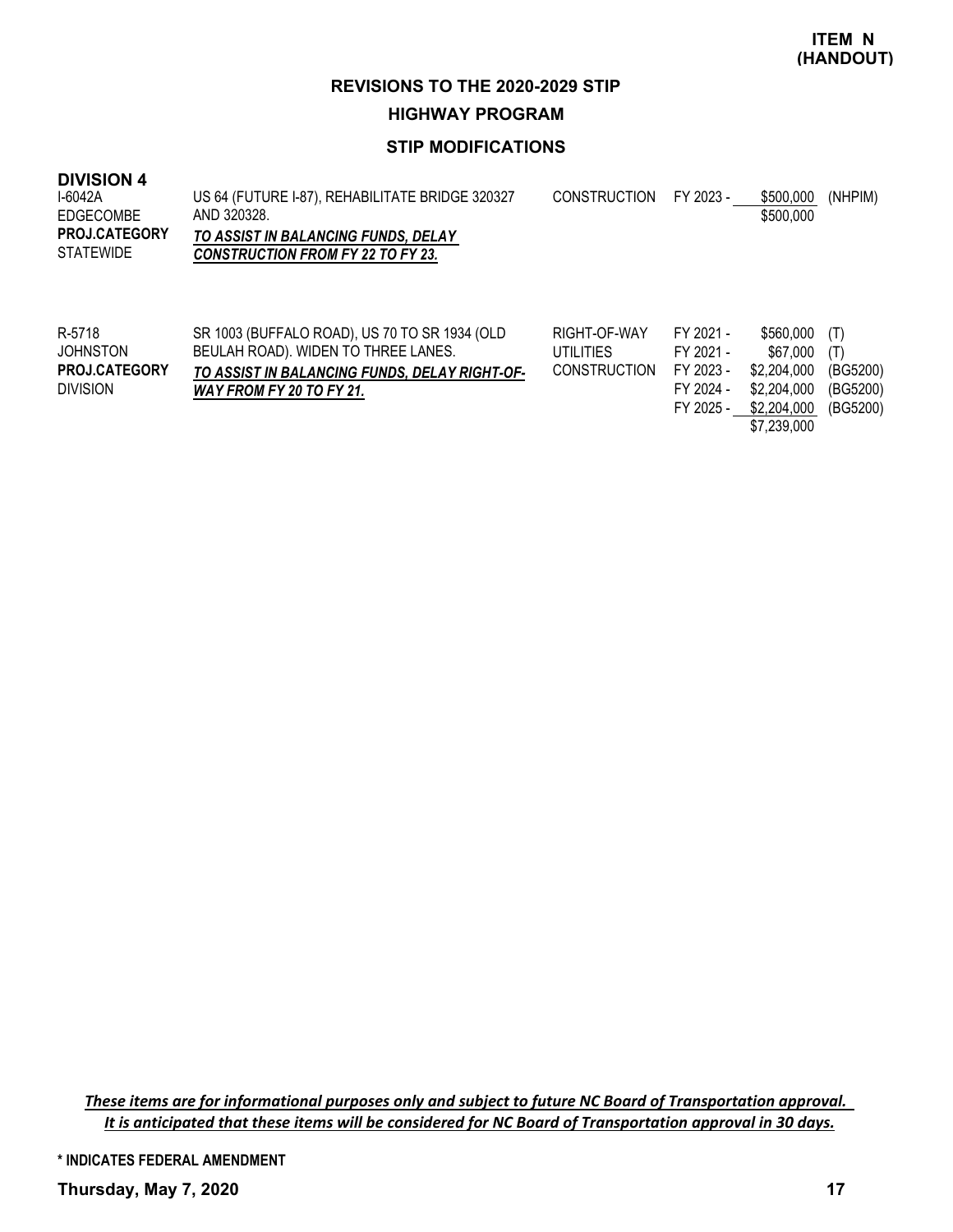#### **HIGHWAY PROGRAM**

#### **STIP MODIFICATIONS**

| <b>DIVISION 4</b><br>* U-2714 | US 117, US 70 BYPASS TO SR 1306 (FEDELON TRAIL) IN | <b>ENGINEERING</b>  | FY 2020 - | \$156,000                   |            |
|-------------------------------|----------------------------------------------------|---------------------|-----------|-----------------------------|------------|
| WAYNE                         | GOLDSBORO. WIDEN ROADWAY AND MAKE SAFETY           |                     | FY 2021 - | \$156,000                   | (T)<br>(T) |
| PROJ.CATEGORY                 | IMPROVEMENTS.                                      |                     | FY 2022 - | \$156,000                   | (T)        |
| <b>REGIONAL</b>               | PROJECT TO UTILIZE BUILD NC BONDS FOR RIGHT-       |                     | FY 2023 - | \$156,000                   | (T)        |
|                               | OF-WAY.                                            |                     | FY 2024 - | \$156,000                   | (T)        |
|                               |                                                    |                     | FY 2025 - | \$156,000                   | (T)        |
|                               |                                                    |                     | FY 2026 - | \$156,000                   | (T)        |
|                               |                                                    |                     | FY 2027 - | \$156,000                   | (T)        |
|                               |                                                    |                     | FY 2028 - | \$156,000                   | (T)        |
|                               |                                                    |                     | FY 2029 - | \$156,000                   | (T)        |
|                               |                                                    |                     | POST YR-  | \$780,000                   | (T)        |
|                               |                                                    | <b>BUILD NC ROW</b> | FY 2020 - | \$232,000                   | (T)        |
|                               |                                                    |                     | FY 2021 - | \$232,000                   | (T)        |
|                               |                                                    |                     | FY 2022 - | \$232,000                   | (T)        |
|                               |                                                    |                     | FY 2023 - | \$232,000                   | (T)        |
|                               |                                                    |                     | FY 2024 - | \$232,000                   | (T)        |
|                               |                                                    |                     | FY 2025 - | \$232,000                   | (T)        |
|                               |                                                    |                     | FY 2026 - | \$232,000                   | (T)        |
|                               |                                                    |                     | FY 2027 - | \$232,000                   | (T)        |
|                               |                                                    |                     | FY 2028 - | \$232,000                   | (T)        |
|                               |                                                    |                     | FY 2029 - | \$232,000                   | (T)        |
|                               |                                                    |                     | POST YR-  | \$1,160,000                 | (T)        |
|                               |                                                    | <b>BUILD NC CON</b> | FY 2020 - | \$686,000                   | (T)        |
|                               |                                                    |                     | FY 2021 - | \$686,000                   | (T)        |
|                               |                                                    |                     | FY 2022 - | \$686,000                   | (T)        |
|                               |                                                    |                     | FY 2023 - | \$686,000                   | (T)        |
|                               |                                                    |                     | FY 2024 - | \$686,000                   | (T)        |
|                               |                                                    |                     | FY 2025 - | \$686,000                   | (T)        |
|                               |                                                    |                     | FY 2026 - | \$686,000                   | (T)        |
|                               |                                                    |                     | FY 2027 - | \$686,000                   | (T)        |
|                               |                                                    |                     | FY 2028 - | \$686,000                   | (T)        |
|                               |                                                    |                     | FY 2029 - | \$686,000                   | (T)        |
|                               |                                                    |                     | POST YR-  | \$3,430,000                 | (T)        |
|                               |                                                    | <b>CONSTRUCTION</b> | FY 2020 - | \$4,700,000                 | (T)        |
|                               |                                                    |                     | FY 2021 - | \$4,700,000<br>\$25,510,000 | (T)        |
|                               |                                                    |                     |           |                             |            |
| U-3609BA                      | US 13 (BERKELEY BOULEVARD), REALIGNMENT OF         | <b>CONSTRUCTION</b> | FY 2022 - | \$1,500,000                 | (T)        |
| <b>WAYNE</b>                  | HOOD SWAMP ROAD.                                   |                     |           | \$1,500,000                 |            |
| PROJ.CATEGORY                 | TO ASSIST IN BALANCING FUNDS, DELAY                |                     |           |                             |            |
| <b>REGIONAL</b>               | <b>CONSTRUCTION FROM FY 21 TO FY 22.</b>           |                     |           |                             |            |

These items are for informational purposes only and subject to future NC Board of Transportation approval. It is anticipated that these items will be considered for NC Board of Transportation approval in 30 days.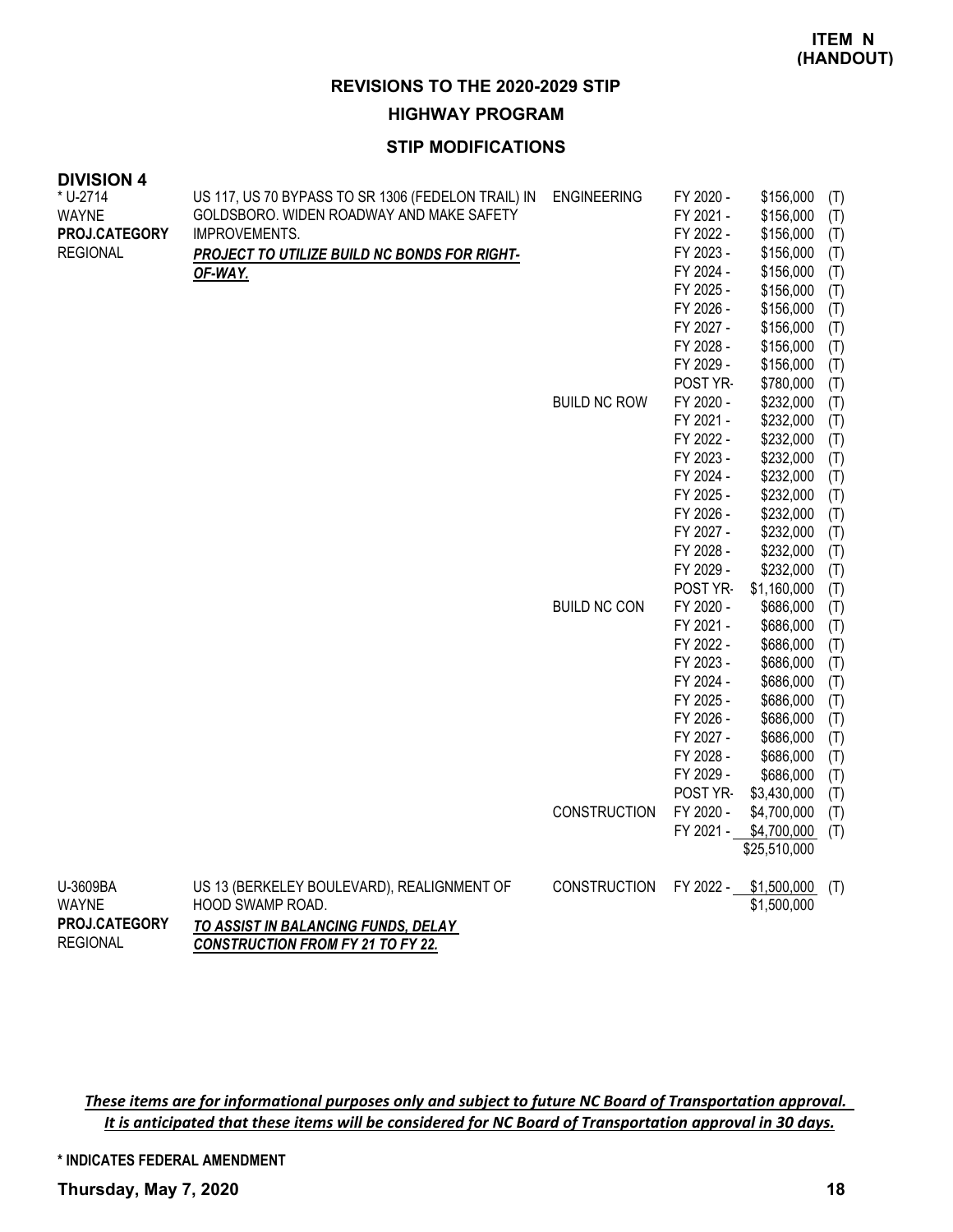**HIGHWAY PROGRAM**

## **STIP MODIFICATIONS**

| <b>DIVISION 4</b>             |                                                                    |                                  |                        |                             |                |
|-------------------------------|--------------------------------------------------------------------|----------------------------------|------------------------|-----------------------------|----------------|
| U-5724                        | US 13 (BERKELEY BOULEVARD), REALIGNMENT OF SR                      | <b>ENGINEERING</b>               | FY 2021 -              | \$180,000                   | (T)            |
| <b>WAYNE</b><br>PROJ.CATEGORY | 1709 (CENTRAL HEIGHTS ROAD) AT BERKELEY<br>BOULEVARD IN GOLDSBORO. |                                  | FY 2022 -<br>FY 2023 - | \$180,000<br>\$180,000      | (T)<br>(T)     |
| <b>REGIONAL</b>               | TO ASSIST IN BALANCING FUNDS, DELAY                                |                                  | FY 2024 -              | \$180,000                   | (T)            |
|                               | CONSTRUCTION FROM FY 20 TO FY 21.                                  |                                  | FY 2025 -              | \$180,000                   | (T)            |
|                               |                                                                    |                                  | FY 2026 -              | \$180,000                   | (T)            |
|                               |                                                                    |                                  | FY 2027 -              | \$180,000                   | (T)            |
|                               |                                                                    |                                  | FY 2028 -              | \$180,000                   | (T)            |
|                               |                                                                    |                                  | FY 2029 -              | \$180,000                   | (T)            |
|                               |                                                                    |                                  | POST YR-               | \$1,080,000                 | (T)            |
|                               |                                                                    | <b>BUILD NC CON</b>              | FY 2021 -              | \$515,000                   | (T)            |
|                               |                                                                    |                                  | FY 2022 -<br>FY 2023 - | \$515,000<br>\$515,000      | (T)<br>(T)     |
|                               |                                                                    |                                  | FY 2024 -              | \$515,000                   | (T)            |
|                               |                                                                    |                                  | FY 2025 -              | \$515,000                   | (T)            |
|                               |                                                                    |                                  | FY 2026 -              | \$515,000                   | (T)            |
|                               |                                                                    |                                  | FY 2027 -              | \$515,000                   | (T)            |
|                               |                                                                    |                                  | FY 2028 -              | \$515,000                   | (T)            |
|                               |                                                                    |                                  | FY 2029 -              | \$515,000                   | (T)            |
|                               |                                                                    |                                  | POST YR-               | \$3,090,000                 | (T)            |
|                               |                                                                    | <b>CONSTRUCTION</b>              | FY 2021 -              | \$4,200,000                 | (T)            |
|                               |                                                                    |                                  | FY 2022 -              | \$4,200,000<br>\$18,825,000 | (T)            |
|                               |                                                                    |                                  |                        |                             |                |
| U-5994                        | SR 1556 (WAYNE MEMORIAL DRIVE), LOCKHAVEN                          | <b>CONSTRUCTION</b>              | FY 2022 -              | \$676,000                   | (T)            |
| <b>WAYNE</b>                  | DRIVE TO COUNTRY DAY ROAD. CONSTRUCT ACCESS                        |                                  |                        | \$676,000                   |                |
| PROJ.CATEGORY                 | MANAGEMENT IMPROVEMENTS.                                           |                                  |                        |                             |                |
| <b>DIVISION</b>               | TO ASSIST IN BALANCING FUNDS, DELAY                                |                                  |                        |                             |                |
|                               | <b>CONSTRUCTION FROM FY 21 TO FY 22.</b>                           |                                  |                        |                             |                |
|                               |                                                                    |                                  |                        |                             |                |
|                               | US 70, SR 1711 (NORTH OAK FOREST ROAD). IMPROVE                    |                                  |                        |                             |                |
| * U-6110<br><b>WAYNE</b>      | INTERSECTION.                                                      | RIGHT-OF-WAY<br><b>UTILITIES</b> | FY 2025 -<br>FY 2025 - | \$400,000<br>\$3,199,000    | (NHP)<br>(NHP) |
| PROJ.CATEGORY                 | <b>COST INCREASE EXCEEDING \$2 MILLION AND 25%</b>                 | <b>CONSTRUCTION</b>              | FY 2027 -              | \$3,000,000                 | (NHP)          |
| <b>REGIONAL</b>               | <b>THRESHOLDS.</b>                                                 |                                  |                        | \$6,599,000                 |                |
|                               |                                                                    |                                  |                        |                             |                |
|                               |                                                                    |                                  |                        |                             |                |
|                               |                                                                    |                                  |                        |                             |                |
| * U-6204                      | SR 1556 (WAYNE MEMORIAL DRIVE), COUNTRY DAY                        | RIGHT-OF-WAY                     | FY 2026 -              | \$3,400,000                 | (T)            |
| <b>WAYNE</b>                  | ROAD TO NEW HOPE ROAD. ACCESS MANAGEMENT.                          | <b>UTILITIES</b>                 | FY 2026 -              | \$2,649,000                 | (T)            |
| <b>PROJ.CATEGORY</b>          | <b>COST INCREASE EXCEEDING \$2 MILLION AND 25%</b>                 | <b>CONSTRUCTION</b>              | FY 2028 -              | \$4,700,000                 | (T)            |
| <b>DIVISION</b>               | THRESHOLDS.                                                        |                                  | FY 2029 -              | \$4,700,000                 | (T)            |
|                               |                                                                    |                                  |                        | \$15,449,000                |                |

These items are for informational purposes only and subject to future NC Board of Transportation approval. It is anticipated that these items will be considered for NC Board of Transportation approval in 30 days.

**\* INDICATES FEDERAL AMENDMENT**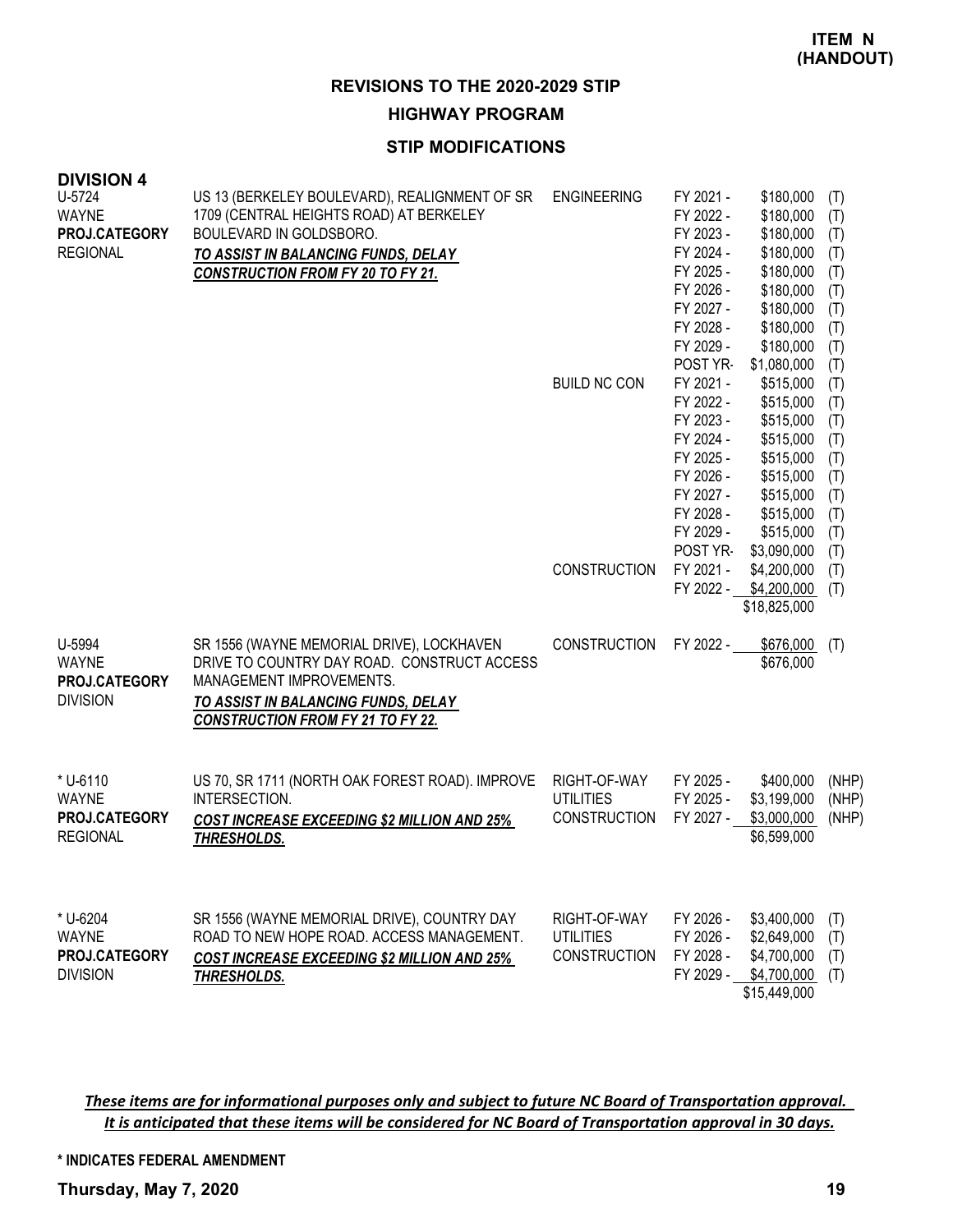# **HIGHWAY PROGRAM**

## **STIP MODIFICATIONS**

| <b>DIVISION 4</b><br>U-6223<br><b>JOHNSTON</b><br>PROJ.CATEGORY<br><b>DIVISION</b> | SR 1560 (RANCH ROAD EXTENSION), US 70<br>BUSINESS/NC 42 TO SR 1560 (RANCH ROAD) IN<br>CLAYTON. NEW LOCATION EXTENSION OF RANCH<br>ROAD.<br>TO REFLECT CURRENT TOWN DELIVERY SCHEDULE<br>DELAY RIGHT-OF-WAY FROM FY 20 TO FY 21 AND<br><b>CONSTRUCTION FROM FY 20 TO FY 22.</b>                                                          | RIGHT-OF-WAY<br><b>CONSTRUCTION</b> | FY 2021 -<br>FY 2021 -<br>FY 2022 -<br>FY 2022 - | \$434,000<br>\$1,735,000<br>\$1,250,000<br>\$5,000,000<br>\$8,419,000 | (S)<br>(BGDA)<br>(S)<br>(BGDA)   |
|------------------------------------------------------------------------------------|-----------------------------------------------------------------------------------------------------------------------------------------------------------------------------------------------------------------------------------------------------------------------------------------------------------------------------------------|-------------------------------------|--------------------------------------------------|-----------------------------------------------------------------------|----------------------------------|
| W-5804A<br><b>WILSON</b><br>PROJ.CATEGORY<br><b>REGIONAL</b>                       | US 301, US 301 AT NC 581. CONSTRUCT A REDUCED<br>CONFLICT INTERSECTION WITH TRUCK BULB-OUTS AT<br>THE ADJACENT U-TURN POINTS.<br>TO ASSIST IN BALANCING FUNDS, DELAY RIGHT-OF-<br><b>WAY FROM FY 20 TO FY 21 AND CONSTRUCTION</b><br><b>FROM FY 21 TO FY 22.</b>                                                                        | RIGHT-OF-WAY<br><b>CONSTRUCTION</b> | FY 2021 -<br>FY 2022 -                           | \$100,000<br>\$854,000<br>\$954,000                                   | (HSIP)<br>(HSIP)                 |
| <b>DIVISION 5</b><br>B-5318<br><b>WAKE</b><br>PROJ.CATEGORY<br><b>DIVISION</b>     | SR 2044 (LIGON MILL ROAD), REPLACE BRIDGE 910126<br>OVER SMITHS CREEK IN WAKE FOREST.<br>TO ASSIST IN BALANCING FUNDS, DELAY<br><b>CONSTRUCTION FROM FY 21 TO FY 22.</b>                                                                                                                                                                | <b>CONSTRUCTION</b>                 | FY 2022 -<br>FY 2023 -                           | \$2,550,000<br>\$2,550,000<br>\$5,100,000                             | (BGANY)<br>(BGANY)               |
| B-5326<br><b>WAKE</b><br>PROJ.CATEGORY<br><b>DIVISION</b>                          | SR 2555 (RAYNOR ROAD), REPLACE BRIDGE 910247<br>OVER WHITE OAK CREEK IN GARNER.<br>TO ASSIST IN BALANCING FUNDS, DELAY<br><b>CONSTRUCTION FROM FY 21 TO FY 22.</b>                                                                                                                                                                      | <b>CONSTRUCTION</b>                 | FY 2022 -<br>FY 2023 -                           | \$2,450,000<br>\$2,450,000<br>\$4,900,000                             | (BGOFF)<br>(BGOFF)               |
| B-6003<br><b>FRANKLIN</b><br>PROJ.CATEGORY<br><b>DIVISION</b>                      | SR 1609 (BAPTIST CHURCH ROAD), REPLACE BRIDGE<br>340078 OVER TAR RIVER<br>TO ASSIST IN BALANCING FUNDS, DELAY<br><b>CONSTRUCTION FROM FY 22 TO FY 23.</b>                                                                                                                                                                               | RIGHT-OF-WAY<br><b>CONSTRUCTION</b> | FY 2021 -<br>FY 2023 -                           | \$405,000<br>\$4,050,000<br>\$4,455,000                               | (BGOFF)<br>(BGOFF)               |
| * EB-5895<br><b>WAKE</b><br>PROJ.CATEGORY<br><b>DIVISION</b>                       | NC 55 (EAST WILLIAMS STREET), SR 1301 (SUNSET<br>LAKE ROAD) TO NC 55 IN HOLLY SPRINGS.<br>CONSTRUCT SIDEWALK.<br>ADD RIGHT OF WAY IN FY 20 NOT PREVIOUSLY<br><b>PROGRAMMED [DELAY FROM 18-27 STIP] TO REFLECT</b><br>CURRENT TOWN DELIVERY SCHEDULE. TO ASSIST IN<br><b>BALANCING FUNDS, DELAY CONSTRUCTION FROM FY</b><br>20 TO FY 21. | RIGHT-OF-WAY<br><b>CONSTRUCTION</b> | FY 2020 -<br>FY 2020 -<br>FY 2021 -<br>FY 2021 - | \$80,000<br>\$20,000<br>\$400,000<br>\$100,000<br>\$600,000           | (TAANY)<br>(L)<br>(TAANY)<br>(L) |

These items are for informational purposes only and subject to future NC Board of Transportation approval. It is anticipated that these items will be considered for NC Board of Transportation approval in 30 days.

#### **\* INDICATES FEDERAL AMENDMENT**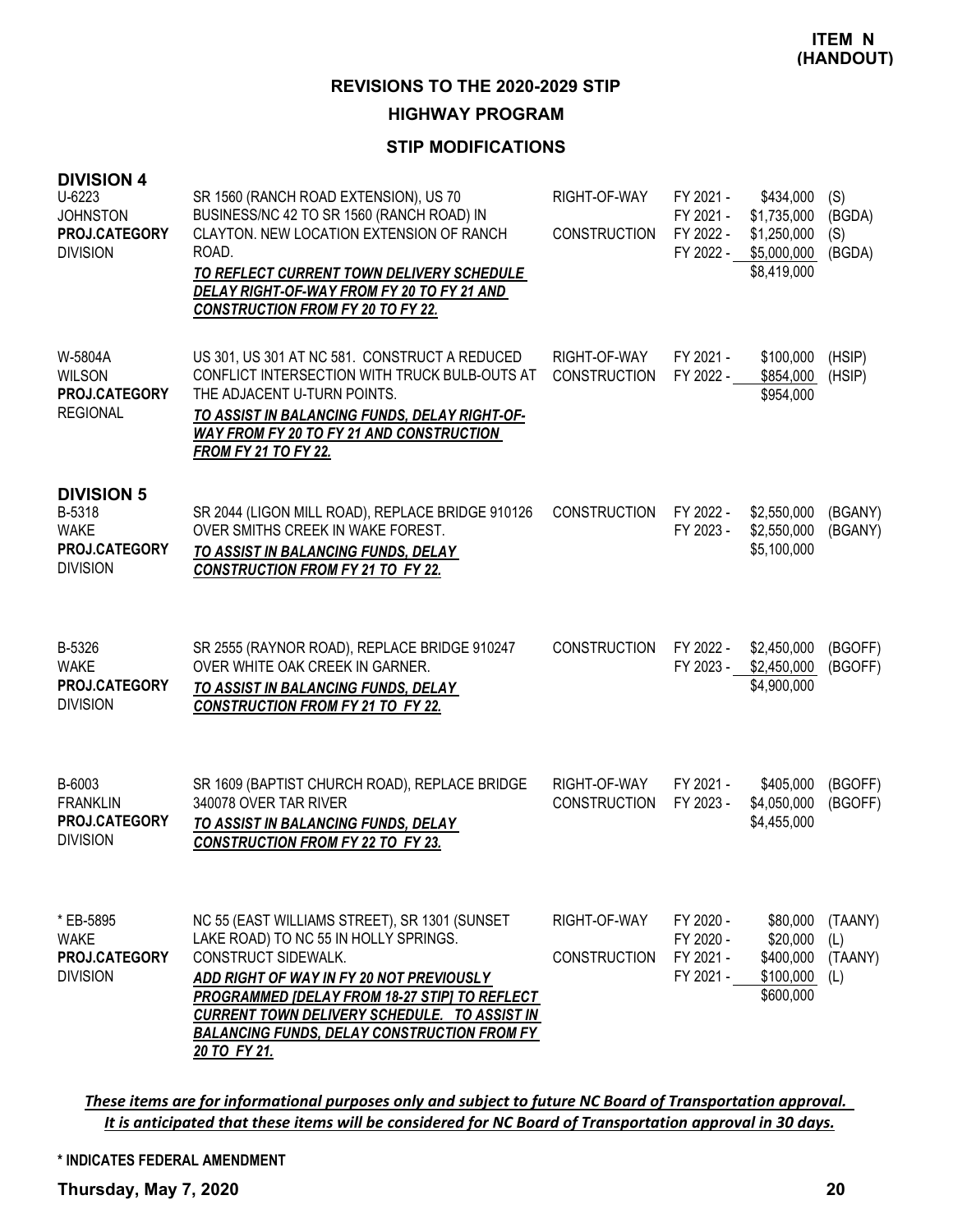**HIGHWAY PROGRAM**

# **STIP MODIFICATIONS**

| <b>DIVISION 5</b>                 |                                                                                   |                     |                        |                             |                    |
|-----------------------------------|-----------------------------------------------------------------------------------|---------------------|------------------------|-----------------------------|--------------------|
| I-5708<br><b>WAKE</b>             | I-440 / US 1, SR 2000 (WAKE FOREST ROAD) IN<br>RALEIGH. INTERCHANGE IMPROVEMENTS. | <b>GARVEE ROW</b>   | FY 2020 -<br>FY 2021 - | \$858,000<br>\$858,000      | (NHP)<br>(NHP)     |
| PROJ.CATEGORY                     | TO ASSIST IN BALANCING FUNDS, DELAY                                               |                     | FY 2022 -              | \$858,000                   | (NHP)              |
| <b>STATEWIDE</b>                  | <b>CONSTRUCTION FROM FY 21 TO FY 22.</b>                                          |                     | FY 2023 -              | \$858,000                   | (NHP)              |
|                                   |                                                                                   |                     | FY 2024 -              | \$858,000                   | (NHP)              |
|                                   |                                                                                   |                     | FY 2025 -              | \$858,000                   | (NHP)              |
|                                   |                                                                                   |                     | FY 2026 -              | \$858,000                   | (NHP)              |
|                                   |                                                                                   |                     | FY 2027 -              | \$858,000                   | (NHP)              |
|                                   |                                                                                   |                     | FY 2028 -              | \$858,000                   | (NHP)              |
|                                   |                                                                                   |                     | FY 2029 -              | \$858,000                   | (NHP)              |
|                                   |                                                                                   |                     | POST YR-               | \$4,290,000                 | (NHP)              |
|                                   |                                                                                   | RIGHT-OF-WAY        | FY 2020 -              | \$4,806,000                 | (NHP)              |
|                                   |                                                                                   | <b>CONSTRUCTION</b> | FY 2022 -              | \$8,900,000<br>\$26,576,000 | (NHP)              |
|                                   |                                                                                   |                     |                        |                             |                    |
| I-5993                            | I-40, US 15 / US 501 TO EAST OF NC 147. PAVEMENT                                  | <b>GARVEE CON</b>   | FY 2022 -              | \$858,000                   | (NHPIM)            |
| <b>DURHAM</b>                     | REHABILITATION.                                                                   |                     | FY 2023 -              | \$858,000                   | (NHPIM)            |
| PROJ.CATEGORY<br><b>STATEWIDE</b> | TO ASSIST IN BALANCING FUNDS, DELAY                                               |                     | FY 2024 -              | \$858,000                   | (NHPIM)            |
|                                   | <b>CONSTRUCTION FROM FY 21 TO FY 22.</b>                                          |                     | FY 2025 -<br>FY 2026 - | \$858,000<br>\$858,000      | (NHPIM)<br>(NHPIM) |
|                                   |                                                                                   |                     | FY 2027 -              | \$858,000                   | (NHPIM)            |
|                                   |                                                                                   |                     | FY 2028 -              | \$858,000                   | (NHPIM)            |
|                                   |                                                                                   |                     | FY 2029 -              | \$858,000                   | (NHPIM)            |
|                                   |                                                                                   |                     | POST YR-               | \$6,006,000                 | (NHPIM)            |
|                                   |                                                                                   | <b>CONSTRUCTION</b> | FY 2022 -              | \$2,333,334                 | (NHPIM)            |
|                                   |                                                                                   |                     | FY 2022 -              | \$1,666,667                 | (S(M))             |
|                                   |                                                                                   |                     | FY 2023 -              | \$2,333,333                 | (NHPIM)            |
|                                   |                                                                                   |                     | FY 2023 -              | \$1,666,666                 | (S(M))             |
|                                   |                                                                                   |                     |                        | \$20,870,000                |                    |
| I-5994                            | I-40, US 15 / US 501 TO EAST OF NC 147. BRIDGE                                    | <b>GARVEE CON</b>   | FY 2022 -              | \$429,000                   | (NHPIM)            |
| <b>DURHAM</b>                     | REHABILITATION - MULTIPLE STRUCTURES.                                             |                     | FY 2023 -              | \$429,000                   | (NHPIM)            |
| PROJ.CATEGORY                     | TO ASSIST IN BALANCING FUNDS, DELAY                                               |                     | FY 2024 -              | \$429,000                   | (NHPIM)            |
| <b>STATEWIDE</b>                  | <b>CONSTRUCTION FROM FY 21 TO FY 22.</b>                                          |                     | FY 2025 -              | \$429,000                   | (NHPIM)            |
|                                   |                                                                                   |                     | FY 2026 -              | \$429,000                   | (NHPIM)            |
|                                   |                                                                                   |                     | FY 2027 -              | \$429,000                   | (NHPIM)            |
|                                   |                                                                                   |                     | FY 2028 -<br>FY 2029 - | \$429,000<br>\$429,000      | (NHPIM)<br>(NHPIM) |
|                                   |                                                                                   |                     | POST YR-               | \$3,003,000                 | (NHPIM)            |
|                                   |                                                                                   | <b>CONSTRUCTION</b> | FY 2022 -              | \$2,433,000                 | (NHPIM)            |
|                                   |                                                                                   |                     | FY 2022 -              | \$1,667,000                 | (S(M))             |
|                                   |                                                                                   |                     |                        | \$10,535,000                |                    |

These items are for informational purposes only and subject to future NC Board of Transportation approval. It is anticipated that these items will be considered for NC Board of Transportation approval in 30 days.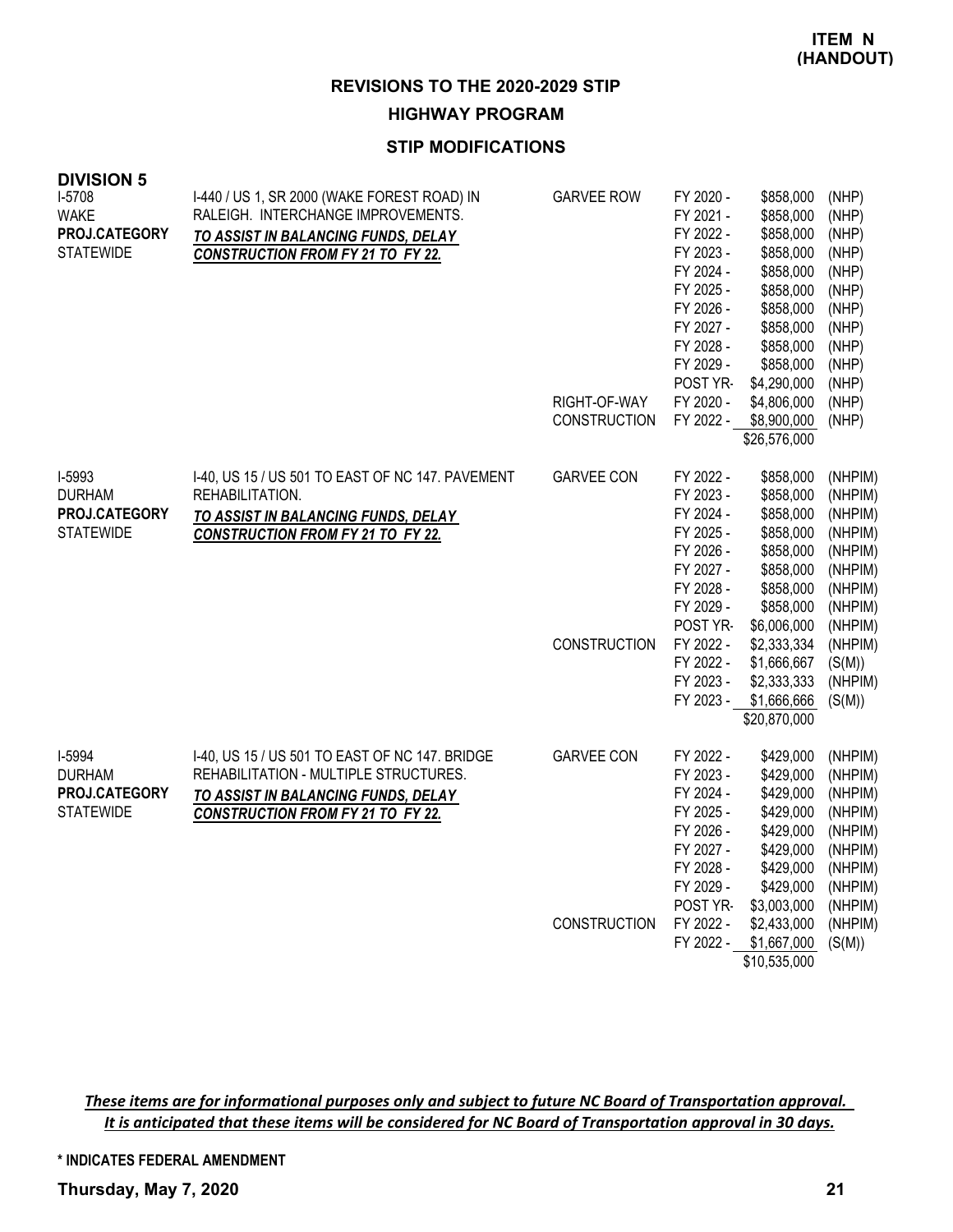**REVISIONS TO THE 2020-2029 STIP**

**HIGHWAY PROGRAM**

# **STIP MODIFICATIONS**

# **DIVISION 5**

| ט ווטוטועו<br>I-5995<br><b>DURHAM</b><br><b>WAKE</b><br>PROJ.CATEGORY<br><b>STATEWIDE</b> | I-40, EAST OF NC 147 TO SR 3015 (AIRPORT<br>BOULEVARD). PAVEMENT REHABILITATION.<br>TO ASSIST IN BALANCING FUNDS, DELAY<br><b>CONSTRUCTION FROM FY 21 TO FY 22.</b>                                                                                                                                                  | <b>CONSTRUCTION</b>                                                          | FY 2022 - \$5,272,000<br>\$5,272,000                                                                                                                                                                                                                                                                                                                                                                                                                                                            | (NHPIM)                                                                                                                                                  |
|-------------------------------------------------------------------------------------------|----------------------------------------------------------------------------------------------------------------------------------------------------------------------------------------------------------------------------------------------------------------------------------------------------------------------|------------------------------------------------------------------------------|-------------------------------------------------------------------------------------------------------------------------------------------------------------------------------------------------------------------------------------------------------------------------------------------------------------------------------------------------------------------------------------------------------------------------------------------------------------------------------------------------|----------------------------------------------------------------------------------------------------------------------------------------------------------|
| P-5715<br><b>WAKE</b><br>PROJ.CATEGORY<br><b>REGIONAL</b>                                 | CSX, CROSSING 630607N AT NEW HOPE CHURCH<br>ROAD IN RALEIGH. CONSTRUCT GRADE SEPARATION.<br>TO ALLOW ADDITIONAL TIME FOR RIGHT OF WAY<br>AND UTILITIES, DELAY CONSTRUCTION FROM FY 20<br><b>TO FY 21.</b>                                                                                                            | <b>CONSTRUCTION</b>                                                          | FY 2021 -<br>\$618,000<br>FY 2021 -<br>\$535,000<br>FY 2022 -<br>\$3,916,000<br>FY 2023 -<br>\$3,915,000<br>FY 2024 -<br>\$3,915,000<br>\$12,899,000                                                                                                                                                                                                                                                                                                                                            | (T)<br>(0)<br>(T)<br>(T)<br>(T)                                                                                                                          |
| P-5720<br><b>WAKE</b><br>PROJ.CATEGORY<br><b>REGIONAL</b>                                 | CSX, CROSSING 630601X AT SR 2006 (DURANT ROAD)<br>IN RALEIGH. CONSTRUCT GRADE SEPARATION.<br>TO ALLOW ADDITIONAL TIME FOR RIGHT OF WAY<br>AND UTILITIES, DELAY CONSTRUCTION FROM FY 20<br>TO FY 21.                                                                                                                  | <b>CONSTRUCTION</b>                                                          | FY 2021 -<br>\$516,000<br>FY 2021 -<br>\$480,000<br>FY 2022 -<br>\$4,902,000<br>FY 2023 -<br>\$4,902,000<br>\$10,800,000                                                                                                                                                                                                                                                                                                                                                                        | (T)<br>(O)<br>(T)<br>(T)                                                                                                                                 |
| $U-5518$<br><b>DURHAM</b><br><b>WAKE</b><br>PROJ.CATEGORY<br><b>STATEWIDE</b>             | US 70 (GLENWOOD AVENUE), WEST OF SR 3067 (T.W.<br>ALEXANDER DRIVE) TO I-540 IN RALEIGH. UPGRADE<br>ROADWAY TO IMPROVE CAPACITY, SAFETY AND<br>TRAFFIC OPERATIONS INCLUDING INTERCHANGES AT<br>VARIOUS LOCATIONS.<br>TO ASSIST IN BALANCING FUNDS, DELAY RIGHT OF<br><b>WAY AND CONSTRUCTION FROM FY 21 TO FY 22.</b> | RIGHT-OF-WAY<br><b>UTILITIES</b><br><b>GARVEE CON</b><br><b>CONSTRUCTION</b> | FY 2022 - \$153,204,000<br>FY 2022 - \$12,720,000<br>FY 2022 -<br>\$8,580,000<br>FY 2023 -<br>\$8,580,000<br>\$8,580,000<br>FY 2024 -<br>\$8,580,000<br>FY 2025 -<br>\$8,580,000<br>FY 2026 -<br>FY 2027 -<br>\$8,580,000<br>FY 2028 -<br>\$8,580,000<br>FY 2029 -<br>\$8,580,000<br>POST YR \$60,060,000<br>FY 2022 -<br>\$8,589,000<br>FY 2022 - \$11,111,000<br>FY 2023 -<br>\$8,589,000<br>FY 2023 - \$11,111,000<br>FY 2024 -<br>\$8,589,000<br>\$11,111,000<br>FY 2024 -<br>\$353,724,000 | (NHP)<br>(NHP)<br>(NHP)<br>(NHP)<br>(NHP)<br>(NHP)<br>(NHP)<br>(NHP)<br>(NHP)<br>(NHP)<br>(NHP)<br>(NHP)<br>(S(M))<br>(NHP)<br>(S(M))<br>(NHP)<br>(S(M)) |

These items are for informational purposes only and subject to future NC Board of Transportation approval. It is anticipated that these items will be considered for NC Board of Transportation approval in 30 days.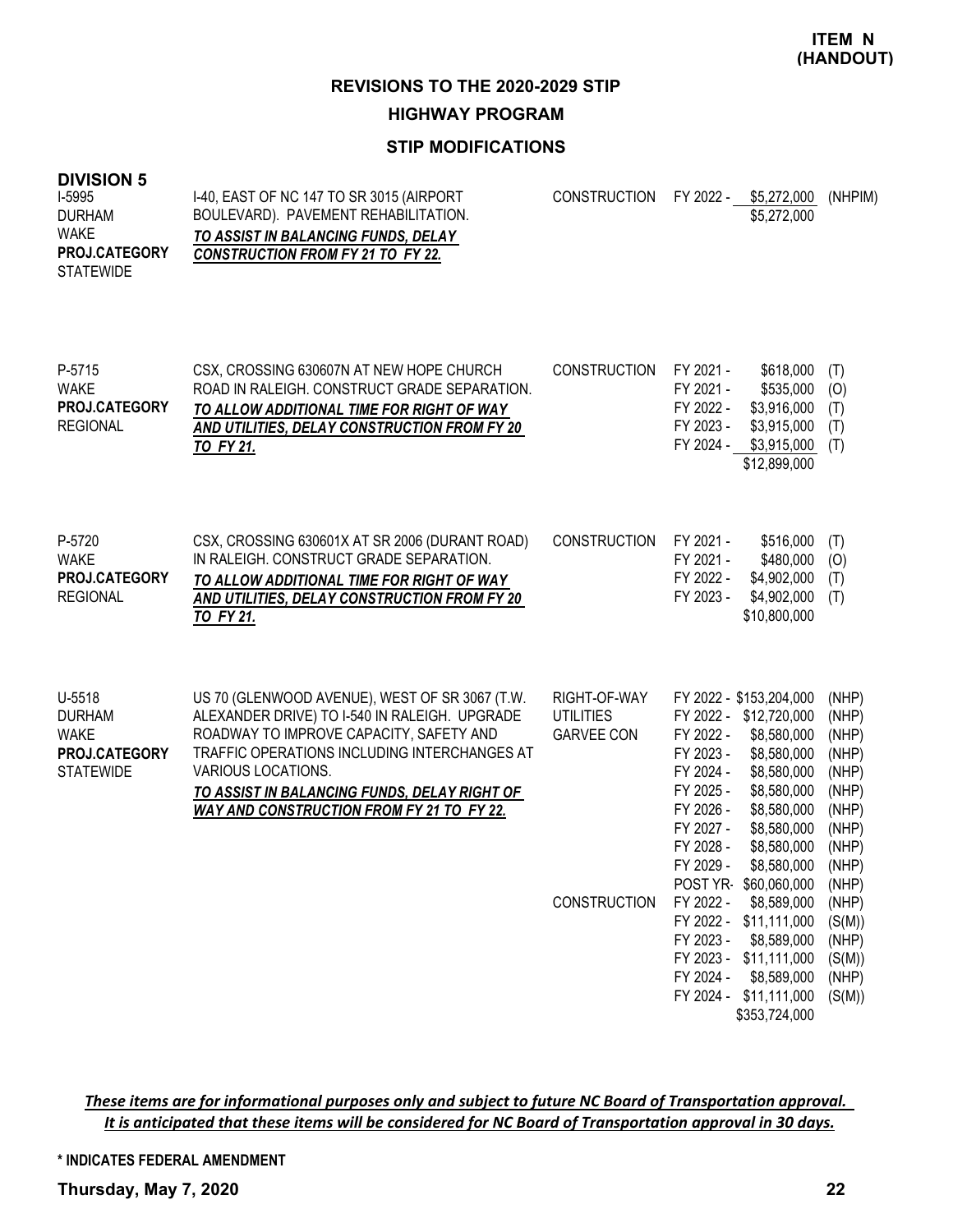\$5,301,000

#### **REVISIONS TO THE 2020-2029 STIP**

#### **HIGHWAY PROGRAM**

#### **STIP MODIFICATIONS**

| <b>DIVISION 5</b> |  |
|-------------------|--|
|-------------------|--|

| U-5746<br>WAKE<br>PROJ.CATEGORY<br><b>REGIONAL</b> | US 401, WAKE TECHNICAL COMMUNITY COLLEGE TO<br>SR 1010 (TEN-TEN ROAD). ADD LANES.<br>TO ALLOW ADDITIONAL TIME FOR RIGHT OF WAY<br><b>ACQUISITION DELAY CONSTRUCTION FROM FY 20</b><br>TO 21. | <b>ENGINEERING</b>  | FY 2021 -<br>FY 2022 -<br>FY 2023 -<br>FY 2024 -<br>FY 2025 -<br>FY 2026 - | \$71,000<br>\$71,000<br>\$71,000<br>\$71,000<br>\$71,000<br>\$71,000 | (T)<br>(T)<br>(T)<br>(T)<br>(T)<br>(T) |
|----------------------------------------------------|----------------------------------------------------------------------------------------------------------------------------------------------------------------------------------------------|---------------------|----------------------------------------------------------------------------|----------------------------------------------------------------------|----------------------------------------|
|                                                    |                                                                                                                                                                                              |                     | FY 2027 -<br>FY 2028 -<br>FY 2029 -                                        | \$71,000<br>\$71,000<br>\$71,000                                     | (T)<br>(T)<br>(T)                      |
|                                                    |                                                                                                                                                                                              |                     | POST YR-                                                                   | \$427,000                                                            | (T)                                    |
|                                                    |                                                                                                                                                                                              | <b>BUILD NC CON</b> | FY 2021 -                                                                  | \$129,000                                                            | (T)                                    |
|                                                    |                                                                                                                                                                                              |                     | FY 2022 -                                                                  | \$129,000                                                            | (T)                                    |
|                                                    |                                                                                                                                                                                              |                     | FY 2023 -                                                                  | \$129,000                                                            | (T)                                    |
|                                                    |                                                                                                                                                                                              |                     | FY 2024 -                                                                  | \$129,000                                                            | (T)                                    |
|                                                    |                                                                                                                                                                                              |                     | FY 2025 -                                                                  | \$129,000                                                            | (T)                                    |
|                                                    |                                                                                                                                                                                              |                     | FY 2026 -                                                                  | \$129,000                                                            | (T)                                    |
|                                                    |                                                                                                                                                                                              |                     | FY 2027 -                                                                  | \$129,000                                                            | (T)                                    |
|                                                    |                                                                                                                                                                                              |                     | FY 2028 -                                                                  | \$129,000                                                            | (T)                                    |
|                                                    |                                                                                                                                                                                              |                     | FY 2029 -                                                                  | \$129,000                                                            | (T)                                    |
|                                                    |                                                                                                                                                                                              |                     | POST YR-                                                                   | \$774,000                                                            | (T)                                    |
|                                                    |                                                                                                                                                                                              | <b>CONSTRUCTION</b> | FY 2021 -                                                                  | \$2,300,000                                                          | (T)                                    |

These items are for informational purposes only and subject to future NC Board of Transportation approval. It is anticipated that these items will be considered for NC Board of Transportation approval in 30 days.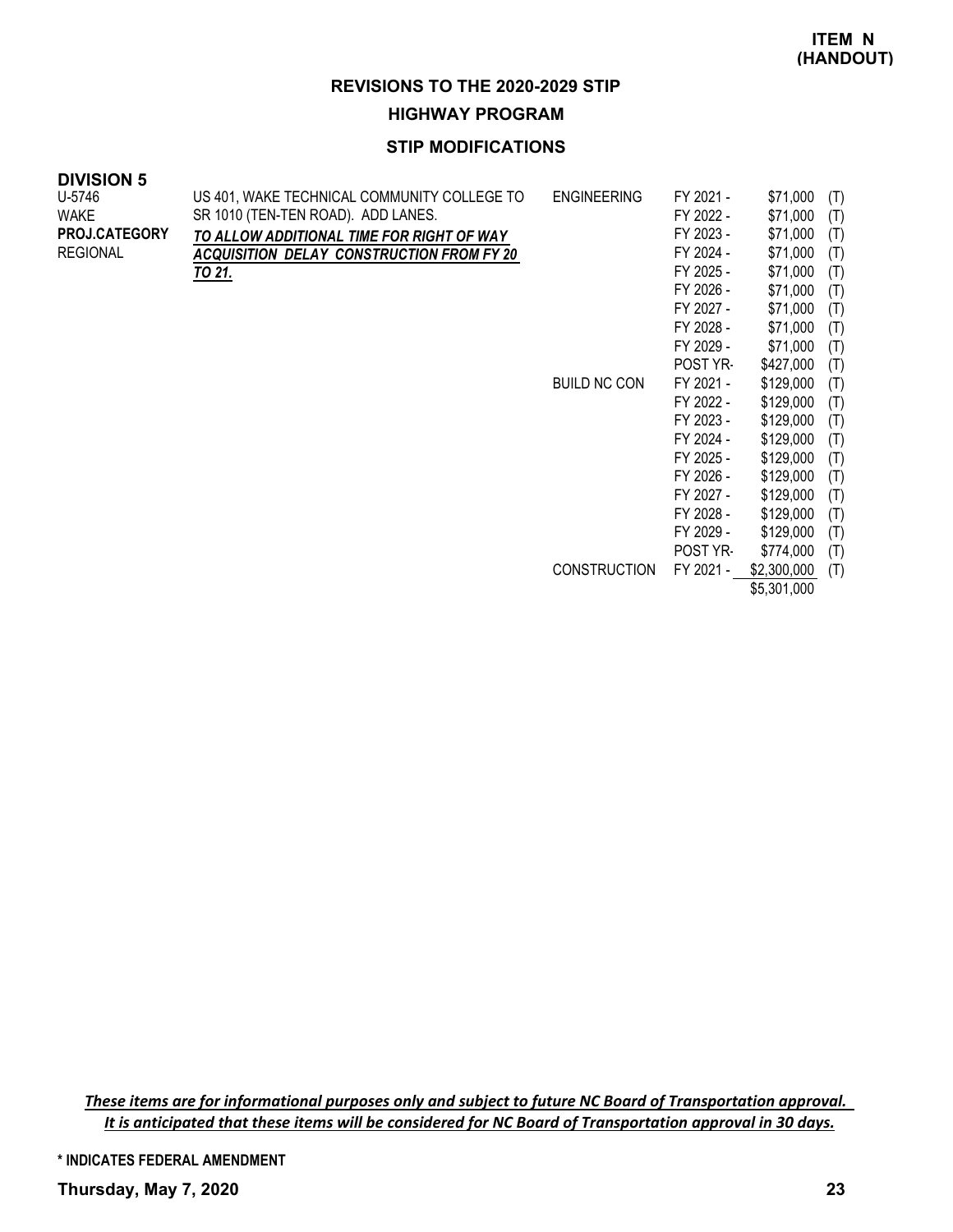### **HIGHWAY PROGRAM**

## **STIP MODIFICATIONS**

| <b>DIVISION 5</b><br>U-5750<br><b>WAKE</b><br>PROJ.CATEGORY<br><b>REGIONAL</b> | NC 54, NC 540 TO PERIMETER PARK DRIVE IN<br>MORRISVILLE. ADD LANES.<br>TO ALLOW ADDITIONAL TIME TO COMPLETE<br>PLANNING AND DESIGN DELAY RIGHT OF WAY FROM                     | <b>ENGINEERING</b>                                      | FY 2020 -<br>FY 2021 -<br>FY 2022 -<br>FY 2023 -                                                                              | \$135,000<br>\$135,000<br>\$135,000<br>\$135,000                                                                               | (T)<br>(T)<br>(T)<br>(T)                                           |
|--------------------------------------------------------------------------------|--------------------------------------------------------------------------------------------------------------------------------------------------------------------------------|---------------------------------------------------------|-------------------------------------------------------------------------------------------------------------------------------|--------------------------------------------------------------------------------------------------------------------------------|--------------------------------------------------------------------|
|                                                                                | FY 20 TO FY 21 AND CONSTRUCTION FROM FY 21 TO<br><u>22.</u>                                                                                                                    |                                                         | FY 2024 -<br>FY 2025 -<br>FY 2026 -<br>FY 2027 -<br>FY 2028 -<br>FY 2029 -                                                    | \$135,000<br>\$135,000<br>\$135,000<br>\$135,000<br>\$135,000<br>\$135,000                                                     | (T)<br>(T)<br>(T)<br>(T)<br>(T)<br>(T)                             |
|                                                                                |                                                                                                                                                                                | <b>BUILD NC ROW</b>                                     | POST YR-<br>FY 2021 -<br>FY 2022 -<br>FY 2023 -<br>FY 2024 -<br>FY 2025 -<br>FY 2026 -<br>FY 2027 -<br>FY 2028 -<br>FY 2029 - | \$675,000<br>\$601,000<br>\$601,000<br>\$601,000<br>\$601,000<br>\$601,000<br>\$601,000<br>\$601,000<br>\$601,000<br>\$601,000 | (T)<br>(T)<br>(T)<br>(T)<br>(T)<br>(T)<br>(T)<br>(T)<br>(T)<br>(T) |
|                                                                                |                                                                                                                                                                                | RIGHT-OF-WAY<br><b>UTILITIES</b><br><b>CONSTRUCTION</b> | POST YR-<br>FY 2021 -<br>FY 2021 -<br>FY 2022 -<br>FY 2023 -                                                                  | \$3,606,000<br>\$5,179,000<br>\$236,000<br>\$7,650,000<br>\$7,650,000<br>\$31,755,000                                          | (T)<br>(T)<br>(T)<br>(T)<br>(T)                                    |
| U-6020<br><b>GRANVILLE</b><br>PROJ.CATEGORY<br><b>DIVISION</b>                 | NC 56 (EAST C STREET), SR 1215 (WEST LYON<br>STATION ROAD) IN BUTNER. REALIGN INTERSECTION.<br>TO ASSIST IN BALANCING FUNDS, DELAY<br><b>CONSTRUCTION FROM FY 21 TO FY 22.</b> | CONSTRUCTION                                            | FY 2022 -<br>FY 2022 -<br>FY 2023 -                                                                                           | \$1,825,000<br>\$200,000<br>\$1,825,000<br>\$3,850,000                                                                         | (T)<br>(L)<br>(T)                                                  |
| * U-6193<br><b>WAKE</b><br>PROJ.CATEGORY<br><b>DIVISION</b>                    | SR 1664 (DURALEIGH ROAD), SR 3009 (EDWARDS MILL<br>ROAD) IN RALEIGH.<br><b>COST INCREASE EXCEEDING \$2 MILLION AND 25%</b><br><b>THRESHOLDS.</b>                               | RIGHT-OF-WAY<br><b>UTILITIES</b><br><b>CONSTRUCTION</b> | FY 2025 -<br>FY 2025 -                                                                                                        | \$6,700,000<br>\$300,000<br>POST YR-\$10,200,000<br>\$17,200,000                                                               | (T)<br>(T)<br>(T)                                                  |

These items are for informational purposes only and subject to future NC Board of Transportation approval. It is anticipated that these items will be considered for NC Board of Transportation approval in 30 days.

**\* INDICATES FEDERAL AMENDMENT**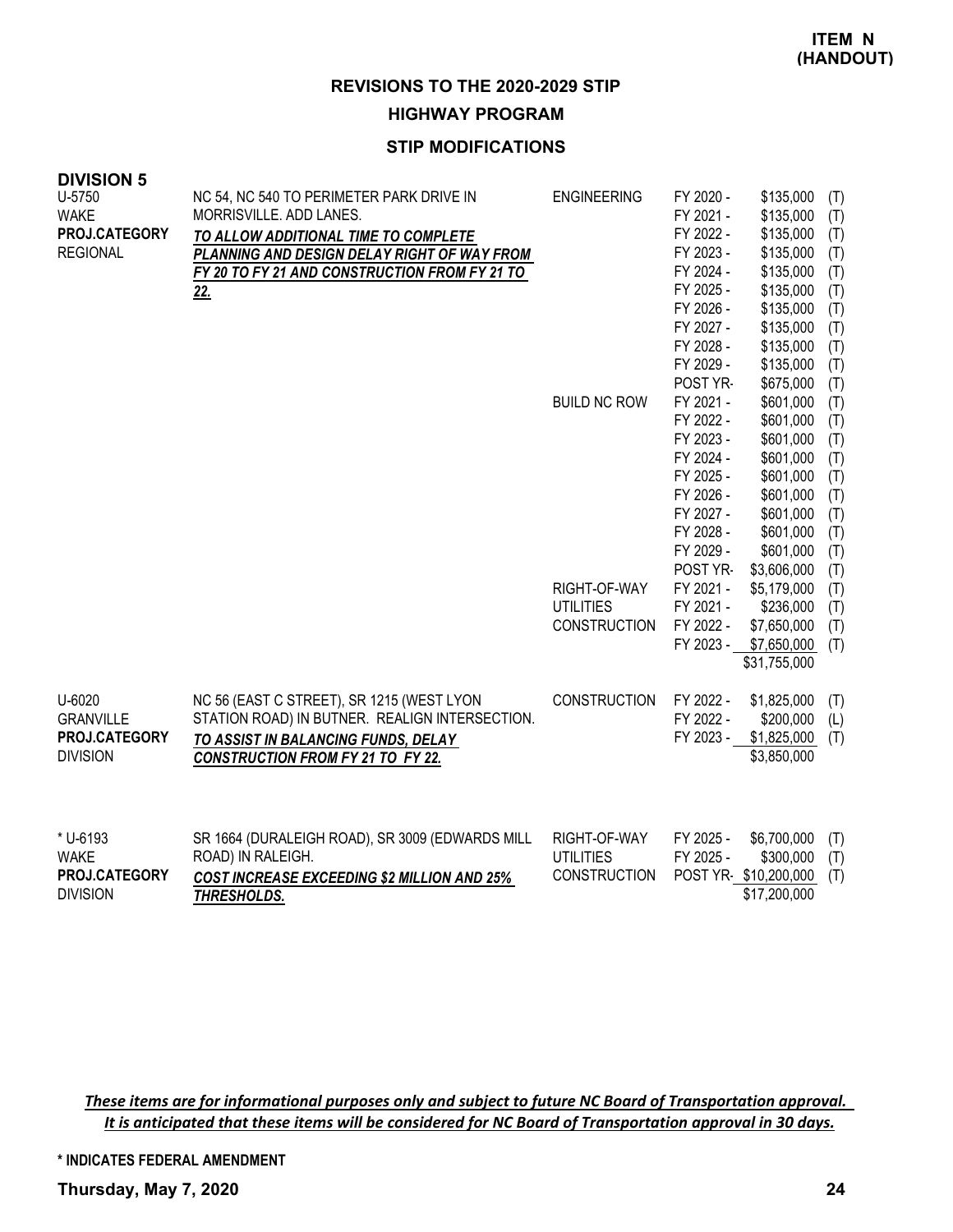**HIGHWAY PROGRAM**

# **STIP MODIFICATIONS**

| <b>DIVISION 5</b><br>U-6222<br><b>WAKE</b><br>PROJ.CATEGORY<br><b>EXEMPT</b>       | NC 98, CAMP KANATA RD AND NC 98 IN WAKE FOREST.<br>IMPROVE INTERSECTION, ADD TURN LANES ON NC 98.<br>TO ASSIST IN BALANCING FUNDS, DELAY<br><b>CONSTRUCTION FROM FY 20 TO FY 22.</b>                                | RIGHT-OF-WAY<br><b>CONSTRUCTION</b>                     | FY 2020 -<br>FY 2020 -<br>FY 2022 -<br>FY 2022 -                           | \$4,000<br>\$18,000<br>\$210,000<br>\$840,000<br>\$1,072,000                                              | (S)<br>(BGDA)<br>(S)<br>(BGDA)         |
|------------------------------------------------------------------------------------|---------------------------------------------------------------------------------------------------------------------------------------------------------------------------------------------------------------------|---------------------------------------------------------|----------------------------------------------------------------------------|-----------------------------------------------------------------------------------------------------------|----------------------------------------|
| Y-4805F<br><b>WAKE</b><br>PROJ.CATEGORY<br><b>DIVISION</b>                         | FAYETTEVILLE STREET (SR 2513), FAYETTEVILLE<br>STREET AND THE CAROLINA COASTAL RAILWAY<br>TRACKS CROSSING CLOSURE IN KNIGHTDALE.<br>TO ASSIST IN BALANCING FUNDS, DELAY<br><b>CONSTRUCTION FROM FY 21 TO FY 22.</b> | <b>CONSTRUCTION</b>                                     | FY 2022 -                                                                  | \$1,600,000<br>\$1,600,000                                                                                | (RR)                                   |
| <b>DIVISION 6</b><br>I-5878<br><b>HARNETT</b><br>PROJ.CATEGORY<br><b>STATEWIDE</b> | I-95, US 421 (EXIT 73) AND SR 1793 (POPE ROAD) (EXIT<br>72). IMPROVE INTERCHANGES.<br>TO ASSIST IN BALANCING FUNDS, DELAY<br><b>CONSTRUCTION FROM FY 21 TO FY 22.</b>                                               | <b>CONSTRUCTION</b>                                     | FY 2023 -                                                                  | FY 2022 - \$21,600,000<br>\$21,600,000<br>FY 2024 - \$21,600,000<br>\$64,800,000                          | (T)<br>(T)<br>(T)                      |
| I-5883<br><b>HARNETT</b><br>PROJ.CATEGORY<br><b>STATEWIDE</b>                      | I-95, SR 1808 (JONESBORO ROAD) (EXIT 75) AND SR<br>1709 (HODGES CHAPEL ROAD) (EXIT 77). IMPROVE<br><b>INTERCHANGES.</b><br>TO ASSIST IN BALANCING FUNDS, DELAY<br><b>CONSTRUCTION FROM FY 21 TO FY 22.</b>          | <b>CONSTRUCTION</b>                                     | FY 2023 -<br>FY 2024 -                                                     | FY 2022 - \$25,834,000<br>\$25,833,000<br>\$25,833,000<br>\$77,500,000                                    | (T)<br>(T)<br>(T)                      |
| I-5986B<br><b>HARNETT</b><br><b>JOHNSTON</b><br>PROJ.CATEGORY<br><b>STATEWIDE</b>  | I-95, SR 1002 (LONG BRANCH ROAD - EXIT 71) TO I-40<br>(EXIT 81). WIDEN TO EIGHT LANES.<br>TO ASSIST IN BALANCING FUNDS, DELAY<br><b>CONSTRUCTION FROM FY 21 TO FY 22.</b>                                           | RIGHT-OF-WAY<br><b>UTILITIES</b><br><b>CONSTRUCTION</b> | FY 2020 -<br>FY 2021 -<br>FY 2020 -<br>FY 2022 -<br>FY 2023 -<br>FY 2024 - | \$2,105,000<br>\$39,995,000<br>\$700,000<br>\$20,466,000<br>\$20,467,000<br>\$20,467,000<br>\$104,200,000 | (T)<br>(T)<br>(T)<br>(T)<br>(T)<br>(T) |

These items are for informational purposes only and subject to future NC Board of Transportation approval. It is anticipated that these items will be considered for NC Board of Transportation approval in 30 days.

**\* INDICATES FEDERAL AMENDMENT**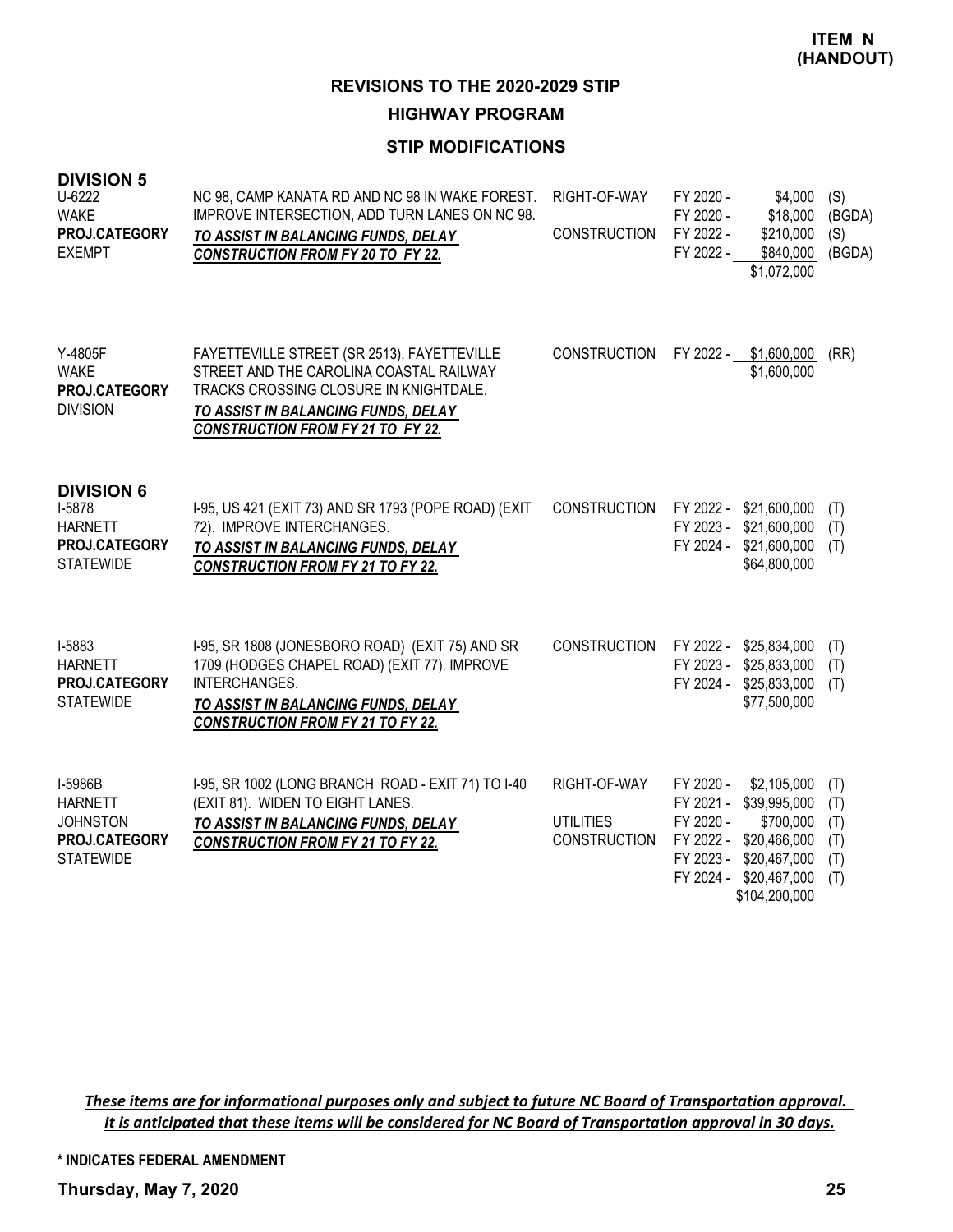#### **HIGHWAY PROGRAM**

## **STIP MODIFICATIONS**

| <b>DIVISION 6</b> |                                                     |                     |                                                        |            |
|-------------------|-----------------------------------------------------|---------------------|--------------------------------------------------------|------------|
| * I-5987          | I-95, US 301 (EXIT 22) TO NORTH OF I-95 BUSINESS/US | <b>BUILD NC ROW</b> | FY 2021 -<br>\$1,716,000                               | (T)        |
| <b>CUMBERLAND</b> | 301 (EXIT 40). WIDEN TO EIGHT LANES.                |                     | FY 2022 -<br>\$1,716,000                               | (T)        |
| <b>ROBESON</b>    | <b>COST INCREASE EXCEEDING \$2 MILLION AND 25%</b>  |                     | FY 2023 -<br>\$1,716,000                               | (T)        |
| PROJ.CATEGORY     | THRESHOLDS.                                         |                     | FY 2024 -<br>\$1,716,000                               | (T)        |
| <b>REGIONAL</b>   |                                                     |                     | FY 2025 -<br>\$1,716,000                               | (T)        |
|                   |                                                     |                     | FY 2026 -<br>\$1,716,000                               | (T)        |
|                   |                                                     |                     | FY 2027 -<br>\$1,716,000                               | (T)        |
|                   |                                                     |                     | FY 2028 -<br>\$1,716,000                               | (T)        |
|                   |                                                     |                     | FY 2029 -<br>\$1,716,000                               | (T)        |
|                   |                                                     |                     | POST YR-\$10,296,000                                   | (T)        |
|                   |                                                     | RIGHT-OF-WAY        | FY 2021 -<br>\$6,000,000                               | (T)        |
|                   |                                                     |                     | \$6,000,000<br>FY 2022 -                               | (T)        |
|                   |                                                     | <b>UTILITIES</b>    | \$1,000,000<br>FY 2021 -                               | (T)        |
|                   |                                                     | <b>BUILD NC CON</b> | FY 2021 -<br>\$6,864,000                               | (T)        |
|                   |                                                     |                     | FY 2022 -<br>\$19,734,000<br>FY 2023 -<br>\$19,734,000 | (T)        |
|                   |                                                     |                     | FY 2024 - \$19,734,000                                 | (T)        |
|                   |                                                     |                     | FY 2025 - \$19,734,000                                 | (T)        |
|                   |                                                     |                     | FY 2026 - \$19,734,000                                 | (T)<br>(T) |
|                   |                                                     |                     | FY 2027 - \$19,734,000                                 | (T)        |
|                   |                                                     |                     | FY 2028 - \$19,734,000                                 | (T)        |
|                   |                                                     |                     | FY 2029 - \$19,734,000                                 | (T)        |
|                   |                                                     |                     | POST YR-\$131,274,000                                  | (T)        |
|                   |                                                     | <b>CONSTRUCTION</b> | FY 2021 - \$72,266,000                                 | (T)        |
|                   |                                                     |                     | FY 2022 - \$72,267,000                                 | (T)        |
|                   |                                                     |                     | FY 2023 - \$72,267,000                                 | (T)        |
|                   |                                                     |                     | \$551,550,000                                          |            |
|                   |                                                     |                     |                                                        |            |
| R-5819A           | US 74 / 76, ADVANCED CONSTRUCTION OF                | <b>CONSTRUCTION</b> | FY 2021 -<br>\$2,395,000                               | (T)        |
| <b>COLUMBUS</b>   | TEMPORARY REDUCED CONFLICT INTERSECTIONS AT         |                     | \$2,395,000                                            |            |
| PROJ.CATEGORY     | SR 1735 (CHAUNCEY TOWN ROAD) AND SR 1740 (OLD       |                     |                                                        |            |
| <b>REGIONAL</b>   | LAKE ROAD).                                         |                     |                                                        |            |
|                   | TO ASSIST IN BALANCING FUNDS, DELAY                 |                     |                                                        |            |
|                   | <b>CONSTRUCTION FROM FY 20 TO FY 21.</b>            |                     |                                                        |            |
|                   |                                                     |                     |                                                        |            |
|                   |                                                     |                     |                                                        |            |
| U-2519BA          | I-295, SOUTH OF SR 1003 (CAMDEN ROAD) TO SOUTH      | <b>CONSTRUCTION</b> | FY 2022 - \$27,666,000                                 | (NHP)      |
| <b>CUMBERLAND</b> | OF SR 1104 (STRICKLAND BRIDGE ROAD).                |                     | FY 2023 - \$27,667,000                                 | (NHP)      |
| PROJ.CATEGORY     | TO ASSIST IN BALANCING FUNDS, DELAY                 |                     | FY 2024 - \$27,667,000                                 | (NHP)      |

These items are for informational purposes only and subject to future NC Board of Transportation approval. It is anticipated that these items will be considered for NC Board of Transportation approval in 30 days.

*CONSTRUCTION FROM FY 21 TO FY 22.*

**\* INDICATES FEDERAL AMENDMENT**

REGIONAL

\$83,000,000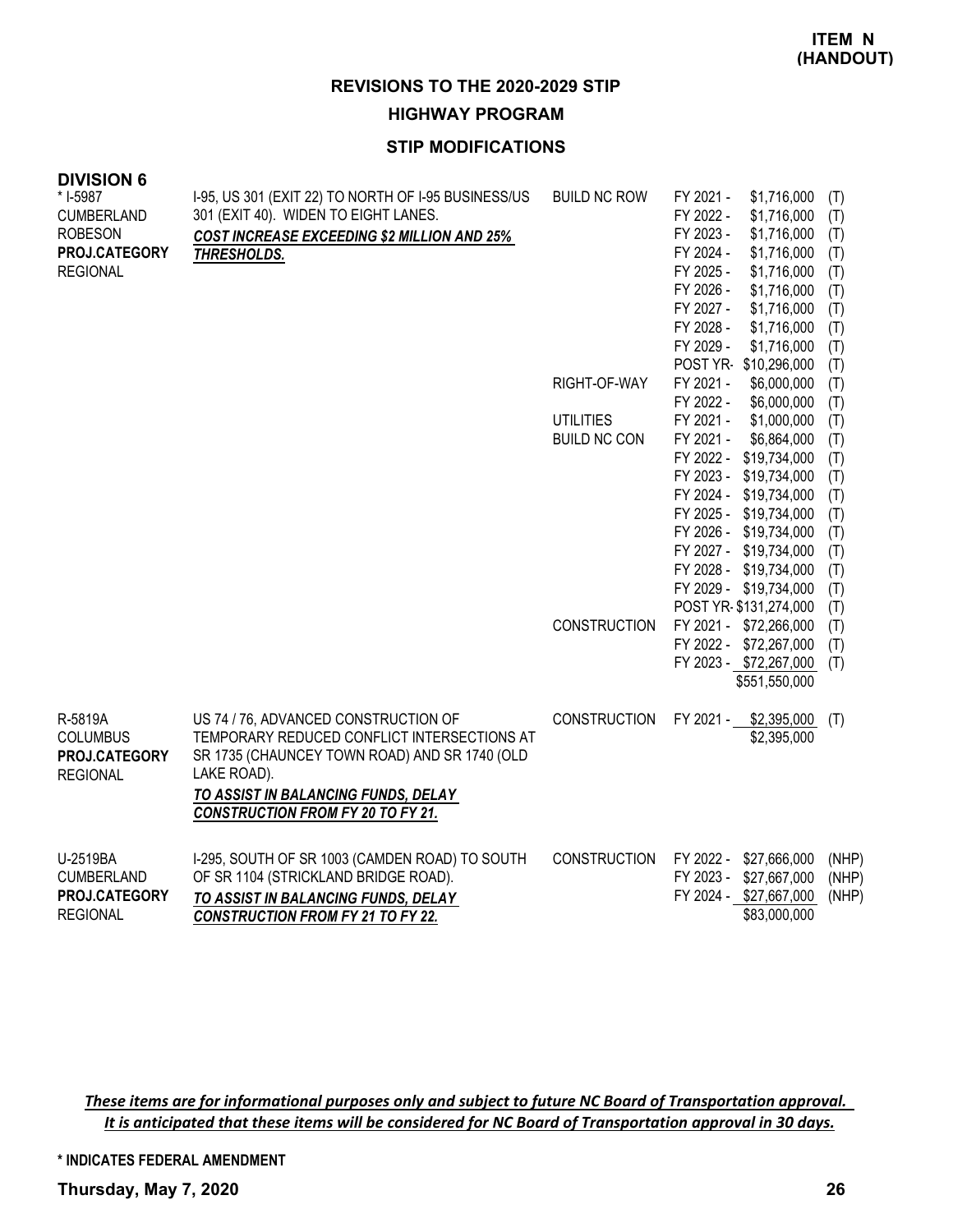**HIGHWAY PROGRAM**

## **STIP MODIFICATIONS**

| <b>DIVISION 6</b><br>U-2519BB<br><b>CUMBERLAND</b><br>PROJ.CATEGORY<br><b>REGIONAL</b> | I-295, SOUTH OF SR 1104 (STRICKLAND BRIDGE ROAD)<br>TO SOUTH OF US 401.<br>TO ASSIST IN BALANCING FUNDS, DELAY<br><b>CONSTRUCTION FROM FY 21 TO FY 22.</b>                                                                                                             | <b>CONSTRUCTION</b>                                     | FY 2022 - \$13,100,000<br>FY 2023 - \$13,100,000<br>FY 2024 - \$13,100,000<br>\$39,300,000       | (NHP)<br>(NHP)<br>(NHP)       |
|----------------------------------------------------------------------------------------|------------------------------------------------------------------------------------------------------------------------------------------------------------------------------------------------------------------------------------------------------------------------|---------------------------------------------------------|--------------------------------------------------------------------------------------------------|-------------------------------|
| U-4405A<br><b>CUMBERLAND</b><br>PROJ.CATEGORY<br><b>DIVISION</b>                       | US 401 (RAEFORD ROAD), OLD RAEFORD ROAD TO<br><b>EAST OF BUNCE ROAD</b><br>TO ASSIST IN BALANCING FUNDS, DELAY<br><b>CONSTRUCTION FROM FY 21 TO FY 22.</b>                                                                                                             | <b>CONSTRUCTION</b>                                     | FY 2022 -<br>\$9,772,000<br>FY 2023 -<br>\$9,772,000<br>FY 2024 -<br>\$9,771,000<br>\$29,315,000 | (BGANY)<br>(BGANY)<br>(BGANY) |
| U-5798A<br><b>CUMBERLAND</b><br>PROJ.CATEGORY<br><b>DIVISION</b>                       | SR 1102 (GILLIS HILL ROAD), FROM NORTH OF SR 1112<br>(STONEY POINT ROAD) TO US 401 (RAEFORD ROAD).<br>WIDEN TO MULTI-LANES AND REPLACE BRIDGE 250075<br>OVER LITTLE ROCKFISH CREEK.<br>TO ASSIST IN BALANCING FUNDS, DELAY<br><b>CONSTRUCTION FROM FY 21 TO FY 22.</b> | RIGHT-OF-WAY<br><b>UTILITIES</b><br><b>CONSTRUCTION</b> | FY 2020 -<br>\$2,178,000<br>FY 2020 -<br>\$252,000<br>FY 2022 - \$16,100,000<br>\$18,530,000     | (T)<br>(T)<br>(T)             |
| U-5933<br><b>HARNETT</b><br>PROJ.CATEGORY<br><b>STATEWIDE</b>                          | NC 87/24, SR 1117 (NURSERY ROAD). INTERSECTION<br><b>IMPROVEMENTS.</b><br>TO ASSIST IN BALANCING FUNDS, DELAY<br><b>CONSTRUCTION FROM FY 22 TO FY 23.</b>                                                                                                              | <b>CONSTRUCTION</b>                                     | FY 2023 -<br>\$1,400,000<br>\$1,400,000<br>FY 2024 -<br>\$2,800,000                              | (T)<br>(T)                    |
| <b>DIVISION 7</b><br>AV-5711<br><b>GUILFORD</b><br>PROJ.CATEGORY<br><b>STATEWIDE</b>   | PIEDMONT TRIAD INTERNATIONAL AIRPORT (GSO),<br>SURFACE MOVEMENT GUIDANCE AND CONTROL<br>SYSTEM (SMGCS) UPDATE.<br>TO ASSIST IN BALANCING FUNDS, DELAY<br><b>CONSTRUCTION FROM FY 20 TO FY 22.</b>                                                                      | <b>CONSTRUCTION</b>                                     | FY 2022 -<br>\$500,000<br>\$7,500,000<br>FY 2022 -<br>\$8,000,000                                | (T)<br>(O)                    |
| * AV-5715<br><b>GUILFORD</b><br>PROJ.CATEGORY<br><b>STATEWIDE</b>                      | PIEDMONT TRIAD INTERNATIONAL AIRPORT (GSO),<br>RUNWAY 5R-23L GROUP VI UPGRADE.<br>TO ASSIST IN BALANCING FUNDS, DELAY<br><b>CONSTRUCTION FROM FY 20 TO FY 24.</b>                                                                                                      | <b>CONSTRUCTION</b>                                     | FY 2024 -<br>\$500,000<br>FY 2024 - \$9,500,000<br>\$10,000,000                                  | (T)<br>(O)                    |

These items are for informational purposes only and subject to future NC Board of Transportation approval. It is anticipated that these items will be considered for NC Board of Transportation approval in 30 days.

**\* INDICATES FEDERAL AMENDMENT**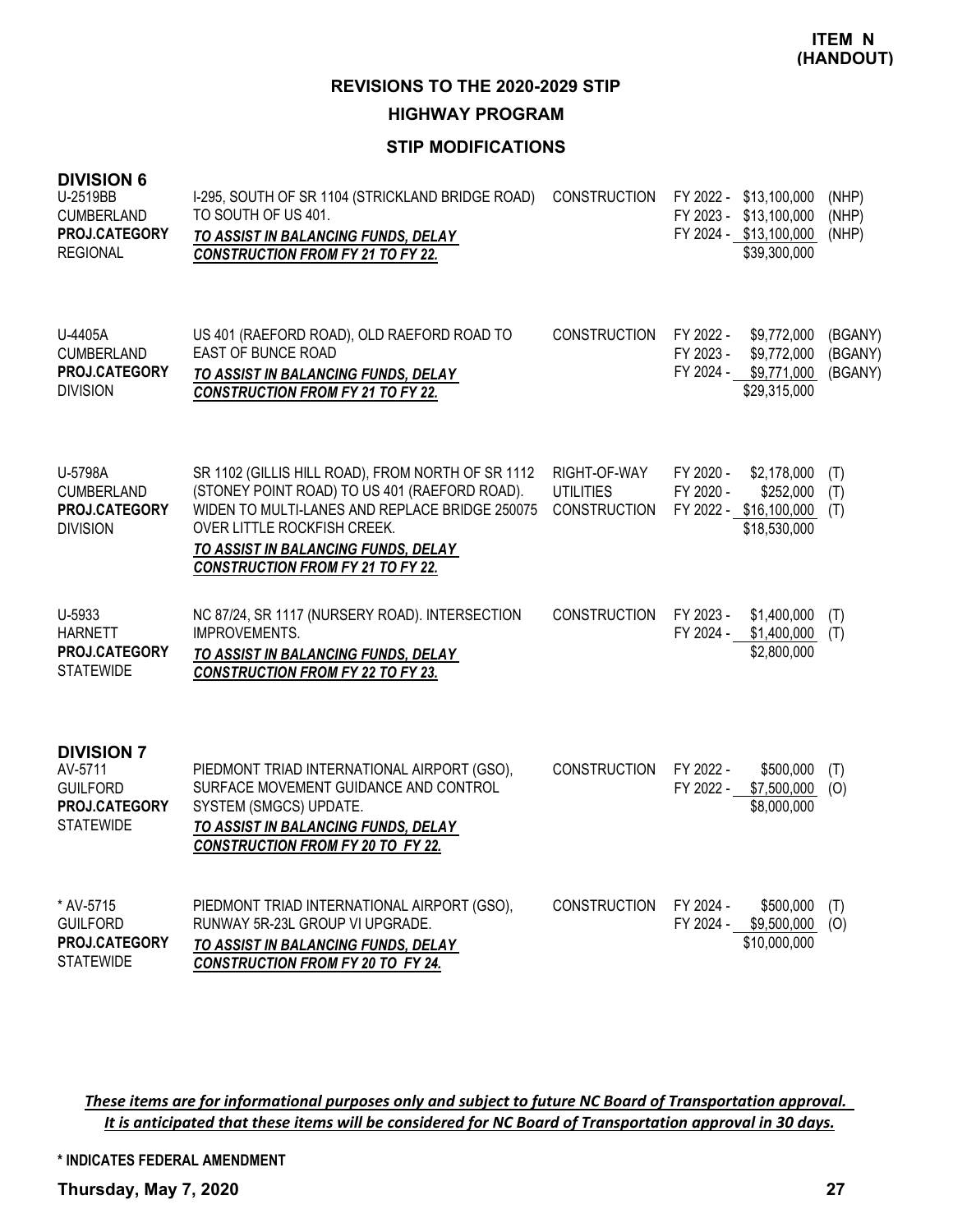**HIGHWAY PROGRAM**

# **STIP MODIFICATIONS**

| <b>DIVISION 7</b><br>B-5716<br><b>ROCKINGHAM</b><br>PROJ.CATEGORY<br><b>DIVISION</b> | SR 1138 (LINDSEY BRIDGE ROAD), REPLACE BRIDGE<br>780140 OVER DAN RIVER<br>TO ASSIST IN BALANCING FUNDS, DELAY<br><b>CONSTRUCTION FROM FY 21 TO FY 22.</b>                                                                                                       | RIGHT-OF-WAY<br><b>CONSTRUCTION</b>                     | FY 2020 -<br>FY 2022 -                                                                  | \$610,000<br>\$6,100,000<br>\$6,710,000                                                                           | (BGOFF)<br>(BGOFF)                                          |
|--------------------------------------------------------------------------------------|-----------------------------------------------------------------------------------------------------------------------------------------------------------------------------------------------------------------------------------------------------------------|---------------------------------------------------------|-----------------------------------------------------------------------------------------|-------------------------------------------------------------------------------------------------------------------|-------------------------------------------------------------|
| EB-5721<br>ORANGE<br>PROJ.CATEGORY<br><b>DIVISION</b>                                | ORANGE COUNTY BICYCLE ROUTE 1, CLELAND DRIVE<br>TO WILLOW DRIVE IN CHAPEL HILL. UPGRADE<br>EXISTING OFF-ROAD PATH AND CONSTRUCT NEW<br>SECTION OF PATH.<br>TO ALLOW TOWN ADDITIONAL TIME FOR PLANNING<br>AND DESIGN, DELAY CONSTRUCTION FROM FY 20 TO<br>FY 21. | <b>CONSTRUCTION</b>                                     | FY 2021 -<br>FY 2021 -                                                                  | \$775,000<br>\$194,000<br>\$969,000                                                                               | (TAANY)<br>(L)                                              |
| EB-5886B<br>ORANGE<br>PROJ.CATEGORY<br><b>DIVISION</b>                               | SR 1780 (ESTES DRIVE), SOUTH OF NORFOLK-<br>SOUTHERN RR TRACKS TO NC 86 (MARTIN LUTHER<br>KING, JR. BLVD) IN CHAPEL HILL<br>TO ASSIST IN BALANCING FUNDS, DELAY RIGHT-OF-<br><b>WAY FROM FY 20 TO FY 21 AND CONSTRUCTION</b><br><b>FROM FY 21 TO FY 22.</b>     | RIGHT-OF-WAY<br><b>CONSTRUCTION</b>                     | FY 2021 -<br>FY 2021 -<br>FY 2022 -<br>FY 2022 -                                        | \$691,000<br>\$173,000<br>\$2,483,000<br>\$621,000<br>\$3,968,000                                                 | (TAANY)<br>(L)<br>(TAANY)<br>(L)                            |
| $1-5712$<br><b>GUILFORD</b><br>PROJ.CATEGORY<br><b>STATEWIDE</b>                     | I-40 / US 421, SR 1850 (SANDY RIDGE ROAD) IN<br>GREENSBORO. INTERCHANGE IMPROVEMENTS.<br>TO ASSIST IN BALANCING FUNDS, DELAY RIGHT-OF-<br><b>WAY FROM FY 20 TO FY 21 AND CONSTRUCTION</b><br><b>FROM FY 22 TO FY 23.</b>                                        | RIGHT-OF-WAY<br><b>UTILITIES</b><br><b>CONSTRUCTION</b> | FY 2021 -<br>FY 2022 -<br>FY 2021 -<br>FY 2022 -<br>FY 2023 -<br>FY 2024 -<br>FY 2025 - | \$3,158,000<br>\$9,476,000<br>\$126,000<br>\$376,000<br>\$4,833,000<br>\$4,833,000<br>\$4,834,000<br>\$27,636,000 | (NHP)<br>(NHP)<br>(NHP)<br>(NHP)<br>(NHP)<br>(NHP)<br>(NHP) |
| * I-5964<br><b>GUILFORD</b><br>PROJ.CATEGORY<br><b>STATEWIDE</b>                     | I-40 / BUSINESS 85 / US 29 / US 70 / US 220, ELM-<br>EUGENE STREET IN GREENSBORO. INTERCHANGE<br><b>IMPROVEMENTS.</b><br>TO ASSIST IN BALANCING FUNDS, ADD<br><b>CONSTRUCTION IN FY 23 NOT PREVIOUSLY</b><br>PROGRAMMED [DELAY FROM 18-27 STIP].                | <b>CONSTRUCTION</b>                                     | FY 2023 -                                                                               | \$500,000<br>\$500,000                                                                                            | (NHP)                                                       |
| * TT-5207<br><b>GUILFORD</b><br>PROJ.CATEGORY                                        | <b>TRANSIT SAFETY INNOVATIONS</b><br><b>FUNDING ADDED TO FY21, FY22 AT THE REQUEST OF</b><br><b>GREENSBORO MPO</b>                                                                                                                                              | <b>OPERATIONS</b>                                       | FY 2021 -<br>FY 2021 -<br>FY 2022 -<br>FY 2022 -                                        | \$6,000<br>\$22,000<br>\$3,000<br>\$12,000<br>\$43,000                                                            | (L)<br>(5312)<br>(L)<br>(5312)                              |

These items are for informational purposes only and subject to future NC Board of Transportation approval. It is anticipated that these items will be considered for NC Board of Transportation approval in 30 days.

**\* INDICATES FEDERAL AMENDMENT**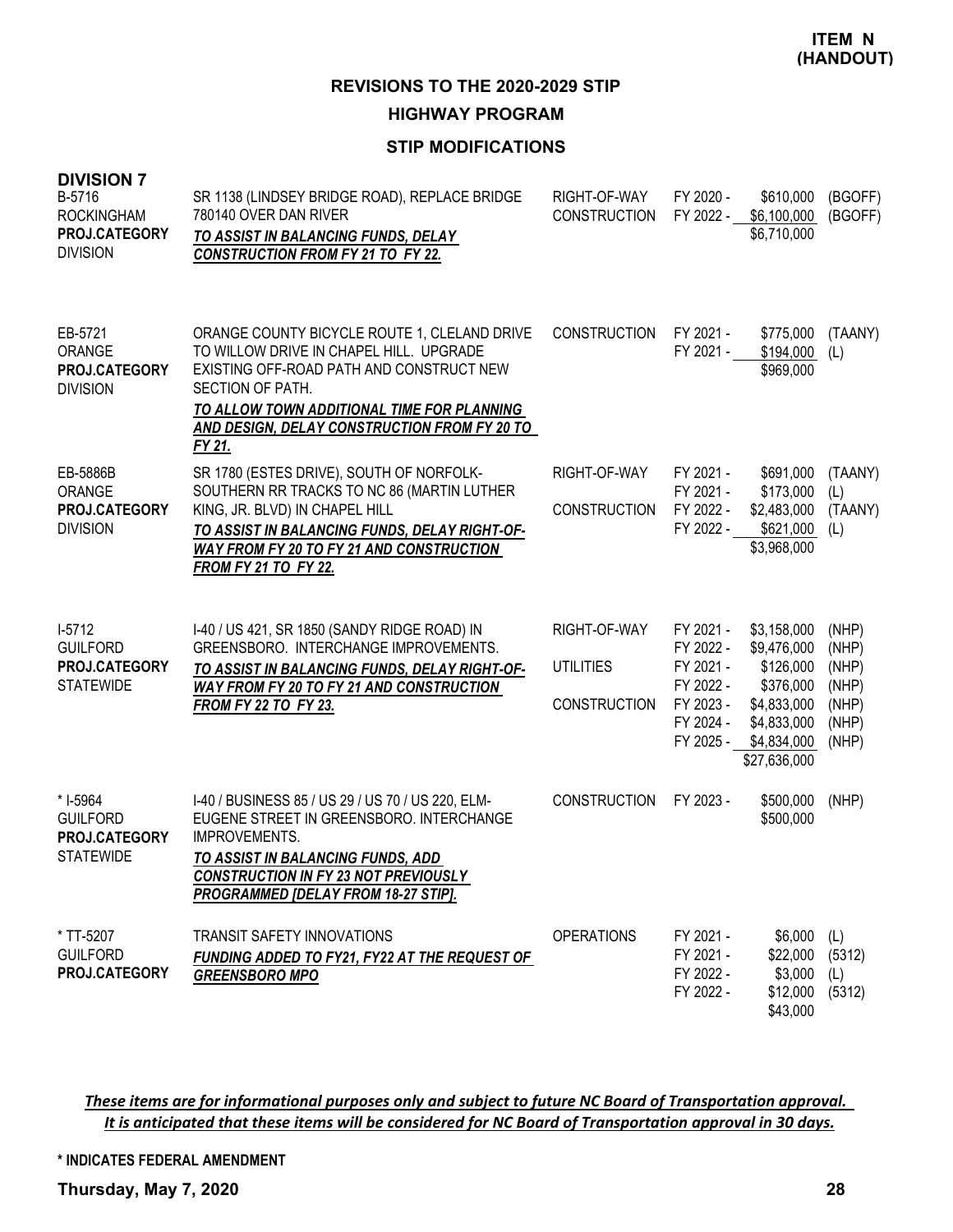### **HIGHWAY PROGRAM**

## **STIP MODIFICATIONS**

| <b>DIVISION 7</b><br>U-4758<br><b>GUILFORD</b><br>PROJ.CATEGORY<br><b>DIVISION</b> | SR 1818 (JOHNSON STREET) / SR 1850 (SANDY RIDGE<br>ROAD), SR 1820 (SKEET CLUB ROAD) TO SOUTH OF I-<br>40 IN HIGH POINT. WIDEN TO FOUR LANES.<br>TO ASSIST IN BALANCING FUNDS, DELAY RIGHT-OF-<br><b>WAY FROM FY 20 TO FY 21 AND CONSTRUCTION</b><br><u>FROM FY 21 TO FY 23.</u>                                                                                                                          | RIGHT-OF-WAY<br><b>UTILITIES</b><br><b>CONSTRUCTION</b> | FY 2021 -<br>FY 2021 -<br>FY 2021 -<br>FY 2021 -<br>FY 2023 -<br>FY 2024 -<br>FY 2025 -<br>FY 2026 - | \$6,776,000<br>\$139,000<br>\$1,694,000<br>\$1,147,000<br>\$8,975,000<br>\$8,975,000<br>\$8,975,000<br>\$8,975,000<br>\$45,656,000 | (HP)<br>(BG5200)<br>(S(M))<br>(BG5200)<br>(BG5200)<br>(BG5200)<br>(BG5200)<br>(BG5200) |
|------------------------------------------------------------------------------------|----------------------------------------------------------------------------------------------------------------------------------------------------------------------------------------------------------------------------------------------------------------------------------------------------------------------------------------------------------------------------------------------------------|---------------------------------------------------------|------------------------------------------------------------------------------------------------------|------------------------------------------------------------------------------------------------------------------------------------|----------------------------------------------------------------------------------------|
| U-5754<br><b>GUILFORD</b><br>PROJ.CATEGORY<br><b>REGIONAL</b>                      | US 29 / US 70 / US 220 (O'HENRY BOULEVARD), I-40 /<br>BUSINESS 85 TO SOUTH OF FLORIDA STREET IN<br>GREENSBORO. ADD LANE ON 1-40 / BUSINESS 85<br>EASTBOUND RAMP ONTO NORTHBOUND US 29 / US 70<br>/ US 220 AND EXTEND US 29 / US 70 / US 220<br>SOUTHBOUND RAMP ONTO SR 3762 (MARTIN LUTHER<br>KING, JR. DRIVE)<br><b>TO ASSIST IN BALANCING FUNDS, DELAY</b><br><b>CONSTRUCTION FROM FY 21 TO FY 22.</b> | <b>CONSTRUCTION</b>                                     | FY 2022 -                                                                                            | \$3,950,000<br>\$3,950,000                                                                                                         | (T)                                                                                    |
| U-5841<br><b>GUILFORD</b><br><b>PROJ.CATEGORY</b><br><b>DIVISION</b>               | FRIENDLY AVENUE, WEST OF GREEN VALLEY ROAD<br>TO LINDELL ROAD IN GREENSBORO. WIDENING AND<br>INTERSECTION IMPROVEMENTS.<br>TO ASSIST IN BALANCING FUNDS, DELAY<br><b>CONSTRUCTION FROM FY 21 TO FY 23.</b>                                                                                                                                                                                               | <b>CONSTRUCTION</b>                                     | FY 2023 -                                                                                            | \$1,400,000<br>\$1,400,000                                                                                                         | (T)                                                                                    |

These items are for informational purposes only and subject to future NC Board of Transportation approval. It is anticipated that these items will be considered for NC Board of Transportation approval in 30 days.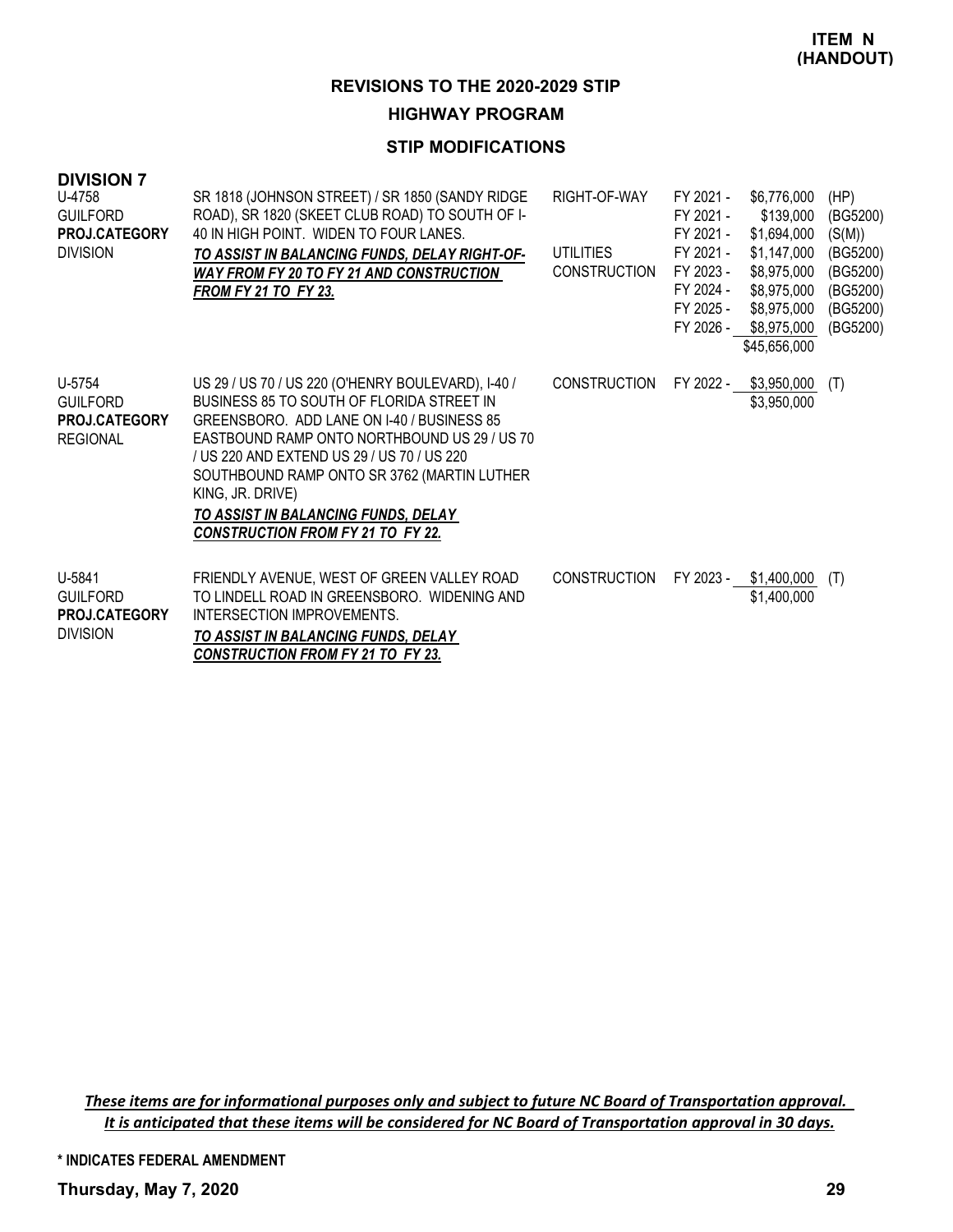#### **HIGHWAY PROGRAM**

#### **STIP MODIFICATIONS**

| <b>DIVISION 7</b><br>U-5896<br><b>GUILFORD</b><br>PROJ.CATEGORY<br><b>DIVISION</b> | US 29 / US 70 / BUSINESS 85, SR 1009 (SOUTH MAIN<br>STREET) IN HIGH POINT. RECONSTRUCT<br>INTERCHANGE.<br>TO ASSIST IN BALANCING FUNDS, DELAY<br><b>CONSTRUCTION FROM FY 21 TO FY 22.</b>                                                                                                                                         | <b>ENGINEERING</b><br><b>BUILD NC ROW</b>               | FY 2020 -<br>FY 2021 -<br>FY 2022 -<br>FY 2023 -<br>FY 2024 -<br>FY 2025 -<br>FY 2026 -<br>FY 2027 -<br>FY 2028 -<br>FY 2029 -<br>POST YR-<br>FY 2020 -<br>FY 2021 -<br>FY 2022 -<br>FY 2023 -<br>FY 2024 -<br>FY 2025 -<br>FY 2026 -<br>FY 2027 -<br>FY 2028 - | \$130,000<br>\$130,000<br>\$130,000<br>\$130,000<br>\$130,000<br>\$130,000<br>\$130,000<br>\$130,000<br>\$130,000<br>\$130,000<br>\$650,000<br>\$944,000<br>\$944,000<br>\$944,000<br>\$944,000<br>\$944,000<br>\$944,000<br>\$944,000<br>\$944,000<br>\$944,000 | (T)<br>(T)<br>(T)<br>(T)<br>(T)<br>(T)<br>(T)<br>(T)<br>(T)<br>(T)<br>(T)<br>(T)<br>(T)<br>(T)<br>(T)<br>(T)<br>(T)<br>(T)<br>(T)<br>(T) |
|------------------------------------------------------------------------------------|-----------------------------------------------------------------------------------------------------------------------------------------------------------------------------------------------------------------------------------------------------------------------------------------------------------------------------------|---------------------------------------------------------|-----------------------------------------------------------------------------------------------------------------------------------------------------------------------------------------------------------------------------------------------------------------|------------------------------------------------------------------------------------------------------------------------------------------------------------------------------------------------------------------------------------------------------------------|------------------------------------------------------------------------------------------------------------------------------------------|
|                                                                                    |                                                                                                                                                                                                                                                                                                                                   | <b>CONSTRUCTION</b>                                     | FY 2029 -<br>POST YR-<br>FY 2022 -<br>FY 2023 -                                                                                                                                                                                                                 | \$944,000<br>\$4,720,000<br>\$1,240,000<br>\$5,580,000<br>FY 2024 - \$5,580,000<br>\$28,510,000                                                                                                                                                                  | (T)<br>(T)<br>(BG5200)<br>(BG5200)<br>(BG5200)                                                                                           |
| U-6008<br><b>GUILFORD</b><br>PROJ.CATEGORY<br><b>DIVISION</b>                      | SR 2085 (BRYAN BOULEVARD), NEW GARDEN ROAD AT<br>HORSEPEN CREEK ROAD IN GREENSBORO.<br>INTERCHANGE IMPROVEMENTS, INCLUDING NEW<br>RAMP FROM WESTBOUND NEW GARDEN ROAD TO<br>WESTBOUND SR 2085.<br>TO ASSIST IN BALANCING FUNDS, DELAY RIGHT-OF-<br><b>WAY FROM FY 20 TO FY 21 AND CONSTRUCTION</b><br><b>FROM FY 21 TO FY 22.</b> | RIGHT-OF-WAY<br><b>UTILITIES</b><br><b>CONSTRUCTION</b> | FY 2021 -<br>FY 2021 -<br>FY 2022 -                                                                                                                                                                                                                             | \$1,250,000<br>\$500,000<br>\$2,250,000<br>\$4,000,000                                                                                                                                                                                                           | (T)<br>(T)<br>(T)                                                                                                                        |
| U-6016<br><b>GUILFORD</b><br>PROJ.CATEGORY<br><b>DIVISION</b>                      | SR 2124 (LEWISTON ROAD), SR 2136 (FLEMING ROAD).<br><b>INTERSECTION IMPROVEMENTS.</b><br>TO ASSIST IN BALANCING FUNDS, DELAY RIGHT-OF-<br><b>WAY FROM FY 21 TO FY 22 AND CONSTRUCTION</b><br>FROM FY 22 TO FY 23.                                                                                                                 | RIGHT-OF-WAY<br><b>UTILITIES</b><br>CONSTRUCTION        | FY 2022 -<br>FY 2022 -<br>FY 2023 -                                                                                                                                                                                                                             | \$100,000<br>\$50,000<br>\$1,100,000<br>\$1,250,000                                                                                                                                                                                                              | (T)<br>(T)<br>(T)                                                                                                                        |

These items are for informational purposes only and subject to future NC Board of Transportation approval. It is anticipated that these items will be considered for NC Board of Transportation approval in 30 days.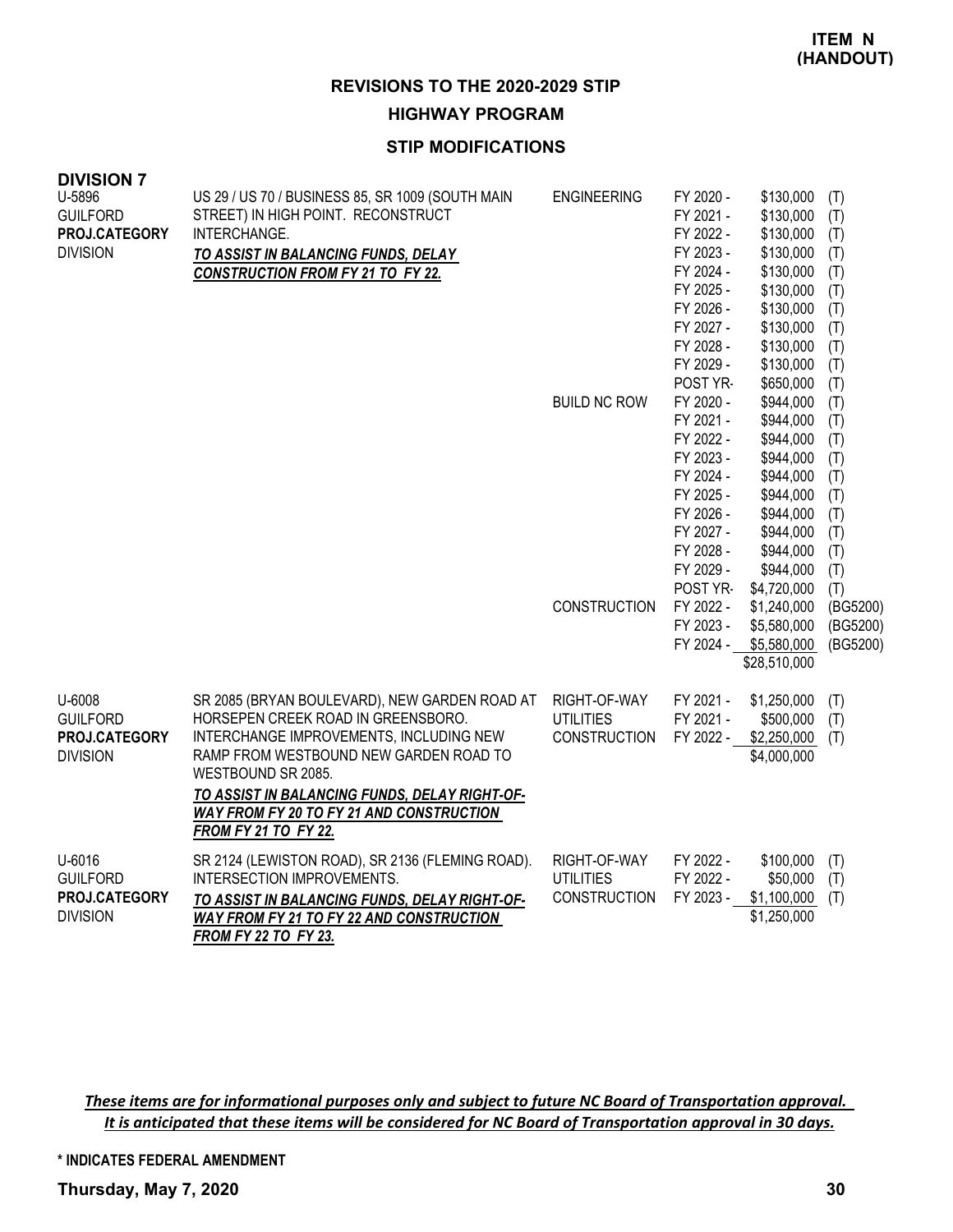# **HIGHWAY PROGRAM**

## **STIP MODIFICATIONS**

| <b>DIVISION 7</b><br>U-6017<br><b>ALAMANCE</b><br>PROJ.CATEGORY<br><b>DIVISION</b> | NC 54 (EAST HARDEN STREET), NC 49 (EAST ELM<br>STREET) IN GRAHAM. INTERSECTION IMPROVEMENTS.<br>TO ASSIST IN BALANCING FUNDS, DELAY RIGHT-OF-<br>WAY FROM FY 20 TO FY 21 AND CONSTRUCTION<br><b>FROM FY 21 TO FY 22.</b>                                  | RIGHT-OF-WAY<br><b>UTILITIES</b><br><b>CONSTRUCTION</b> | FY 2021 -<br>FY 2021 -<br>FY 2022 -                                                                                                        | \$180,000<br>\$100,000<br>\$936,000<br>\$1,216,000                                                                                              | (T)<br>(T)<br>(T)                                                         |
|------------------------------------------------------------------------------------|-----------------------------------------------------------------------------------------------------------------------------------------------------------------------------------------------------------------------------------------------------------|---------------------------------------------------------|--------------------------------------------------------------------------------------------------------------------------------------------|-------------------------------------------------------------------------------------------------------------------------------------------------|---------------------------------------------------------------------------|
| U-6018<br><b>GUILFORD</b><br>PROJ.CATEGORY<br><b>DIVISION</b>                      | NC 62, SR 1154 (KERSEY VALLEY ROAD) TO SR 1162<br>(WEANT ROAD) IN ARCHDALE. IMPROVE<br>INTERCHANGE AREA AND REALIGN SR 1154 AND SR<br>1162 INTERSECTIONS.<br>TO ALLOW ADDITIONAL TIME FOR PLANNING AND<br>DESIGN, DELAY RIGHT-OF-WAY FROM FY 20 TO FY 21. | <b>ENGINEERING</b>                                      | FY 2021 -<br>FY 2022 -<br>FY 2023 -<br>FY 2024 -<br>FY 2025 -<br>FY 2026 -<br>FY 2027 -<br>FY 2028 -<br>FY 2029 -<br>POST YR-              | \$62,000<br>\$62,000<br>\$62,000<br>\$62,000<br>\$62,000<br>\$62,000<br>\$62,000<br>\$62,000<br>\$62,000<br>\$372,000                           | (T)<br>(T)<br>(T)<br>(T)<br>(T)<br>(T)<br>(T)<br>(T)<br>(T)<br>(T)        |
|                                                                                    |                                                                                                                                                                                                                                                           | <b>BUILD NC ROW</b>                                     | FY 2021 -<br>FY 2022 -<br>FY 2023 -<br>FY 2024 -<br>FY 2025 -<br>FY 2026 -<br>FY 2027 -<br>FY 2028 -<br>FY 2029 -<br>POST YR-              | \$129,000<br>\$129,000<br>\$129,000<br>\$129,000<br>\$129,000<br>\$129,000<br>\$129,000<br>\$129,000<br>\$129,000<br>\$774,000                  | (T)<br>(T)<br>(T)<br>(T)<br>(T)<br>(T)<br>(T)<br>(T)<br>(T)<br>(T)        |
|                                                                                    |                                                                                                                                                                                                                                                           | RIGHT-OF-WAY<br><b>UTILITIES</b><br><b>BUILD NC CON</b> | FY 2021 -<br>FY 2021 -<br>FY 2022 -<br>FY 2023 -<br>FY 2024 -<br>FY 2025 -<br>FY 2026 -<br>FY 2027 -<br>FY 2028 -<br>FY 2029 -<br>POST YR- | \$1,700,000<br>\$200,000<br>\$772,000<br>\$772,000<br>\$772,000<br>\$772,000<br>\$772,000<br>\$772,000<br>\$772,000<br>\$772,000<br>\$5,404,000 | (T)<br>(T)<br>(T)<br>(T)<br>(T)<br>(T)<br>(T)<br>(T)<br>(T)<br>(T)<br>(T) |
|                                                                                    |                                                                                                                                                                                                                                                           | <b>CONSTRUCTION</b>                                     | FY 2022 -                                                                                                                                  | \$1,300,000<br>\$17,645,000                                                                                                                     | (T)                                                                       |

These items are for informational purposes only and subject to future NC Board of Transportation approval. It is anticipated that these items will be considered for NC Board of Transportation approval in 30 days.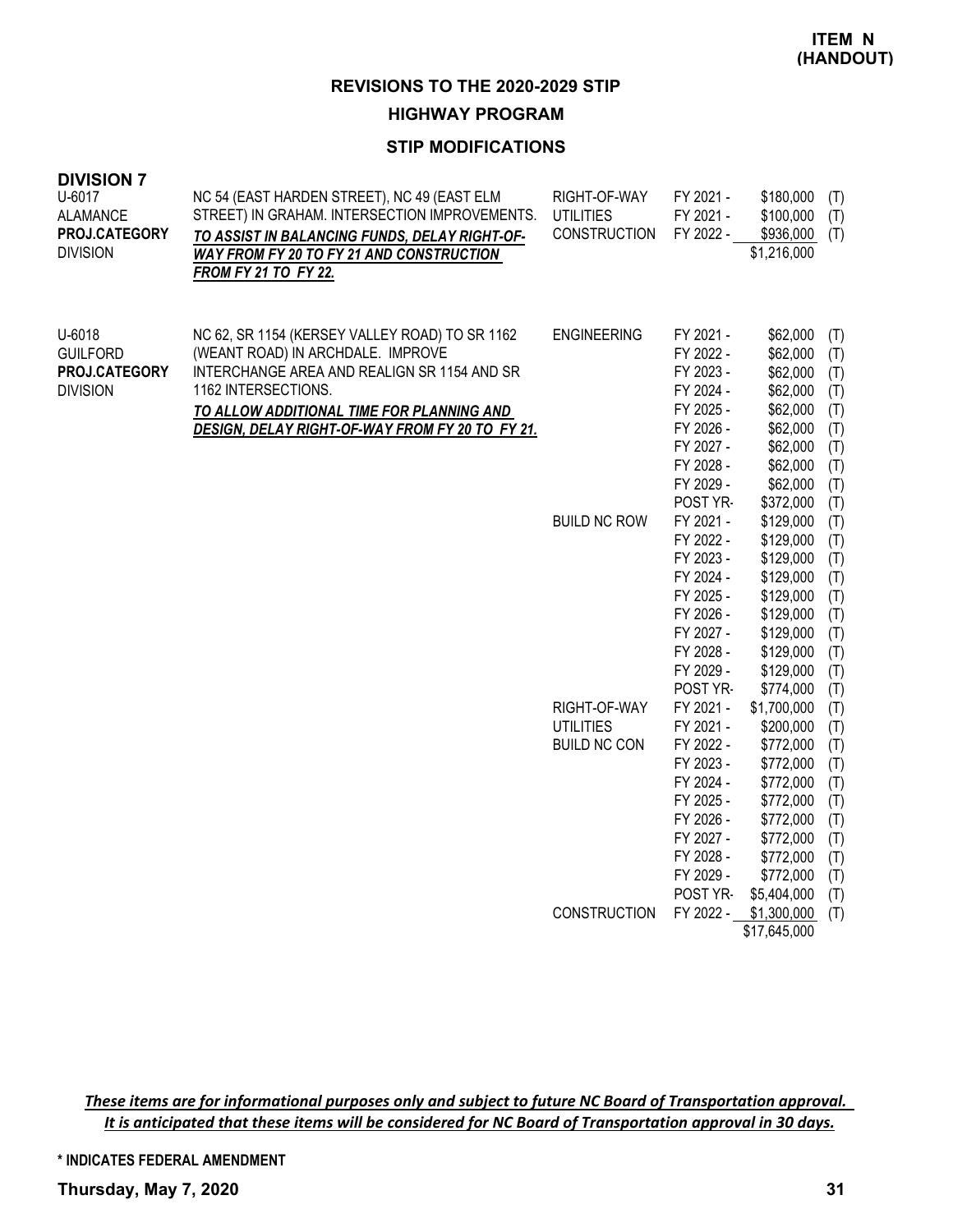**HIGHWAY PROGRAM**

# **STIP MODIFICATIONS**

| <b>DIVISION 7</b><br>U-6019<br><b>GUILFORD</b><br><b>PROJ.CATEGORY</b><br><b>DIVISION</b> | SR 2334 (AIR HARBOR ROAD), SR 2347 (LAKE BRANDT<br>ROAD). CONSTRUCT TURN LANES AND SIDEWALKS.<br>TO ASSIST IN BALANCING FUNDS, DELAY<br><b>CONSTRUCTION FROM FY 21 TO FY 22.</b>                                                                                                           | <b>CONSTRUCTION</b>                                     | FY 2022 -                                        | \$400,000<br>\$400,000                                           | (T)                                |
|-------------------------------------------------------------------------------------------|--------------------------------------------------------------------------------------------------------------------------------------------------------------------------------------------------------------------------------------------------------------------------------------------|---------------------------------------------------------|--------------------------------------------------|------------------------------------------------------------------|------------------------------------|
| * U-6115B<br>ALAMANCE<br><b>PROJ.CATEGORY</b><br><b>REGIONAL</b>                          | NC 54 (EAST HARDEN STREET), I-40 / I-85<br>INTERCHANGE IN GRAHAM. UPGRADE RAMP<br>INTERSECTIONS.<br><b>COST INCREASE EXCEEDING \$2 MILLION AND 25%</b><br>THRESHOLDS.                                                                                                                      | RIGHT-OF-WAY<br><b>UTILITIES</b><br><b>CONSTRUCTION</b> | FY 2025 -<br>FY 2025 -<br>FY 2026 -              | \$600,000<br>\$300,000<br>\$5,400,000<br>\$6,300,000             | (T)<br>(T)<br>(T)                  |
| Y-4807B<br><b>GUILFORD</b><br>PROJ.CATEGORY<br><b>DIVISION</b>                            | LOWDERMILK STREET SYKES AVENUE, PINE STREET<br>CROSSING CLOSURE AND LOWDERMILK STREET /<br>SYKES AVENUE REALIGNMENT IN GREENSBORO.<br>TO ASSIST IN BALANCING FUNDS, DELAY<br><b>CONSTRUCTION FROM FY 21 TO FY 22.</b>                                                                      | <b>CONSTRUCTION</b>                                     | FY 2022 -<br>FY 2022 -                           | \$1,450,000<br>\$1,100,000<br>\$2,550,000                        | (RR)<br>(O)                        |
| <b>DIVISION 8</b><br>* EB-5734<br><b>CHATHAM</b><br>PROJ.CATEGORY<br><b>DIVISION</b>      | SR 2103 (EAST RALEIGH STREET), SOUTH 7TH AVENUE<br>TO US 64 (EAST 11TH STREET) IN SILER CITY.<br>CONSTRUCT SIDEWALK ON SOUTH SIDE.<br>REVISE PROJECT DESCRIPTION TO ELIMINATE MULIT-<br>USE PATH COMPONENT AT THE REQUEST OF TOWN<br>AND RPO.                                              | <b>CONSTRUCTION</b>                                     | FY 2020 -<br>FY 2020 -                           | \$595,000<br>\$149,000<br>\$744,000                              | (TA5200)<br>(L)                    |
| EB-5741<br><b>MOORE</b><br>PROJ.CATEGORY<br><b>DIVISION</b>                               | US 1 / US 15 / US 501 (SANDHILLS BOULEVARD), MAPLE<br>AVENUE IN ABERDEEN. CONSTRUCT MID-BLOCK<br>CROSSWALK, MEDIAN REFUGE ISLAND, AND INSTALL<br>PEDESTRIAN SIGNAL.<br>TO ASSIST IN BALANCING FUNDS, DELAY<br><b>CONSTRUCTION FROM FY 22 TO FY 23.</b>                                     | <b>CONSTRUCTION</b>                                     | FY 2023 -<br>FY 2023 -                           | \$80,000<br>\$20,000<br>\$100,000                                | (TA5200)<br>(L)                    |
| EB-5863<br><b>LEE</b><br>PROJ.CATEGORY<br><b>DIVISION</b>                                 | US 1 BUSINESS (CARTHAGE STREET), NC 42 (WICKER<br>STREET) TO CHATHAM STREET IN SANFORD. REDUCE<br>NUMBER OF LANES AND CONSTRUCT BICYCLE /<br>PEDESTRIAN ACCOMMODATIONS.<br>TO ALLOW CITY ADDITIONAL TIME TO COMPLETE<br>PLANNING AND DESIGN DELAY CONSTRUCTION<br><b>FROM FY 20 TO 21.</b> | RIGHT-OF-WAY<br><b>CONSTRUCTION</b>                     | FY 2020 -<br>FY 2020 -<br>FY 2021 -<br>FY 2021 - | \$120,000<br>\$30,000<br>\$1,175,000<br>\$294,000<br>\$1,619,000 | (TA5200)<br>(L)<br>(TA5200)<br>(L) |

These items are for informational purposes only and subject to future NC Board of Transportation approval. It is anticipated that these items will be considered for NC Board of Transportation approval in 30 days.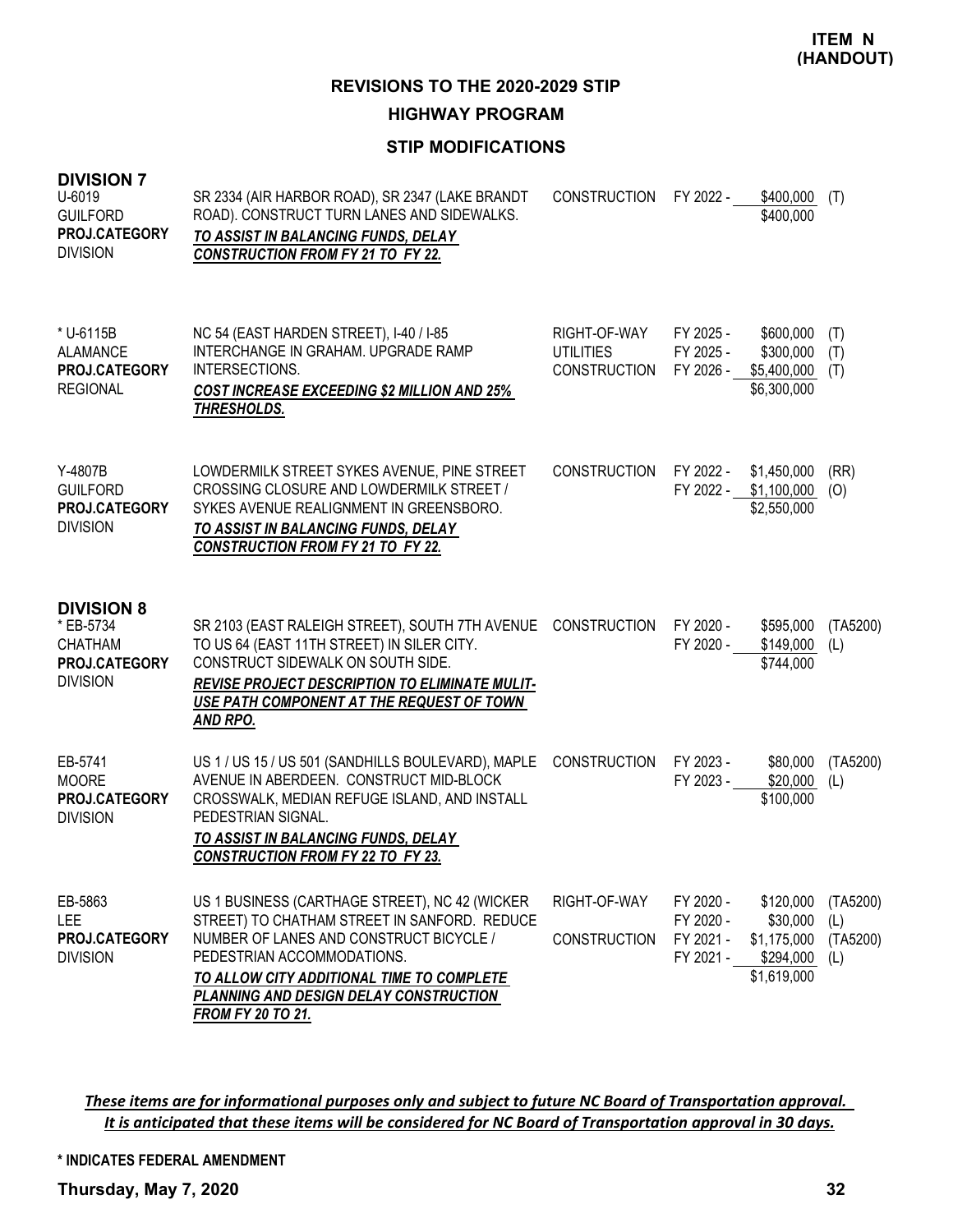#### **HIGHWAY PROGRAM**

## **STIP MODIFICATIONS**

| <b>DIVISION 8</b><br>EB-5864<br><b>MOORE</b><br>PROJ.CATEGORY<br><b>DIVISION</b> | KNOLL ROAD, ARBORETUM DRIVE TO NORTH OF<br>PADDOCK LANE IN SOUTHERN PINES. CONSTRUCT<br>SIDEWALK.<br>TO ALLOW TOWN ADDITIONAL TIME TO COMPLETE<br>PLANNING AND DESIGN DELAY CONSTRUCTION<br><b>FROM FY 20 TO 21.</b>                         | <b>CONSTRUCTION</b>                 | FY 2021 -<br>FY 2021 -                           | \$451,000<br>\$113,000<br>\$564,000                        | (TA5200)<br>(L)                   |
|----------------------------------------------------------------------------------|----------------------------------------------------------------------------------------------------------------------------------------------------------------------------------------------------------------------------------------------|-------------------------------------|--------------------------------------------------|------------------------------------------------------------|-----------------------------------|
| EB-5869<br><b>MOORE</b><br>PROJ.CATEGORY<br><b>DIVISION</b>                      | SR 1203 (JOHNSON STREET), US 15 / US 501 TO MIKE<br>PLACE IN ABERDEEN, CONSTRUCT SIDEWALKS.<br>TO ALLOW TOWN ADDITIONAL TIME TO COMPLETE<br>PLANNING AND DESIGN DELAY CONSTRUCTION<br><b>FROM FY 20 TO 21.</b>                               | RIGHT-OF-WAY<br><b>CONSTRUCTION</b> | FY 2020 -<br>FY 2020 -<br>FY 2021 -<br>FY 2021 - | \$80,000<br>\$20,000<br>\$152,000<br>\$38,000<br>\$290,000 | (TAANY)<br>(L)<br>(TA5200)<br>(L) |
| EB-5870<br><b>LEE</b><br>PROJ.CATEGORY<br><b>DIVISION</b>                        | SR 1579 (SOUTH MAIN STREET), SR 1531 (MANSFIELD<br>DRIVE) TO END OF EXISTING SIDEWALK IN<br>BROADWAY, CONSTRUCT SIDEWALK.<br>TO ALLOW TOWN ADDITIONAL TIME TO COMPLETE<br>PLANNING AND DESIGN DELAY CONSTRUCTION<br><b>FROM FY 20 TO 21.</b> | <b>CONSTRUCTION</b>                 | FY 2021 -<br>FY 2021 -                           | \$69,000<br>\$17,000<br>\$86,000                           | (TALT5)<br>(L)                    |
| I-5946B<br><b>RICHMOND</b><br>PROJ.CATEGORY<br><b>STATEWIDE</b>                  | I-73/I-74, SR 1455 (FIRE TOWER ROAD) TO<br>MONTGOMERY COUNTY LINE.<br><b>ACCELERATE CONSTRUCTION FROM FY 22 TO FY 21</b><br>TO CONFORM TO MARCH 2019 STIP REVISION                                                                           | <b>CONSTRUCTION</b>                 | FY 2021 -<br>FY 2022 -                           | \$3,450,000<br>\$3,450,000<br>\$6,900,000                  | (BGIM)<br>(BGIM)                  |
| * R-5825<br><b>CHATHAM</b><br>PROJ.CATEGORY<br><b>DIVISION</b>                   | NC 751, SR 1731 (O'KELLY CHAPEL ROAD). UPGRADE<br>AND REALIGN INTERSECTION.<br>ADD CONSTRUCTION IN FY 23 NOT PREVIOUSLY<br><b>PROGRAMMED [DELAY FROM 18-27 STIP] TO ASSIST</b><br><b>IN BALANCING FUNDS.</b>                                 | <b>CONSTRUCTION</b>                 | FY 2023 -                                        | \$541,000<br>\$541,000                                     | (T)                               |

These items are for informational purposes only and subject to future NC Board of Transportation approval. It is anticipated that these items will be considered for NC Board of Transportation approval in 30 days.

**\* INDICATES FEDERAL AMENDMENT**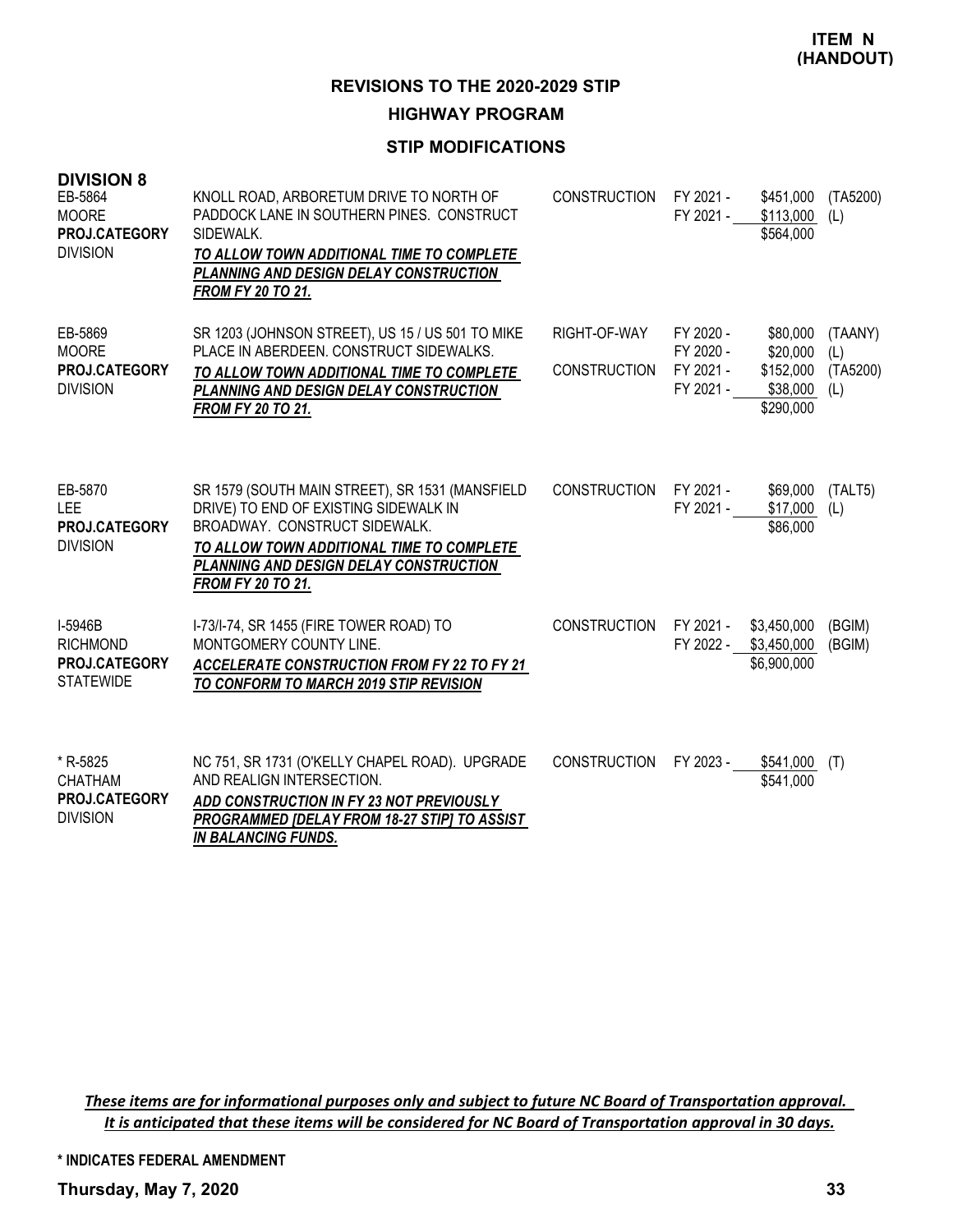**REVISIONS TO THE 2020-2029 STIP HIGHWAY PROGRAM**

## **STIP MODIFICATIONS**

| <b>DIVISION 8</b><br>* R-5928<br><b>RICHMOND</b><br>PROJ.CATEGORY<br><b>DIVISION</b> | US 1, SR 1640 (WIREGRASS ROAD) TO LOCH LAURIN<br>LANE. WIDEN TO MULTILANES.<br><b>COST INCREASE EXCEEDING \$2 MILLION AND 25%</b><br>THRESHOLDS.                                                                                                                                                                                                                                                                                                                                                                                | RIGHT-OF-WAY<br><b>UTILITIES</b><br><b>BUILD NC CON</b><br><b>CONSTRUCTION</b> | FY 2025 -<br>\$2,100,000<br>FY 2026 -<br>\$2,100,000<br>FY 2025 -<br>\$1,434,000<br>FY 2026 -<br>\$1,434,000<br>FY 2027 -<br>\$1,716,000<br>FY 2028 -<br>\$1,716,000<br>FY 2029 -<br>\$1,716,000<br>POST YR-\$20,592,000<br>FY 2027 -<br>\$4,600,000<br>FY 2028 -<br>\$4,600,000<br>\$42,008,000 | (T)<br>(T)<br>(T)<br>(T)<br>(T)<br>(T)<br>(T)<br>(T)<br>(T)<br>(T) |
|--------------------------------------------------------------------------------------|---------------------------------------------------------------------------------------------------------------------------------------------------------------------------------------------------------------------------------------------------------------------------------------------------------------------------------------------------------------------------------------------------------------------------------------------------------------------------------------------------------------------------------|--------------------------------------------------------------------------------|--------------------------------------------------------------------------------------------------------------------------------------------------------------------------------------------------------------------------------------------------------------------------------------------------|--------------------------------------------------------------------|
| * U-5707<br><b>HOKE</b><br>PROJ.CATEGORY<br><b>DIVISION</b>                          | SR 1420 (GILLIS HILL ROAD), GILLIS HILL ROAD<br>EXTENSION, SR 1406 (ROCKFISH ROAD) TO SR 1418<br>(LINDSAY ROAD) NEAR FAYETTEVILLE. CONSTRUCT<br>MULTILANE FACILITY ON NEW LOCATION TO TIE IN AT<br>THE INTERSECTION OF SR 1406 ROCKFISH ROAD AND<br>WESTFIELD DRIVE.<br><b>COST INCREASE EXCEEDING \$2 MILLION AND 25%</b><br>THRESHOLDS.                                                                                                                                                                                       | RIGHT-OF-WAY<br><b>UTILITIES</b><br><b>CONSTRUCTION</b>                        | FY 2021 -<br>\$8,904,000<br>FY 2021 -<br>\$9,598,000<br>FY 2022 -<br>\$12,450,000<br>FY 2023 - \$12,450,000<br>\$43,402,000                                                                                                                                                                      | (T)<br>(T)<br>(T)<br>(T)                                           |
| <b>DIVISION 9</b><br>B-5772<br><b>ROWAN</b><br>PROJ.CATEGORY<br><b>DIVISION</b>      | SR 1724 (HURLEY SCHOOL ROAD), REPLACE BRIDGE<br>790066 OVER NORFOLK SOUTHERN RAILROAD.<br>TO ALLOW ADDITIONAL TIME FOR PLANNING AND<br>DESIGN, DELAY RIGHT-OF-WAY FROM FY 20 TO FY 21.                                                                                                                                                                                                                                                                                                                                          | RIGHT-OF-WAY<br><b>CONSTRUCTION</b>                                            | FY 2021 -<br>\$77,000<br>FY 2021 -<br>\$1,548,000<br>\$1,625,000                                                                                                                                                                                                                                 | (BGOFF)<br>(BGOFF)                                                 |
| * I-5795<br><b>FORSYTH</b><br><b>FORSYTH</b><br>PROJ.CATEGORY<br><b>STATEWIDE</b>    | I-40, 0.3 MILE EAST OF SR 3153 (HANES MALL<br>BOULEVARD) TO 0.9 MILE EAST OF NC 150 (PETERS<br>CREEK PARKWAY) IN WINSTON-SALEM AND SR 2747<br>(CLEMMONSVILLE ROAD) IN WINSTON-SALEM TO<br>GUILFORD COUNTY LINE. PAVEMENT<br>REHABILITATION AND REHABILITATION OF BRIDGES<br>330161, 330162, 330444, 330448, 330449, 330508, AND<br>330509.<br><b>ACCELERATE CONSTRUCTION FROM FY 21 TO FY 20</b><br>TO CONFORM TO NATIONAL HIGHWAY FREIGHT<br>PROGRAM FY 20 FUNDING PLAN, AND MODIFY SCOPE<br>TO INCLUDE BRIDGE REHABILITATION. | <b>CONSTRUCTION</b>                                                            | FY 2020 -<br>\$11,328,000<br>FY 2020 - \$10,022,000<br>\$21,350,000                                                                                                                                                                                                                              | (NHFP)<br>(NHPIM)                                                  |

These items are for informational purposes only and subject to future NC Board of Transportation approval. It is anticipated that these items will be considered for NC Board of Transportation approval in 30 days.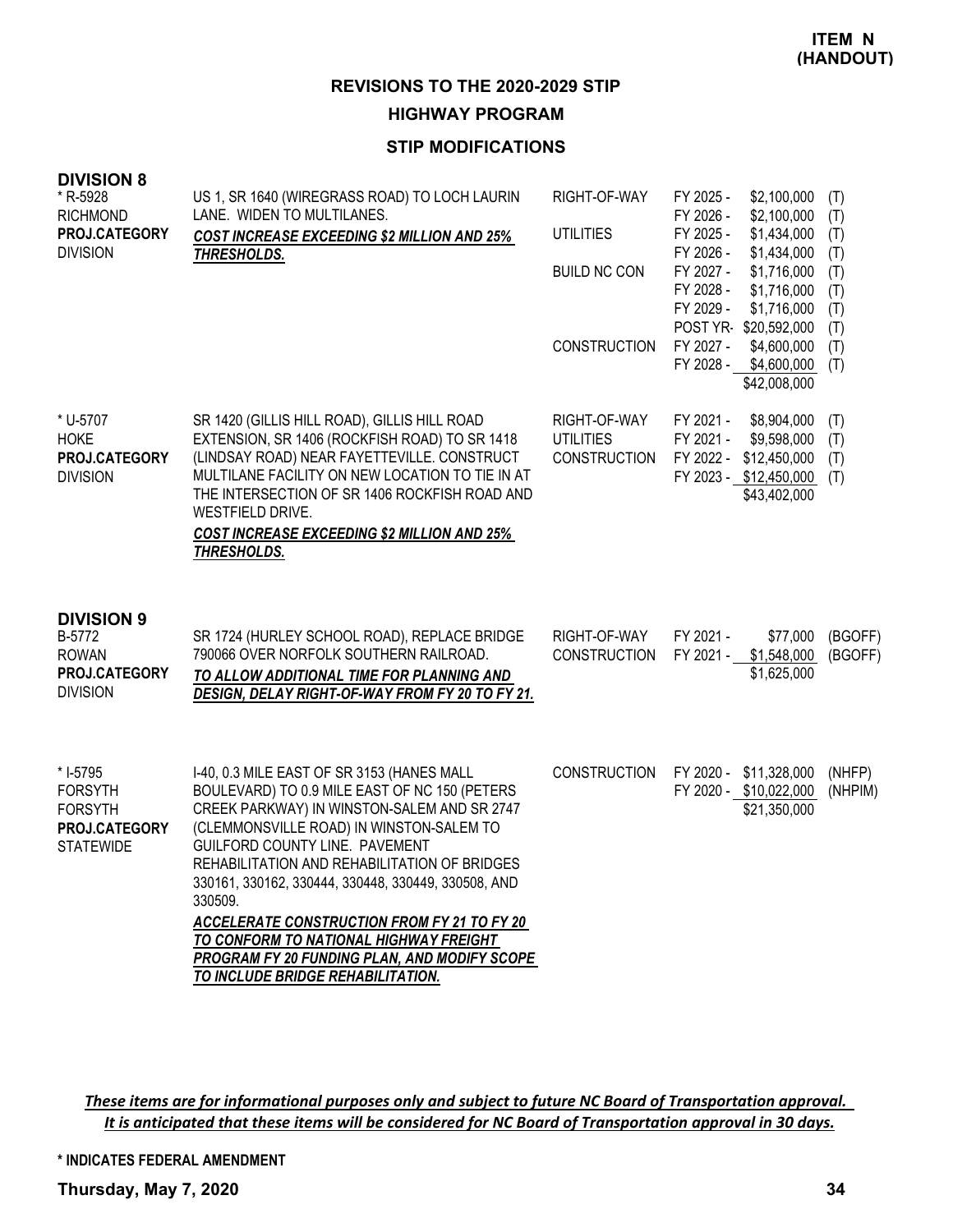**REVISIONS TO THE 2020-2029 STIP**

**HIGHWAY PROGRAM**

# **STIP MODIFICATIONS**

| <b>DIVISION 9</b><br>R-5768<br><b>STOKES</b><br>PROJ.CATEGORY<br><b>DIVISION</b>    | US 311, NC 65 IN WALNUT COVE. UPGRADE<br>INTERSECTION AND IMPROVE RAILROAD CROSSING.<br>TO ASSIST IN BALANCING FUNDS, DELAY<br><b>CONSTRUCTION FROM FY 22 TO FY 23.</b>                                            | <b>CONSTRUCTION</b> |           | FY 2023 - \$3,550,000<br>\$3,550,000 | (BGLT5) |
|-------------------------------------------------------------------------------------|--------------------------------------------------------------------------------------------------------------------------------------------------------------------------------------------------------------------|---------------------|-----------|--------------------------------------|---------|
| R-5828<br><b>STOKES</b><br>PROJ.CATEGORY<br><b>DIVISION</b>                         | US 311 (NORTH MAIN STREET), SR 1918 (FIRST<br>STREET) IN WALNUT COVE. CONSTRUCT<br>ROUNDABOUT.<br>TO ASSIST IN BALANCING FUNDS, DELAY<br><b>CONSTRUCTION FROM FY 21 TO FY 22.</b>                                  | <b>CONSTRUCTION</b> | FY 2022 - | \$1,450,000<br>\$1,450,000           | (T)     |
| U-2579BA<br><b>FORSYTH</b><br>PROJ.CATEGORY<br><b>TRANSITION</b>                    | FUTURE I-74, WINSTON-SALEM NORTHERN BELTWAY,<br>EASTERN SECTION, US 421 / NC 150 / BUSINESS 40 TO<br>US 158. STREAM RELOCATION.<br>TO ASSIST IN BALANCING FUNDS, DELAY<br><b>CONSTRUCTION FROM FY 20 TO FY 21.</b> | <b>CONSTRUCTION</b> | FY 2021 - | \$10,000,000<br>\$10,000,000         | (NHP)   |
| U-6002<br><b>DAVIE</b><br>PROJ.CATEGORY<br><b>DIVISION</b>                          | WILKESBORO STREET, YADKINVILLE ROAD IN<br>MOCKSVILLE. CONSTRUCT ROUNDABOUT.<br>TO ASSIST IN BALANCING FUNDS, DELAY<br><b>CONSTRUCTION FROM FY 21 TO FY 22.</b>                                                     | <b>CONSTRUCTION</b> | FY 2022 - | \$1,150,000<br>\$1,150,000           | (T)     |
| <b>DIVISION 10</b><br>B-5375<br><b>CABARRUS</b><br>PROJ.CATEGORY<br><b>DIVISION</b> | SR 1132 (MIAMI CHURCH ROAD), REPLACE BRIDGE<br>120137 OVER DUTCH BUFFALO CREEK.<br>TO ASSIST IN BALANCING FUNDS, DELAY<br><b>CONSTRUCTION FROM FY 21 TO FY 22.</b>                                                 | <b>CONSTRUCTION</b> | FY 2022 - | \$600,000<br>\$600,000               | (BGOFF) |
| B-5806<br><b>UNION</b><br>PROJ.CATEGORY<br><b>DIVISION</b>                          | SR 2111 (BELK MILL ROAD), REPLACE BRIDGE 890129<br><b>OVER LANES CREEK.</b><br>TO ASSIST IN BALANCING FUNDS, DELAY<br><b>CONSTRUCTION FROM FY 21 TO FY 22.</b>                                                     | <b>CONSTRUCTION</b> |           | FY 2022 - \$1,225,000<br>\$1,225,000 | (BGOFF) |

These items are for informational purposes only and subject to future NC Board of Transportation approval. It is anticipated that these items will be considered for NC Board of Transportation approval in 30 days.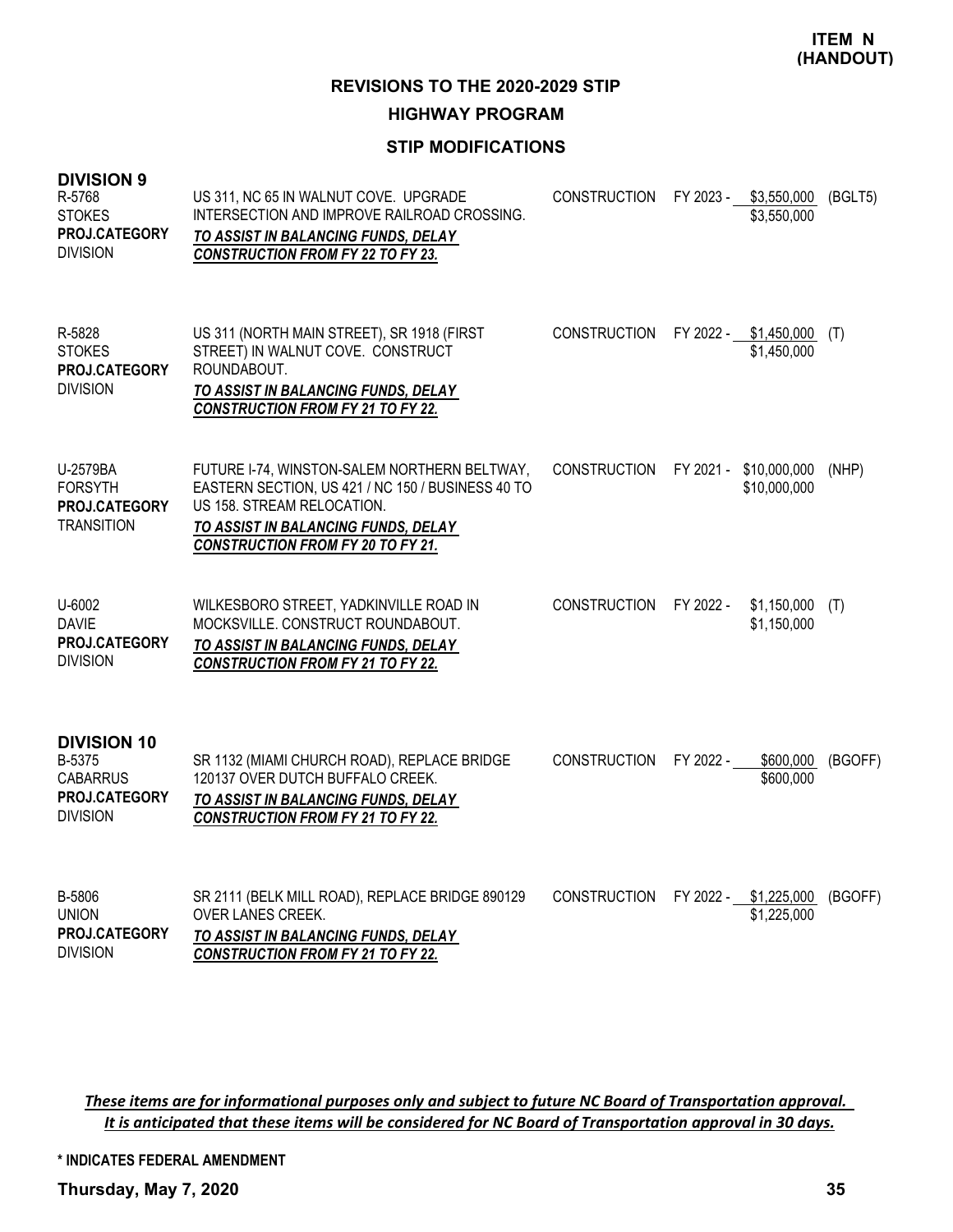**HIGHWAY PROGRAM**

# **STIP MODIFICATIONS**

| <b>DIVISION 10</b><br>B-5809<br><b>ANSON</b><br>PROJ.CATEGORY<br><b>DIVISION</b> | SR 1142 (CITY POND ROAD), REPLACE BRIDGE 030075<br>OVER NORTH FORK JONES CREEK.<br>TO ASSIST IN BALANCING FUNDS, DELAY<br><b>CONSTRUCTION FROM FY 20 TO FY 22.</b>                                                                               | RIGHT-OF-WAY<br><b>CONSTRUCTION</b>                       | FY 2020 -<br>FY 2022 -                                                     | \$105,000<br>\$1,050,000<br>\$1,155,000                                                          | (BGOFF)<br>(BGOFF)                                   |
|----------------------------------------------------------------------------------|--------------------------------------------------------------------------------------------------------------------------------------------------------------------------------------------------------------------------------------------------|-----------------------------------------------------------|----------------------------------------------------------------------------|--------------------------------------------------------------------------------------------------|------------------------------------------------------|
| B-5811<br><b>STANLY</b><br>PROJ.CATEGORY<br><b>DIVISION</b>                      | SR 1434 (ROGERS ROAD), REPLACE BRIDGE 830042<br>OVER BIG BEAR CREEK.<br>TO ASSIST IN BALANCING FUNDS, DELAY RIGHT-OF-<br>WAY FROM FY 20 TO FY 22 AND CONSTRUCTION<br><b>FROM FY 21 TO FY 22.</b>                                                 | RIGHT-OF-WAY<br><b>CONSTRUCTION</b>                       | FY 2022 -<br>FY 2022 -                                                     | \$15,000<br>\$600,000<br>\$615,000                                                               | (BGOFF)<br>(BGOFF)                                   |
| C-5621<br><b>MECKLENBURG</b><br>PROJ.CATEGORY<br><b>EXEMPT</b>                   | US 21, SR 5544 (CATAWBA AVENUE) IN CORNELIUS.<br>CONSTRUCT ROUNDABOUTS.<br>TO ASSIST IN BALANCING FUNDS, DELAY<br><b>CONSTRUCTION FROM FY 21 TO FY 22.</b>                                                                                       | <b>ENGINEERING</b><br>RIGHT-OF-WAY<br><b>CONSTRUCTION</b> | FY 2020 -<br>FY 2020 -<br>FY 2020 -<br>FY 2020 -<br>FY 2022 -<br>FY 2022 - | \$669,000<br>\$333,000<br>\$1,308,000<br>\$785,000<br>\$7,474,000<br>\$1,869,000<br>\$12,438,000 | (CMAQ)<br>(BA)<br>(CMAQ)<br>(BA)<br>(CMAQ)<br>(S(M)) |
| EB-5781<br><b>MECKLENBURG</b><br>PROJ.CATEGORY<br><b>DIVISION</b>                | CHARLOTTE, STEWART CREEK GREENWAY, STATE<br>STREET TO ROZZELLES FERRY ROAD. CONSTRUCT<br>GREENWAY.<br>TO ALLOW ADDITIONAL TIME FOR PLANNING AND<br><b>DESIGN, DELAY CONSTRUCTION FROM FY 20 TO FY 21.</b>                                        | <b>CONSTRUCTION</b>                                       | FY 2021 -<br>FY 2021 -<br>FY 2021 -                                        | \$1,090,000<br>\$1,445,000<br>\$634,000<br>\$3,169,000                                           | (CMAQ)<br>(BGDA)<br>(L)                              |
| EB-5782<br><b>MECKLENBURG</b><br>PROJ.CATEGORY<br><b>DIVISION</b>                | CHARLOTTE, MCALPINE CREEK GREENWAY, GREEN<br>REA ROAD TO FOUR MILE CREEK GREENWAY.<br>CONSTRUCT GREENWAY.<br>TO ALLOW ADDITIONAL TIME FOR PLANNING AND<br>DESIGN, DELAY CONSTRUCTION FROM FY 20 TO FY 21.                                        | <b>CONSTRUCTION</b>                                       | FY 2021 -<br>FY 2021 -<br>FY 2021 -                                        | \$3,926,000<br>\$1,848,000<br>\$2,102,000<br>\$7,876,000                                         | (CMAQ)<br>(TAANY)<br>(L)                             |
| EB-5783<br><b>MECKLENBURG</b><br><b>PROJ.CATEGORY</b><br><b>DIVISION</b>         | MATTHEWS, SAM NEWELL ROAD MULTI-USE PATH,<br>NORTHEAST PARKWAY TO CROWN POINT<br>ELEMENTARY SCHOOL. CONSTRUCT GREENWAY.<br>TO ASSIST IN BALANCING FUNDS, DELAY RIGHT-OF-<br><b>WAY FROM FY 20 TO 21 AND CONSTRUCTION FROM</b><br>FY 22 TO FY 23. | <b>ENGINEERING</b><br>RIGHT-OF-WAY<br><b>CONSTRUCTION</b> | FY 2020 -<br>FY 2020 -<br>FY 2021 -<br>FY 2021 -<br>FY 2023 -<br>FY 2023 - | \$185,000<br>\$46,000<br>\$268,000<br>\$67,000<br>\$1,221,000<br>\$305,000<br>\$2,092,000        | (BGDA)<br>(L)<br>(BGDA)<br>(L)<br>(BGDA)<br>(L)      |

These items are for informational purposes only and subject to future NC Board of Transportation approval. It is anticipated that these items will be considered for NC Board of Transportation approval in 30 days.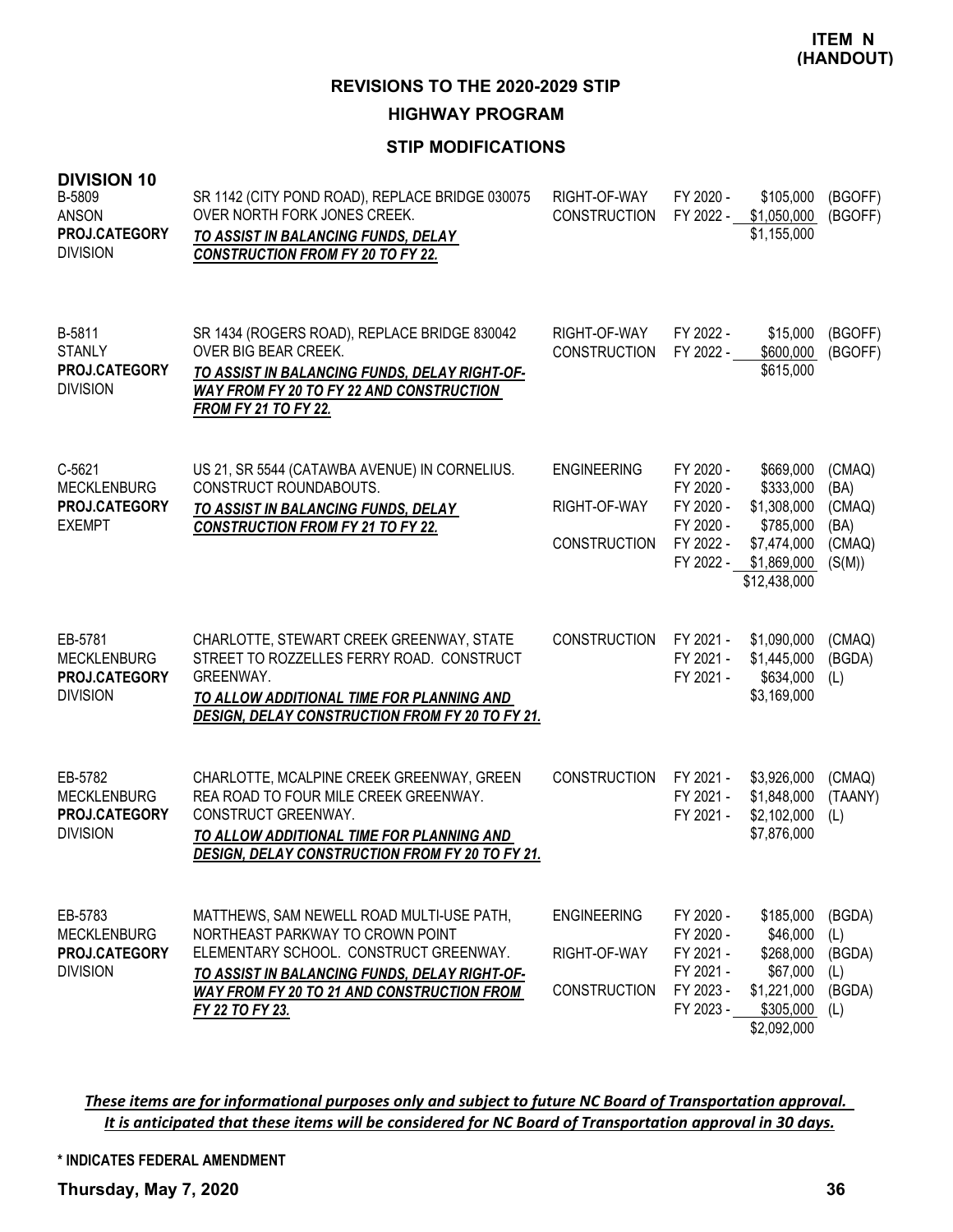# **HIGHWAY PROGRAM**

## **STIP MODIFICATIONS**

| <b>DIVISION 10</b><br>EB-5829<br><b>MECKLENBURG</b><br>PROJ.CATEGORY<br><b>DIVISION</b> | MATTHEWS, CONSTRUCT FOUR MILE CREEK<br>GREENWAY CROSSING UNDER SR 3448 (SOUTH<br><b>TRADE STREET)</b><br>TO ASSIST IN BALANCING FUNDS, DELAY<br><b>CONSTRUCTION FROM FY 21 TO FY 22.</b>                                                                                                                                                            | <b>CONSTRUCTION</b>                                       | FY 2022 -<br>FY 2022 -<br>FY 2022 -                           | \$48,000<br>\$1,397,000<br>\$471,000<br>\$1,916,000                                                   | (BGDA)<br>(TADA)<br>(L)                         |
|-----------------------------------------------------------------------------------------|-----------------------------------------------------------------------------------------------------------------------------------------------------------------------------------------------------------------------------------------------------------------------------------------------------------------------------------------------------|-----------------------------------------------------------|---------------------------------------------------------------|-------------------------------------------------------------------------------------------------------|-------------------------------------------------|
| * EB-5931<br><b>UNION</b><br>PROJ.CATEGORY<br><b>DIVISION</b>                           | NORTH INDIAN TRAIL ROAD. SOUTH FORK ROAD TO<br>LIBERTY LANE. CONSTRUCT COMPLETE STREET.<br>INCLUDES INTERSECTION IMPROVEMENTS AT SR 1008<br>(INDIAN TRAIL ROAD) AND SR 1367 (UNIONVILLE-<br>INDIAN TRAIL ROAD (FORMERLY U-6250).<br>MODIFY PROJECT SCOPE, FUNDING AMOUNTS, AND<br>SCHEDULE. PROJECT TO INCORPORATE WORK<br>PREVIOUSLY UNDER U-6250. | <b>ENGINEERING</b><br>RIGHT-OF-WAY<br><b>CONSTRUCTION</b> | FY 2020 -<br>FY 2020 -<br>FY 2021 -<br>FY 2021 -<br>FY 2022 - | \$313,000<br>\$78,000<br>\$208,000<br>\$52,000<br>\$4,719,000<br>FY 2022 - \$1,903,000<br>\$7,273,000 | (BGDA)<br>(L)<br>(BGDA)<br>(L)<br>(BGDA)<br>(L) |
| I-3802AA<br><b>CABARRUS</b><br>PROJ.CATEGORY<br><b>TRANSITION</b>                       | I-85, ITS FOR I-3802 A<br>TO ASSIST IN BALANCING FUNDS, DELAY<br><b>CONSTRUCTION FROM FY 22 TO FY 23.</b>                                                                                                                                                                                                                                           | <b>CONSTRUCTION</b>                                       | FY 2023 -                                                     | \$1,900,000<br>\$1,900,000                                                                            | (CMAQ)                                          |
| I-5746C<br><b>MECKLENBURG</b><br>PROJ.CATEGORY<br><b>STATEWIDE</b>                      | I-277 (BROOKSHIRE FRWY), I-77 TO EAST 10TH<br>STREET. RESURFACE ROADWAY AND REHABILITATE<br>BRIDGES FROM JOHNSON STREET TO EAST 10TH<br>STREET.<br><b>TO ASSIST IN BALANCING FUNDS, DELAY</b><br><b>CONSTRUCTION FROM FY 21 TO FY 23.</b>                                                                                                           | <b>CONSTRUCTION</b>                                       | FY 2023 -<br>FY 2024 -<br>FY 2025 -                           | \$8,567,000<br>\$8,567,000<br>\$8,566,000<br>\$25,700,000                                             | (NHPIM)<br>(NHPIM)<br>(NHPIM)                   |
| I-5902<br><b>MECKLENBURG</b><br>PROJ.CATEGORY<br><b>STATEWIDE</b>                       | I-485, SR 1786 TO NC 27. BRIDGE REHABILITATION.<br>TO ASSIST IN BALANCING FUNDS, DELAY<br><b>CONSTRUCTION FROM FY 21 TO FY 22.</b>                                                                                                                                                                                                                  | <b>CONSTRUCTION</b>                                       | FY 2022 -                                                     | \$900,000<br>\$900,000                                                                                | (NHPIM)                                         |

These items are for informational purposes only and subject to future NC Board of Transportation approval. It is anticipated that these items will be considered for NC Board of Transportation approval in 30 days.

**\* INDICATES FEDERAL AMENDMENT**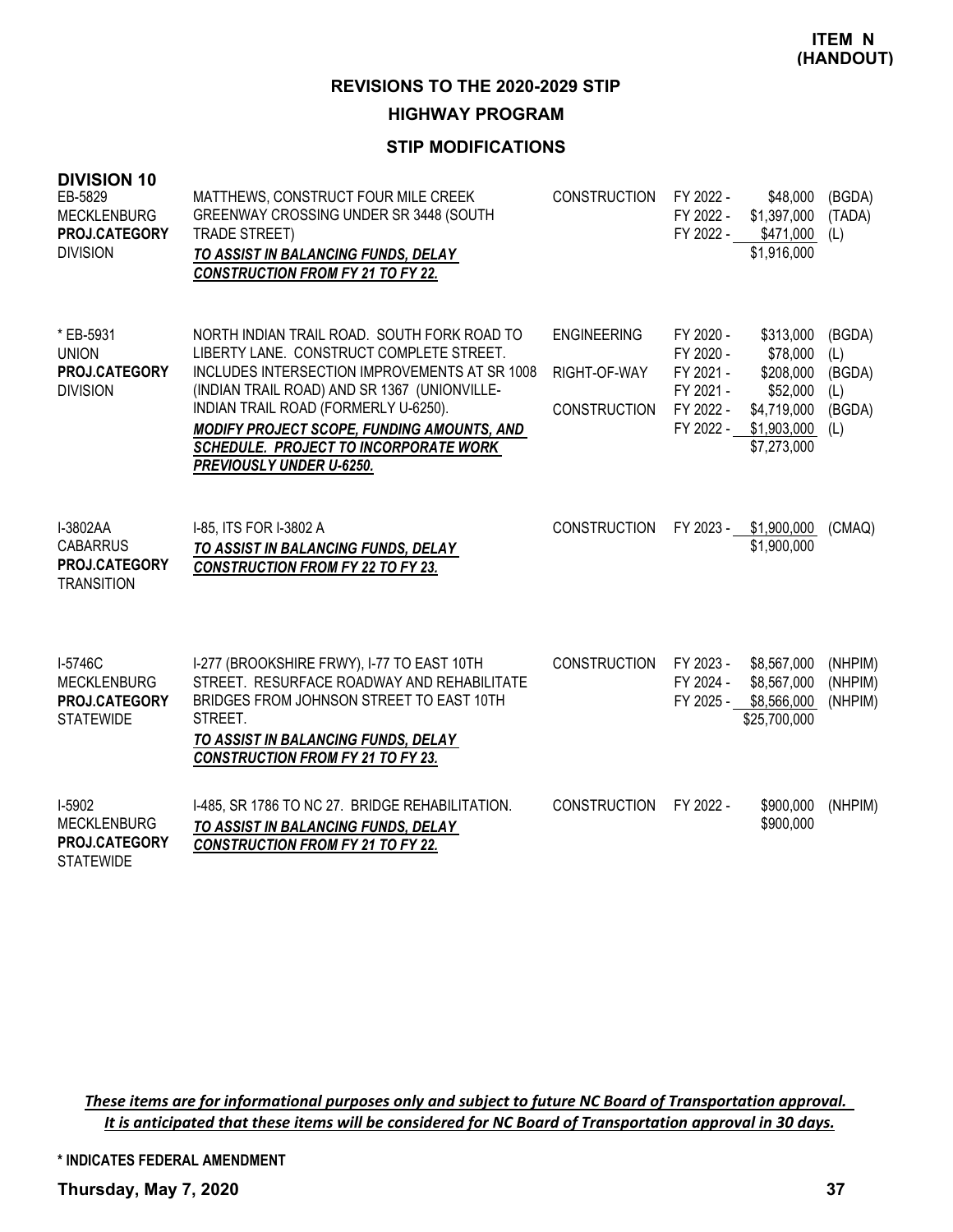#### **HIGHWAY PROGRAM**

## **STIP MODIFICATIONS**

| <b>DIVISION 10</b><br>I-5905<br><b>MECKLENBURG</b><br>PROJ.CATEGORY<br><b>STATEWIDE</b> | I-85, 0.2 MILE WEST OF NC 16 (BROOKSHIRE<br>BOULEVARD) TO CONCRETE PAVEMENT JOINT AT US<br>29/NC 49 CONNECTOR. PAVEMENT REHABILITATION.<br>TO ASSIST IN BALANCING FUNDS, DELAY<br><b>CONSTRUCTION FROM FY 20 TO FY 21.</b> | <b>CONSTRUCTION</b>                                       | FY 2021 -<br>FY 2021 -<br>FY 2021 -<br>FY 2022 -<br>FY 2022 -<br>FY 2022 -              | \$6,585,000<br>\$2,731,000<br>\$683,000<br>\$6,586,000<br>\$2,732,000<br>\$683,000<br>\$20,000,000                                                                                        | (NHPIM)<br>(BGDA)<br>(S(M))<br>(NHPIM)<br>(BGDA)<br>(S(M))                                     |
|-----------------------------------------------------------------------------------------|----------------------------------------------------------------------------------------------------------------------------------------------------------------------------------------------------------------------------|-----------------------------------------------------------|-----------------------------------------------------------------------------------------|-------------------------------------------------------------------------------------------------------------------------------------------------------------------------------------------|------------------------------------------------------------------------------------------------|
| I-6065<br><b>IREDELL</b><br><b>MECKLENBURG</b><br>PROJ.CATEGORY<br><b>EXEMPT</b>        | I-77, I-485 TO NC 150. CONSTRUCT PEAK PERIOD<br>SHOULDER USE LANES.<br>TO ASSIST IN BALANCING FUNDS, DELAY RIGHT-OF-<br>WAY FROM FY 20 TO FY 21 AND CONSTRUCTION<br><b>FROM FY 20 TO FY 21.</b>                            | <b>ENGINEERING</b><br>RIGHT-OF-WAY<br><b>CONSTRUCTION</b> | FY 2020 -<br>FY 2020 -<br>FY 2021 -<br>FY 2021 -<br>FY 2021 -<br>FY 2022 -<br>FY 2023 - | \$760,000<br>\$190,000<br>\$80,000<br>\$20,000<br>FY 2021 - \$12,253,000<br>\$3,063,000<br>FY 2022 - \$12,253,000<br>\$3,063,000<br>\$12,254,000<br>FY 2023 - \$3,064,000<br>\$47,000,000 | (BGDA)<br>(BA)<br>(BGDA)<br>(S(M))<br>(BGDA)<br>(S(M))<br>(BGDA)<br>(S(M))<br>(BGDA)<br>(S(M)) |
| P-5705A<br><b>MECKLENBURG</b><br><b>PROJ.CATEGORY</b><br><b>STATEWIDE</b>               | CHARLOTTE, WYE CONNECTION TRACK AT<br>CHARLOTTE JUNCTION<br>TO ASSIST IN BALANCING FUNDS, DELAY<br><b>CONSTRUCTION FROM FY 21 TO FY 22.</b>                                                                                | <b>CONSTRUCTION</b>                                       | FY 2022 -<br>FY 2023 -                                                                  | \$5,500,000<br>\$5,500,000<br>\$11,000,000                                                                                                                                                | (T)<br>(T)                                                                                     |
| P-5725<br><b>CABARRUS</b><br><b>PROJ.CATEGORY</b><br><b>REGIONAL</b>                    | KANNAPOLIS, CONSTRUCT TRACK IMPROVEMENTS,<br>SECOND PLATFORM, PEDESTRIAN UNDERPASS,<br>SITEWORK, RETAINING WALL, SIGNALING EQUIPMENT<br>TO ASSIST IN BALANCING FUNDS, DELAY<br><b>CONSTRUCTION FROM FY 21 TO FY 22.</b>    | <b>CONSTRUCTION</b>                                       | FY 2022 -<br>FY 2023 -                                                                  | \$5,050,000<br>\$5,050,000<br>\$10,100,000                                                                                                                                                | (T)<br>(T)                                                                                     |

These items are for informational purposes only and subject to future NC Board of Transportation approval. It is anticipated that these items will be considered for NC Board of Transportation approval in 30 days.

**\* INDICATES FEDERAL AMENDMENT**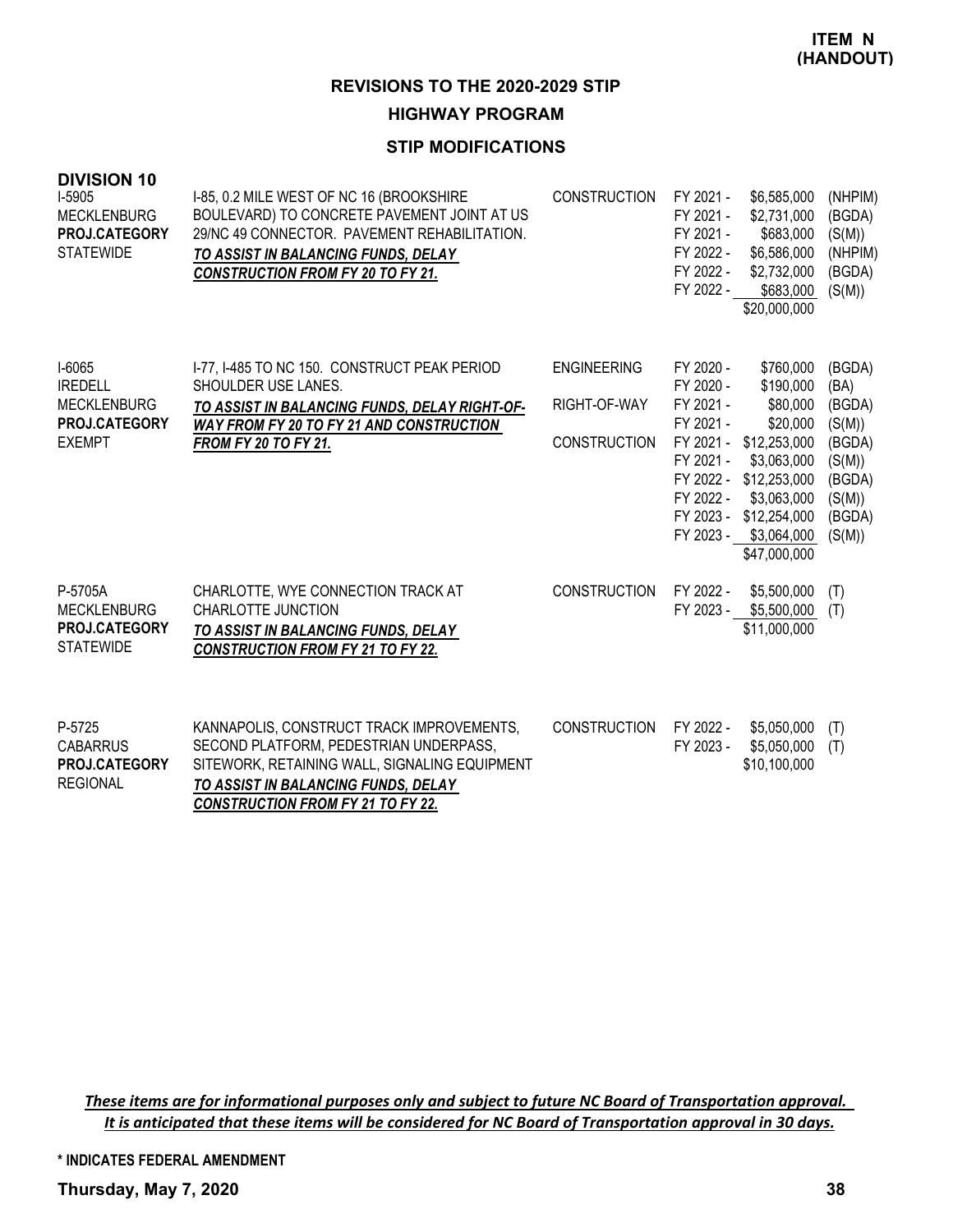**HIGHWAY PROGRAM**

## **STIP MODIFICATIONS**

| <b>DIVISION 10</b>                  |                                                                                             |                     |                                                  |            |
|-------------------------------------|---------------------------------------------------------------------------------------------|---------------------|--------------------------------------------------|------------|
| * R-2632AB                          | NC 73, NC 115 TO SR 2693 (DAVIDSON-CONCORD                                                  | <b>BUILD NC ROW</b> | FY 2023 -<br>\$429,000                           | (T)        |
| <b>MECKLENBURG</b><br>PROJ.CATEGORY | ROAD).                                                                                      |                     | FY 2024 -<br>\$429,000<br>FY 2025 -<br>\$429,000 | (T)        |
| <b>REGIONAL</b>                     | TO ALIGN SCHEDULE WITH R-5706A, DELAY RIGHT-OF-<br>WAY FROM FY 21 TO FY 23 AND CONSTRUCTION |                     | \$429,000<br>FY 2026 -                           | (T)<br>(T) |
|                                     | FROM FY 23 TO FY 26. PROJECT TO UTILIZE BUILD NC                                            |                     | FY 2027 -<br>\$429,000                           | (T)        |
|                                     | <b>BONDS.</b>                                                                               |                     | FY 2028 -<br>\$429,000                           | (T)        |
|                                     |                                                                                             |                     | FY 2029 -<br>\$429,000                           | (T)        |
|                                     |                                                                                             |                     | POST YR-<br>\$3,432,000                          | (T)        |
|                                     |                                                                                             | RIGHT-OF-WAY        | FY 2023 -<br>\$2,000,000                         | (T)        |
|                                     |                                                                                             |                     | FY 2024 -<br>\$2,000,000                         | (T)        |
|                                     |                                                                                             |                     | FY 2025 -<br>\$2,000,000                         | (T)        |
|                                     |                                                                                             | <b>UTILITIES</b>    | FY 2023 -<br>\$500,000                           | (T)        |
|                                     |                                                                                             | <b>CONSTRUCTION</b> | FY 2026 -<br>\$6,850,000                         | (BGANY)    |
|                                     |                                                                                             |                     | FY 2027 -<br>\$6,850,000                         | (BGANY)    |
|                                     |                                                                                             |                     | FY 2028 -<br>\$6,850,000                         | (BGANY)    |
|                                     |                                                                                             |                     | FY 2029 -<br>\$6,850,000                         | (BGANY)    |
|                                     |                                                                                             |                     | \$40,335,000                                     |            |
| * R-5706A                           | NC 73 (DAVIDSON HIGHWAY), SR 2693 (DAVIDSON-                                                | RIGHT-OF-WAY        | FY 2023 -<br>\$3,500,000                         | (T)        |
| <b>CABARRUS</b>                     | CONCORD ROAD) TO SR 1394 (POPLAR TENT ROAD).                                                |                     | FY 2024 -<br>\$3,500,000                         | (T)        |
| <b>MECKLENBURG</b>                  | <b>COST INCREASE EXCEEDING \$2 MILLION AND 25%</b>                                          | <b>UTILITIES</b>    | FY 2023 -<br>\$500,000                           | (T)        |
| PROJ.CATEGORY                       | THRESHOLDS. TO ASSIST IN BALANCING FUNDS,                                                   | <b>CONSTRUCTION</b> | FY 2026 -<br>\$6,375,000                         | (T)        |
| <b>REGIONAL</b>                     | DELAY RIGHT-OF-WAY FROM FY 22 TO FY 23 AND                                                  |                     | FY 2027 -<br>\$6,375,000                         | (T)        |
|                                     | CONSTRUCTION FROM FY 24 TO FY 26. SCHEDULE TO                                               |                     | FY 2028 -<br>\$6,375,000                         | (T)        |
|                                     | ALIGN WITH R-2632AB.                                                                        |                     | \$6,375,000<br>FY 2029 -                         | (T)        |
|                                     |                                                                                             |                     | \$33,000,000                                     |            |
|                                     |                                                                                             |                     |                                                  |            |
| * R-5706B                           | NC 73 (DAVIDSON HIGHWAY), SR 1394 (POPLAR TENT                                              | RIGHT-OF-WAY        | FY 2025 - \$23,333,000                           | (T)        |
| <b>CABARRUS</b>                     | ROAD) TO US 29.                                                                             |                     | FY 2026 - \$23,333,000                           | (T)        |
| PROJ.CATEGORY                       | <b>COST INCREASE EXCEEDING \$2 MILLION AND 25%</b>                                          |                     | FY 2027 - \$23,334,000                           | (T)        |
| <b>REGIONAL</b>                     | THRESHOLDS. TO ASSIST IN BALANCING FUNDS,                                                   | <b>UTILITIES</b>    | FY 2025 -<br>\$1,050,000                         | (T)        |
|                                     | DELAY RIGHT-OF-WAY FROM FY 22 TO FY 25 AND                                                  | <b>CONSTRUCTION</b> | FY 2026 -<br>\$1,050,000<br>FY 2028 -            | (T)        |
|                                     | <b>CONSTRUCTION FROM FY 24 TO FY 28.</b>                                                    |                     | \$36,525,000<br>FY 2029 -<br>\$36,525,000        | (T)<br>(T) |
|                                     |                                                                                             |                     | POST YR-\$73,050,000                             | (T)        |
|                                     |                                                                                             |                     | \$218,200,000                                    |            |
|                                     |                                                                                             |                     |                                                  |            |

These items are for informational purposes only and subject to future NC Board of Transportation approval. It is anticipated that these items will be considered for NC Board of Transportation approval in 30 days.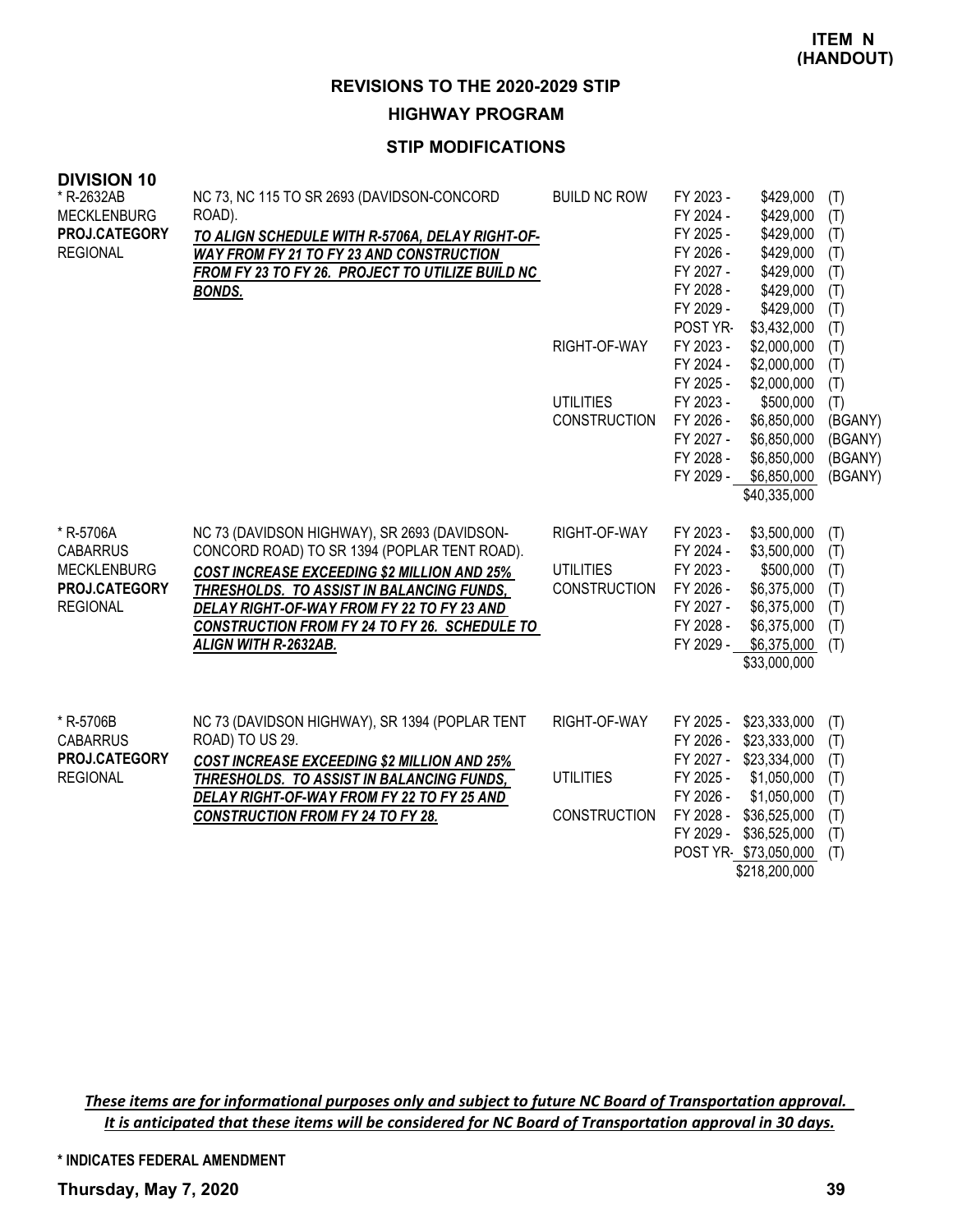**HIGHWAY PROGRAM**

## **STIP MODIFICATIONS**

| <b>DIVISION 10</b><br>U-4713A<br><b>MECKLENBURG</b> | SR 3440 (MCKEE ROAD) EXTENSION, SR 3448<br>(PLEASANT PLAINS ROAD) TO SR 1009 (JOHN STREET) | <b>ENGINEERING</b>  | FY 2020 -<br>FY 2021 - | \$58,000<br>\$58,000 | (T)<br>(T) |
|-----------------------------------------------------|--------------------------------------------------------------------------------------------|---------------------|------------------------|----------------------|------------|
| PROJ.CATEGORY                                       | TO ASSIST IN BALANCING FUNDS, DELAY                                                        |                     | FY 2022 -              | \$58,000             | (T)        |
| <b>DIVISION</b>                                     | <b>CONSTRUCTION FROM FY 21 TO FY 22.</b>                                                   |                     | FY 2023 -              | \$58,000             | (T)        |
|                                                     |                                                                                            |                     | FY 2024 -              | \$58,000             | (T)        |
|                                                     |                                                                                            |                     | FY 2025 -              | \$58,000             | (T)        |
|                                                     |                                                                                            |                     | FY 2026 -              | \$58,000             | (T)        |
|                                                     |                                                                                            |                     | FY 2027 -              | \$58,000             | (T)        |
|                                                     |                                                                                            |                     | FY 2028 -              | \$58,000             | (T)        |
|                                                     |                                                                                            |                     | FY 2029 -              | \$58,000             | (T)        |
|                                                     |                                                                                            |                     | POST YR-               | \$290,000            | (T)        |
|                                                     |                                                                                            | <b>BUILD NC ROW</b> | FY 2020 -              | \$86,000             | (T)        |
|                                                     |                                                                                            |                     | FY 2021 -              | \$86,000             | (T)        |
|                                                     |                                                                                            |                     | FY 2022 -<br>FY 2023 - | \$86,000             | (T)        |
|                                                     |                                                                                            |                     | FY 2024 -              | \$86,000<br>\$86,000 | (T)        |
|                                                     |                                                                                            |                     | FY 2025 -              | \$86,000             | (T)        |
|                                                     |                                                                                            |                     | FY 2026 -              | \$86,000             | (T)<br>(T) |
|                                                     |                                                                                            |                     | FY 2027 -              | \$86,000             | (T)        |
|                                                     |                                                                                            |                     | FY 2028 -              | \$86,000             | (T)        |
|                                                     |                                                                                            |                     | FY 2029 -              | \$86,000             | (T)        |
|                                                     |                                                                                            |                     | POST YR-               | \$430,000            | (T)        |
|                                                     |                                                                                            | RIGHT-OF-WAY        | FY 2020 -              | \$80,000             | (T)        |
|                                                     |                                                                                            |                     | FY 2021 -              | \$1,520,000          | (T)        |
|                                                     |                                                                                            | <b>UTILITIES</b>    | FY 2020 -              | \$500,000            | (T)        |
|                                                     |                                                                                            | <b>CONSTRUCTION</b> | FY 2022 -              | \$2,550,000          | (T)        |
|                                                     |                                                                                            |                     | FY 2022 -              | \$2,000,000          | (L)        |
|                                                     |                                                                                            |                     | FY 2023 -              | \$2,550,000          | (T)        |
|                                                     |                                                                                            |                     |                        | \$11,360,000         |            |
| U-5108                                              | NORTHCROSS DRIVE EXTENSION, NC 73 IN                                                       | <b>ENGINEERING</b>  | FY 2020 -              | \$960,000            | (BA)       |
| <b>MECKLENBURG</b>                                  | HUNTERSVILLE TO WESTMORELAND ROAD IN                                                       | RIGHT-OF-WAY        | FY 2020 -              | \$1,499,000          | (BGANY)    |
| PROJ.CATEGORY                                       | CORNELIUS. CONSTRUCT ROAD ON NEW LOCATION.                                                 |                     | FY 2020 -              | \$489,000            | (L)        |
| <b>DIVISION</b>                                     | TO ASSIST IN BALANCING FUNDS, DELAY                                                        | <b>CONSTRUCTION</b> | FY 2022 -              | \$9,416,000          | (BGANY)    |
|                                                     | <b>CONSTRUCTION FROM FY 21 TO FY 22.</b>                                                   |                     | FY 2022 -              | \$2,023,000          | (L)        |
|                                                     |                                                                                            |                     | FY 2022 -              | \$331,000            | (S(M))     |
|                                                     |                                                                                            |                     |                        | \$14,718,000         |            |
| U-5703B                                             | US 74 (ROOSEVELT BLVD), REALIGN JAMES HAMILTON                                             | RIGHT-OF-WAY        | FY 2021 -              | \$500,000            | (T)        |
| <b>UNION</b>                                        | ROAD TO INTERSECT WITH SR 1514 (ROCKY RIVER                                                | <b>CONSTRUCTION</b> | FY 2022 -              | \$650,000            | (T)        |
| PROJ.CATEGORY                                       | ROAD) AT MYERS ROAD.                                                                       |                     |                        | \$1,150,000          |            |
| <b>STATEWIDE</b>                                    | TO ASSIST IN BALANCING FUNDS, DELAY RIGHT-OF-                                              |                     |                        |                      |            |
|                                                     | <b>WAY FROM FY 20 TO 21 AND CONSTRUCTION FROM</b><br>FY 21 TO FY 22.                       |                     |                        |                      |            |
|                                                     |                                                                                            |                     |                        |                      |            |

These items are for informational purposes only and subject to future NC Board of Transportation approval. It is anticipated that these items will be considered for NC Board of Transportation approval in 30 days.

**\* INDICATES FEDERAL AMENDMENT**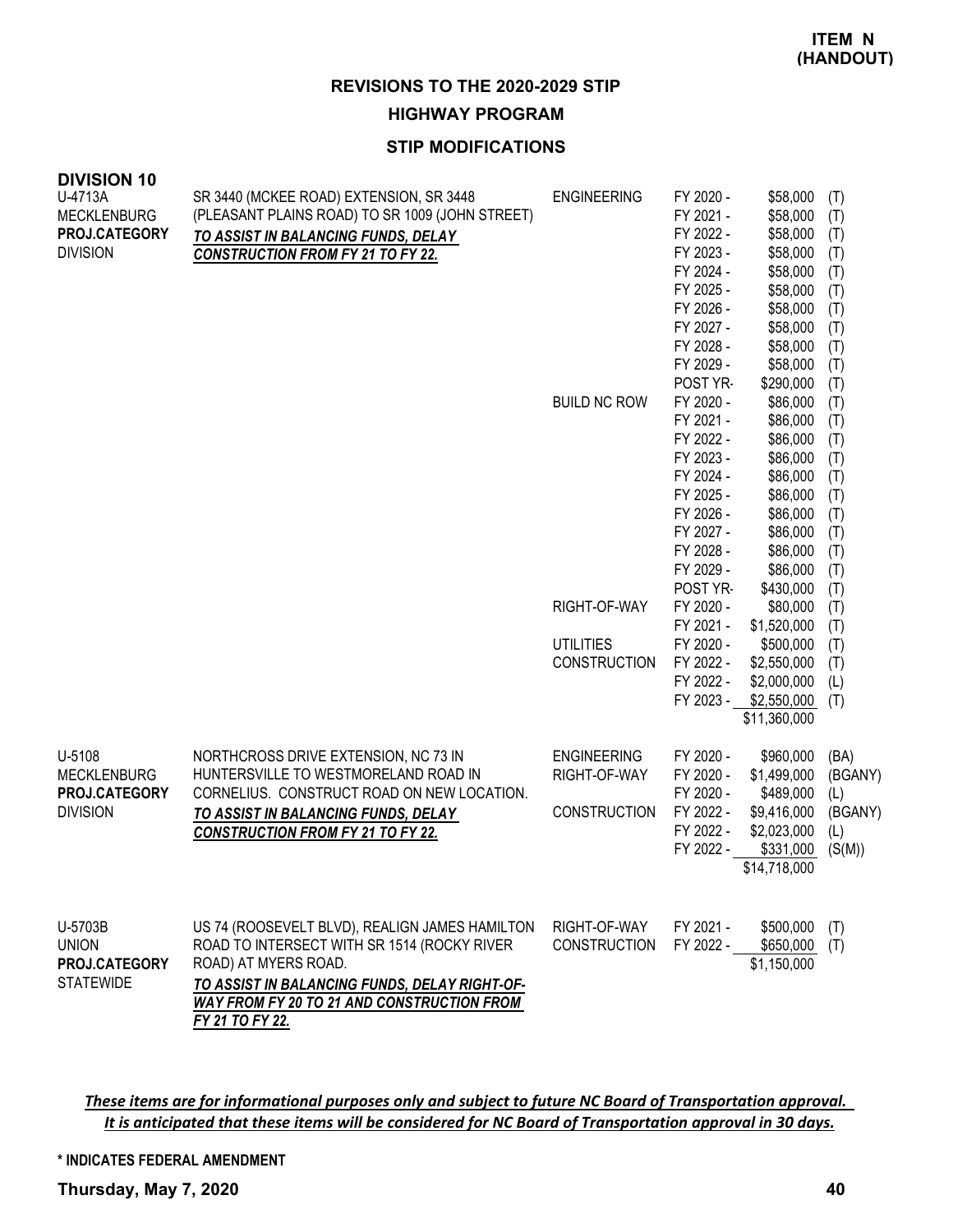**HIGHWAY PROGRAM**

## **STIP MODIFICATIONS**

| <b>DIVISION 10</b><br>U-5761<br><b>CABARRUS</b><br>PROJ.CATEGORY<br><b>REGIONAL</b> | NC 3 (DALE EARNHARDT BOULEVARD), INTERSECTION<br>OF NC 3 (DALE EARNHARDT BOULEVARD) AND US<br>29/601 (CANNON BOULEVARD). CONSTRUCT<br>INTERSECTION IMPROVEMENTS.<br>TO ALLOW ADDITIONAL TIME FOR PLANNING AND<br>DESIGN, DELAY CONSTRUCTION FROM FY 20 TO FY 21.               | <b>ENGINEERING</b><br><b>BUILD NC CON</b>               | FY 2021 -<br>FY 2022 -<br>FY 2023 -<br>FY 2024 -<br>FY 2025 -<br>FY 2026 -<br>FY 2027 -<br>FY 2028 -<br>FY 2029 -<br>POST YR-<br>FY 2021 -<br>FY 2022 -<br>FY 2023 -<br>FY 2024 -<br>FY 2025 -<br>FY 2026 -<br>FY 2027 -<br>FY 2028 - | \$96,000<br>\$96,000<br>\$96,000<br>\$96,000<br>\$96,000<br>\$96,000<br>\$96,000<br>\$96,000<br>\$96,000<br>\$576,000<br>\$300,000<br>\$300,000<br>\$300,000<br>\$300,000<br>\$300,000<br>\$300,000<br>\$300,000<br>\$300,000 | (T)<br>(T)<br>(T)<br>(T)<br>(T)<br>(T)<br>(T)<br>(T)<br>(T)<br>(T)<br>(T)<br>(T)<br>(T)<br>(T)<br>(T)<br>(T)<br>(T)<br>(T) |
|-------------------------------------------------------------------------------------|--------------------------------------------------------------------------------------------------------------------------------------------------------------------------------------------------------------------------------------------------------------------------------|---------------------------------------------------------|---------------------------------------------------------------------------------------------------------------------------------------------------------------------------------------------------------------------------------------|-------------------------------------------------------------------------------------------------------------------------------------------------------------------------------------------------------------------------------|----------------------------------------------------------------------------------------------------------------------------|
|                                                                                     |                                                                                                                                                                                                                                                                                | <b>CONSTRUCTION</b>                                     | FY 2029 -<br>POST YR-<br>FY 2021 -<br>FY 2022 -                                                                                                                                                                                       | \$300,000<br>\$1,800,000<br>\$1,900,000<br>\$1,900,000<br>\$9,740,000                                                                                                                                                         | (T)<br>(T)<br>(T)<br>(T)                                                                                                   |
| U-5766A<br><b>MECKLENBURG</b><br>PROJ.CATEGORY<br><b>REGIONAL</b>                   | NC 160, SOUTH CAROLINA LINE TO NC 49 (SOUTH<br>TRYON ROAD). WIDEN TO MULTI-LANES.<br>COST INCREASE EXCEEDING \$2 MILLION AND 25%<br><b>THRESHOLDS. TO ASSIST IN BALANCING FUNDS,</b><br>DELAY RIGHT-OF-WAY FROM FY 22 TO FY 23 AND<br><b>CONSTRUCTION FROM FY 24 TO FY 26.</b> | RIGHT-OF-WAY<br><b>UTILITIES</b><br><b>CONSTRUCTION</b> | FY 2023 -<br>FY 2024 -<br>FY 2025 -<br>FY 2023 -<br>FY 2026 -<br>FY 2027 -<br>FY 2028 -<br>FY 2029 -                                                                                                                                  | \$6,833,000<br>\$6,833,000<br>\$6,834,000<br>\$500,000<br>\$4,375,000<br>\$4,375,000<br>\$4,375,000<br>\$4,375,000<br>\$38,500,000                                                                                            | (T)<br>(T)<br>(T)<br>(T)<br>(T)<br>(T)<br>(T)<br>(T)                                                                       |
| U-5766B<br><b>MECKLENBURG</b><br>PROJ.CATEGORY<br><b>REGIONAL</b>                   | NC 160, NC 49 (SOUTH TRYON ROAD) TO I-485. WIDEN<br>TO MULTI-LANES.<br>COST INCREASE EXCEEDING \$2 MILLION AND 25%<br><b>THRESHOLDS. TO ASSIST IN BALANCING FUNDS,</b><br>DELAY RIGHT-OF-WAY FROM FY 22 TO FY 23 AND<br><b>CONSTRUCTION FROM FY 24 TO FY 26.</b>               | RIGHT-OF-WAY<br><b>UTILITIES</b><br><b>CONSTRUCTION</b> | FY 2023 -<br>FY 2024 -<br>FY 2023 -<br>FY 2024 -<br>FY 2026 -<br>FY 2027 -<br>FY 2028 -                                                                                                                                               | \$22,833,000<br>\$22,833,000<br>FY 2025 - \$22,834,000 (T)<br>\$2,300,000<br>\$2,300,000<br>\$7,825,000<br>\$7,825,000<br>\$7,825,000<br>FY 2029 - \$7,825,000<br>\$104,400,000                                               | (T)<br>(T)<br>(T)<br>(T)<br>(T)<br>(T)<br>(T)<br>(T)                                                                       |

These items are for informational purposes only and subject to future NC Board of Transportation approval. It is anticipated that these items will be considered for NC Board of Transportation approval in 30 days.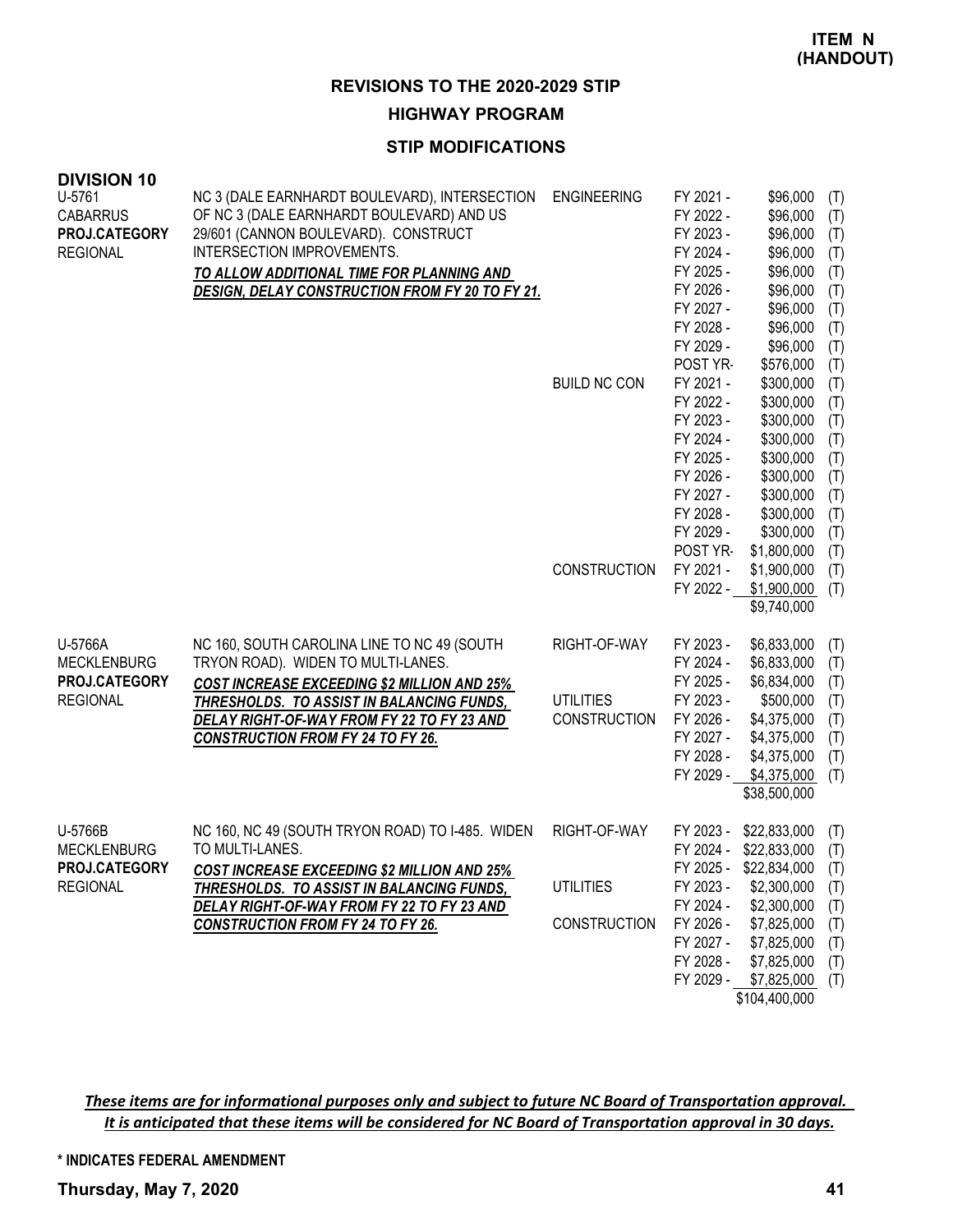**HIGHWAY PROGRAM**

# **STIP MODIFICATIONS**

| <b>DIVISION 10</b><br>U-5873<br><b>MECKLENBURG</b><br>PROJ.CATEGORY<br><b>EXEMPT</b> | CORNELIUS, INTERSECTION OF NC 115 AND POTTS<br>STREET. CONSTRUCT IMPROVEMENTS.<br>TO ASSIST IN BALANCING FUNDS, DELAY<br><b>CONSTRUCTION FROM FY 21 TO FY 22.</b>                                                                                                               | <b>ENGINEERING</b><br>RIGHT-OF-WAY<br><b>CONSTRUCTION</b> | FY 2020 -<br>FY 2020 -<br>FY 2022 -<br>FY 2022 -                                                     | \$100,000<br>\$1,700,000<br>\$2,733,000<br>\$683,000<br>\$5,216,000                                                   | (BA)<br>(BA)<br>(CMAQ)<br>(S(M))                             |
|--------------------------------------------------------------------------------------|---------------------------------------------------------------------------------------------------------------------------------------------------------------------------------------------------------------------------------------------------------------------------------|-----------------------------------------------------------|------------------------------------------------------------------------------------------------------|-----------------------------------------------------------------------------------------------------------------------|--------------------------------------------------------------|
| U-5906<br><b>MECKLENBURG</b><br>PROJ.CATEGORY<br><b>DIVISION</b>                     | CORNELIUS, SR 2195 (TORRENCE CHAPEL ROAD) AND<br>SR 5544 (WEST CATAWBA AVENUE). INTERSECTION<br>IMPROVEMENTS.<br>TO ASSIST IN BALANCING FUNDS, DELAY<br><b>CONSTRUCTION FROM FY 21 TO FY 22.</b>                                                                                | <b>ENGINEERING</b><br>RIGHT-OF-WAY<br><b>CONSTRUCTION</b> | FY 2020 -<br>FY 2020 -<br>FY 2022 -<br>FY 2022 -                                                     | \$849,000<br>\$1,153,000<br>\$9,473,000<br>\$2,368,000<br>\$13,843,000                                                | (BA)<br>(BA)<br>(CMAQ)<br>(S(M))                             |
| * U-5907<br><b>MECKLENBURG</b><br><b>PROJ.CATEGORY</b><br><b>EXEMPT</b>              | DAVIDSON, POTTS-SLOAN-BEATTY CONNECTOR.<br>CONSTRUCT ROADWAY ON NEW LOCATION.<br>TO ASSIST IN BALANCING FUNDS, DELAY<br>CONSTRUCTION FROM FY 21 TO FY 22 AND ADD<br>RIGHT-OF-WAY NOT PREVIOUSLY PROGRAMMED IN<br>FY 20.                                                         | RIGHT-OF-WAY<br><b>CONSTRUCTION</b>                       | FY 2020 -<br>FY 2022 -<br>FY 2022 -                                                                  | \$500,000<br>\$4,000,000<br>\$477,000<br>\$4,977,000                                                                  | (T)<br>(T)<br>(L)                                            |
| * U-6031<br><b>UNION</b><br>PROJ.CATEGORY<br><b>DIVISION</b>                         | SR 1009 (CHARLOTTE AVENUE), SEYMOUR STREET TO<br>NC 200 (DICKERSON BOULEVARD). WIDEN TO FOUR-<br>LANES DIVIDED.<br>PROJECT TO NO LONGER USE BUILD NC BONDS. TO<br>ASSIST IN BALANCING FUNDS, DELAY RIGHT-OF-WAY<br>FROM FY 20 TO FY 24 AND CONSTRUCTION FROM FY<br>24 TO FY 27. | RIGHT-OF-WAY<br><b>UTILITIES</b><br><b>CONSTRUCTION</b>   | FY 2024 -<br>FY 2025 -<br>FY 2026 -<br>FY 2024 -<br>FY 2027 -<br>FY 2028 -                           | \$6,766,000<br>\$6,767,000<br>\$6,767,000<br>\$500,000<br>\$3,000,000<br>\$3,000,000<br>\$26,800,000                  | (T)<br>(T)<br>(T)<br>(T)<br>(T)<br>(T)                       |
| U-6087<br><b>UNION</b><br>PROJ.CATEGORY<br><b>DIVISION</b>                           | WESLEY CHAPEL, POTTER ROAD AT WESLEY CHAPEL<br>ROAD. CONSTRUCT ROUNDABOUT.<br><u>TO ASSIST IN BALANCING FUNDS, DELAY</u><br><b>CONSTRUCTION FROM FY 21 TO FY 22.</b>                                                                                                            | <b>ENGINEERING</b><br>RIGHT-OF-WAY<br><b>CONSTRUCTION</b> | FY 2020 -<br>FY 2020 -<br>FY 2020 -<br>FY 2020 -<br>FY 2020 -<br>FY 2022 -<br>FY 2022 -<br>FY 2022 - | \$7,000<br>\$5,000<br>\$74,000 (CMAQ)<br>\$26,000<br>\$26,000<br>\$1,006,000<br>\$390,000<br>\$313,000<br>\$1,847,000 | (CMAQ)<br>(S(M))<br>(L)<br>(S(M))<br>(CMAQ)<br>(L)<br>(S(M)) |

These items are for informational purposes only and subject to future NC Board of Transportation approval. It is anticipated that these items will be considered for NC Board of Transportation approval in 30 days.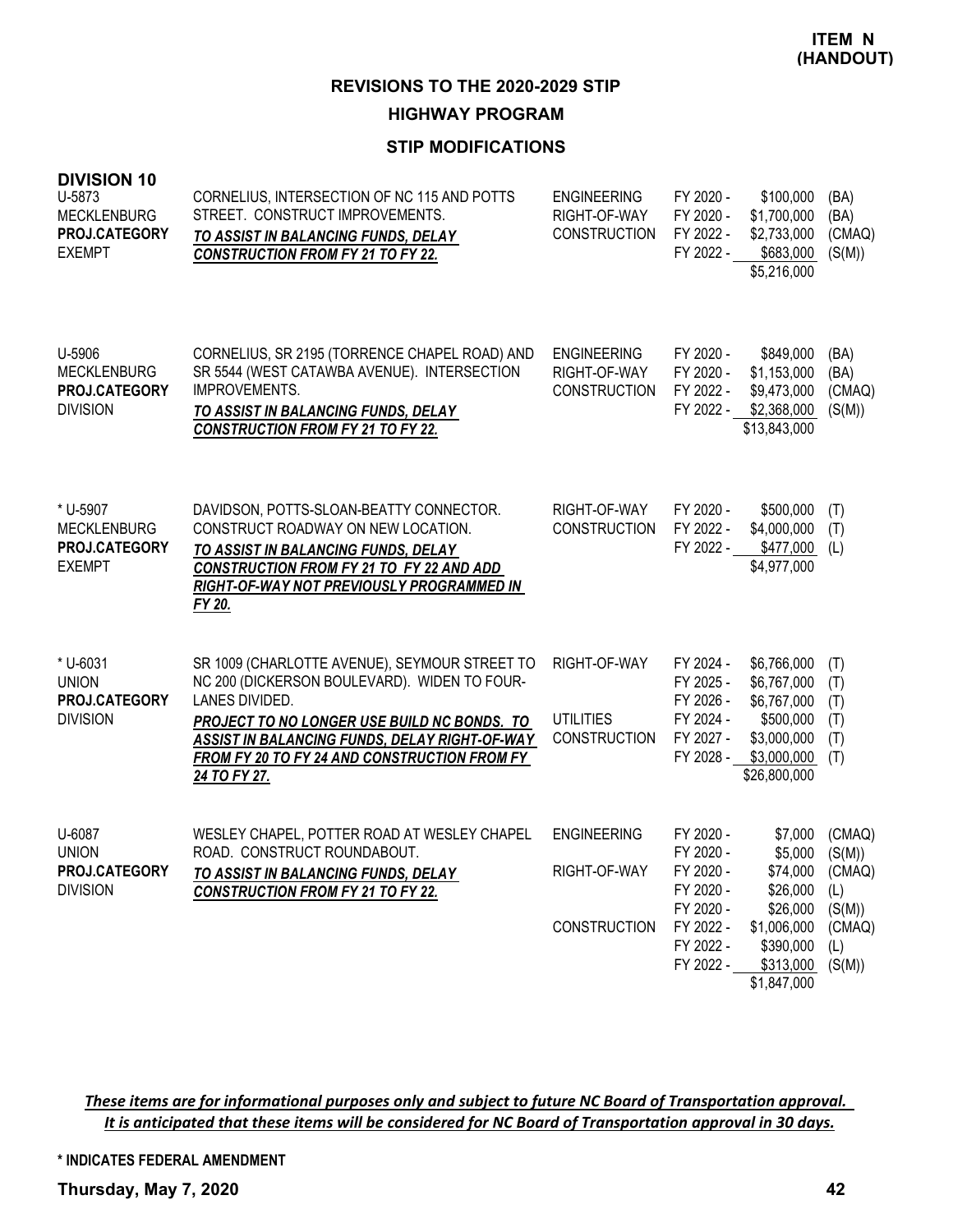**HIGHWAY PROGRAM**

# **STIP MODIFICATIONS**

| <b>DIVISION 10</b><br>U-6088<br><b>UNION</b><br>PROJ.CATEGORY<br><b>DIVISION</b> | MARVIN, NEW TOWN ROAD AT MARVIN ROAD.<br>CONSTRUCT ROUNDABOUT.<br>TO ASSIST IN BALANCING FUNDS, DELAY<br><b>CONSTRUCTION FROM FY 21 TO FY 22.</b>                                          | <b>ENGINEERING</b><br>RIGHT-OF-WAY<br><b>CONSTRUCTION</b> | FY 2020 -<br>FY 2020 -<br>FY 2020 -<br>FY 2020 -<br>FY 2020 -<br>FY 2022 -<br>FY 2022 -<br>FY 2022 - | \$45,000<br>\$55,000<br>\$111,000<br>\$37,000<br>\$12,000<br>\$1,302,000<br>\$205,000<br>\$121,000<br>\$1,888,000 | (CMAQ)<br>(S(M))<br>(CMAQ)<br>(L)<br>(S(M))<br>(CMAQ)<br>(L)<br>(S(M)) |
|----------------------------------------------------------------------------------|--------------------------------------------------------------------------------------------------------------------------------------------------------------------------------------------|-----------------------------------------------------------|------------------------------------------------------------------------------------------------------|-------------------------------------------------------------------------------------------------------------------|------------------------------------------------------------------------|
| U-6090<br><b>UNION</b>                                                           | WEDDINGTON, WEDDINGTON-MATTHEWS ROAD AT<br>TILLEY MORRIS ROAD. CONSTRUCT ROUNDABOUT.                                                                                                       | <b>ENGINEERING</b>                                        | FY 2020 -<br>FY 2020 -                                                                               | \$258,000<br>\$133,000                                                                                            | (CMAQ)<br>(S(M))                                                       |
| PROJ.CATEGORY<br><b>DIVISION</b>                                                 | TO ASSIST IN BALANCING FUNDS, DELAY<br><b>CONSTRUCTION FROM FY 21 TO FY 22.</b>                                                                                                            | RIGHT-OF-WAY                                              | FY 2020 -<br>FY 2020 -<br>FY 2020 -                                                                  | \$193,000<br>\$27,000<br>\$41,000                                                                                 | (CMAQ)<br>(L)<br>(S(M))                                                |
|                                                                                  |                                                                                                                                                                                            | <b>CONSTRUCTION</b>                                       | FY 2022 -<br>FY 2022 -<br>FY 2022 -                                                                  | \$1,540,000<br>\$220,000<br>\$440,000<br>\$2,852,000                                                              | (CMAQ)<br>(L)<br>(S(M))                                                |
| Y-4810K<br><b>CABARRUS</b><br>PROJ.CATEGORY<br><b>STATEWIDE</b>                  | NORFOLK SOUTHERN MAINLINE, GRADE SEPARATION<br>AT ROGERS LAKE ROAD CROSSING (724408Y) IN<br>KANNAPOLIS.<br>TO ASSIST IN BALANCING FUNDS, DELAY<br><b>CONSTRUCTION FROM FY 21 TO FY 22.</b> | CONSTRUCTION                                              | FY 2022 -<br>FY 2022 -                                                                               | \$8,850,000<br>\$450,000<br>\$9,300,000                                                                           | (T)<br>(O)                                                             |
| <b>DIVISION 11</b><br>AV-5848<br><b>ASHE</b><br>PROJ.CATEGORY<br><b>DIVISION</b> | ASHE COUNTY AIRPORT (GEV), CONSTRUCT APRON<br>EXPANSONS.<br><b>ACCELERATE CONSTRUCTION FROM FY 22 TO FY 21</b><br>PER REQUEST FROM DIVISION OF AVIATION.                                   | <b>CONSTRUCTION</b>                                       | FY 2021 -                                                                                            | \$2,700,000<br>\$2,700,000                                                                                        | (T)                                                                    |
| B-4977<br><b>WILKES</b><br>PROJ.CATEGORY<br><b>HWY FUNDS</b>                     | SR 1313, REPLACE BRIDGE 960075 OVER FISH DAM<br>CREEK.<br>TO ASSIST IN BALANCING FUNDS, DELAY<br><b>CONSTRUCTION FROM FY 20 TO FY 21.</b>                                                  | <b>CONSTRUCTION</b>                                       | FY 2021 -                                                                                            | \$700,000<br>\$700,000                                                                                            | (HFB)                                                                  |

These items are for informational purposes only and subject to future NC Board of Transportation approval. It is anticipated that these items will be considered for NC Board of Transportation approval in 30 days.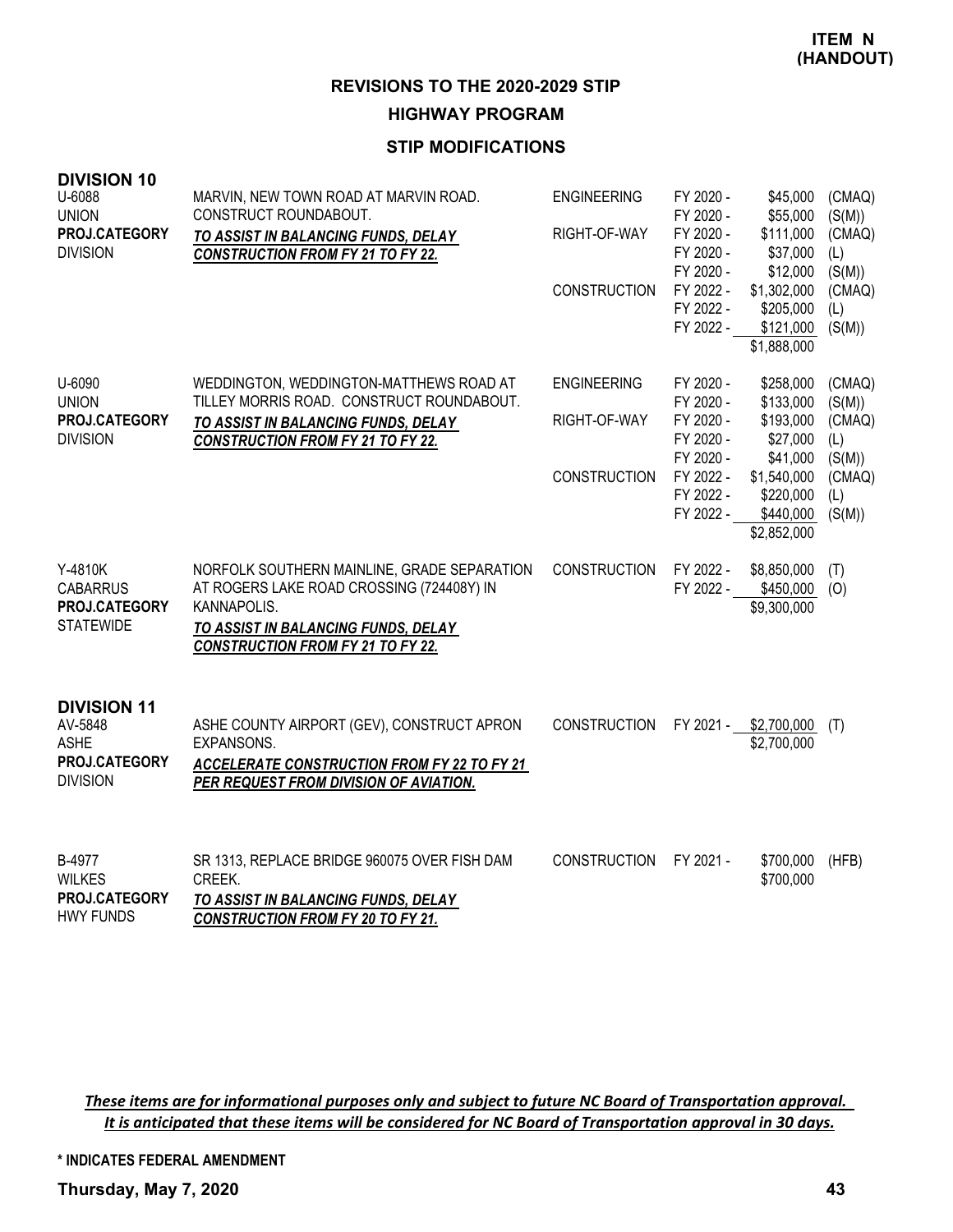**REVISIONS TO THE 2020-2029 STIP**

**HIGHWAY PROGRAM**

# **STIP MODIFICATIONS**

| <b>DIVISION 11</b><br>B-4979<br><b>YADKIN</b><br><b>PROJ.CATEGORY</b><br><b>HWY FUNDS</b> | US 21 BUS, REPLACE BRIDGE 980059 OVER<br>JONESVILLE CREEK.<br>TO ASSIST IN BALANCING FUNDS, DELAY<br><b>CONSTRUCTION FROM FY 20 TO FY 21.</b>                                                                                                                   | <b>CONSTRUCTION</b>                 | FY 2021 -                                                     | \$1,600,000<br>\$1,600,000                                               | (HFB)                                    |
|-------------------------------------------------------------------------------------------|-----------------------------------------------------------------------------------------------------------------------------------------------------------------------------------------------------------------------------------------------------------------|-------------------------------------|---------------------------------------------------------------|--------------------------------------------------------------------------|------------------------------------------|
| B-5527<br><b>SURRY</b><br>PROJ.CATEGORY<br><b>STATEWIDE</b>                               | US 52 (NORTHBOUND LANE), REPLACE BRIDGE 850122<br>OVER TOMS CREEK AND REPLACE BRIDGE 850342<br>OVER OLD US 52 SOUTHBOUND EXIT RAMP.<br>TO ASSIST IN BALANCING FUNDS, DELAY RIGHT-OF-<br>WAY FROM FY 20 TO FY 22 AND CONSTRUCTION<br><b>FROM FY 21 TO FY 23.</b> | RIGHT-OF-WAY<br><b>CONSTRUCTION</b> | FY 2022 -<br>FY 2023 -<br>FY 2024 -                           | \$400,000<br>\$2,000,000<br>\$2,000,000<br>\$4,400,000                   | (BGLT5)<br>(BGLT5)<br>(BGLT5)            |
| B-5831<br><b>SURRY</b><br>PROJ.CATEGORY<br><b>STATEWIDE</b>                               | I-77 NORTH, REPLACE BRIDGE 850006 OVER NC 268,<br>SOUTHERN RAILROAD, AND YADKIN RIVER.<br>TO ASSIST IN BALANCING FUNDS, DELAY RIGHT-OF-<br>WAY FROM FY 20 TO FY 21 AND CONSTRUCTION<br><b>FROM FY 21 TO FY 22.</b>                                              | RIGHT-OF-WAY<br><b>CONSTRUCTION</b> | FY 2021 -<br>FY 2022 -<br>FY 2023 -                           | \$600,000<br>\$5,350,000<br>\$5,350,000<br>\$11,300,000                  | (NHPB)<br>(NHPB)<br>(NHPB)               |
| B-5832<br><b>SURRY</b><br><b>PROJ.CATEGORY</b><br><b>DIVISION</b>                         | SR 2080 (QUAKER CHURCH ROAD), REPLACE BRIDGE<br>850152 OVER ARARAT RIVER.<br>TO ASSIST IN BALANCING FUNDS, DELAY RIGHT-OF-<br><b>WAY FROM FY 21 TO FY 22 AND CONSTRUCTION</b><br><b>FROM FY 22 TO FY 23.</b>                                                    | RIGHT-OF-WAY<br><b>CONSTRUCTION</b> | FY 2022 -<br>FY 2023 -<br>FY 2024 -                           | \$200,000<br>\$1,800,000<br>\$1,800,000<br>\$3,800,000                   | (BGOFF)<br>(BGOFF)<br>(BGOFF)            |
| B-5833<br><b>YADKIN</b><br>PROJ.CATEGORY<br><b>REGIONAL</b>                               | US 21 BUSINESS, REPLACE BRIDGE 980029 OVER I-77.<br>TO ASSIST IN BALANCING FUNDS, DELAY RIGHT-OF-<br>WAY FROM FY 20 TO FY 21 AND CONSTRUCTION<br><b>FROM FY 21 TO FY 22.</b>                                                                                    | RIGHT-OF-WAY<br><b>CONSTRUCTION</b> | FY 2021 -<br>FY 2022 -<br>FY 2023 -                           | \$300,000<br>\$2,300,000<br>\$2,300,000<br>\$4,900,000                   | (NHPB)<br>(NHPB)<br>(NHPB)               |
| EB-5806<br>CALDWELL<br>PROJ.CATEGORY<br><b>DIVISION</b>                                   | LENOIR, HOSPITAL AVENUE, HARPER AVENUE TO US<br>321 (BLOWING ROCK BOULEVARD). CONSTRUCT<br>SIDEWALK.<br>TO ASSIST IN BALANCING FUNDS, DELAY RIGHT-OF-<br>WAY FROM FY 19 TO FY 20.                                                                               | RIGHT-OF-WAY<br><b>CONSTRUCTION</b> | FY 2020 -<br>FY 2020 -<br>FY 2020 -<br>FY 2020 -<br>FY 2020 - | \$40,000<br>\$10,000<br>\$395,000<br>\$125,000<br>\$130,000<br>\$700,000 | (TADA)<br>(L)<br>(BGDA)<br>(TADA)<br>(L) |

These items are for informational purposes only and subject to future NC Board of Transportation approval. It is anticipated that these items will be considered for NC Board of Transportation approval in 30 days.

**\* INDICATES FEDERAL AMENDMENT**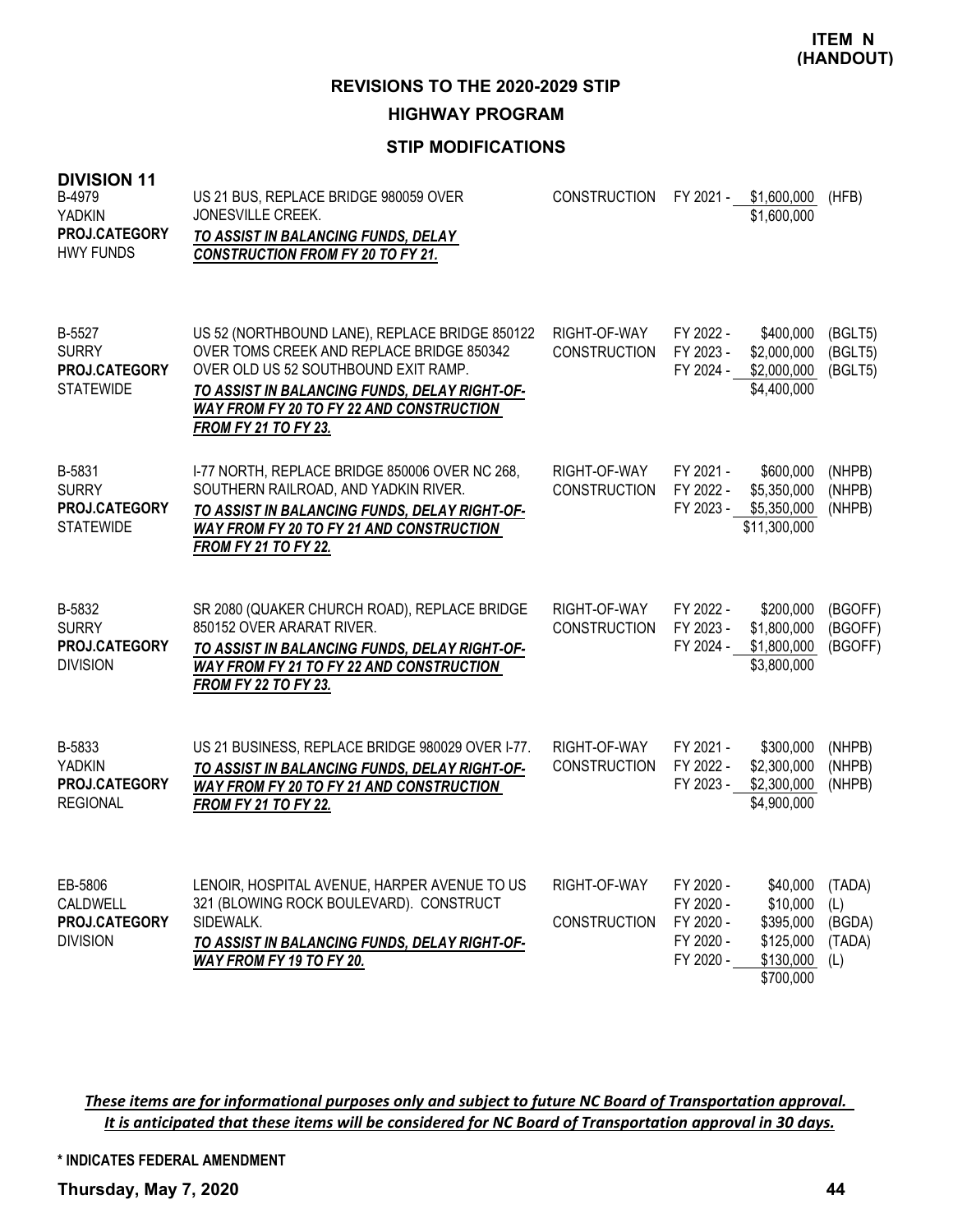**HIGHWAY PROGRAM**

# **STIP MODIFICATIONS**

| <b>DIVISION 11</b> |  |
|--------------------|--|
|--------------------|--|

| I-5907<br><b>SURRY</b><br>PROJ.CATEGORY<br><b>STATEWIDE</b>    | I-74, I-77 TO US 601. PAVEMENT REHABILITATION.<br>TO ASSIST IN BALANCING FUNDS, DELAY<br><b>CONSTRUCTION FROM FY 22 TO FY 23.</b>                                                                                                                                                                       | <b>CONSTRUCTION</b>                                            | FY 2023 -<br>FY 2024 -                                                                                                                     | \$2,082,000<br>\$2,082,000<br>\$4,164,000                                                                                                                         | (BGIM)<br>(BGIM)                                                          |
|----------------------------------------------------------------|---------------------------------------------------------------------------------------------------------------------------------------------------------------------------------------------------------------------------------------------------------------------------------------------------------|----------------------------------------------------------------|--------------------------------------------------------------------------------------------------------------------------------------------|-------------------------------------------------------------------------------------------------------------------------------------------------------------------|---------------------------------------------------------------------------|
| R-2566BA<br><b>WATAUGA</b><br>PROJ.CATEGORY<br><b>DIVISION</b> | NC 105, CONSTRUCT NEW BRIDGE OVER WATAUGA<br>RIVER AND LEFT-TURN LANE AT SR 1112<br>(BROADSTONE ROAD).<br>TO ASSIST IN BALANCING FUNDS, DELAY<br><b>CONSTRUCTION FROM FY 21 TO FY 22.</b>                                                                                                               | <b>UTILITIES</b><br><b>BUILD NC CON</b><br><b>CONSTRUCTION</b> | FY 2020 -<br>FY 2022 -<br>FY 2023 -<br>FY 2024 -<br>FY 2025 -<br>FY 2026 -<br>FY 2027 -<br>FY 2028 -<br>FY 2029 -<br>POST YR-<br>FY 2022 - | \$2,850,000<br>\$532,000<br>\$532,000<br>\$532,000<br>\$532,000<br>\$532,000<br>\$532,000<br>\$532,000<br>\$532,000<br>\$3,724,000<br>\$6,200,000<br>\$17,030,000 | (T)<br>(T)<br>(T)<br>(T)<br>(T)<br>(T)<br>(T)<br>(T)<br>(T)<br>(T)<br>(T) |
| R-5730<br><b>YADKIN</b><br>PROJ.CATEGORY<br><b>DIVISION</b>    | SR 1605 (OLD US 421), SR 1146 (SHACKTOWN ROAD)<br>TO SR 1711 (SPEER BRIDGE ROAD). CONSTRUCT NEW<br>ROADWAY TO REALIGN SR 1605 WITH SR 1711 AND<br>CONSTRUCT A ROUNDABOUT AT THE INTERSECTION<br><b>WITH SR 1146.</b><br>TO ASSIST IN BALANCING FUNDS, DELAY<br><b>CONSTRUCTION FROM FY 22 TO FY 23.</b> | <b>CONSTRUCTION</b>                                            | FY 2023 -                                                                                                                                  | \$2,050,000<br>\$2,050,000                                                                                                                                        | (T)                                                                       |
| R-5775<br>CALDWELL<br>PROJ.CATEGORY<br><b>EXEMPT</b>           | GRANITE FALLS, INTERSECTION OF US 321 AND SR<br>1109 (PINEWOODS ROAD EXTENSION). CONSTRUCT<br><b>INTERSECTION IMPROVEMENTS.</b><br>TO ASSIST IN BALANCING FUNDS, DELAY<br><b>CONSTRUCTION FROM FY 21 TO FY 22.</b>                                                                                      | <b>CONSTRUCTION</b>                                            | FY 2022 -<br>FY 2022 -                                                                                                                     | \$840,000<br>\$210,000<br>\$1,050,000                                                                                                                             | (BGDA)<br>(S(M))                                                          |
| R-5831<br><b>YADKIN</b><br>PROJ.CATEGORY<br><b>DIVISION</b>    | US 601, US 601 (CAROLINA AVENUE) AND NC 67 (MAIN<br>STREET). UPGRADE INTERSECTION.<br>TO ASSIST IN BALANCING FUNDS, DELAY<br><b>CONSTRUCTION FROM FY 21 TO FY 22.</b>                                                                                                                                   | <b>CONSTRUCTION</b>                                            | FY 2022 -<br>FY 2023 -                                                                                                                     | \$750,000<br>\$750,000<br>\$1,500,000                                                                                                                             | (T)<br>(T)                                                                |

These items are for informational purposes only and subject to future NC Board of Transportation approval. It is anticipated that these items will be considered for NC Board of Transportation approval in 30 days.

**\* INDICATES FEDERAL AMENDMENT**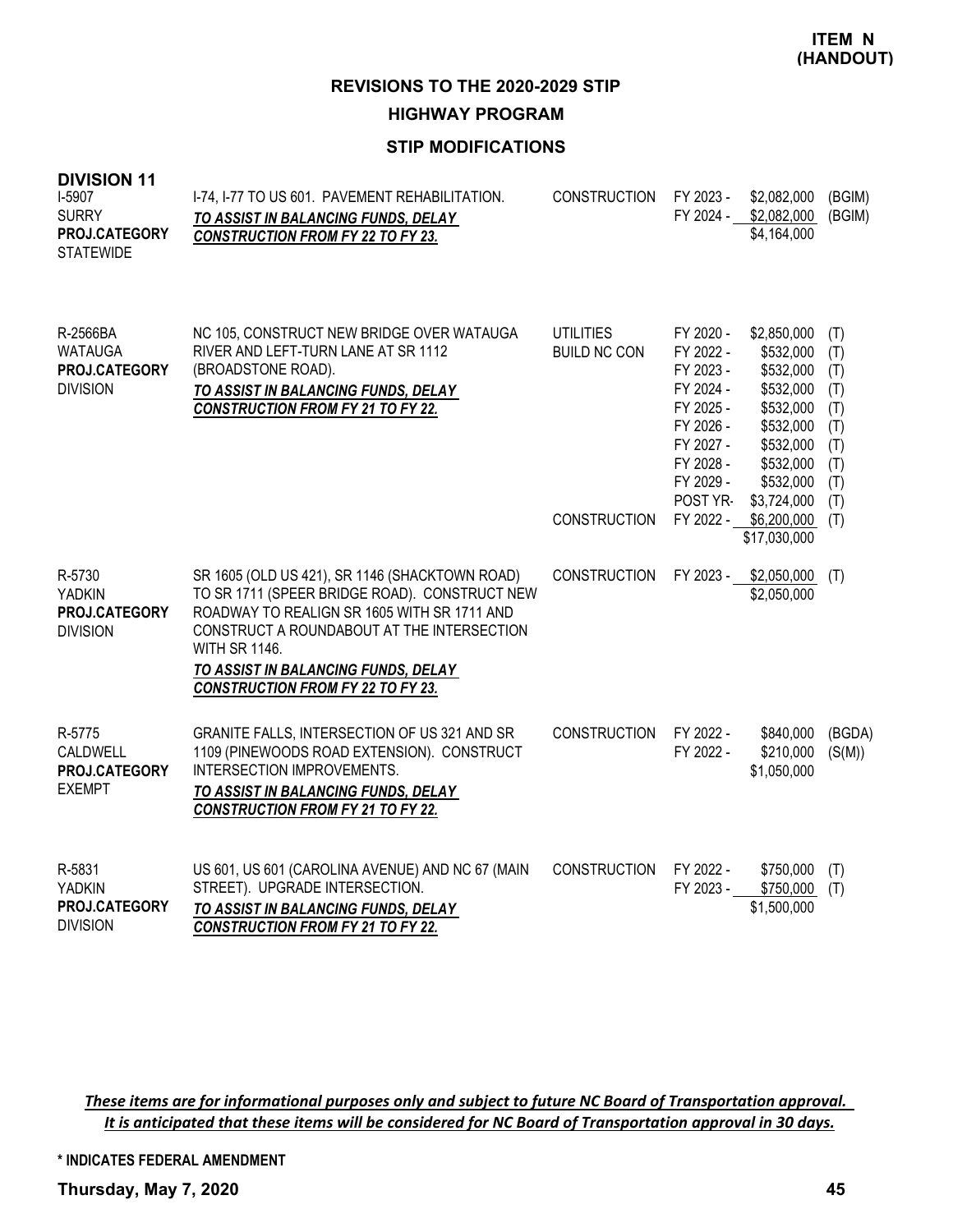**REVISIONS TO THE 2020-2029 STIP HIGHWAY PROGRAM**

### **STIP MODIFICATIONS**

| <b>DIVISION 11</b><br>* TA-4929<br><b>ALEXANDER</b><br><b>BURKE</b><br>CALDWELL<br><b>CATAWBA</b><br>PROJ.CATEGORY | WESTERN PIEDMONT REGIONAL TRANSPORTATION,<br><b>REPLACEMENT VAN</b><br>MODIFY FUNDING IN FY 20, FY 21, FY 22, AND FY 23                                                                                 | CAPITAL         | FY 2020 -<br>FY 2020 -<br>FY 2020 -<br>FY 2021 -<br>FY 2021 -<br>FY 2021 -<br>FY 2022 -<br>FY 2022 -<br>FY 2022 -<br>FY 2023 -<br>FY 2023 -<br>FY 2023 - | \$18,000<br>\$88,000<br>\$353,000<br>\$18,000<br>\$93,000<br>\$370,000<br>\$18,000<br>\$97,000<br>\$389,000<br>\$18,000<br>\$102,000<br>\$408,000<br>\$1,972,000 | (S)<br>(L)<br>(5307)<br>(S)<br>(L)<br>(5307)<br>(S)<br>(L)<br>(5307)<br>(S)<br>(L)<br>(5307) |
|--------------------------------------------------------------------------------------------------------------------|---------------------------------------------------------------------------------------------------------------------------------------------------------------------------------------------------------|-----------------|----------------------------------------------------------------------------------------------------------------------------------------------------------|------------------------------------------------------------------------------------------------------------------------------------------------------------------|----------------------------------------------------------------------------------------------|
| * TP-4733B<br><b>ALEXANDER</b><br><b>BURKE</b><br>CALDWELL<br><b>CATAWBA</b><br><b>PROJ.CATEGORY</b>               | WESTERN PIEDMONT REGIONAL TRANSIT<br><b>MODIFY FUNDING IN FY 20, FY 21, FY 22, AND FY 23</b>                                                                                                            | <b>PLANNING</b> | FY 2020 -<br>FY 2020 -<br>FY 2020 -<br>FY 2021 -<br>FY 2021 -<br>FY 2022 -<br>FY 2022 -<br>FY 2023 -<br>FY 2023 -                                        | \$5,000<br>\$15,000<br>\$60,000<br>\$16,000<br>\$63,000<br>\$17,000<br>\$66,000<br>\$16,000<br>\$69,000<br>\$327,000                                             | (S)<br>(L)<br>(5307)<br>(L)<br>(5307)<br>(L)<br>(5307)<br>(L)<br>(5307)                      |
| * TP-5106<br><b>ALEXANDER</b><br><b>BURKE</b><br>CALDWELL<br><b>CATAWBA</b><br>PROJ.CATEGORY                       | WESTERN PIEDMONT COUNCIL OF GOVERNMENTS,<br>PLANNING ASSISTANCE - 5303<br>MODIFY FUNDING IN FY 21, FY 22, AND FY 23,<br><b>CONSISTENT WITH FTA ALLOCATION FOR MPO</b><br><b>REGION AND ADOPTED UPWP</b> | <b>PLANNING</b> | FY 2020 -<br>FY 2020 -<br>FY 2020 -<br>FY 2021 -<br>FY 2021 -<br>FY 2021 -<br>FY 2022 -<br>FY 2022 -<br>FY 2022 -<br>FY 2023 -<br>FY 2023 -<br>FY 2023 - | \$44,000<br>\$6,000<br>\$6,000<br>\$55,000<br>\$7,000<br>\$7,000<br>\$55,000<br>\$7,000<br>\$7,000<br>\$55,000<br>\$7,000<br>\$7,000<br>\$263,000                | (5303)<br>(S)<br>(L)<br>(5303)<br>(S)<br>(L)<br>(5303)<br>(S)<br>(L)<br>(5303)<br>(S)<br>(L) |

These items are for informational purposes only and subject to future NC Board of Transportation approval. It is anticipated that these items will be considered for NC Board of Transportation approval in 30 days.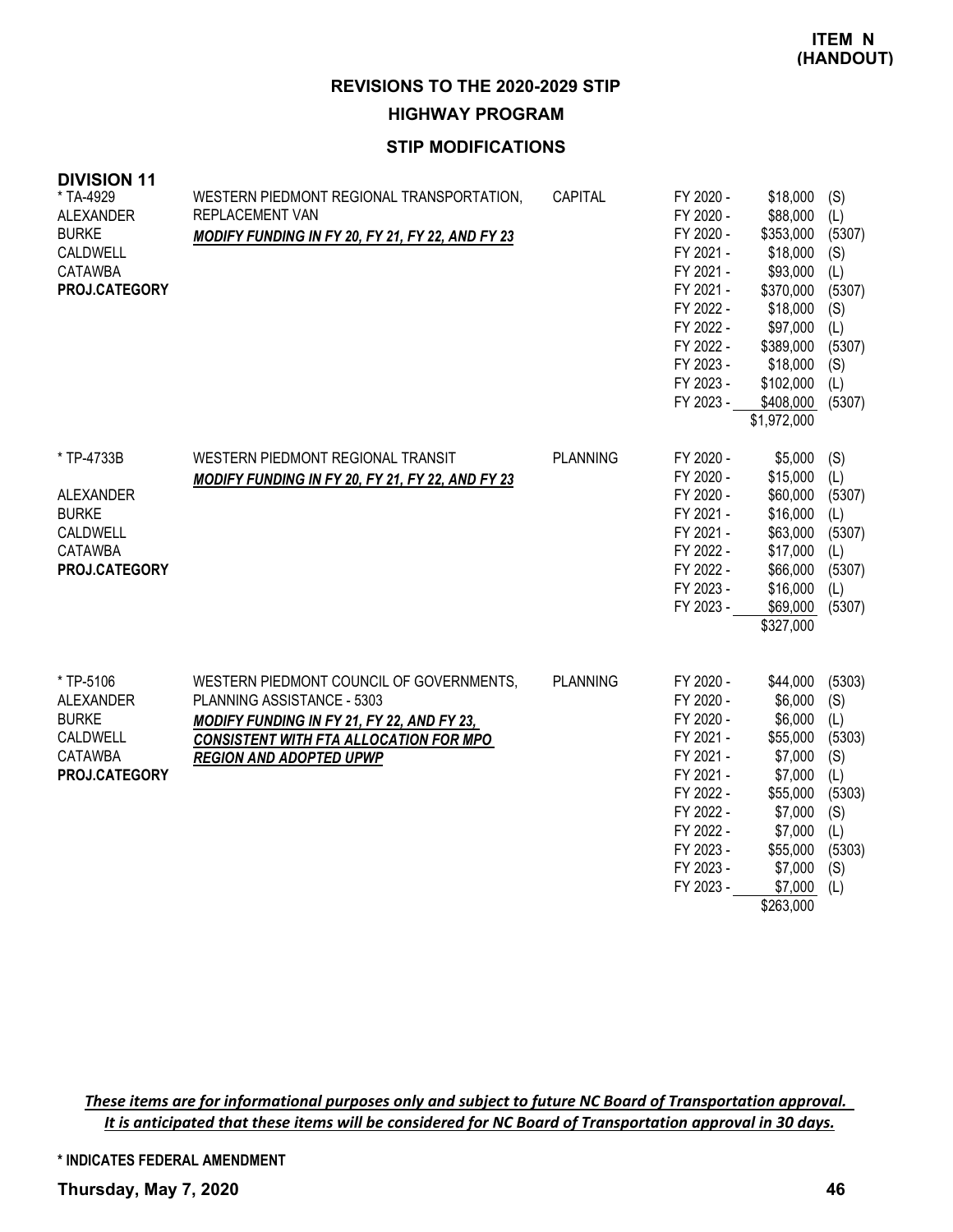## **HIGHWAY PROGRAM**

### **STIP MODIFICATIONS**

| <b>DIVISION 11</b><br>* TQ-6507<br><b>ALEXANDER</b><br><b>BURKE</b><br>CALDWELL<br><b>CATAWBA</b><br>PROJ.CATEGORY | WESTERN PIEDMONT REGIONAL TRANSPORTATION,<br>OPERATING ASSISTANCE - ELDERLY AND DISABLED<br><b>PERSONS</b><br>MODIFY FUNDING IN FY 20, FY 21, FY 22, AND FY 23                                                  | <b>OPERATIONS</b>                                       | FY 2020 -<br>FY 2020 -<br>FY 2021 -<br>FY 2021 -<br>FY 2022 -<br>FY 2022 -<br>FY 2023 -<br>FY 2023 - | \$150,000<br>\$150,000<br>\$158,000<br>\$158,000<br>\$165,000<br>\$165,000<br>\$174,000<br>\$174,000<br>\$1,294,000 | (L)<br>(5310)<br>(L)<br>(5310)<br>(L)<br>(5310)<br>(L)<br>(5310) |
|--------------------------------------------------------------------------------------------------------------------|-----------------------------------------------------------------------------------------------------------------------------------------------------------------------------------------------------------------|---------------------------------------------------------|------------------------------------------------------------------------------------------------------|---------------------------------------------------------------------------------------------------------------------|------------------------------------------------------------------|
| U-4700CA<br>CALDWELL<br><b>PROJ.CATEGORY</b><br><b>REGIONAL</b>                                                    | US 321, SR 1160 (MOUNT HERMAN ROAD). UPGRADE<br>INTERSECTION TO SUPERSTREET DESIGN - WITHIN<br>THE LIMITS OF U-4700 C.<br>TO ASSIST IN BALANCING FUNDS, DELAY<br><b>CONSTRUCTION FROM FY 21 TO FY 22.</b>       | RIGHT-OF-WAY<br><b>CONSTRUCTION</b>                     | FY 2020 -<br>FY 2022 -                                                                               | \$420,000<br>\$1,750,000<br>\$2,170,000                                                                             | (NHP)<br>(NHP)                                                   |
| <b>U-4700CB</b><br>CALDWELL<br>PROJ.CATEGORY<br><b>STATEWIDE</b>                                                   | US 321, SR 1809/1952 (PINE MOUNTAIN ROAD).<br>UPGRADE INTERSECTION TO SUPERSTREET DESIGN -<br>WITHIN THE LIMITS OF U-4700 C.<br>TO ASSIST IN BALANCING FUNDS, DELAY<br><b>CONSTRUCTION FROM FY 21 TO FY 22.</b> | RIGHT-OF-WAY<br><b>UTILITIES</b><br><b>CONSTRUCTION</b> | FY 2020 -<br>FY 2020 -<br>FY 2022 -                                                                  | \$400,000<br>\$100,000<br>\$2,200,000<br>\$2,700,000                                                                | (NHP)<br>(NHP)<br>(NHP)                                          |
| <b>U-4700CC</b><br>CALDWELL<br>PROJ.CATEGORY<br><b>STATEWIDE</b>                                                   | US 321, SR 1108 (MISSION ROAD). UPGRADE<br>INTERSECTION TO SUPERSTREET DESIGN - WITHIN<br>THE LIMITS OF U-4700 C.<br>TO ASSIST IN BALANCING FUNDS, DELAY<br><b>CONSTRUCTION FROM FY 21 TO FY 22.</b>            | RIGHT-OF-WAY<br><b>UTILITIES</b><br><b>CONSTRUCTION</b> | FY 2020 -<br>FY 2020 -<br>FY 2022 -                                                                  | \$450,000<br>\$100,000<br>\$2,200,000<br>\$2,750,000                                                                | (NHP)<br>(NHP)<br>(NHP)                                          |
| U-6033<br>CALDWELL<br><b>PROJ.CATEGORY</b><br><b>DIVISION</b>                                                      | US 64 (NC 18), US 64 (NC 18) AND SR 1142 (CALLICO<br>ROAD). INTERSECTION IMPROVEMENTS.<br>TO ASSIST IN BALANCING FUNDS, DELAY<br><b>CONSTRUCTION FROM FY 21 TO FY 22.</b>                                       | RIGHT-OF-WAY<br><b>CONSTRUCTION</b>                     | FY 2020 -<br>FY 2022 -                                                                               | \$400,000<br>\$250,000<br>\$650,000                                                                                 | (T)<br>(T)                                                       |
| * U-6034<br>CALDWELL<br>PROJ.CATEGORY<br><b>DIVISION</b>                                                           | US 321 ALT, SR 1109 (PINEWOOD ROAD) TO SR 1106<br>(DUKE STREET). UPGRADE ROADWAY.<br><b>COST INCREASE EXCEEDING \$2 MILLION AND 25%</b><br>THRESHOLDS.                                                          | RIGHT-OF-WAY<br><b>UTILITIES</b><br><b>CONSTRUCTION</b> | FY 2020 -<br>FY 2020 -                                                                               | \$100,000<br>\$100,000<br>FY 2022 - \$13,900,000<br>\$14,100,000                                                    | (T)<br>(T)<br>(T)                                                |

These items are for informational purposes only and subject to future NC Board of Transportation approval. It is anticipated that these items will be considered for NC Board of Transportation approval in 30 days.

**\* INDICATES FEDERAL AMENDMENT**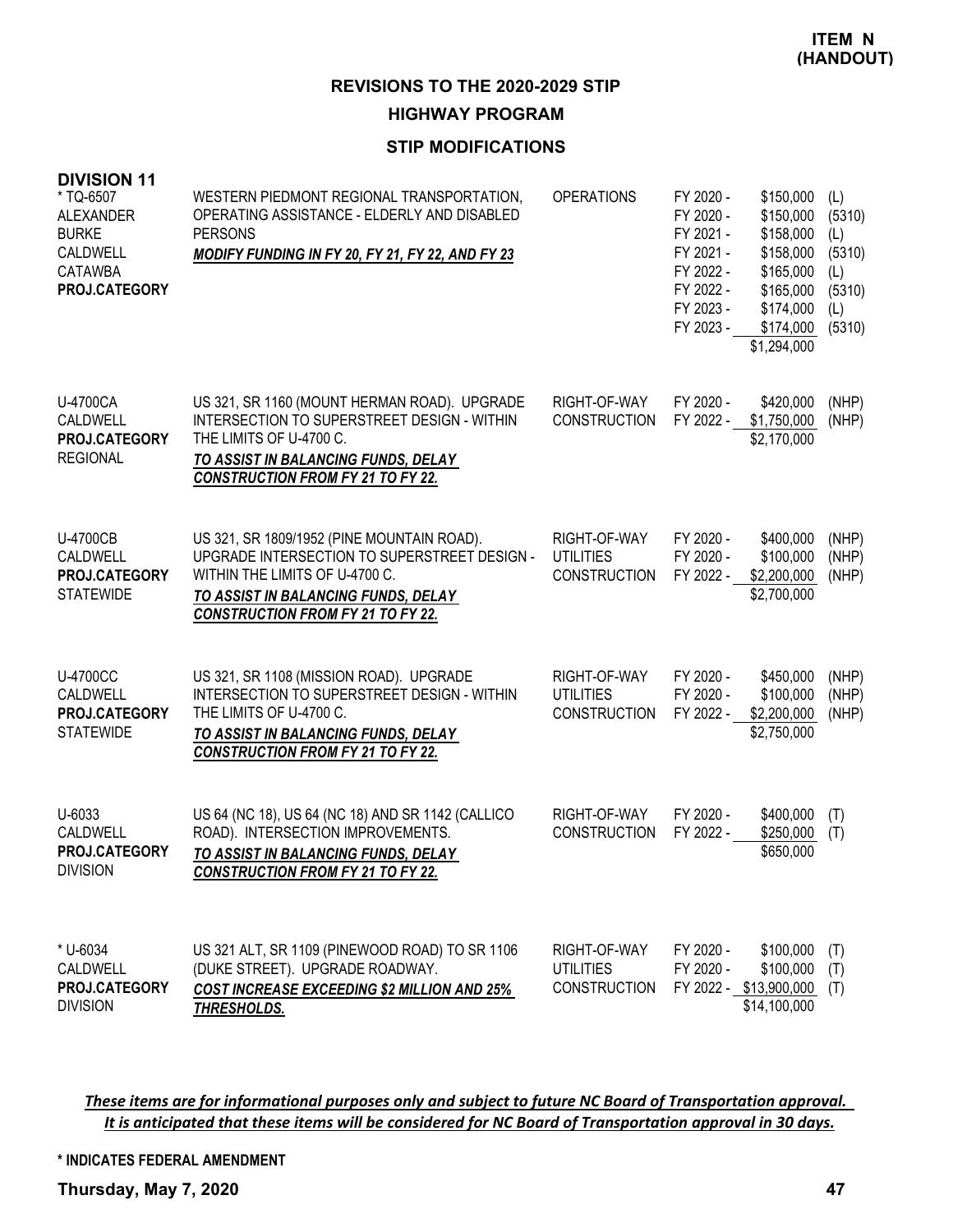### **HIGHWAY PROGRAM**

## **STIP MODIFICATIONS**

| <b>DIVISION 11</b><br>U-6035<br>CALDWELL<br>PROJ.CATEGORY<br><b>DIVISION</b>       | SR 1002 (DUDLEY SHOALS ROAD), SR 1002 (DUDLEY<br>SHOALS ROAD) AND SR 1751 (GRACE CHAPEL<br>ROAD/CAMPGROUND ROAD)/SR 1752 (PEACH<br>ORCHARD ROAD). CONSTRUCT ROUNDABOUT.<br>TO ASSIST IN BALANCING FUNDS, DELAY<br><b>CONSTRUCTION FROM FY 21 TO FY 22.</b> | RIGHT-OF-WAY<br><b>CONSTRUCTION</b> | FY 2020 -<br>FY 2022 -              | \$200,000<br>\$975,000<br>\$1,175,000                  | (T)<br>(T)                    |
|------------------------------------------------------------------------------------|------------------------------------------------------------------------------------------------------------------------------------------------------------------------------------------------------------------------------------------------------------|-------------------------------------|-------------------------------------|--------------------------------------------------------|-------------------------------|
| <b>DIVISION 12</b><br>B-5843<br><b>IREDELL</b><br>PROJ.CATEGORY<br><b>DIVISION</b> | SR 2402 (HOOVER ROAD), REPLACE BRIDGE 480020<br>OVER I-L CREEK.<br>TO ASSIST IN BALANCING FUNDS, DELAY RIGHT-OF-<br>WAY FROM FY 20 TO FY 21 AND CONSTRUCTION<br><b>FROM FY 21 TO FY 22.</b>                                                                | RIGHT-OF-WAY<br><b>CONSTRUCTION</b> | FY 2021 -<br>FY 2022 -              | \$67,000<br>\$675,000<br>\$742,000                     | (BGOFF)<br>(BGOFF)            |
| B-5846<br><b>IREDELL</b><br>PROJ.CATEGORY<br><b>DIVISION</b>                       | SR 1892 (JENNINGS ROAD), REPLACE BRIDGE 480189<br><b>OVER SOUTH YADKIN RIVER.</b><br>TO ASSIST IN BALANCING FUNDS, DELAY RIGHT-OF-<br>WAY FROM FY 21 TO FY 22 AND CONSTRUCTION<br><b>FROM FY 22 TO FY 23.</b>                                              | RIGHT-OF-WAY<br><b>CONSTRUCTION</b> | FY 2022 -<br>FY 2023 -<br>FY 2024 - | \$200,000<br>\$1,650,000<br>\$1,650,000<br>\$3,500,000 | (BGOFF)<br>(BGOFF)<br>(BGOFF) |
| B-5961<br><b>GASTON</b><br>PROJ.CATEGORY<br><b>DIVISION</b>                        | SR 1421 (MARYS GROVE ROAD), REPLACE BRIDGE<br>350097 OVER UT OF MUDDY FORK CREEK.<br>TO ASSIST IN BALANCING FUNDS, DELAY RIGHT-OF-<br>WAY FROM FY 20 TO FY 21 AND CONSTRUCTION<br><b>FROM FY 21 TO FY 22.</b>                                              | RIGHT-OF-WAY<br><b>CONSTRUCTION</b> | FY 2021 -<br>FY 2022 -              | \$67,000<br>\$675,000<br>\$742,000                     | (BGOFF)<br>(BGOFF)            |
| R-5711<br><b>IREDELL</b><br>PROJ.CATEGORY<br><b>REGIONAL</b>                       | US 21, INTERSECTION OF US 21 AND SR 2375<br>(HOUSTON ROAD)/SR 1312 (FLOWER HOUSE ROAD).<br>REALIGN AND SIGNALIZE.<br>TO ASSIST IN BALANCING FUNDS, DELAY<br><b>CONSTRUCTION FROM FY 21 TO FY 22.</b>                                                       | <b>CONSTRUCTION</b>                 | FY 2022 -<br>FY 2023 -              | \$50,000<br>\$2,900,000<br>\$2,950,000                 | (T)<br>(T)                    |
| R-5712<br><b>LINCOLN</b><br>PROJ.CATEGORY<br><b>REGIONAL</b>                       | NC 16 BUSINESS, INTERSECTION OF NC 16 BUSINESS<br>AND SR 1439 (UNITY CHURCH ROAD)/SR 1387<br>(TRIANGLE CIRCLE). ADD TURN LANES.<br>TO ASSIST IN BALANCING FUNDS, DELAY<br><b>CONSTRUCTION FROM FY 21 TO FY 22.</b>                                         | <b>CONSTRUCTION</b>                 | FY 2022 -<br>FY 2023 -              | \$120,000<br>\$2,280,000<br>\$2,400,000                | (T)<br>(T)                    |

These items are for informational purposes only and subject to future NC Board of Transportation approval. It is anticipated that these items will be considered for NC Board of Transportation approval in 30 days.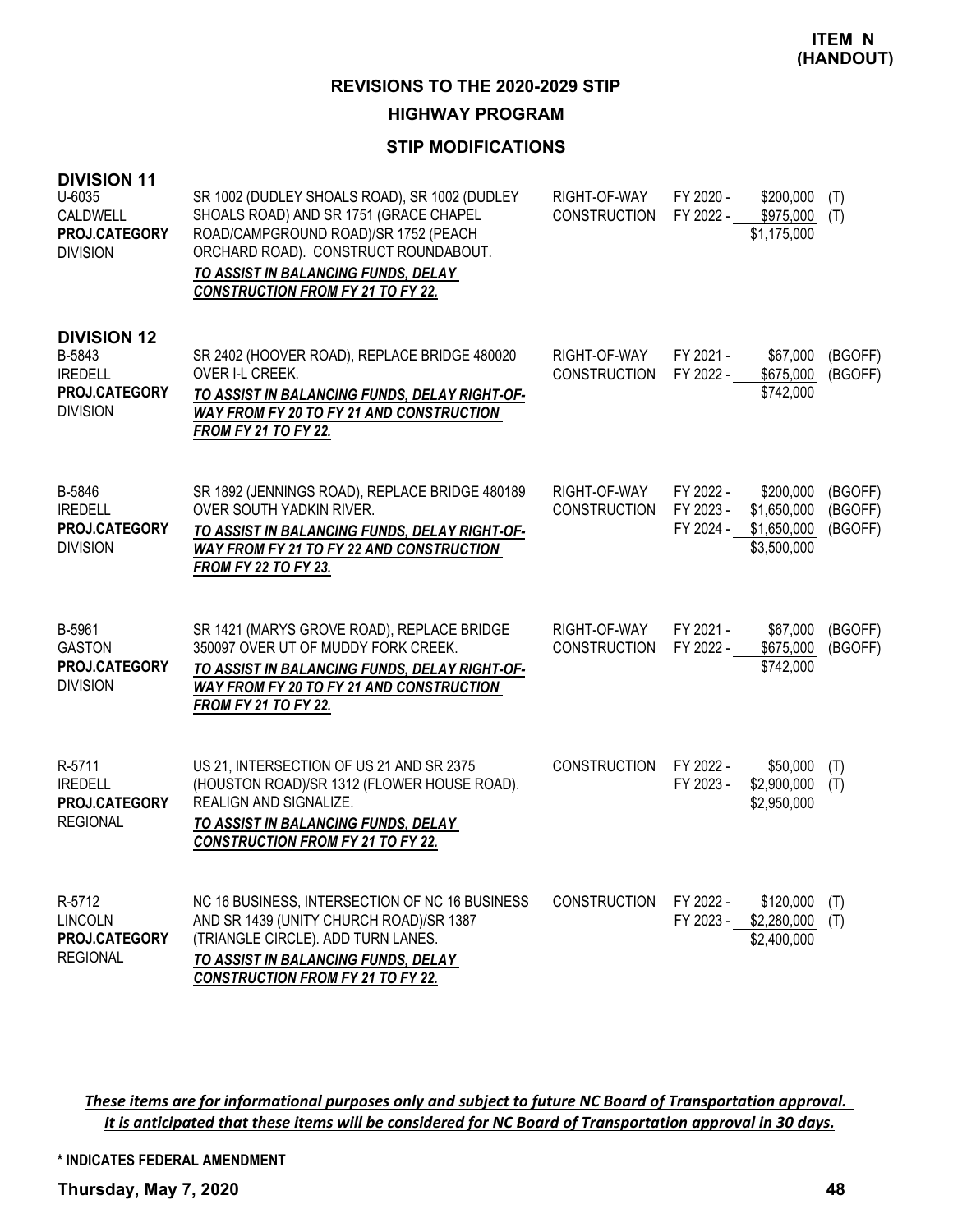**REVISIONS TO THE 2020-2029 STIP**

**HIGHWAY PROGRAM**

# **STIP MODIFICATIONS**

| <b>DIVISION 12</b><br>R-5713<br><b>CLEVELAND</b><br>PROJ.CATEGORY<br><b>REGIONAL</b> | US 74, US 74 BUSINESS TO NC 226. CONSTRUCT<br>ACCESS MANAGEMENT IMPROVEMENTS.<br>TO ASSIST IN BALANCING FUNDS, DELAY<br><b>CONSTRUCTION FROM FY 21 TO FY 22.</b>                                 | <b>CONSTRUCTION</b> | FY 2022 -                                                                                                                                                | \$3,000,000<br>\$3,000,000                                                                                                                                       | (T)                                                                                          |
|--------------------------------------------------------------------------------------|--------------------------------------------------------------------------------------------------------------------------------------------------------------------------------------------------|---------------------|----------------------------------------------------------------------------------------------------------------------------------------------------------|------------------------------------------------------------------------------------------------------------------------------------------------------------------|----------------------------------------------------------------------------------------------|
| R-5762<br>ALEXANDER<br>PROJ.CATEGORY<br><b>DIVISION</b>                              | NC 16, INTERSECTION OF NC 16 AND SR 1609<br>(COUNTY HOME ROAD). CONSTRUCT INTERSECTION<br><b>IMPROVMENTS.</b><br>TO ASSIST IN BALANCING FUNDS, DELAY<br><b>CONSTRUCTION FROM FY 21 TO FY 22.</b> | <b>CONSTRUCTION</b> | FY 2022 -                                                                                                                                                | \$400,000<br>\$400,000                                                                                                                                           | (T)                                                                                          |
| R-5870<br>ALEXANDER<br>PROJ.CATEGORY<br><b>EXEMPT</b>                                | ALEXANDER COUNTY, CONSTRUCT ACCESS ROAD<br>INTO ALEXANDER INDUSTRIAL PARK.<br>TO ASSIST IN BALANCING FUNDS, DELAY<br><b>CONSTRUCTION FROM FY 21 TO FY 22.</b>                                    | <b>CONSTRUCTION</b> | FY 2022 -                                                                                                                                                | \$1,125,000<br>\$1,125,000                                                                                                                                       | (APD)                                                                                        |
| * TA-4929<br>ALEXANDER<br><b>BURKE</b><br>CALDWELL<br>CATAWBA<br>PROJ.CATEGORY       | WESTERN PIEDMONT REGIONAL TRANSPORTATION,<br>REPLACEMENT VAN<br>MODIFY FUNDING IN FY 20, FY 21, FY 22, AND FY 23                                                                                 | <b>CAPITAL</b>      | FY 2020 -<br>FY 2020 -<br>FY 2020 -<br>FY 2021 -<br>FY 2021 -<br>FY 2021 -<br>FY 2022 -<br>FY 2022 -<br>FY 2022 -<br>FY 2023 -<br>FY 2023 -<br>FY 2023 - | \$18,000<br>\$88,000<br>\$353,000<br>\$18,000<br>\$93,000<br>\$370,000<br>\$18,000<br>\$97,000<br>\$389,000<br>\$18,000<br>\$102,000<br>\$408,000<br>\$1,972,000 | (S)<br>(L)<br>(5307)<br>(S)<br>(L)<br>(5307)<br>(S)<br>(L)<br>(5307)<br>(S)<br>(L)<br>(5307) |
| * TA-6708<br><b>CATAWBA</b><br>PROJ.CATEGORY                                         | WESTERN PIEDMONT REGIONAL TRANSPORTATION,<br>REPLACEMENT BUS.<br>FUNDING ADDED TO FY 21 AT THE REQUEST OF THE<br>MPO (FUNDING UNCHANGED IN FY 20 ALREADY<br><b>FLEXED FROM CMAQ TO FUZ)</b>      | CAPITAL             | FY 2020 -<br>FY 2020 -<br>FY 2021 -<br>FY 2021 -                                                                                                         | \$360,000<br>\$1,440,000<br>\$90,000<br>\$360,000<br>\$2,250,000                                                                                                 | (L)<br>(5307)<br>(L)<br>(5307)                                                               |

These items are for informational purposes only and subject to future NC Board of Transportation approval. It is anticipated that these items will be considered for NC Board of Transportation approval in 30 days.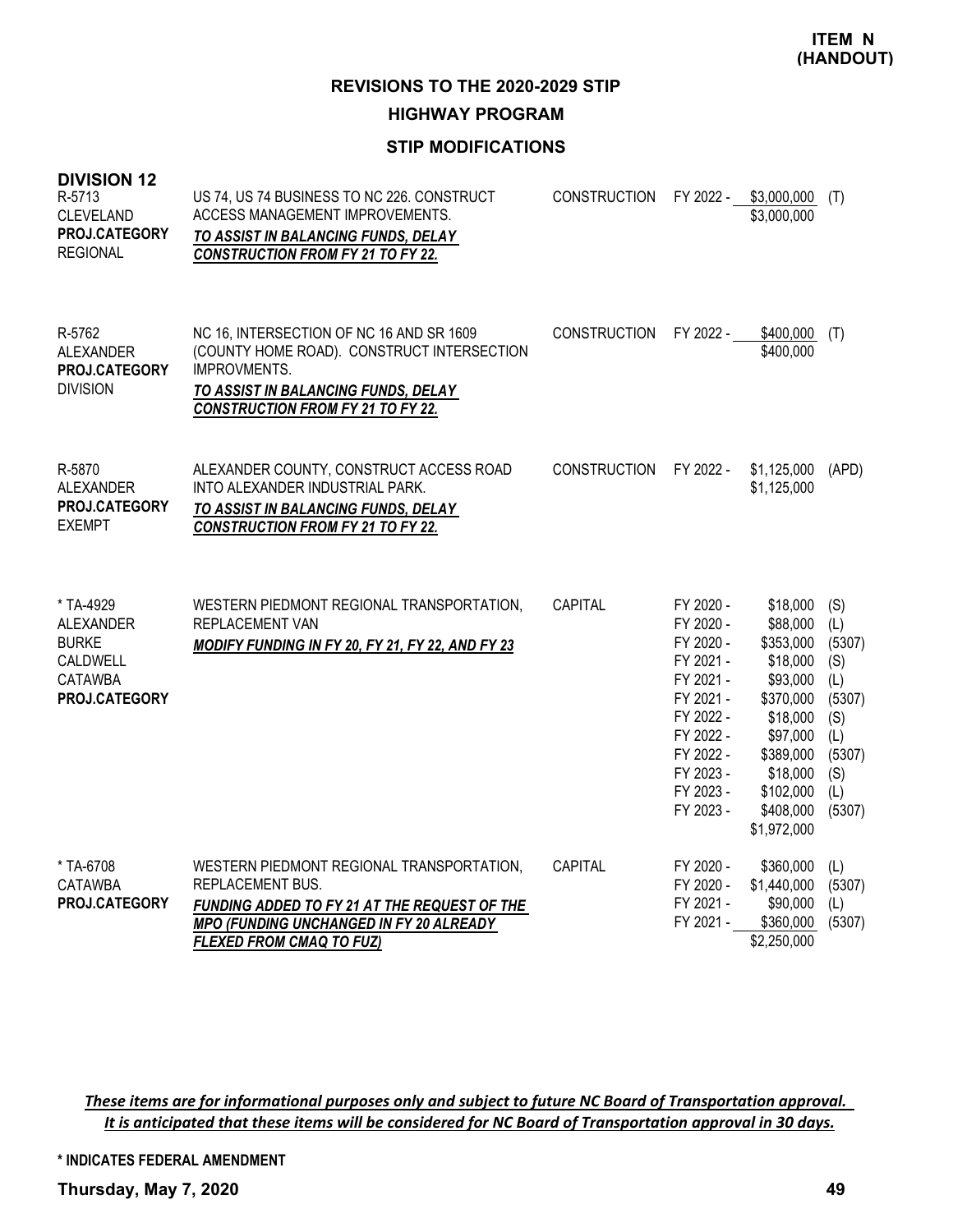**HIGHWAY PROGRAM**

## **STIP MODIFICATIONS**

| <b>DIVISION 12</b><br>* TA-6709<br><b>CATAWBA</b><br>PROJ.CATEGORY | WESTERN PIEDMONT REGIONAL TRANSPORTATION,<br>REPLACEMENT BUS LIGHT TRANSIT VEHICLE<br>MODIFY FUNDING FOR FY 20, FY 21, FY 22, AND FY 23 | CAPITAL                      | FY 2020 -<br>FY 2020 -<br>FY 2021 -<br>FY 2021 -<br>FY 2022 -<br>FY 2022 -<br>FY 2023 -<br>FY 2023 -<br>FY 2024 -<br>FY 2024 -<br>FY 2025 -<br>FY 2025 - | \$118,000<br>\$470,000<br>\$123,000<br>\$494,000<br>\$130,000<br>\$519,000<br>\$136,000<br>\$545,000<br>\$112,000<br>\$448,000<br>\$112,000<br>\$448,000<br>\$3,655,000 | (L)<br>(5307)<br>(L)<br>(5307)<br>(L)<br>(5307)<br>(L)<br>(5307)<br>(L)<br>(5307)<br>(L)<br>(5307) |
|--------------------------------------------------------------------|-----------------------------------------------------------------------------------------------------------------------------------------|------------------------------|----------------------------------------------------------------------------------------------------------------------------------------------------------|-------------------------------------------------------------------------------------------------------------------------------------------------------------------------|----------------------------------------------------------------------------------------------------|
| * TG-6798<br><b>CATAWBA</b><br><b>PROJ.CATEGORY</b>                | WESTERN PIEDMONT COUNCIL OF GOVERNMENTS,<br><b>MOBILITY MANAGER</b><br>MODIFY FUNDING FOR FY 20, FY 21, FY 22, AND FY 23                | CAPITAL<br><b>OPERATIONS</b> | FY 2020 -<br>FY 2020 -<br>FY 2021 -<br>FY 2021 -<br>FY 2022 -<br>FY 2022 -<br>FY 2023 -<br>FY 2023 -<br>FY 2024 -<br>FY 2024 -<br>FY 2025 -<br>FY 2025 - | \$32,000<br>\$126,000<br>\$32,000<br>\$129,000<br>\$33,000<br>\$132,000<br>\$34,000<br>\$136,000<br>\$32,000<br>\$126,000<br>\$32,000<br>\$126,000<br>\$970,000         | (L)<br>(5307)<br>(L)<br>(5307)<br>(L)<br>(5307)<br>(L)<br>(5307)<br>(L)<br>(5307)<br>(L)<br>(5307) |
| * TG-6799<br><b>CATAWBA</b><br>PROJ.CATEGORY                       | WESTERN PIEDMONT COUNCIL OF GOVERNMENTS,<br>PREVENTIVE MAINTANENCE<br>MODIFY FUNDING FOR FY 20, FY 21, FY 22, AND FY 23                 | CAPITAL                      | FY 2020 -<br>FY 2020 -<br>FY 2021 -<br>FY 2021 -<br>FY 2022 -<br>FY 2022 -<br>FY 2023 -<br>FY 2023 -<br>FY 2024 -<br>FY 2024 -<br>FY 2025 -<br>FY 2025 - | \$125,000<br>\$500,000<br>\$131,000<br>\$525,000<br>\$138,000<br>\$551,000<br>\$145,000<br>\$579,000<br>\$120,000<br>\$480,000<br>\$120,000<br>\$480,000<br>\$3,894,000 | (L)<br>(5307)<br>(L)<br>(5307)<br>(L)<br>(5307)<br>(L)<br>(5307)<br>(L)<br>(5307)<br>(L)<br>(5307) |

These items are for informational purposes only and subject to future NC Board of Transportation approval. It is anticipated that these items will be considered for NC Board of Transportation approval in 30 days.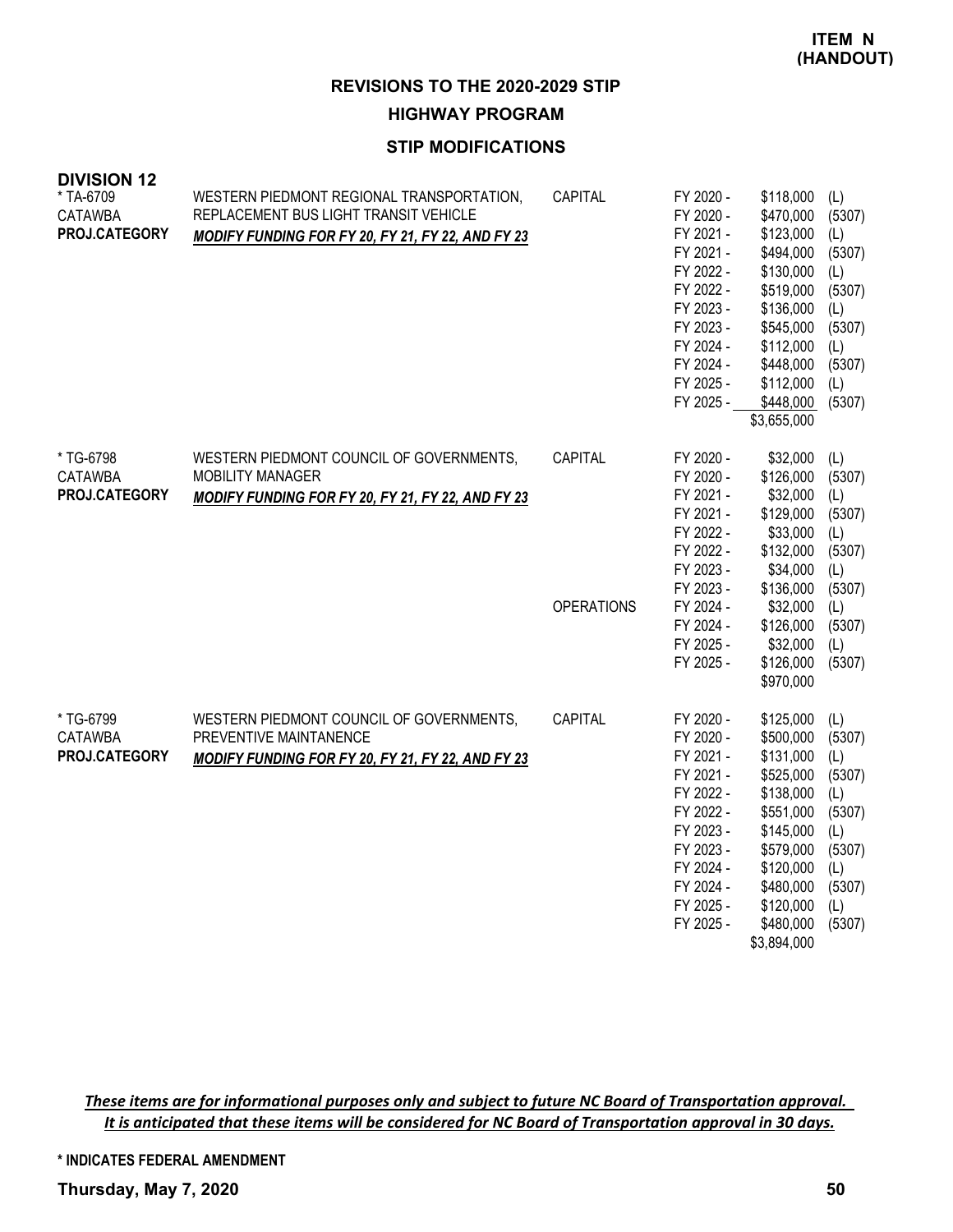## **HIGHWAY PROGRAM**

#### **STIP MODIFICATIONS**

| <b>DIVISION 12</b><br>* TG-6800<br><b>CATAWBA</b><br>PROJ.CATEGORY | WESTERN PIEDMONT REGIONAL TRANSPORTATION,<br>ROUTINE CAPITAL - BUS STOP SHELTERS, BENCHES,<br>SHOP EQUIPMENT, SPARE PARTS, ENGINES,<br>FAREBOX, SERVICE VEHICLES, COMPUTER<br>HARDWARE AND SOFTWARE, AVL SOFTWARE, ETC.<br>MODIFY FUNDING FOR FY 20, FY 21, FY 22, AND FY 23 | CAPITAL           | FY 2020 -<br>FY 2020 -<br>FY 2021 -<br>FY 2021 -<br>FY 2022 -<br>FY 2022 -<br>FY 2023 -<br>FY 2023 -<br>FY 2024 -<br>FY 2024 -<br>FY 2025 -<br>FY 2025 - | \$50,000<br>\$200,000<br>\$53,000<br>\$210,000<br>\$55,000<br>\$221,000<br>\$58,000<br>\$232,000<br>\$40,000<br>\$200,000<br>\$40,000<br>\$200,000<br>\$1,559,000 | (L)<br>(5307)<br>(L)<br>(5307)<br>(L)<br>(5307)<br>(L)<br>(5307)<br>(L)<br>(5307)<br>(L)<br>(5307) |
|--------------------------------------------------------------------|------------------------------------------------------------------------------------------------------------------------------------------------------------------------------------------------------------------------------------------------------------------------------|-------------------|----------------------------------------------------------------------------------------------------------------------------------------------------------|-------------------------------------------------------------------------------------------------------------------------------------------------------------------|----------------------------------------------------------------------------------------------------|
| * TG-6801<br><b>CATAWBA</b><br>PROJ.CATEGORY                       | WESTERN PIEDMONT REGIONAL TRANSPORTATION,<br>OPERATING ASSISTANCE - ADA PARATRANSIT<br>MODIFY FUNDING IN FY 20, FY 21, FY 22, AND FY 23                                                                                                                                      | <b>OPERATIONS</b> | FY 2020 -<br>FY 2020 -<br>FY 2021 -<br>FY 2021 -<br>FY 2022 -<br>FY 2022 -<br>FY 2023 -<br>FY 2023 -<br>FY 2024 -<br>FY 2024 -<br>FY 2025 -<br>FY 2025 - | \$75,000<br>\$300,000<br>\$79,000<br>\$315,000<br>\$83,000<br>\$331,000<br>\$87,000<br>\$347,000<br>\$50,000<br>\$200,000<br>\$50,000<br>\$200,000<br>\$2,117,000 | (L)<br>(5307)<br>(L)<br>(5307)<br>(L)<br>(5307)<br>(L)<br>(5307)<br>(L)<br>(5307)<br>(L)<br>(5307) |
| * TL-1000<br><b>CATAWBA</b><br><b>PROJ.CATEGORY</b>                | WESTERN PIEDMONT REGIONAL TRANSPORTATION,<br>PROGRAM ADMINISTRATION<br><b>MODIFY FUNDING IN FY 20, FY 21, FY 22, AND FY 23</b>                                                                                                                                               | ADMINISTRATIVE    | FY 2020 -<br>FY 2021 -<br>FY 2022 -<br>FY 2023 -<br>FY 2024 -<br>FY 2025 -                                                                               | \$40,000<br>\$42,000<br>\$44,000<br>\$46,000<br>\$30,000<br>\$30,000<br>\$232,000                                                                                 | (5310)<br>(5310)<br>(5310)<br>(5310)<br>(5310)<br>(5310)                                           |

These items are for informational purposes only and subject to future NC Board of Transportation approval. It is anticipated that these items will be considered for NC Board of Transportation approval in 30 days.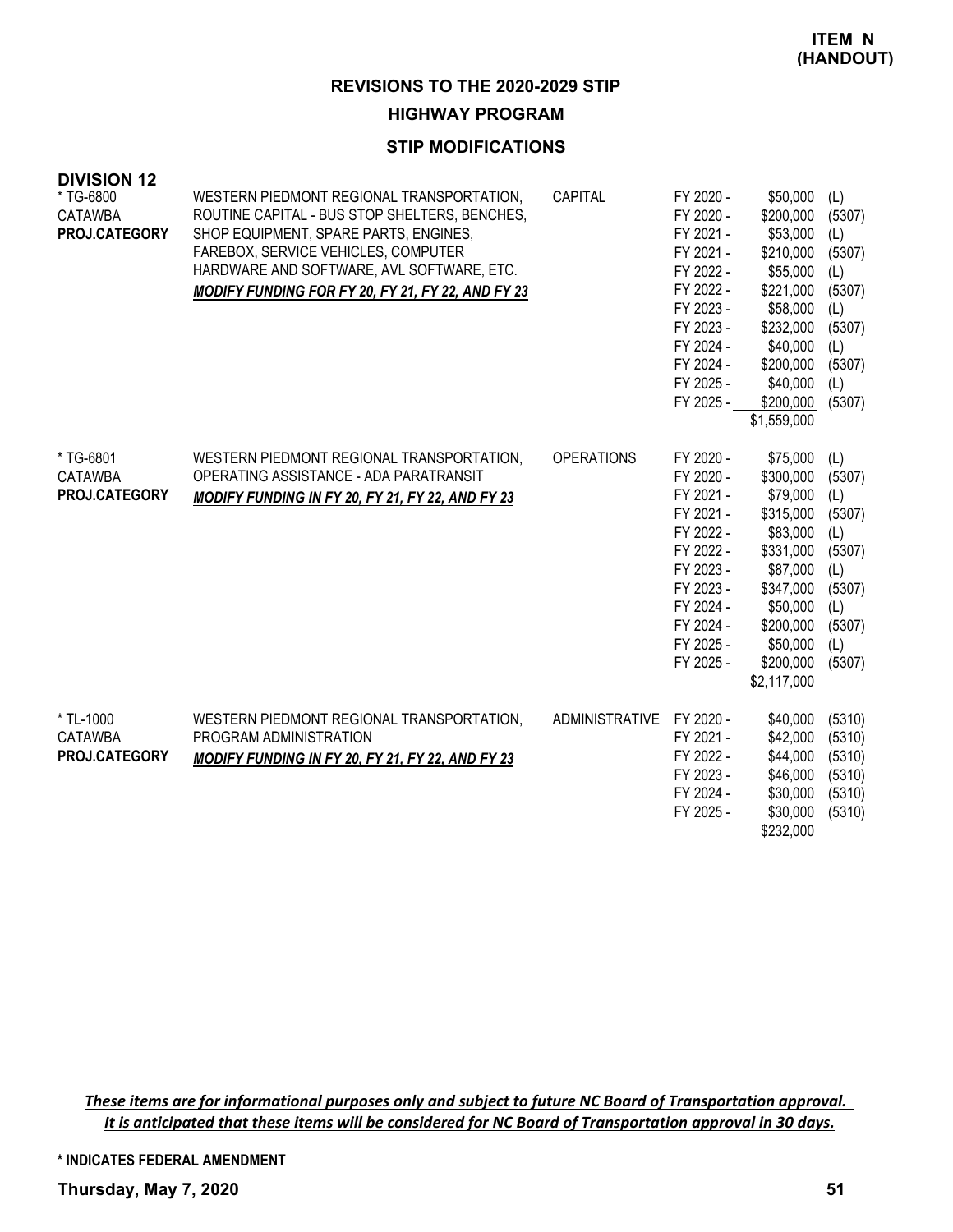**REVISIONS TO THE 2020-2029 STIP HIGHWAY PROGRAM**

#### **STIP MODIFICATIONS**

| <b>DIVISION 12</b><br>* TO-6162<br><b>CATAWBA</b><br>PROJ.CATEGORY                           | WESTERN PIEDMONT REGIONAL TRANSPORTATION,<br>OPERATING ASSISTANCE<br>MODIFY FUNDING IN FY 20, FY 21, FY 22, AND FY 23                                                                                   | <b>OPERATIONS</b> | FY 2020 -<br>FY 2020 -<br>FY 2021 -<br>FY 2021 -<br>FY 2022 -<br>FY 2022 -<br>FY 2023 -<br>FY 2023 -<br>FY 2024 -<br>FY 2024 -<br>FY 2025 -              | \$1,500,000<br>\$1,500,000<br>\$1,575,000<br>\$1,575,000<br>\$1,654,000<br>\$1,654,000<br>\$1,736,000<br>\$1,736,000<br>\$1,700,000<br>\$1,700,000<br>\$1,700,000<br>FY 2025 - \$1,700,000<br>\$19,730,000 | (L)<br>(5307)<br>(L)<br>(5307)<br>(L)<br>(5307)<br>(L)<br>(5307)<br>(L)<br>(5307)<br>(L)<br>(5307) |
|----------------------------------------------------------------------------------------------|---------------------------------------------------------------------------------------------------------------------------------------------------------------------------------------------------------|-------------------|----------------------------------------------------------------------------------------------------------------------------------------------------------|------------------------------------------------------------------------------------------------------------------------------------------------------------------------------------------------------------|----------------------------------------------------------------------------------------------------|
| * TP-4733B<br>ALEXANDER<br><b>BURKE</b><br>CALDWELL<br><b>CATAWBA</b><br>PROJ.CATEGORY       | WESTERN PIEDMONT REGIONAL TRANSIT<br><b>MODIFY FUNDING IN FY 20, FY 21, FY 22, AND FY 23</b>                                                                                                            | <b>PLANNING</b>   | FY 2020 -<br>FY 2020 -<br>FY 2020 -<br>FY 2021 -<br>FY 2021 -<br>FY 2022 -<br>FY 2022 -<br>FY 2023 -<br>FY 2023 -                                        | \$5,000<br>\$15,000<br>\$60,000<br>\$16,000<br>\$63,000<br>\$17,000<br>\$66,000<br>\$16,000<br>\$69,000<br>\$327,000                                                                                       | (S)<br>(L)<br>(5307)<br>(L)<br>(5307)<br>(L)<br>(5307)<br>(L)<br>(5307)                            |
| * TP-5106<br><b>ALEXANDER</b><br><b>BURKE</b><br>CALDWELL<br><b>CATAWBA</b><br>PROJ.CATEGORY | WESTERN PIEDMONT COUNCIL OF GOVERNMENTS,<br>PLANNING ASSISTANCE - 5303<br>MODIFY FUNDING IN FY 21, FY 22, AND FY 23,<br><b>CONSISTENT WITH FTA ALLOCATION FOR MPO</b><br><b>REGION AND ADOPTED UPWP</b> | <b>PLANNING</b>   | FY 2020 -<br>FY 2020 -<br>FY 2020 -<br>FY 2021 -<br>FY 2021 -<br>FY 2021 -<br>FY 2022 -<br>FY 2022 -<br>FY 2022 -<br>FY 2023 -<br>FY 2023 -<br>FY 2023 - | \$44,000<br>\$6,000<br>\$6,000<br>\$55,000<br>\$7,000<br>\$7,000<br>\$55,000<br>\$7,000<br>\$7,000<br>\$55,000<br>\$7,000<br>\$7,000<br>\$263,000                                                          | (5303)<br>(S)<br>(L)<br>(5303)<br>(S)<br>(L)<br>(5303)<br>(S)<br>(L)<br>(5303)<br>(S)<br>(L)       |

These items are for informational purposes only and subject to future NC Board of Transportation approval. It is anticipated that these items will be considered for NC Board of Transportation approval in 30 days.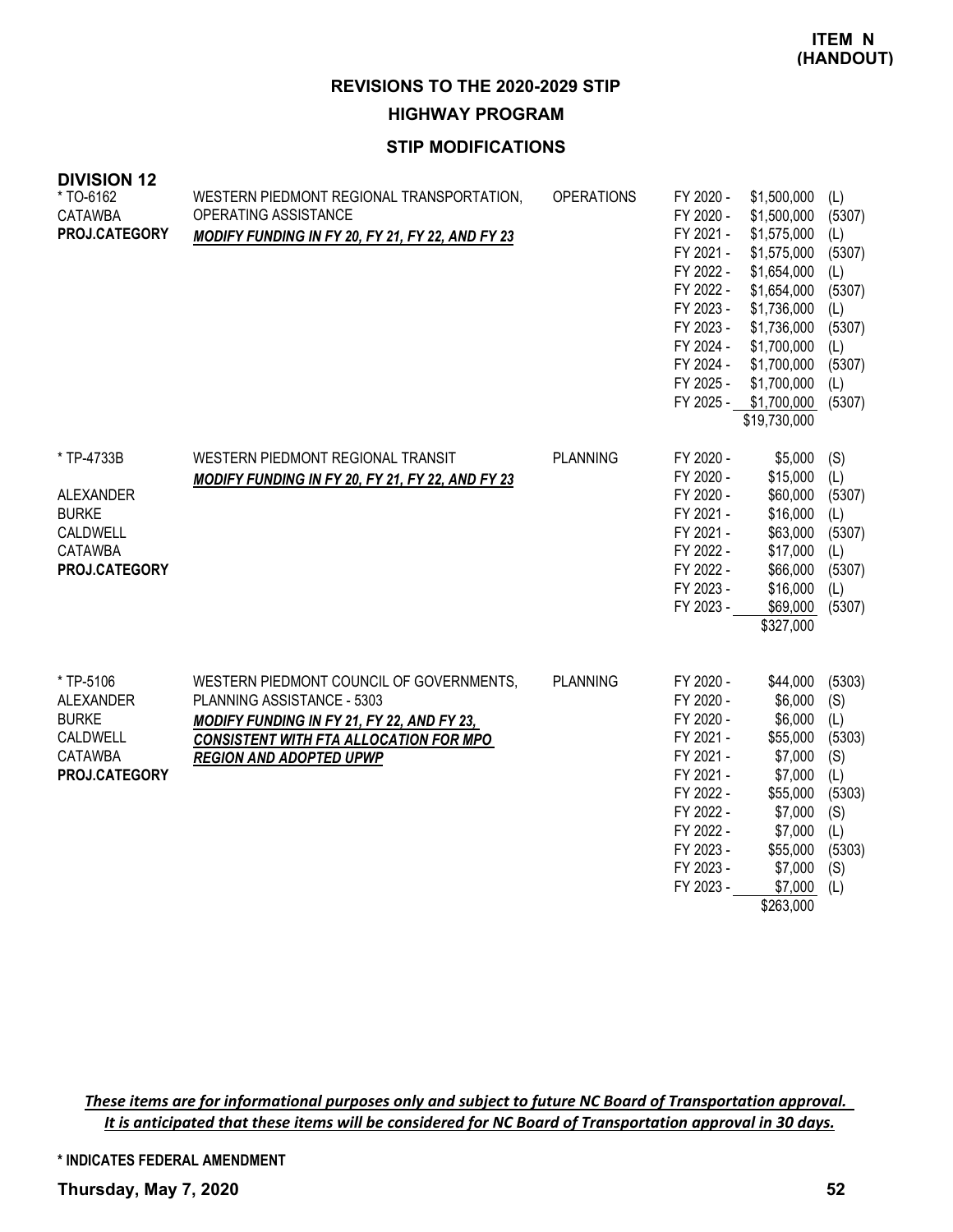#### **HIGHWAY PROGRAM**

### **STIP MODIFICATIONS**

| <b>DIVISION 12</b><br>* TQ-6507<br>ALEXANDER<br><b>BURKE</b><br>CALDWELL<br><b>CATAWBA</b><br>PROJ.CATEGORY | WESTERN PIEDMONT REGIONAL TRANSPORTATION,<br>OPERATING ASSISTANCE - ELDERLY AND DISABLED<br><b>PERSONS</b><br>MODIFY FUNDING IN FY 20, FY 21, FY 22, AND FY 23 | <b>OPERATIONS</b> | FY 2020 -<br>FY 2020 -<br>FY 2021 -<br>FY 2021 -<br>FY 2022 -<br>FY 2022 -<br>FY 2023 -<br>FY 2023 -                                                     | \$150,000<br>\$150,000<br>\$158,000<br>\$158,000<br>\$165,000<br>\$165,000<br>\$174,000<br>\$174,000<br>\$1,294,000                                               | (L)<br>(5310)<br>(L)<br>(5310)<br>(L)<br>(5310)<br>(L)<br>(5310)                                   |
|-------------------------------------------------------------------------------------------------------------|----------------------------------------------------------------------------------------------------------------------------------------------------------------|-------------------|----------------------------------------------------------------------------------------------------------------------------------------------------------|-------------------------------------------------------------------------------------------------------------------------------------------------------------------|----------------------------------------------------------------------------------------------------|
| * TQ-9039<br><b>CATAWBA</b><br>PROJ.CATEGORY                                                                | WESTERN PIEDMONT REGIONAL TRANSPORTATION,<br>CAPITAL PURCHASE OF SERVICE<br>MODIFY FUNDING IN FY 20, FY 21, FY 22, AND FY 23                                   | CAPITAL           | FY 2020 -<br>FY 2020 -<br>FY 2021 -<br>FY 2021 -<br>FY 2022 -<br>FY 2022 -<br>FY 2023 -<br>FY 2023 -<br>FY 2024 -<br>FY 2024 -<br>FY 2025 -<br>FY 2025 - | \$40,000<br>\$160,000<br>\$42,000<br>\$168,000<br>\$44,000<br>\$176,000<br>\$46,000<br>\$185,000<br>\$50,000<br>\$160,000<br>\$50,000<br>\$160,000<br>\$1,281,000 | (L)<br>(5310)<br>(L)<br>(5310)<br>(L)<br>(5310)<br>(L)<br>(5310)<br>(L)<br>(5310)<br>(L)<br>(5310) |
| * TQ-9040<br><b>CATAWBA</b><br>PROJ.CATEGORY                                                                | WESTERN PIEDMONT REGIONAL TRANSPORTATION,<br><b>MOBILITY MANAGER</b><br>MODIFY FUNDING IN FY 20, FY 21, FY 22, AND FY 23                                       | CAPITAL           | FY 2020 -<br>FY 2020 -<br>FY 2021 -<br>FY 2021 -<br>FY 2022 -<br>FY 2022 -<br>FY 2023 -<br>FY 2023 -<br>FY 2024 -<br>FY 2024 -<br>FY 2025 -<br>FY 2025 - | \$10,000<br>\$40,000<br>\$11,000<br>\$42,000<br>\$11,000<br>\$43,000<br>\$11,000<br>\$44,000<br>\$10,000<br>\$40,000<br>\$10,000<br>\$40,000<br>\$312,000         | (L)<br>(5310)<br>(L)<br>(5310)<br>(L)<br>(5310)<br>(L)<br>(5310)<br>(L)<br>(5310)<br>(L)<br>(5310) |

These items are for informational purposes only and subject to future NC Board of Transportation approval. It is anticipated that these items will be considered for NC Board of Transportation approval in 30 days.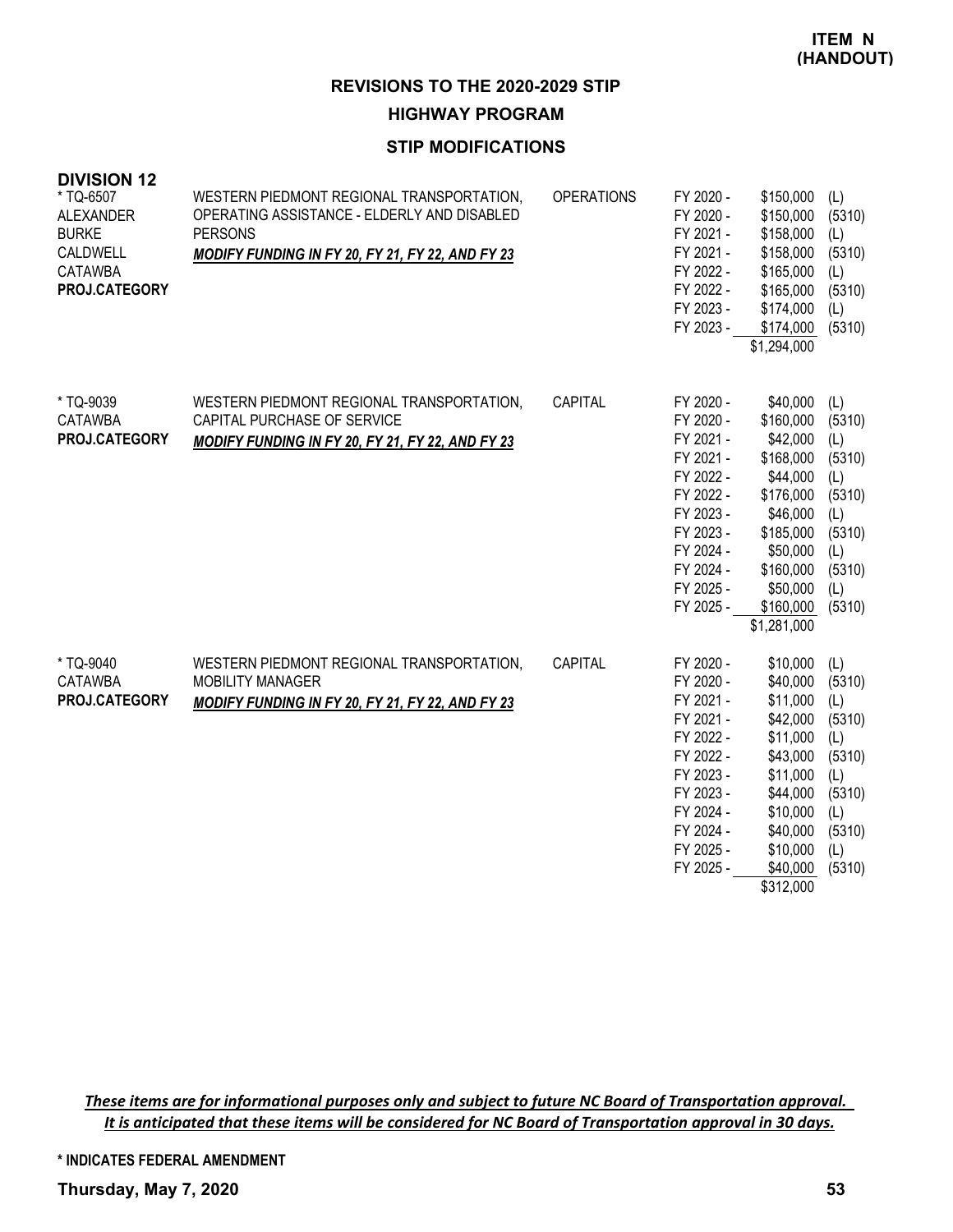**REVISIONS TO THE 2020-2029 STIP HIGHWAY PROGRAM**

#### **STIP MODIFICATIONS**

| <b>DIVISION 12</b><br>* TS-7002<br><b>CATAWBA</b><br>PROJ.CATEGORY | WESTERN PIEDMONT REGIONAL TRANSPORTATION,<br>SAFETY AND SECURITY<br>MODIFY FUNDING IN FY 20, FY 21, FY 22, AND FY 23                                                                                                                                                                | <b>CAPITAL</b>                      | FY 2020 -<br>FY 2020 -<br>FY 2021 -<br>FY 2021 -<br>FY 2022 -<br>FY 2022 -<br>FY 2023 -<br>FY 2023 -<br>FY 2024 -<br>FY 2024 -<br>FY 2025 -<br>FY 2025 - | \$13,000<br>\$50,000<br>\$13,000<br>\$53,000<br>\$14,000<br>\$55,000<br>\$14,000<br>\$58,000<br>\$8,000<br>\$28,000<br>\$8,000<br>\$28,000<br>\$342,000 | (L)<br>(5307)<br>(L)<br>(5307)<br>(L)<br>(5307)<br>(L)<br>(5307)<br>(L)<br>(5307)<br>(L)<br>(5307) |
|--------------------------------------------------------------------|-------------------------------------------------------------------------------------------------------------------------------------------------------------------------------------------------------------------------------------------------------------------------------------|-------------------------------------|----------------------------------------------------------------------------------------------------------------------------------------------------------|---------------------------------------------------------------------------------------------------------------------------------------------------------|----------------------------------------------------------------------------------------------------|
| U-5775<br><b>CLEVELAND</b><br>PROJ.CATEGORY<br><b>REGIONAL</b>     | US 74 BUSINESS (MARION STREET), INTERSECTION OF<br>US 74 BUSINESS (MARION STREET) AND NC 150<br>(CHERRYVILLE ROAD). REALIGN INTERSECTION.<br>TO ASSIST IN BALANCING FUNDS, DELAY<br><b>CONSTRUCTION FROM FY 21 TO FY 22.</b>                                                        | <b>CONSTRUCTION</b>                 | FY 2022 -<br>FY 2022 -<br>FY 2023 -                                                                                                                      | \$100,000<br>\$300,000<br>\$1,600,000<br>\$2,000,000                                                                                                    | (T)<br>(L)<br>(T)                                                                                  |
| U-5777<br><b>CATAWBA</b><br>PROJ.CATEGORY<br><b>REGIONAL</b>       | NC 127, 1ST AVENUE SE TO 2ND AVENUE SE. ADD<br>TURN LANES.<br>TO ASSIST IN BALANCING FUNDS, DELAY<br><b>CONSTRUCTION FROM FY 22 TO FY 23.</b>                                                                                                                                       | RIGHT-OF-WAY<br><b>CONSTRUCTION</b> | FY 2020 -<br>FY 2023 -                                                                                                                                   | \$2,150,000<br>\$570,000<br>\$2,720,000                                                                                                                 | (T)<br>(T)                                                                                         |
| U-5780<br><b>IREDELL</b><br>PROJ.CATEGORY<br><b>REGIONAL</b>       | NC 150, INTERSECTION OF NC 150 AND SR 2399<br>(WIGGINS ROAD). REALIGN INTERSECTION.<br>TO ASSIST IN BALANCING FUNDS, DELAY<br><b>CONSTRUCTION FROM FY 22 TO FY 23.</b>                                                                                                              | RIGHT-OF-WAY<br><b>CONSTRUCTION</b> | FY 2020 -<br>FY 2023 -                                                                                                                                   | \$550,000<br>\$750,000<br>\$1,300,000                                                                                                                   | (T)<br>(T)                                                                                         |
| U-5819<br><b>GASTON</b><br>PROJ.CATEGORY<br><b>DIVISION</b>        | NC 27 (WEST CHARLOTTE AVENUE), INTERSECTION<br>OF NC 27 (WEST CHARLOTTE AVENUE) AND SR 2534<br>(HAWTHORNE STREET). CONSTRUCT INTERSECTION<br>IMPROVEMENTS.<br>TO ASSIST IN BALANCING FUNDS, DELAY RIGHT-OF-<br><b>WAY FROM FY 20 TO 21 AND CONSTRUCTION FROM</b><br>FY 21 TO FY 22. | RIGHT-OF-WAY<br><b>CONSTRUCTION</b> | FY 2021 -<br>FY 2022 -<br>FY 2023 -                                                                                                                      | $$450,000$ (T)<br>\$950,000<br>\$950,000<br>\$2,350,000                                                                                                 | (T)<br>(T)                                                                                         |

These items are for informational purposes only and subject to future NC Board of Transportation approval. It is anticipated that these items will be considered for NC Board of Transportation approval in 30 days.

**\* INDICATES FEDERAL AMENDMENT**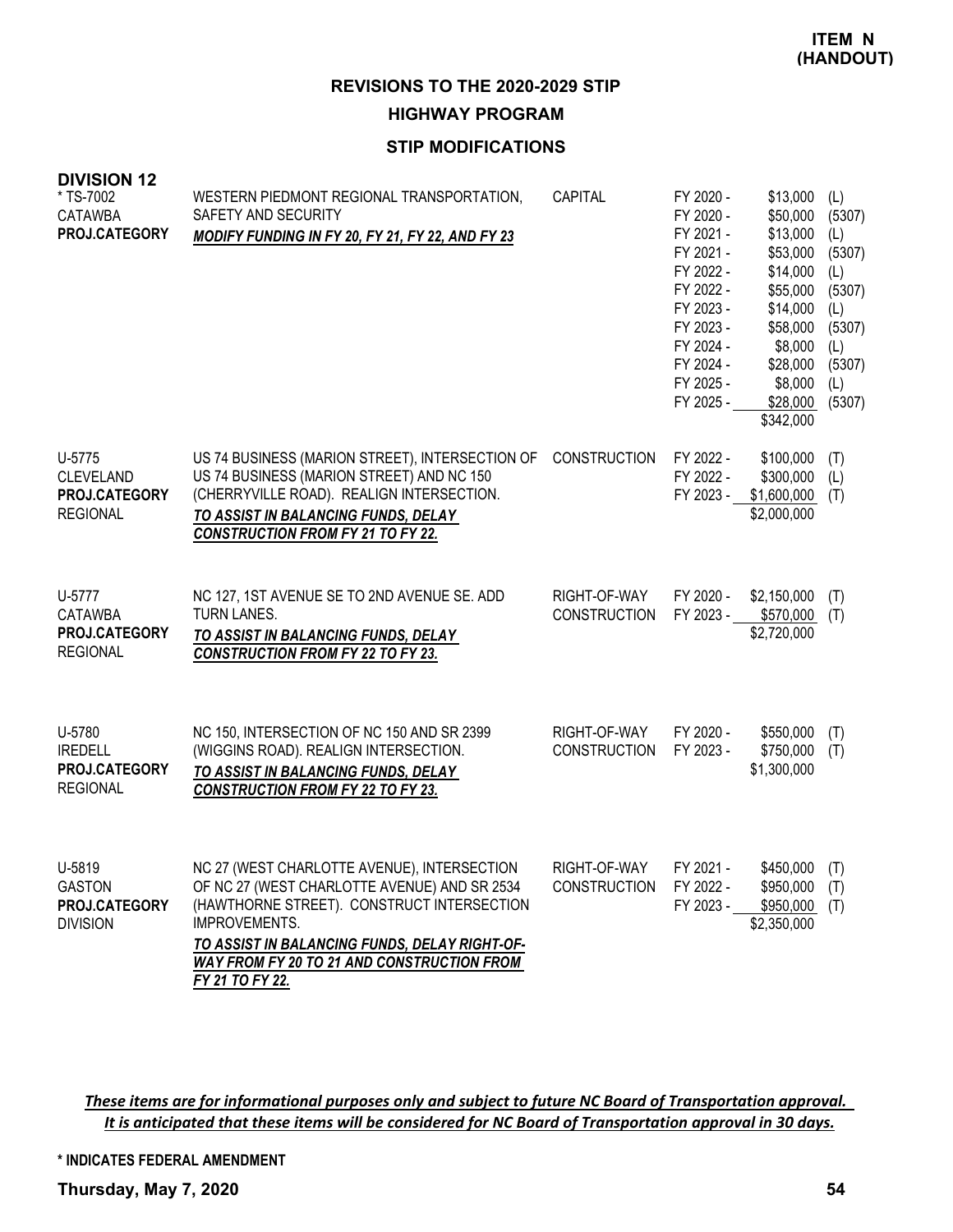**HIGHWAY PROGRAM**

## **STIP MODIFICATIONS**

| <b>DIVISION 12</b><br>U-5964<br><b>IREDELL</b><br>PROJ.CATEGORY<br><b>REGIONAL</b>      | US 64 (DAVIE AVENUE), US 64 (DAVIE AVENUE) AND US<br>21 (SULLIVAN ROAD). CONVERT 5-APPROACH<br>INTERSECTION TO A SINGLE LANE ROUNDABOUT.<br>TO ASSIST IN BALANCING FUNDS, DELAY RIGHT-OF-<br><b>WAY FROM FY 20 TO 21 AND CONSTRUCTION FROM</b><br>FY 21 TO FY 22.                            | RIGHT-OF-WAY<br><b>UTILITIES</b><br><b>CONSTRUCTION</b> | FY 2021 -<br>FY 2021 -<br>FY 2022 -                                                                              | \$200,000<br>\$100,000<br>\$800,000<br>\$1,100,000                                                                        | (T)<br>(T)<br>(T)                                    |
|-----------------------------------------------------------------------------------------|----------------------------------------------------------------------------------------------------------------------------------------------------------------------------------------------------------------------------------------------------------------------------------------------|---------------------------------------------------------|------------------------------------------------------------------------------------------------------------------|---------------------------------------------------------------------------------------------------------------------------|------------------------------------------------------|
| U-5965<br><b>GASTON</b><br>PROJ.CATEGORY<br><b>REGIONAL</b>                             | US 29 (FRANKLIN BOULEVARD), US 29 (FRANKLIN<br>BOULEVARD) AND NC 274. CONSTRUCT<br>INTERSECTION IMPROVEMENTS.<br>TO ASSIST IN BALANCING FUNDS, DELAY RIGHT-OF-<br>WAY FROM FY 20 TO 21 AND CONSTRUCTION FROM<br>FY 21 TO FY 22.                                                              | RIGHT-OF-WAY<br><b>UTILITIES</b><br><b>CONSTRUCTION</b> | FY 2021 -<br>FY 2021 -<br>FY 2022 -<br>FY 2023 -                                                                 | \$500,000<br>\$100,000<br>\$1,200,000<br>\$1,200,000<br>\$3,000,000                                                       | (T)<br>(T)<br>(T)<br>(T)                             |
| <b>DIVISION 13</b><br>* A-0010AA<br><b>BUNCOMBE</b><br>PROJ.CATEGORY<br><b>REGIONAL</b> | I-26 (US 19/US 23), SR 1781 (BROADWAY STREET) TO<br><b>US 25</b><br>COST INCREASE EXCEEDING \$2 MILLION AND 25%<br>THRESHOLDS. TO ASSIST IN BALANCING FUNDS,<br>DELAY RIGHT-OF-WAY FROM FY 21 TO FY 24 AND<br>CONSTRUCTION FROM FY 24 TO FY 27. PROJECT TO<br><b>UTILIZE BUILD NC BONDS.</b> | <b>BUILD NC ROW</b><br>RIGHT-OF-WAY                     | FY 2024 -<br>FY 2025 -<br>FY 2026 -<br>FY 2027 -<br>FY 2028 -<br>FY 2029 -<br>POST YR-<br>FY 2024 -<br>FY 2025 - | \$343,000<br>\$343,000<br>\$343,000<br>\$343,000<br>\$343,000<br>\$343,000<br>\$3,087,000<br>\$13,000,000<br>\$13,000,000 | (T)<br>(T)<br>(T)<br>(T)<br>(T)<br>(T)<br>(T)<br>(T) |
|                                                                                         |                                                                                                                                                                                                                                                                                              | <b>CONSTRUCTION</b>                                     | FY 2026 -<br>FY 2027 -<br>FY 2028 -<br>FY 2029 -                                                                 | \$13,000,000<br>\$26,725,000<br>\$26,725,000<br>\$26,725,000<br>POST YR-\$26,725,000<br>\$151,045,000                     | (T)<br>(T)<br>(T)<br>(T)<br>(T)<br>(T)               |
| B-5871<br><b>RUTHERFORD</b><br>PROJ.CATEGORY<br><b>DIVISION</b>                         | SR 1306 (BILLS CREEK ROAD), REPLACE BRIDGE<br>800628 OVER LAKE LURE DAM AND BROAD RIVER.<br>TO ASSIST IN BALANCING FUNDS, DELAY RIGHT-OF-<br><b>WAY FROM FY 20 TO FY 21 AND CONSTRUCTION</b><br><b>FROM FY 21 TO FY 22.</b>                                                                  | RIGHT-OF-WAY<br><b>CONSTRUCTION</b>                     | FY 2021 -<br>FY 2022 -<br>FY 2023 -<br>FY 2024 -                                                                 | \$250,000<br>\$1,667,000<br>\$1,667,000<br>\$1,666,000<br>\$5,250,000                                                     | (BGOFF)<br>(BGOFF)<br>(BGOFF)<br>(BGOFF)             |

These items are for informational purposes only and subject to future NC Board of Transportation approval. It is anticipated that these items will be considered for NC Board of Transportation approval in 30 days.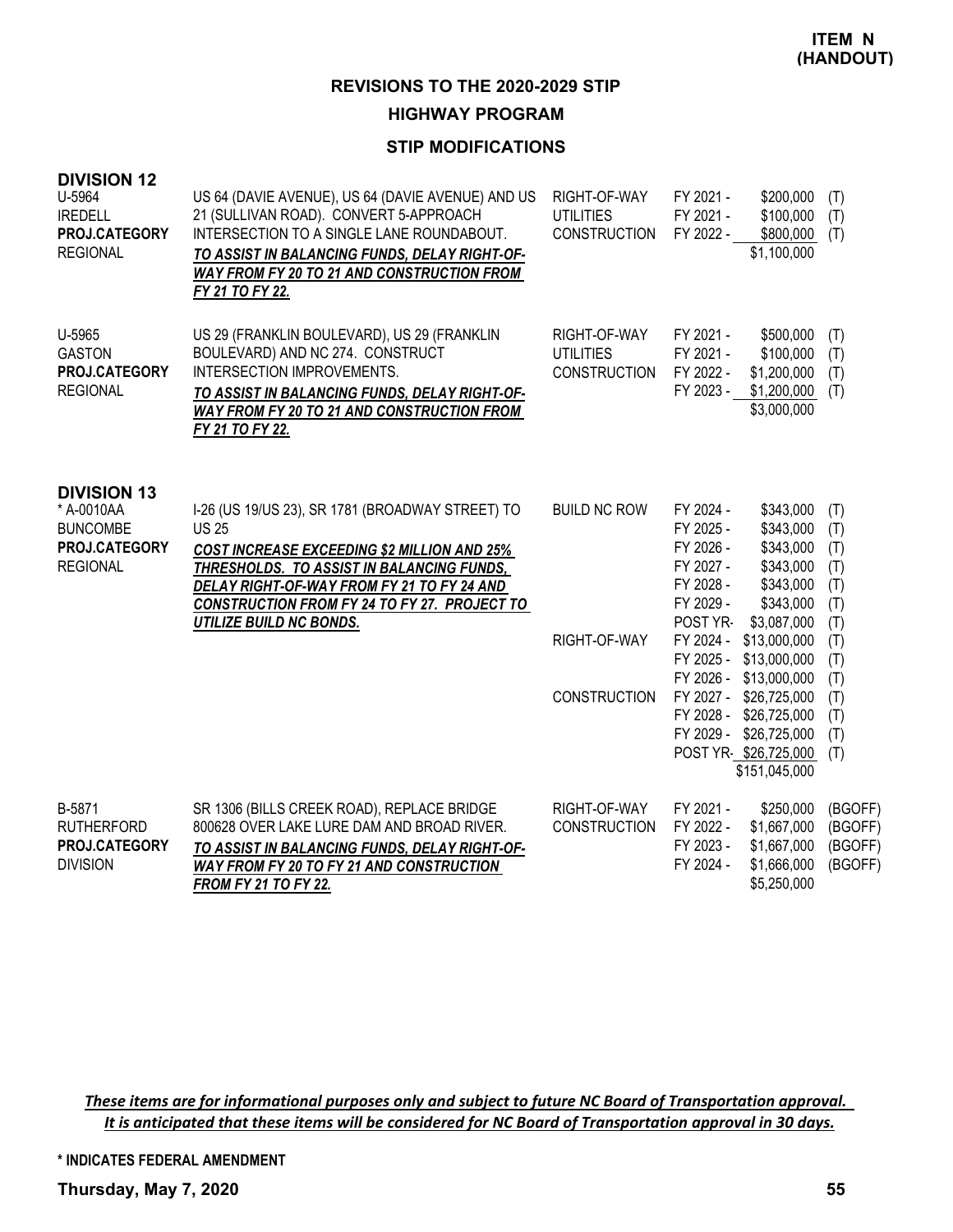**HIGHWAY PROGRAM**

## **STIP MODIFICATIONS**

| <b>DIVISION 13</b><br>* B-5876<br><b>RUTHERFORD</b><br>PROJ.CATEGORY<br><b>STATEWIDE</b> | US 74, REPLACE BRIDGE 800083 AND BRIDGE 800084<br>OVER SECOND BROAD RIVER.<br>TO ASSIST IN BALANCING FUNDS, DELAY<br><b>CONSTRUCTION FROM FY 21 TO FY 24.</b>                                           | <b>CONSTRUCTION</b>                 | FY 2024 -<br>FY 2025 -              | \$4,900,000<br>\$4,900,000<br>\$9,800,000            | (BGLT5)<br>(BGLT5)       |
|------------------------------------------------------------------------------------------|---------------------------------------------------------------------------------------------------------------------------------------------------------------------------------------------------------|-------------------------------------|-------------------------------------|------------------------------------------------------|--------------------------|
| B-6011<br><b>BURKE</b><br>PROJ.CATEGORY<br><b>DIVISION</b>                               | SR 1430 (HARLAND ROAD), REPLACE BRIDGE 110145<br>OVER BRISTOL CREEK.<br>TO ASSIST IN BALANCING FUNDS, DELAY RIGHT-OF-<br><b>WAY FROM FY 21 TO FY 22 AND CONSTRUCTION</b><br><b>FROM FY 21 TO FY 22.</b> | RIGHT-OF-WAY<br><b>CONSTRUCTION</b> | FY 2022 -<br>FY 2022 -              | \$65,000<br>\$725,000<br>\$790,000                   | (BGOFF)<br>(BGOFF)       |
| B-6013<br><b>MITCHELL</b><br>PROJ.CATEGORY<br><b>DIVISION</b>                            | SR 1106 (LYNN GAP ROAD), REPLACE BRIDGE 600207<br>OVER GRASSY CREEK.<br>TO ASSIST IN BALANCING FUNDS, DELAY RIGHT-OF-<br>WAY FROM FY 21 TO 22 AND CONSTRUCTION FROM<br>FY 21 TO FY 22.                  | RIGHT-OF-WAY<br><b>CONSTRUCTION</b> | FY 2022 -<br>FY 2022 -              | \$40,000<br>\$800,000<br>\$840,000                   | (BGOFF)<br>(BGOFF)       |
| B-6014<br><b>McDOWELL</b><br>PROJ.CATEGORY<br><b>DIVISION</b>                            | SR 1781 (POLLY SPOUT ROAD), REPLACE BRIDGE<br>580312 OVER SECOND BROAD RIVER.<br>TO ASSIST IN BALANCING FUNDS, DELAY RIGHT-OF-<br>WAY FROM FY 21 TO 22 AND CONSTRUCTION FROM<br>FY 21 TO FY 22.         | RIGHT-OF-WAY<br><b>CONSTRUCTION</b> | FY 2022 -<br>FY 2022 -              | \$100,000<br>\$1,000,000<br>\$1,100,000              | (BGOFF)<br>(BGOFF)       |
| B-6016<br><b>BUNCOMBE</b><br>PROJ.CATEGORY<br><b>DIVISION</b>                            | SR 2027 (MARTINS CREEK ROAD), REPLACE BRIDGE<br>100142 OVER MARTIN CREEK.<br>TO ASSIST IN BALANCING FUNDS, DELAY RIGHT-OF-<br><b>WAY FROM FY 21 TO 22 AND CONSTRUCTION FROM</b><br>FY 21 TO FY 22.      | RIGHT-OF-WAY<br><b>CONSTRUCTION</b> | FY 2022 -<br>FY 2022 -              | \$50,000<br>\$700,000<br>\$750,000                   | (BGOFF)<br>(BGOFF)       |
| EB-5807<br><b>BURKE</b><br>PROJ.CATEGORY<br><b>DIVISION</b>                              | MORGANTON, MORGANTON DOWNTOWN GREENWAY<br>CONNECTOR.<br>TO ASSIST IN BALANCING FUNDS, DELAY<br><b>CONSTRUCTION FROM FY 20 TO FY 22.</b>                                                                 | <b>CONSTRUCTION</b>                 | FY 2022 -<br>FY 2022 -<br>FY 2022 - | \$1,000,000<br>\$285,000<br>\$321,000<br>\$1,606,000 | (BGANY)<br>(BGDA)<br>(L) |

These items are for informational purposes only and subject to future NC Board of Transportation approval. It is anticipated that these items will be considered for NC Board of Transportation approval in 30 days.

**\* INDICATES FEDERAL AMENDMENT**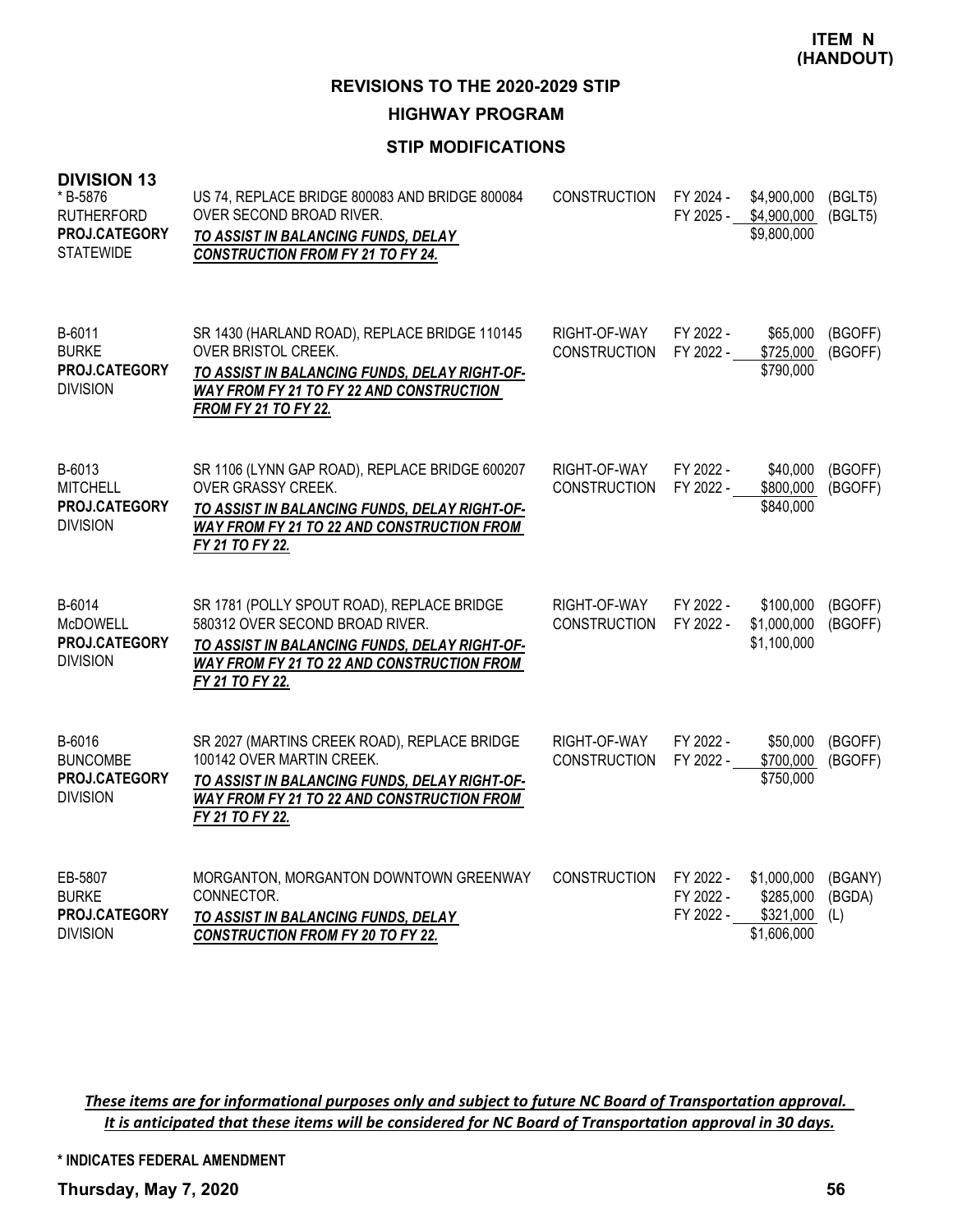**HIGHWAY PROGRAM**

## **STIP MODIFICATIONS**

| <b>DIVISION 13</b><br>EB-5824<br><b>BUNCOMBE</b><br>PROJ.CATEGORY<br><b>DIVISION</b> | HOMINY CREEK GREENWAY, CONSTRUCT MULTI-USE<br>PATH FROM HOMINY VALLEY PARK AND ENKA HIGH<br>SCHOOL TO EAST OF SAND HILL ROAD<br>TO ASSIST IN BALANCING FUNDS, DELAY<br><b>CONSTRUCTION FROM FY 21 TO FY 22.</b>                                            | <b>CONSTRUCTION</b>                                     | FY 2022 -<br>FY 2022 -<br>FY 2022 -                                        | \$4,400,000<br>\$240,000<br>\$1,160,000<br>\$5,800,000                                               | (BGANY)<br>(BGDA)<br>(L)                           |
|--------------------------------------------------------------------------------------|------------------------------------------------------------------------------------------------------------------------------------------------------------------------------------------------------------------------------------------------------------|---------------------------------------------------------|----------------------------------------------------------------------------|------------------------------------------------------------------------------------------------------|----------------------------------------------------|
| EB-5915<br><b>RUTHERFORD</b><br>PROJ.CATEGORY<br><b>DIVISION</b>                     | THERMAL BELT RAIL TRAIL, US 64/74A IN RUTH TO<br>FORREST HUNT DRIVE. CONSTRUCT INTERSECTION<br>IMPROVEMENTS AT SELECTED LOCATIONS ALONG<br>RAIL CORRIDOR.<br>TO ASSIST IN BALANCING FUNDS, DELAY<br><b>CONSTRUCTION FROM FY 20 TO FY 22.</b>               | <b>CONSTRUCTION</b>                                     | FY 2022 -<br>FY 2022 -                                                     | \$267,000<br>\$67,000<br>\$334,000                                                                   | (TA)<br>(L)                                        |
| I-5888B<br><b>BUNCOMBE</b><br>PROJ.CATEGORY<br><b>STATEWIDE</b>                      | I-40, MILE MARKER 37 TO MILE MARKER 44.<br>REHABILITATE BRIDGES.<br>TO ASSIST IN BALANCING FUNDS, DELAY<br><b>CONSTRUCTION FROM FY 21 TO FY 22.</b>                                                                                                        | <b>CONSTRUCTION</b>                                     | FY 2022 -                                                                  | \$3,400,000<br>\$3,400,000                                                                           | (NHPIM)                                            |
| I-5891B<br><b>BURKE</b><br>PROJ.CATEGORY<br><b>STATEWIDE</b>                         | I-40, MILE MARKER 93 TO MILE MARKER 119.<br>REHABILITATE BRIDGES.<br>TO ASSIST IN BALANCING FUNDS, DELAY<br><b>CONSTRUCTION FROM FY 21 TO FY 22.</b>                                                                                                       | <b>CONSTRUCTION</b>                                     | FY 2022 -<br>FY 2023 -                                                     | \$2,000,000<br>\$2,000,000<br>\$4,000,000                                                            | (NHPIM)<br>(NHPIM)                                 |
| $I-5971$<br><b>BURKE</b><br>PROJ.CATEGORY<br><b>STATEWIDE</b>                        | I-40, SR 1761 (OLD HIGHWAY NC 10) - EXIT 116.<br>UPGRADE INTERCHANGE AND REMOVE TWO-WAY<br>TRAFFIC.<br>TO ASSIST IN BALANCING FUNDS, DELAY RIGHT-OF-<br><b>WAY FROM FY 20 TO FY 21 AND CONSTRUCTION</b><br><b>FROM FY 24 TO FY 25.</b>                     | RIGHT-OF-WAY<br><b>UTILITIES</b><br><b>CONSTRUCTION</b> | FY 2021 -<br>FY 2022 -<br>FY 2021 -<br>FY 2025 -<br>FY 2026 -<br>FY 2027 - | \$1,050,000<br>\$1,050,000<br>\$800,000<br>\$3,167,000<br>\$3,166,000<br>\$3,167,000<br>\$12,400,000 | (NHP)<br>(NHP)<br>(NHP)<br>(NHP)<br>(NHP)<br>(NHP) |
| * I-5975<br><b>BURKE</b><br>PROJ.CATEGORY<br><b>REGIONAL</b>                         | I-40, SR 1744 (MINERAL SPRINGS MOUNTAIN ROAD)/SR<br>1744 (ELDRED STREET SE) - EXIT 112. CONSTRUCT<br>INTERCHANGE IMPROVEMENTS.<br>TO ASSIST IN BALANCING FUNDS, DELAY RIGHT-OF-<br>WAY FROM FY 20 TO FY 21 AND CONSTRUCTION<br><b>FROM FY 23 TO FY 24.</b> | RIGHT-OF-WAY<br><b>UTILITIES</b><br><b>CONSTRUCTION</b> | FY 2021 -<br>FY 2022 -<br>FY 2021 -<br>FY 2024 -<br>FY 2025 -<br>FY 2026 - | \$1,400,000<br>\$1,400,000<br>\$500,000<br>\$4,233,000<br>\$4,234,000<br>\$4,233,000<br>\$16,000,000 | (NHP)<br>(NHP)<br>(NHP)<br>(NHP)<br>(NHP)<br>(NHP) |

These items are for informational purposes only and subject to future NC Board of Transportation approval. It is anticipated that these items will be considered for NC Board of Transportation approval in 30 days.

**\* INDICATES FEDERAL AMENDMENT**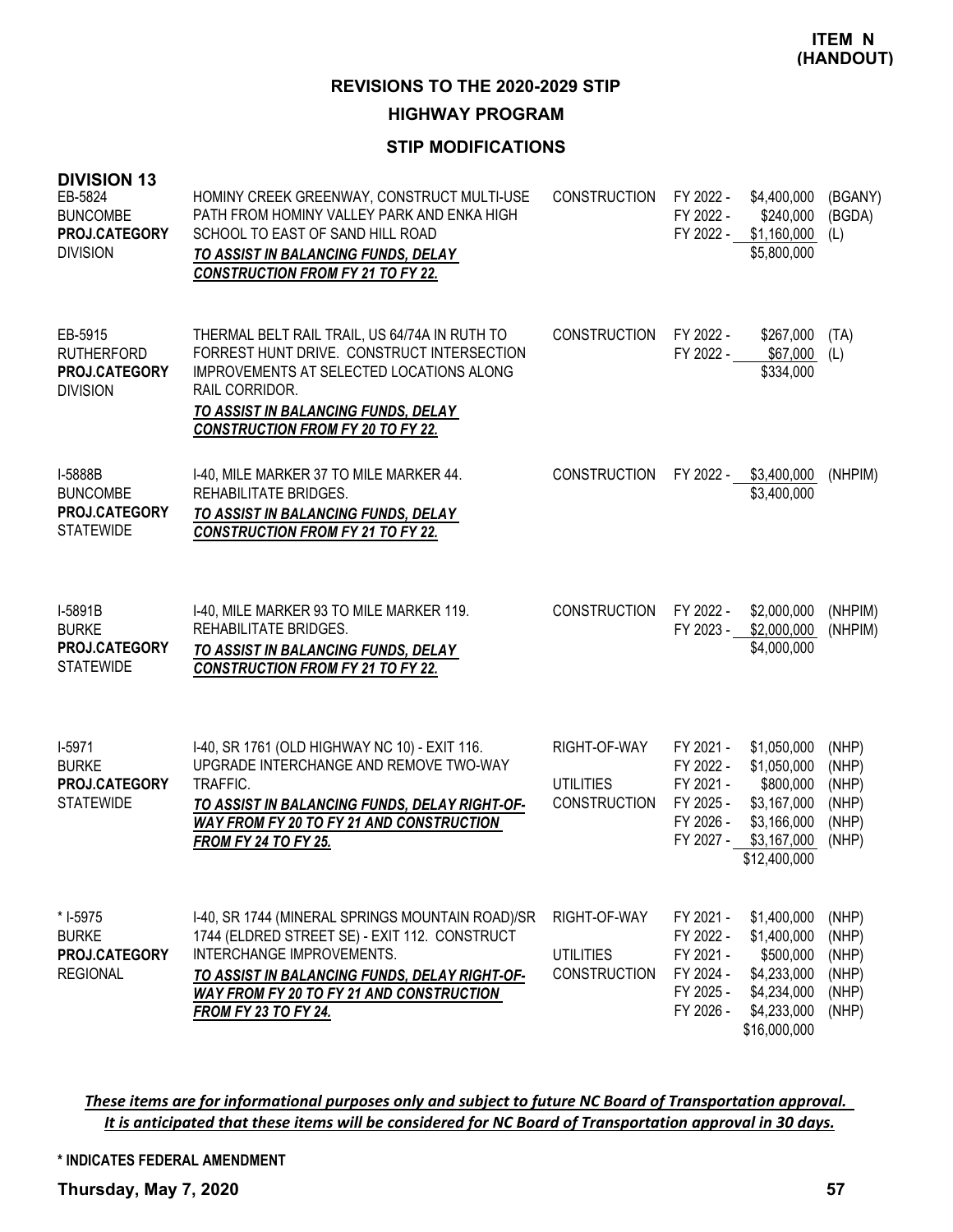**HIGHWAY PROGRAM**

## **STIP MODIFICATIONS**

| <b>DIVISION 13</b><br>R-5837<br><b>MADISON</b><br>PROJ.CATEGORY<br><b>REGIONAL</b>            | US 25, US 25/70 BUSINESS (NORTH MAIN STREET) TO<br>SR 1143 (BRUSH CREEK ROAD). WIDEN TO MULTI-<br>LANES.<br>TO ASSIST IN BALANCING FUNDS, DELAY RIGHT-OF-<br>WAY FROM FY 21 TO FY 22. | RIGHT-OF-WAY<br><b>UTILITIES</b><br><b>CONSTRUCTION</b> | FY 2022 -<br>FY 2023 -<br>FY 2022 -<br>FY 2024 -<br>FY 2025 -                                                                                            | \$2,725,000<br>\$8,175,000<br>\$1,300,000<br>\$6,000,000<br>\$6,000,000<br>FY 2026 - \$12,000,000<br>\$36,200,000                                                | (T)<br>(T)<br>(T)<br>(T)<br>(T)<br>(T)                                                       |
|-----------------------------------------------------------------------------------------------|---------------------------------------------------------------------------------------------------------------------------------------------------------------------------------------|---------------------------------------------------------|----------------------------------------------------------------------------------------------------------------------------------------------------------|------------------------------------------------------------------------------------------------------------------------------------------------------------------|----------------------------------------------------------------------------------------------|
| * TA-4929<br>ALEXANDER<br><b>BURKE</b><br><b>CALDWELL</b><br><b>CATAWBA</b><br>PROJ.CATEGORY  | WESTERN PIEDMONT REGIONAL TRANSPORTATION,<br>REPLACEMENT VAN<br>MODIFY FUNDING IN FY 20, FY 21, FY 22, AND FY 23                                                                      | CAPITAL                                                 | FY 2020 -<br>FY 2020 -<br>FY 2020 -<br>FY 2021 -<br>FY 2021 -<br>FY 2021 -<br>FY 2022 -<br>FY 2022 -<br>FY 2022 -<br>FY 2023 -<br>FY 2023 -<br>FY 2023 - | \$18,000<br>\$88,000<br>\$353,000<br>\$18,000<br>\$93,000<br>\$370,000<br>\$18,000<br>\$97,000<br>\$389,000<br>\$18,000<br>\$102,000<br>\$408,000<br>\$1,972,000 | (S)<br>(L)<br>(5307)<br>(S)<br>(L)<br>(5307)<br>(S)<br>(L)<br>(5307)<br>(S)<br>(L)<br>(5307) |
| * TP-4733B<br><b>ALEXANDER</b><br><b>BURKE</b><br>CALDWELL<br><b>CATAWBA</b><br>PROJ.CATEGORY | WESTERN PIEDMONT REGIONAL TRANSIT<br>MODIFY FUNDING IN FY 20, FY 21, FY 22, AND FY 23                                                                                                 | <b>PLANNING</b>                                         | FY 2020 -<br>FY 2020 -<br>FY 2020 -<br>FY 2021 -<br>FY 2021 -<br>FY 2022 -<br>FY 2022 -<br>FY 2023 -<br>FY 2023 -                                        | \$5,000<br>\$15,000<br>\$60,000<br>\$16,000<br>\$63,000<br>\$17,000<br>\$66,000<br>\$16,000<br>\$69,000<br>\$327,000                                             | (S)<br>(L)<br>(5307)<br>(L)<br>(5307)<br>(L)<br>(5307)<br>(L)<br>(5307)                      |

These items are for informational purposes only and subject to future NC Board of Transportation approval. It is anticipated that these items will be considered for NC Board of Transportation approval in 30 days.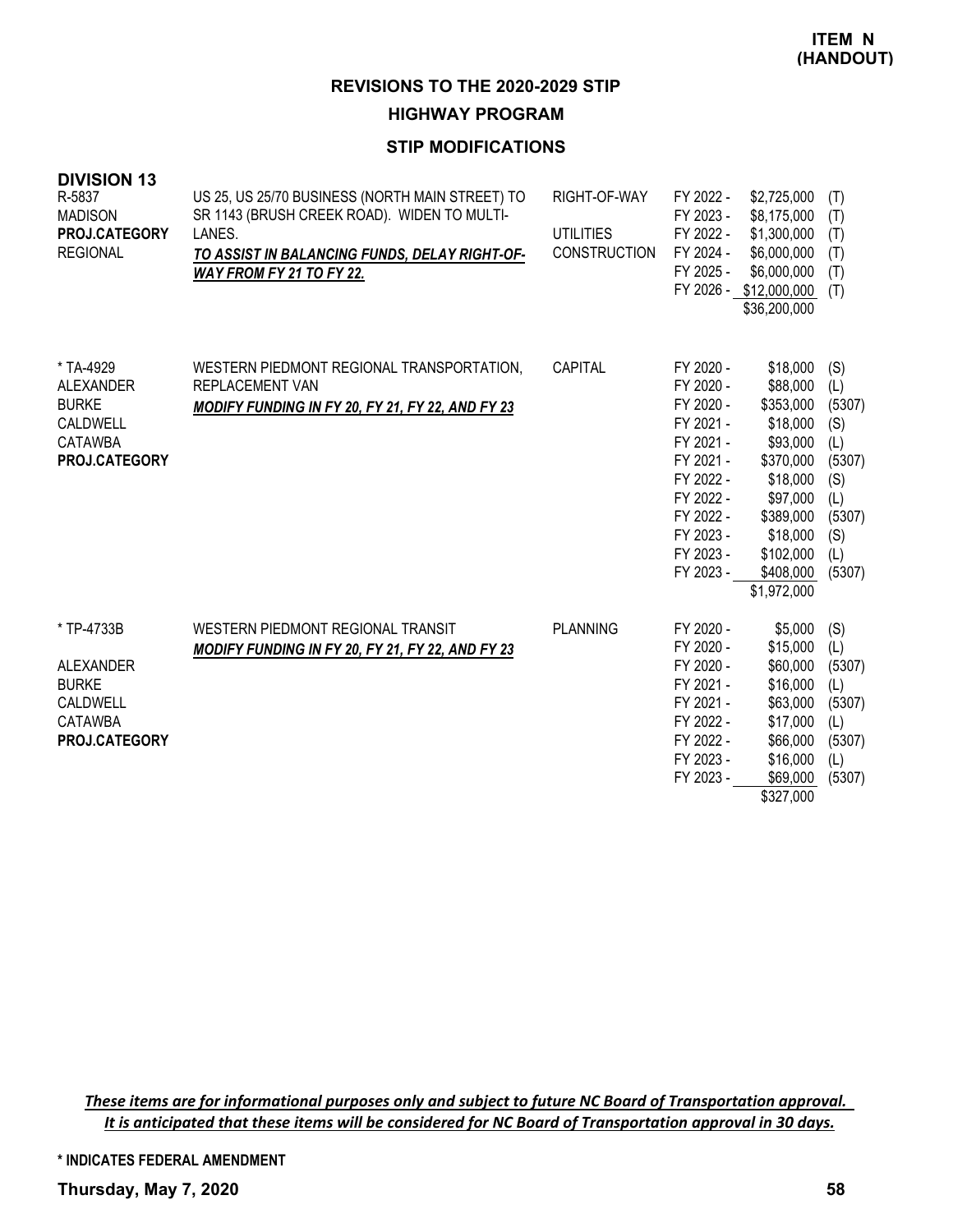**HIGHWAY PROGRAM**

## **STIP MODIFICATIONS**

| <b>DIVISION 13</b><br>* TP-5106<br><b>ALEXANDER</b><br><b>BURKE</b><br>CALDWELL<br><b>CATAWBA</b><br>PROJ.CATEGORY | WESTERN PIEDMONT COUNCIL OF GOVERNMENTS,<br>PLANNING ASSISTANCE - 5303<br><b>MODIFY FUNDING IN FY 21, FY 22, AND FY 23,</b><br><b>CONSISTENT WITH FTA ALLOCATION FOR MPO</b><br><b>REGION AND ADOPTED UPWP</b> | <b>PLANNING</b>                     | FY 2020 -<br>FY 2020 -<br>FY 2020 -<br>FY 2021 -<br>FY 2021 -<br>FY 2021 -<br>FY 2022 -<br>FY 2022 -<br>FY 2022 -<br>FY 2023 -<br>FY 2023 -<br>FY 2023 - | \$44,000<br>\$6,000<br>\$6,000<br>\$55,000<br>\$7,000<br>\$7,000<br>\$55,000<br>\$7,000<br>\$7,000<br>\$55,000<br>\$7,000<br>\$7,000<br>\$263,000 | (5303)<br>(S)<br>(L)<br>(5303)<br>(S)<br>(L)<br>(5303)<br>(S)<br>(L)<br>(5303)<br>(S)<br>(L) |
|--------------------------------------------------------------------------------------------------------------------|----------------------------------------------------------------------------------------------------------------------------------------------------------------------------------------------------------------|-------------------------------------|----------------------------------------------------------------------------------------------------------------------------------------------------------|---------------------------------------------------------------------------------------------------------------------------------------------------|----------------------------------------------------------------------------------------------|
| * TQ-6507<br><b>ALEXANDER</b><br><b>BURKE</b><br>CALDWELL<br>CATAWBA<br>PROJ.CATEGORY                              | WESTERN PIEDMONT REGIONAL TRANSPORTATION,<br>OPERATING ASSISTANCE - ELDERLY AND DISABLED<br><b>PERSONS</b><br>MODIFY FUNDING IN FY 20, FY 21, FY 22, AND FY 23                                                 | <b>OPERATIONS</b>                   | FY 2020 -<br>FY 2020 -<br>FY 2021 -<br>FY 2021 -<br>FY 2022 -<br>FY 2022 -<br>FY 2023 -<br>FY 2023 -                                                     | \$150,000<br>\$150,000<br>\$158,000<br>\$158,000<br>\$165,000<br>\$165,000<br>\$174,000<br>\$174,000<br>\$1,294,000                               | (L)<br>(5310)<br>(L)<br>(5310)<br>(L)<br>(5310)<br>(L)<br>(5310)                             |
| U-5781<br><b>BUNCOMBE</b><br>PROJ.CATEGORY<br><b>REGIONAL</b>                                                      | US 25 (MERRIMON AVENUE), INTERSECTION OF US 25<br>(MERRIMON AVENUE) AND EDGEWOOD ROAD.<br><b>IMPROVE INTERSECTION.</b><br>TO ASSIST IN BALANCING FUNDS, DELAY<br><b>CONSTRUCTION FROM FY 22 TO FY 23.</b>      | RIGHT-OF-WAY<br><b>CONSTRUCTION</b> | FY 2021 -<br>FY 2023 -                                                                                                                                   | \$180,000<br>\$850,000<br>\$1,030,000                                                                                                             | (T)<br>(T)                                                                                   |
| U-5782<br><b>BUNCOMBE</b><br>PROJ.CATEGORY<br><b>REGIONAL</b>                                                      | US 25 (MERRIMON AVENUE), INTERSECTION OF US 25<br>(MERRIMON AVENUE) AND W. T. WEAVER<br>BOULEVARD. IMPROVE INTERSECTION.<br>TO ASSIST IN BALANCING FUNDS, DELAY                                                | RIGHT-OF-WAY<br><b>CONSTRUCTION</b> | FY 2021 -<br>FY 2023 -                                                                                                                                   | \$45,000<br>\$1,750,000<br>\$1,795,000                                                                                                            | (T)<br>(T)                                                                                   |

*CONSTRUCTION FROM FY 22 TO FY 23.*

These items are for informational purposes only and subject to future NC Board of Transportation approval. It is anticipated that these items will be considered for NC Board of Transportation approval in 30 days.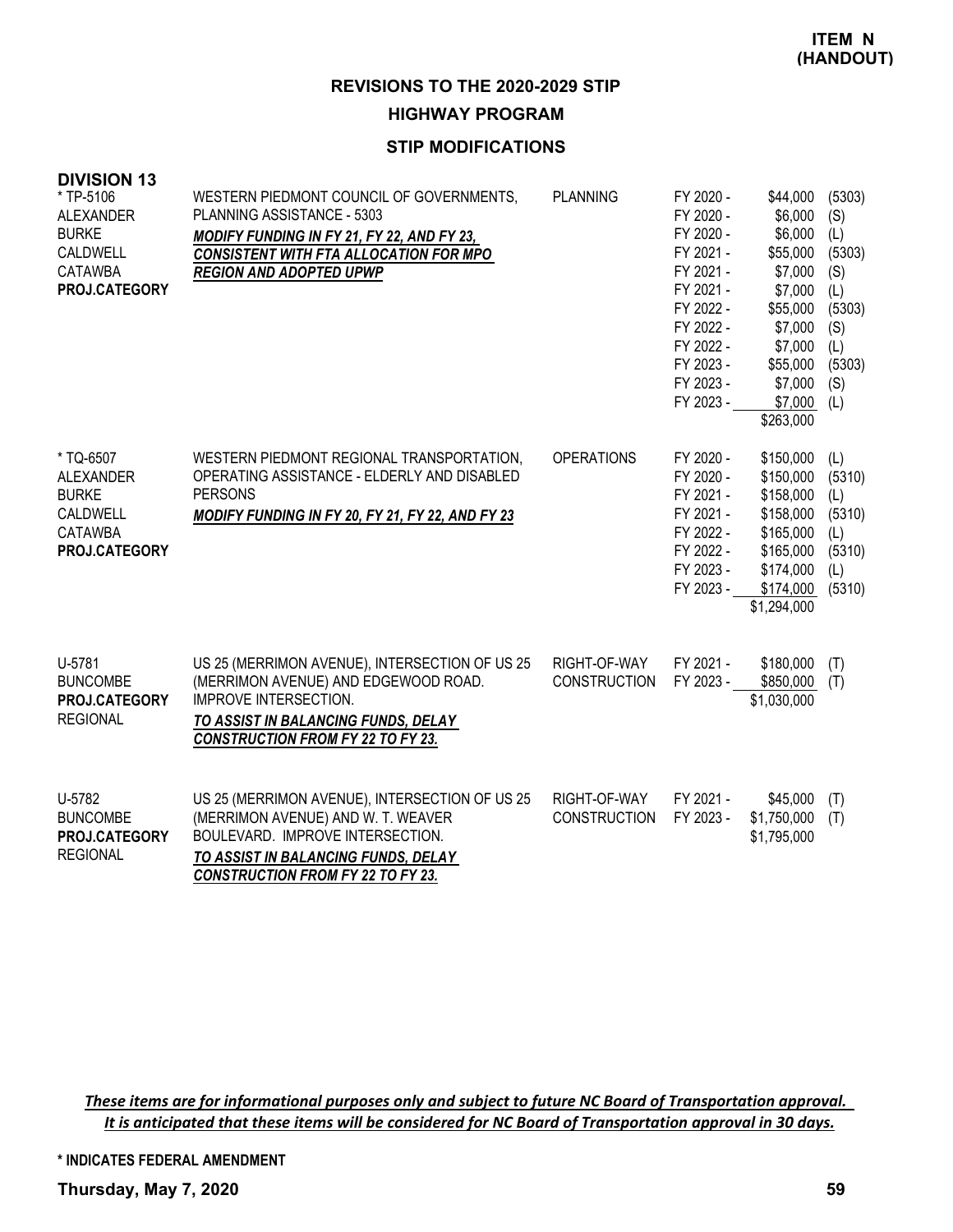# **HIGHWAY PROGRAM**

## **STIP MODIFICATIONS**

| <b>DIVISION 13</b><br>U-5835<br><b>McDOWELL</b><br>PROJ.CATEGORY<br><b>DIVISION</b> | US 221 BUSINESS, US 221/NC 226 TO GEORGIA<br>AVENUE. WIDEN EXISTING ROADWAY.<br>TO ASSIST IN BALANCING FUNDS, DELAY RIGHT-OF-<br>WAY FROM FY 20 TO FY 21.                                                                                                                                  | RIGHT-OF-WAY<br><b>UTILITIES</b><br><b>CONSTRUCTION</b> | FY 2021 -<br>\$1,400,000<br>FY 2021 -<br>\$170,000<br>FY 2024 -<br>\$4,000,000<br>FY 2025 -<br>\$4,000,000<br>FY 2026 -<br>\$4,000,000<br>\$13,570,000 | (T)<br>(T)<br>(T)<br>(T)<br>(T)  |
|-------------------------------------------------------------------------------------|--------------------------------------------------------------------------------------------------------------------------------------------------------------------------------------------------------------------------------------------------------------------------------------------|---------------------------------------------------------|--------------------------------------------------------------------------------------------------------------------------------------------------------|----------------------------------|
| U-5837<br><b>BUNCOMBE</b><br>PROJ.CATEGORY<br><b>DIVISION</b>                       | SR 2002 (RICEVILLE ROAD), US 70 (TUNNEL ROAD) TO<br>SR 2285 (CLEAR VISTA LANE). UPGRADE ROADWAY.<br>TO ASSIST IN BALANCING FUNDS, DELAY RIGHT-OF-<br><b>WAY FROM FY 21 TO FY 22.</b>                                                                                                       | RIGHT-OF-WAY<br><b>CONSTRUCTION</b>                     | FY 2022 -<br>\$100,000<br>FY 2023 -<br>\$950,000<br>FY 2024 -<br>\$950,000<br>\$2,000,000                                                              | (T)<br>(T)<br>(T)                |
| * U-6123<br><b>BURKE</b><br><b>PROJ.CATEGORY</b><br><b>REGIONAL</b>                 | US 64 (BURKEMONT AVENUE), US 70 (W. FLEMING<br>DRIVE) INTERSECTION. IMPROVE INTERSECTION.<br><b>COST INCREASE EXCEEDING \$2 MILLION AND 25%</b><br>THRESHOLDS. TO ASSIST IN BALANCING FUNDS,<br>DELAY RIGHT-OF-WAY FROM FY 24 TO FY 29 AND<br><b>CONSTRUCTION FROM FY 25 TO POST YEAR.</b> | RIGHT-OF-WAY<br><b>UTILITIES</b><br><b>CONSTRUCTION</b> | FY 2029 -<br>\$540,000<br>\$4,860,000<br>POST YR-<br>FY 2029 -<br>\$400,000<br>POST YR-\$12,600,000<br>\$18,400,000                                    | (NHP)<br>(NHP)<br>(NHP)<br>(NHP) |
| <b>DIVISION 14</b><br>B-4069<br><b>CHEROKEE</b><br>PROJ.CATEGORY<br><b>DIVISION</b> | SR 1326, REPLACE BRIDGE 159 OVER HANGING DOG<br>CREEK.<br>TO ASSIST IN BALANCING FUNDS, DELAY RIGHT-OF-<br><b>WAY FROM FY 21 TO FY 22 AND CONSTRUCTION</b><br><b>FROM FY 21 TO FY 22.</b>                                                                                                  | RIGHT-OF-WAY<br><b>CONSTRUCTION</b>                     | FY 2022 -<br>\$295,000<br>FY 2022 -<br>\$1,800,000<br>\$2,095,000                                                                                      | (BGOFF)<br>(BGOFF)               |
| B-6025<br><b>MACON</b><br>PROJ.CATEGORY<br><b>DIVISION</b>                          | SR 1114 (SHOPE ROAD), REPLACE BRIDGE 550244<br>OVER N. FORK COWEETA CREEK.<br>TO ASSIST IN BALANCING FUNDS, DELAY RIGHT-OF-<br><b>WAY FROM FY 20 TO 21 AND CONSTRUCTION FROM</b><br>FY 21 TO FY 22.                                                                                        | RIGHT-OF-WAY<br><b>CONSTRUCTION</b>                     | FY 2021 -<br>\$15,000<br>FY 2022 -<br>\$550,000<br>\$565,000                                                                                           | (BGOFF)<br>(BGOFF)               |
| B-6029<br><b>MACON</b><br>PROJ.CATEGORY<br><b>DIVISION</b>                          | SR 1001 (ELLIJAY ROAD), REPLACE BRIDGE 550009<br>OVER NORTH PRONG ELLIJAY CREEK.<br>TO ASSIST IN BALANCING FUNDS, DELAY RIGHT-OF-<br><b>WAY FROM FY 21 TO FY 22 AND CONSTRUCTION</b><br><b>FROM FY 21 TO FY 22.</b>                                                                        | RIGHT-OF-WAY<br><b>CONSTRUCTION</b>                     | FY 2022 -<br>\$70,000<br>FY 2022 -<br>\$700,000<br>\$770,000                                                                                           | (BGOFF)<br>(BGOFF)               |

These items are for informational purposes only and subject to future NC Board of Transportation approval. It is anticipated that these items will be considered for NC Board of Transportation approval in 30 days.

**\* INDICATES FEDERAL AMENDMENT**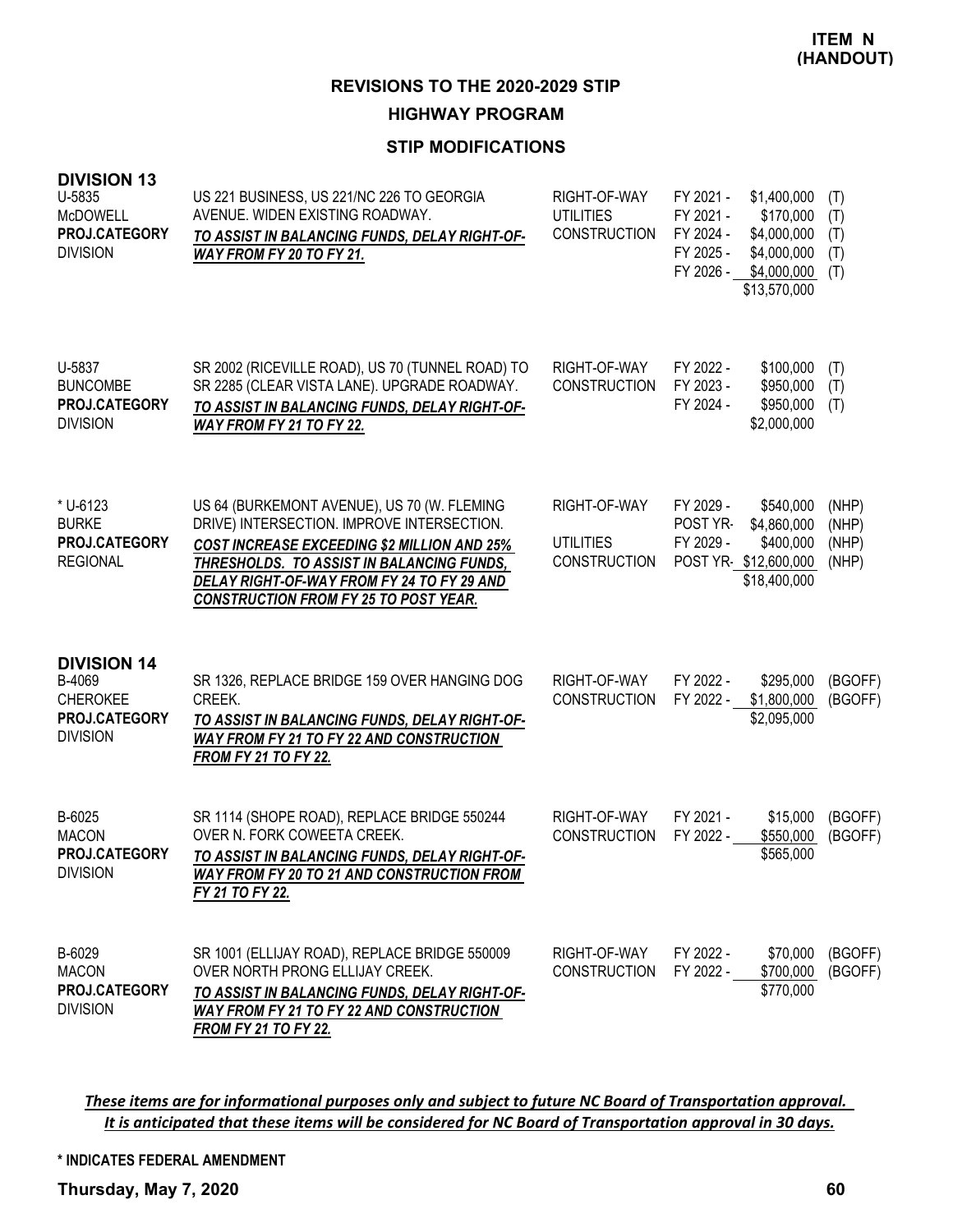**HIGHWAY PROGRAM**

## **STIP MODIFICATIONS**

| <b>DIVISION 14</b><br>* R-5799<br><b>TRANSYLVANIA</b><br>PROJ.CATEGORY<br><b>REGIONAL</b> | US 64, US 276, NC 280, US 64, US 276, NC 280 AND US<br>64. CONSTRUCT INTERSECTION IMPROVEMENTS.<br><b>COST INCREASE EXCEEDING \$2 MILLION AND 25%</b><br>THRESHOLDS. | <b>ENGINEERING</b><br><b>BUILD NC ROW</b> | FY 2021 -<br>FY 2022 -<br>FY 2023 -<br>FY 2024 -<br>FY 2025 -<br>FY 2026 -<br>FY 2027 -<br>FY 2028 -<br>FY 2029 -<br>POST YR-<br>FY 2020 -<br>FY 2021 -<br>FY 2022 -<br>FY 2023 -<br>FY 2024 -<br>FY 2025 -<br>FY 2026 -<br>FY 2027 - | \$118,000<br>\$118,000<br>\$118,000<br>\$118,000<br>\$118,000<br>\$118,000<br>\$118,000<br>\$118,000<br>\$118,000<br>\$708,000<br>\$215,000<br>\$215,000<br>\$215,000<br>\$215,000<br>\$215,000<br>\$215,000<br>\$215,000<br>\$215,000 | (T)<br>(T)<br>(T)<br>(T)<br>(T)<br>(T)<br>(T)<br>(T)<br>(T)<br>(T)<br>(T)<br>(T)<br>(T)<br>(T)<br>(T)<br>(T)<br>(T) |
|-------------------------------------------------------------------------------------------|----------------------------------------------------------------------------------------------------------------------------------------------------------------------|-------------------------------------------|---------------------------------------------------------------------------------------------------------------------------------------------------------------------------------------------------------------------------------------|----------------------------------------------------------------------------------------------------------------------------------------------------------------------------------------------------------------------------------------|---------------------------------------------------------------------------------------------------------------------|
|                                                                                           |                                                                                                                                                                      |                                           | FY 2028 -                                                                                                                                                                                                                             | \$215,000                                                                                                                                                                                                                              | (T)                                                                                                                 |
|                                                                                           |                                                                                                                                                                      |                                           | FY 2029 -                                                                                                                                                                                                                             | \$215,000                                                                                                                                                                                                                              | (T)<br>(T)                                                                                                          |
|                                                                                           |                                                                                                                                                                      |                                           | POST YR-                                                                                                                                                                                                                              | \$1,075,000                                                                                                                                                                                                                            | (T)                                                                                                                 |
|                                                                                           |                                                                                                                                                                      | RIGHT-OF-WAY                              | FY 2020 -                                                                                                                                                                                                                             | \$2,350,000                                                                                                                                                                                                                            | (T)                                                                                                                 |
|                                                                                           |                                                                                                                                                                      |                                           | FY 2021 -                                                                                                                                                                                                                             | \$2,350,000                                                                                                                                                                                                                            | (T)                                                                                                                 |
|                                                                                           |                                                                                                                                                                      | <b>UTILITIES</b>                          | FY 2020 -                                                                                                                                                                                                                             | \$100,000                                                                                                                                                                                                                              | (T)                                                                                                                 |
|                                                                                           |                                                                                                                                                                      | <b>CONSTRUCTION</b>                       | FY 2022 -                                                                                                                                                                                                                             | \$4,800,000                                                                                                                                                                                                                            | (T)                                                                                                                 |
|                                                                                           |                                                                                                                                                                      |                                           | FY 2023 -                                                                                                                                                                                                                             | \$4,800,000                                                                                                                                                                                                                            | (T)                                                                                                                 |
|                                                                                           |                                                                                                                                                                      |                                           |                                                                                                                                                                                                                                       | \$19,395,000                                                                                                                                                                                                                           |                                                                                                                     |
| R-5840                                                                                    | NC 9, US 74 TO NC 108. ADD PAVED SHOULDERS.                                                                                                                          | RIGHT-OF-WAY                              | FY 2021 -                                                                                                                                                                                                                             | \$300,000                                                                                                                                                                                                                              | (T)                                                                                                                 |
| <b>POLK</b>                                                                               | TO ASSIST IN BALANCING FUNDS, DELAY RIGHT-OF-                                                                                                                        | <b>UTILITIES</b>                          | FY 2021 -                                                                                                                                                                                                                             | \$100,000                                                                                                                                                                                                                              | (T)                                                                                                                 |
| PROJ.CATEGORY                                                                             | <b>WAY FROM FY 20 TO 21 AND CONSTRUCTION FROM</b>                                                                                                                    | <b>CONSTRUCTION</b>                       | FY 2023 -                                                                                                                                                                                                                             | \$1,400,000                                                                                                                                                                                                                            | (T)                                                                                                                 |
| <b>DIVISION</b>                                                                           | FY 22 TO FY 23.                                                                                                                                                      |                                           | FY 2024 -                                                                                                                                                                                                                             | \$1,400,000<br>\$3,200,000                                                                                                                                                                                                             | (T)                                                                                                                 |
|                                                                                           |                                                                                                                                                                      |                                           |                                                                                                                                                                                                                                       |                                                                                                                                                                                                                                        |                                                                                                                     |
| R-5843                                                                                    | SR 1321 (BRYSON WALK), SR 1336 (DEPOT STREET),                                                                                                                       | <b>CONSTRUCTION</b>                       | FY 2023 -                                                                                                                                                                                                                             | \$1,500,000                                                                                                                                                                                                                            | (T)                                                                                                                 |

| R-5843               | SR 1321 (BRYSON WALK), SR 1336 (DEPOT STREET), | CONSTRUCTION FY 2023 - \$1,500,000 (1) |             |  |
|----------------------|------------------------------------------------|----------------------------------------|-------------|--|
| <b>SWAIN</b>         | SR 1323 (SLOPE STREET) TO SR 1336 (DEEP CREEK  |                                        | \$1,500,000 |  |
| <b>PROJ.CATEGORY</b> | ROAD). IMPROVE INTERSECTIONS.                  |                                        |             |  |
| <b>DIVISION</b>      | TO ASSIST IN BALANCING FUNDS. DELAY            |                                        |             |  |
|                      | <b>CONSTRUCTION FROM FY 22 TO FY 23.</b>       |                                        |             |  |

These items are for informational purposes only and subject to future NC Board of Transportation approval. It is anticipated that these items will be considered for NC Board of Transportation approval in 30 days.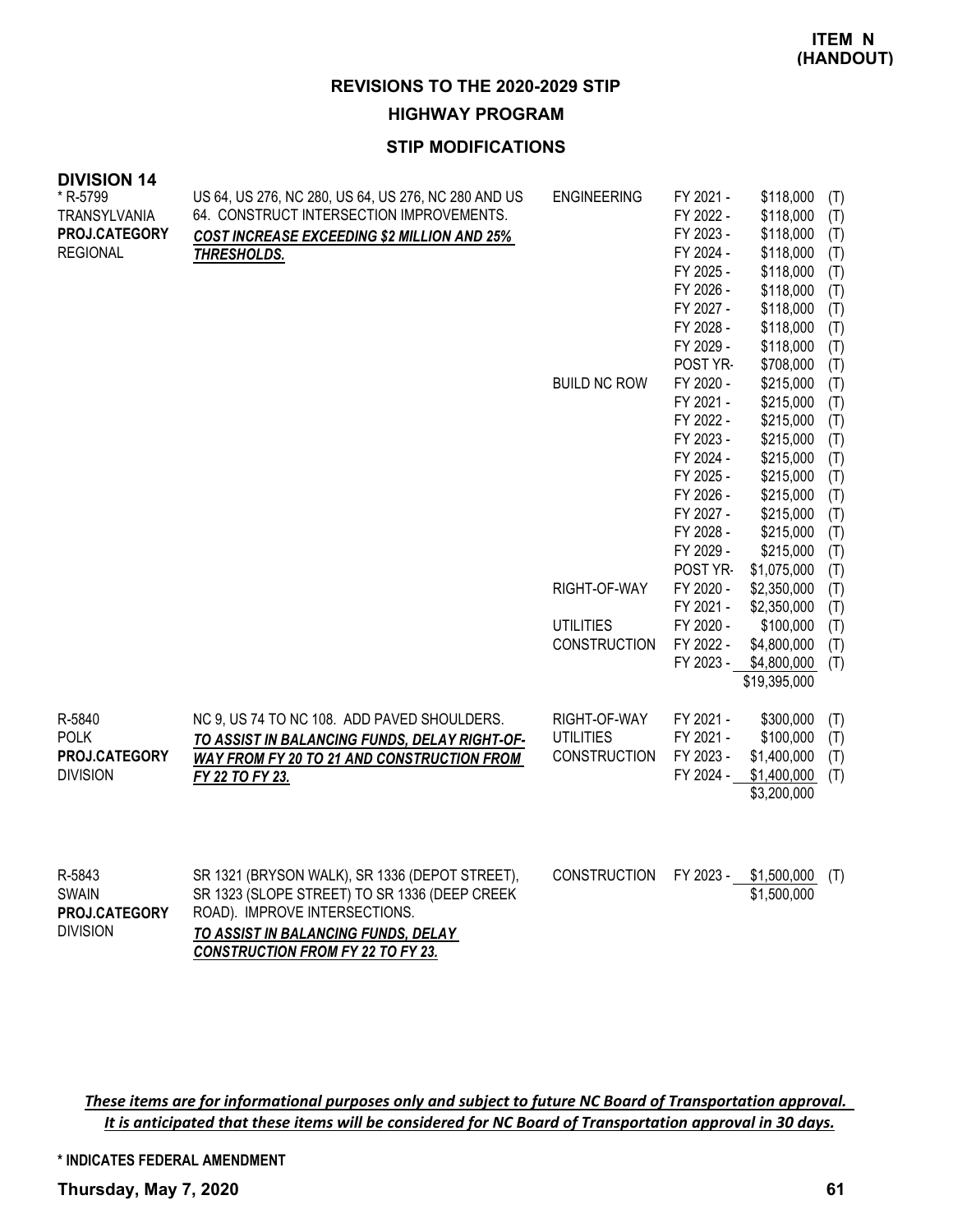**HIGHWAY PROGRAM**

# **STIP MODIFICATIONS**

#### **DIVISION 14**

| R-5863               | US 64 BUSINESS, US 64 TO SR 1307 (MAIN STREET). | RIGHT-OF-WAY | FY 2020 - | \$4.000.000    | (T) |
|----------------------|-------------------------------------------------|--------------|-----------|----------------|-----|
| CLAY                 | UPGRADE ROADWAY.                                | UTILITIES    | FY 2020 - | $$100,000$ (T) |     |
| <b>PROJ.CATEGORY</b> | TO ASSIST IN BALANCING FUNDS, DELAY             | CONSTRUCTION | FY 2023 - | \$1.300.000    | (T) |
| <b>DIVISION</b>      | <b>CONSTRUCTION FROM FY 22 TO FY 23.</b>        |              |           | \$5,400,000    |     |

#### **STIP DELETIONS**

#### **DIVISION 9**

| DIVIJIUN J<br>* I-5952A<br><b>FORSYTH</b><br><b>PROJ.CATEGORY</b><br><b>STATEWIDE</b>      | I-40, BRIDGE REHABILITATION.<br>DELETE, WORK TO BE ACCOMPLISHED UNDER<br><b>PROJECT I-5795.</b>                                                                          | <b>CONSTRUCTION</b> | FY 2021 - | \$2,516,000<br>\$2,516,000 | (NHPIM) |
|--------------------------------------------------------------------------------------------|--------------------------------------------------------------------------------------------------------------------------------------------------------------------------|---------------------|-----------|----------------------------|---------|
| <b>DIVISION 10</b><br>* I-5746D<br><b>MECKLENBURG</b><br>PROJ.CATEGORY<br><b>STATEWIDE</b> | I-277 (BROOKSHIRE FRWY), NORTH GRAHAM STREET<br>TO NORTH OF JOHNSON STREET. BRIDGE<br>REHABILITATION.<br>DELETE PROJECT; WORK TO BE ACCOMPLISHED<br><b>UNDER I-5746C</b> | <b>CONSTRUCTION</b> | FY 2020 - | \$7,070,000<br>\$7,070,000 | (NHPIM) |
| * I-5746E<br><b>MECKLENBURG</b><br><b>PROJ.CATEGORY</b><br><b>STATEWIDE</b>                | I-277 (BROOKSHIRE FRWY), I-77 TO EAST 10TH<br>STREET. RESURFACE ROADWAY.<br>DELETE PROJECT; WORK TO BE ACCOMPLISHED<br><b>UNDER I-5746C</b>                              | <b>CONSTRUCTION</b> | FY 2020 - | \$5,000,000<br>\$5,000,000 | (NHPIM) |
| * P-5703<br><b>STANLY</b><br><b>PROJ.CATEGORY</b><br><b>REGIONAL</b>                       | NORFOLK SOUTHERN N LINE, MILEPOST 27.5 TO 29.6.<br>UPGRADE THE RAIL ON US 52 TO ALLOW FOR<br>FREIGHT.<br>DELETE AT THE REQUEST OF RAIL DIVISION.                         | CONSTRUCTION        | FY 2020 - | \$2,450,000<br>\$2,450,000 | (T)     |

These items are for informational purposes only and subject to future NC Board of Transportation approval. It is anticipated that these items will be considered for NC Board of Transportation approval in 30 days.

**\* INDICATES FEDERAL AMENDMENT**